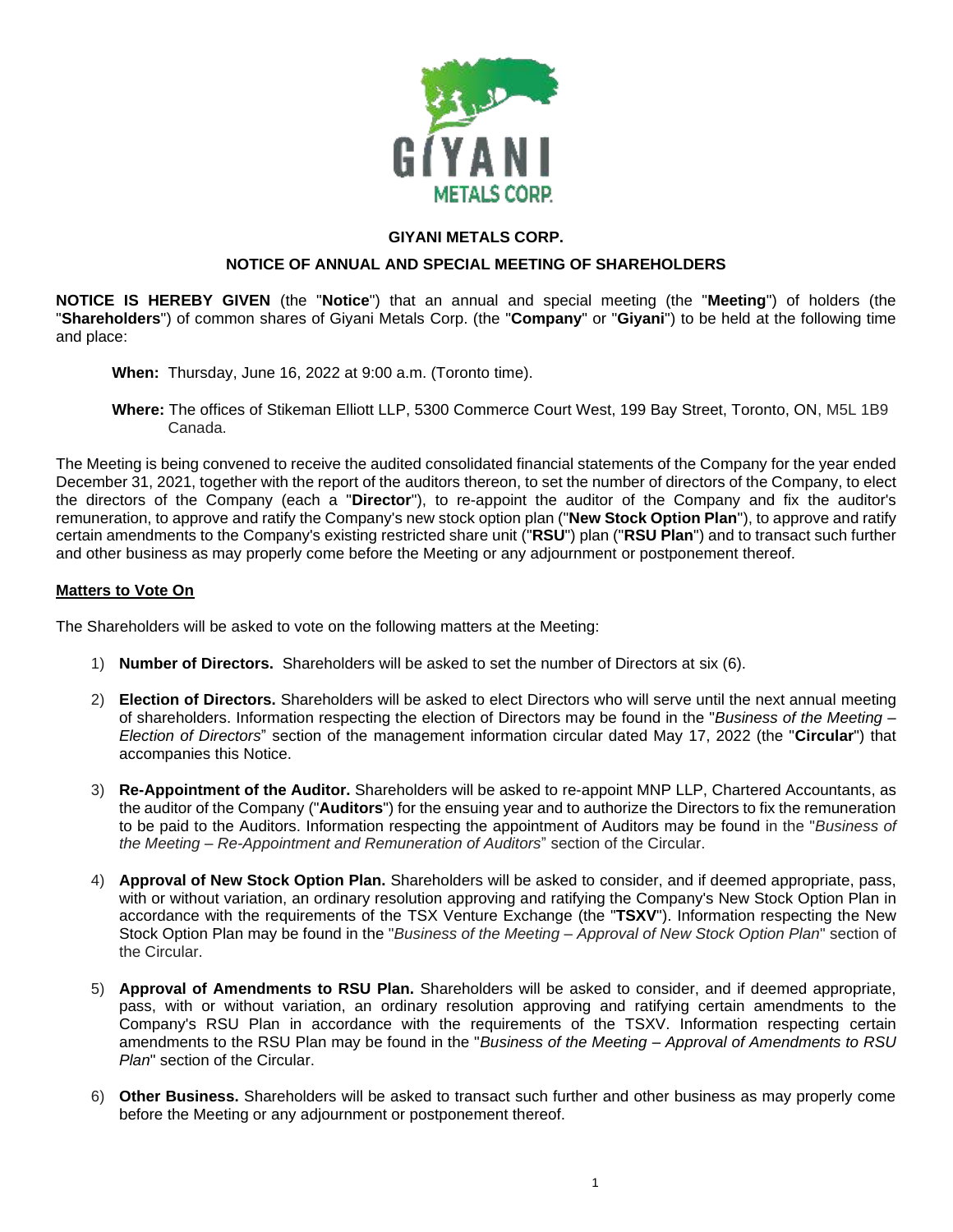## **Voting**

The board of Directors of the Company has fixed the close of business on May 12, 2022, as the record date (the "**Record Date**") for the purpose of determining Shareholders entitled to receive notice of, and vote at, the Meeting. The failure of any Shareholder to receive notice of the Meeting does not deprive such Shareholder of the right to vote at the Meeting. Only Shareholders of record at the close of business on May 12, 2022, are entitled to vote at the Meeting.

**All Shareholders are invited to attend the Meeting and may attend in person or may be represented by proxy. A "beneficial" or "non-registered" Shareholder will not be recognized directly at the Meeting for the purposes of voting common shares registered in the name of his/her/its broker; however, a beneficial Shareholder may attend the Meeting as proxyholder for a registered Shareholder and vote the common shares in that capacity. Only Shareholders as of the Record Date are entitled to receive notice of and vote at the Meeting. Shareholders who are unable to attend the Meeting in person, or any adjournment or postponement thereof, are requested to complete, date and sign the form of proxy (registered holders) or voting instruction form (beneficial holders).**

## **SHAREHOLDERS ARE REMINDED TO REVIEW THE CIRCULAR BEFORE VOTING.**

Dated at Toronto, Ontario this 16<sup>th</sup> day of May 2022.

## **BY ORDER OF THE BOARD OF DIRECTORS**

**"***Jonathan Henry***"**

**Jonathan Henry Chair**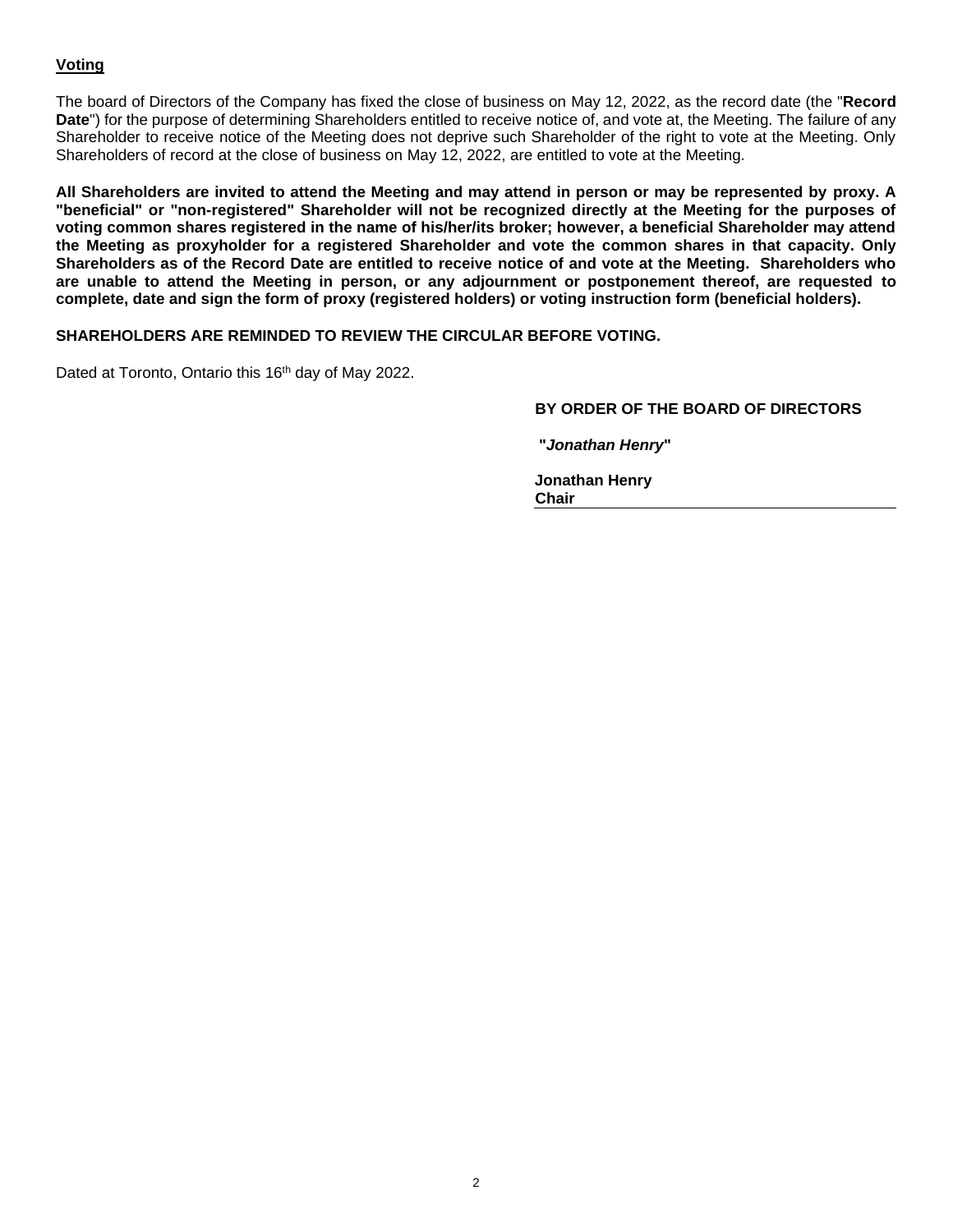

## **GIYANI METALS CORP.**

**MANAGEMENT INFORMATION CIRCULAR**

## **FOR THE ANNUAL AND SPECIAL MEETING OF SHAREHOLDERS**

*(Containing Information as at May 16, 2022, unless otherwise stated)*

## **ABOUT THE SHAREHOLDER MEETING**

This management information circular ("**Circular**") is furnished in connection with the solicitation of proxies by the management of Giyani Metals Corp. (the "**Company**" or "**Giyani**") for use at the annual and special meeting ("**Meeting**") of shareholders of common shares ("**Shareholders**") without par value in the capital of the Company (the "**Shares**"), to be held on Thursday, June 16, 2022 at the time and place and for the purposes set forth in the accompanying notice of meeting (the "**Notice**") and at any adjournment or postponement thereof. Unless otherwise indicated, references to dollar amounts are expressed in Canadian dollars amounts ("**CAD**") and United States dollars are referred to as "**USD**".

## **SOLICITATION OF PROXIES**

It is expected that the solicitation of proxies on behalf of management will be primarily by mail; however, proxies may be solicited personally or by telephone by the regular officers, employees or agents of the Company. The cost of soliciting proxies on behalf of management will be borne by the Company. The Company may also reimburse brokers and other persons holding Shares in their names or in the name of nominees, for their costs incurred in sending proxy materials to beneficial owners and obtaining their proxies or voting instructions.

#### **APPOINTMENT OF PROXIES**

The persons named in the accompanying form of proxy (the "**Proxy**") are representatives of management of the Company and are directors (the "**Directors**" and each a "**Director**") and/or officers of the Company. **A SHAREHOLDER HAS THE RIGHT TO APPOINT A PERSON (WHO NEED NOT BE A SHAREHOLDER) TO ATTEND AND ACT FOR HIM/HER ON HIS/HER BEHALF AT THE MEETING OTHER THAN THE PERSONS NAMED IN THE ENCLOSED PROXY. TO EXERCISE THIS RIGHT, A SHAREHOLDER MAY STRIKE OUT THE NAMES OF THE PERSONS NAMED IN THE PROXY AND INSERT THE NAME OF HIS/HER NOMINEE IN THE BLANK SPACE PROVIDED OR COMPLETE ANOTHER PROXY. A PROXY WILL NOT BE VALID UNLESS IT IS DEPOSITED WITH COMPUTERSHARE, AT 100 UNIVERSITY AVENUE, 9TH FLOOR, TORONTO, ONTARIO, M5J 2Y1, NOT LESS THAN 48 HOURS (EXCLUDING SATURDAYS, SUNDAYS AND HOLIDAYS) BEFORE THE TIME OF THE MEETING OR ANY ADJOURNMENT OR POSTPONEMENT THEREOF. ALTERNATIVELY, PROXIES MAY BE FAXED TO 1-866-249-7775 (TOLL-FREE) BY SUCH TIME, IN WHICH EVENT ALL PAGES OF A PROXY SHOULD BE RETURNED.**

The Proxy must be signed by the Shareholder or by his/her attorney in writing, or, if the Shareholder is a corporation, it must either be under its common seal or signed by a duly authorized officer.

#### **NON-REGISTERED HOLDERS**

Only those Shareholders whose names appear on the central security register of the Company (the "**Registered Shareholders**"), or the persons they appoint as their proxies, are permitted to attend and vote at the Meeting. However, in many cases, Shares beneficially owned by a holder (a "**Non-Registered Holder**") are registered either:

(a) in the name of an intermediary (an "**Intermediary**") with whom the Non-Registered Holder deals in respect of the Shares, such as, among others, banks, trust companies, securities dealers or brokers and trustees or administrators of self-administered RRSPs, RRIFs, RESPs and similar plans; or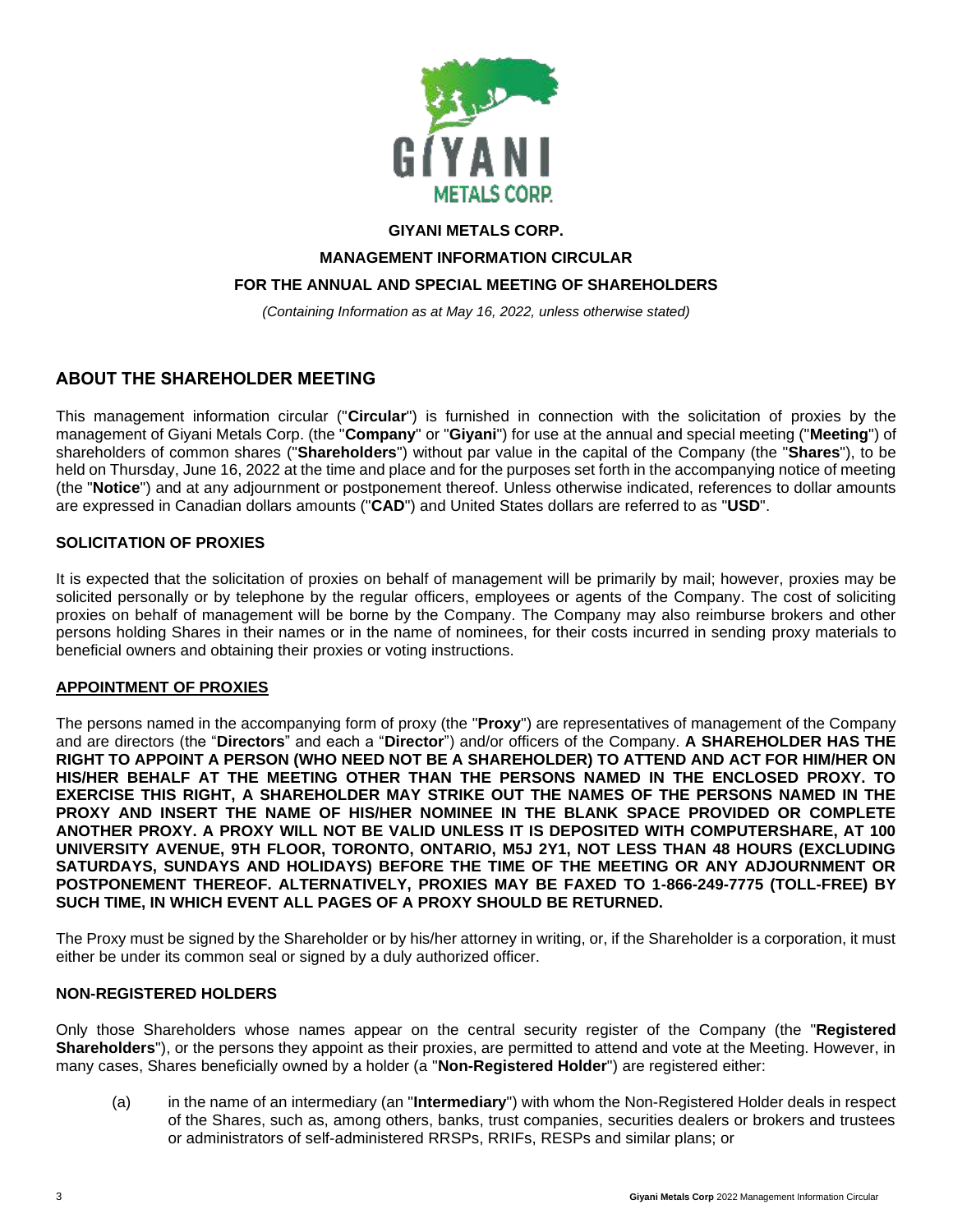(b) in the name of a clearing agency (such as CDS Clearing and Depository Services Inc.) of which the Intermediary is a participant.

In accordance with the requirements of National Instrument 54-101, the Company has distributed copies of this Circular, the Notice, the MD&A (as defined below) and the Financial Statements (as defined below) (collectively, the "**Meeting Materials**") to the clearing agencies and Intermediaries for onward distribution to Non-Registered Holders.

Intermediaries are required to forward Meeting Materials to Non-Registered Holders unless a Non-Registered Holder has waived the right to receive them. Intermediaries will often use service companies to forward the Meeting Materials to Non-Registered Holders. Generally, Non-Registered Holders who have not waived the right to receive Meeting Materials will either:

- (a) be given a voting instruction form which must be completed and signed by the Non-Registered Holder in accordance with the directions on the voting instruction form (which may in some cases permit the completion of the voting instruction form by telephone); or
- (b) be given a Proxy which has already been signed by the Intermediary (typically by a facsimile, stamped signature) which is restricted as to the number of Shares beneficially owned by the Non-Registered Holder, but which is otherwise uncompleted. This Proxy need not be signed by the Non-Registered Holder. In this case, the Non-Registered Holder who wishes to submit a Proxy should otherwise properly complete the form of Proxy and deposit it with Computershare, as described above.

The purpose of these procedures is to permit Non-Registered Holders to direct the voting of the Shares they beneficially own. Should a Non-Registered Holder who receives either a Proxy or a voting instruction form wish to attend and vote at the Meeting in person (or have another person attend and vote on behalf of the Non-Registered Holder), the Non- Registered Holder should strike out the names of the persons named in the Proxy and insert the Non-Registered Holder's (or such other person's) name in the blank space provided or, in the case of a voting instruction form, follow the corresponding instructions on the form. *In either case, Non-Registered Holders should carefully follow the instructions of their Intermediaries and their service companies.*

## **REVOCATION**

A Registered Shareholder who has given a Proxy may revoke the Proxy by:

- (a) completing and signing a Proxy bearing a later date and depositing it with Computershare as described above;
- (b) depositing an instrument in writing executed by the Shareholder or by the Shareholder's attorney authorized in writing: (i) at the registered office of the Company at any time up to and including the last business day preceding the day of the Meeting, or any adjournment or postponement of the Meeting, at which the Proxy is to be used, or (ii) with the Chair of the Meeting prior to the commencement of the Meeting on the day of the Meeting or any adjournment or postponement of the Meeting; or
- (c) in any other manner permitted by law.

A Non-Registered Holder may revoke a voting instruction form or a waiver of the right to receive meeting materials and to vote given to an Intermediary at any time by written notice to the Intermediary, except that an Intermediary may not be required to act on a revocation of a voting instruction form or of a waiver of the right to receive meeting materials and to vote that is not received by the Intermediary at least seven days prior to the Meeting.

## **VOTING OF PROXIES**

The management representatives designated in the enclosed Proxy will vote or withhold from voting the Shares in respect of which they are appointed by Proxy on any ballot that may be called for in accordance with the instructions of the Shareholder as indicated on the Proxy and, if the Shareholder specifies a choice with respect to any matter to be acted upon, the Shares will be voted accordingly. **In the absence of such instructions, such Shares will be voted by the management representatives: (i) FOR setting the number of Directors at six (6); (ii) FOR the election of each of the individual nominees named in this Circular as Directors; (iii) FOR the re-appointment of MNP LLP, Chartered Accountants, Toronto, Ontario, as the auditor (the "Auditors") of the Company and the authorization of the Directors to fix the Auditors' remuneration; (iv) FOR the approval of the Company's new Stock Option Plan (the "New Stock Option Plan"), in accordance with the requirements of the TSXV; and (v) FOR the approval of certain amendments to the Company's Restricted Share Unit ("RSU") Plan (the "RSU Plan"), in accordance with the requirements of the TSXV.**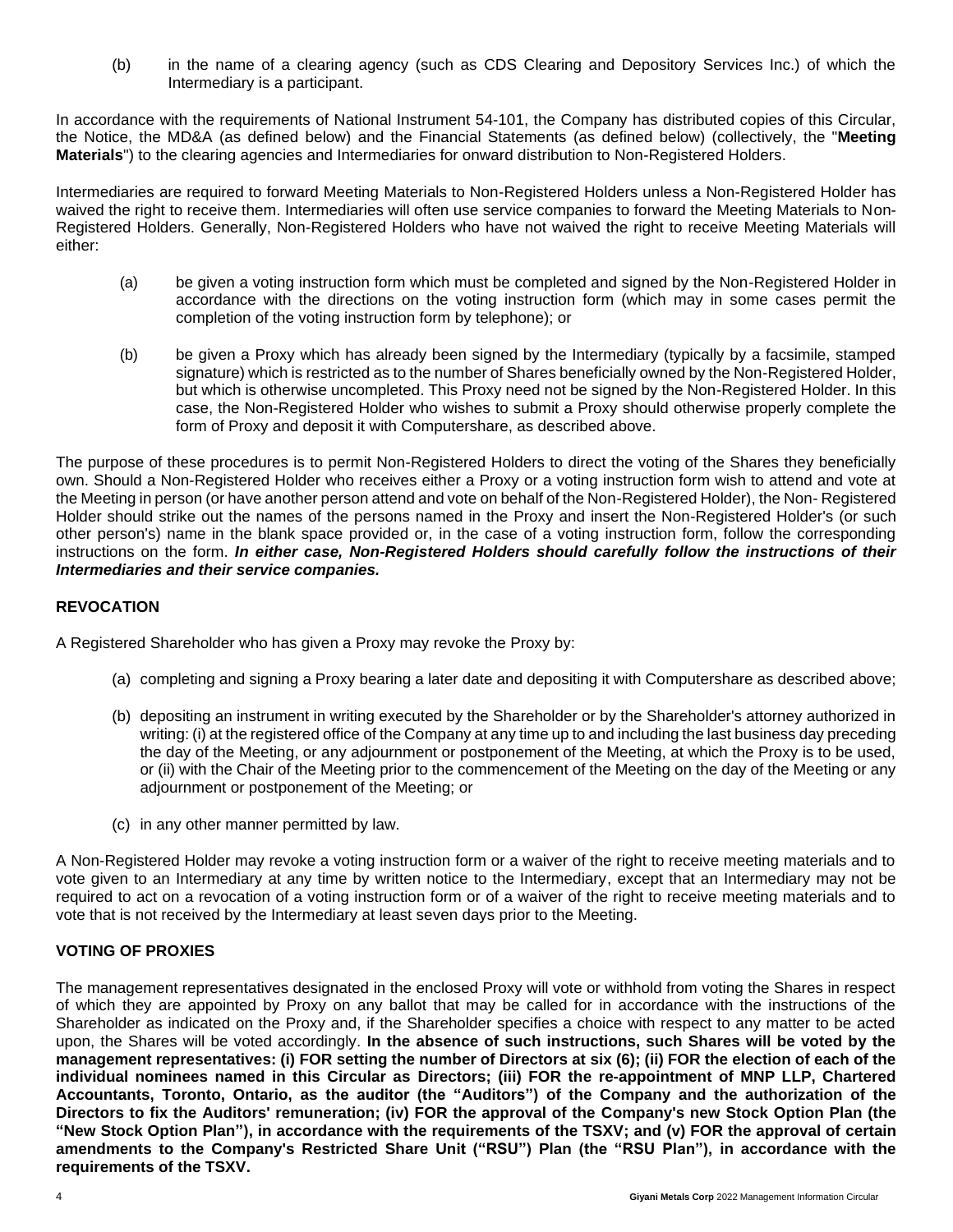The enclosed Proxy confers discretionary authority upon the management representatives designated in the Proxy with respect to amendments to or variations of matters identified in the notice of Meeting and with respect to other matters which may properly come before the Meeting. At the date of this Circular, management of the Company know of no such amendments, variations or other matters.

Voting by proxy may also occur over the Internet. The enclosed Proxy or voting instruction form you may receive from your broker or other intermediary contains details on how to vote over the Internet.

## **ADVANCE NOTICE POLICY**

Pursuant to the Company's advance notice policy approved by the board of Directors (the "**Board**" or "**Board of Directors**") on August 15, 2013, and ratified, confirmed and approved by the Shareholders on June 27, 2014 (the "**Advance Notice Policy**"), a shareholder of the Company wishing to nominate an individual to be a Director, other than pursuant to a requisition of a meeting made pursuant to the *Business Corporations Act* (British Columbia) (the "**Act**" or "**BCBCA**") or a shareholder proposal made pursuant to the provisions of the Act, is required to comply with the Advance Notice Policy that provides that, in the case of an annual meeting of shareholders such as the Meeting, notice to the Company must be made not less than thirty (30) days nor more than sixty-five (65) days prior to the date of the annual meeting of shareholders; provided, however, that in the event the annual meeting is to be held on a date that is less than fifty (50) days after the date (the "**Notice Date**") on which the first public announcement of the date of the annual meeting was made, notice may be made not later than the close of business on the tenth (10th) day following such public announcement.

The foregoing is merely a summary of the Advance Notice Policy, is not comprehensive and is qualified by the full text of such policy, a copy of which is attached as Schedule "D" to the May 16, 2014 MIC of the Company which is available under the Company's issuer profile on SEDAR at [www.sedar.com.](http://www.sedar.com./)

## **FORWARD-LOOKING STATEMENTS**

All statements made by the Company in this Circular, other than statements of historical fact, are forward-looking statements. Forward-looking statements can be identified by the use of words such as "plans", "expects", "budgeted", "scheduled", "estimates", "forecasts", "intends", "anticipates", "believes", or variations or the negatives of such words, or state that certain actions, events or results "may", "could", "would", "might" or "will" be taken, occur or be achieved, and include statements made herein with respect to, among other things: the exploration and development of mineral properties in which the Company has a direct or indirect interest; ongoing or proposed corporate transactions involving the Company or any of its subsidiaries; commodity prices; the status of various permitting processes applicable to the Company's mineral properties and projects; and the Company's strategy, plans, and future financial and operating performance.

Forward-looking statements involve known and unknown risks, uncertainties and other factors which may cause the actual results, performance or achievements of the Company to be materially different from any future results, performance or achievements expressed or implied by such forward-looking statements. Actual results may differ significantly from those anticipated in forward-looking statements for reasons including, but not limited to: the risks inherent in the mineral exploration industry; inability to obtain financing on favorable terms or at all; lack of earnings; volatile commodity prices; risks relating to operations in Botswana and certain government initiatives in said country; title disputes or defects, or other concerns relating to title; governmental regulation and permitting issues; uninsurable risks; competitive forces; reliance on key personnel; foreign currency and exchange rate exposure; conflicts of interest; enforcement of civil liabilities; and infrastructure matters.

Forward-looking statements made in this Circular may be based upon management's assumptions, estimates and forecasts with respect to, among other things: the timing and amount of funding required to execute the Company's exploration, development and business plans; capital and exploration expenditures; the effect on the Company of any changes to existing legislation or policy; government regulation of mining operations in Botswana and Canada; the length of time required to obtain necessary permits, certifications and approvals; the success of exploration, development and mining activities; the geology of the Company's mineral properties; the focus of the Company in the future; the future payment by the Company of dividends; the demand and market outlook for commodity and the prices thereof; the Company's ability to raise funding in the future; and the Company's future growth, results of operations, performance, and business prospects and opportunities. All forward-looking statements are made as of the date of this Circular, and the Company assumes no obligation to update or revise them to reflect new events or circumstances. Accordingly, readers should not place undue reliance on forward-looking statements.

## **VOTES NECESSARY TO PASS RESOLUTIONS**

Pursuant to the articles of the Company (the "**Articles**"), a quorum for the transaction of business at any meeting of shareholders is duly constituted if, at the commencement of the Meeting, there are two persons present who are, or who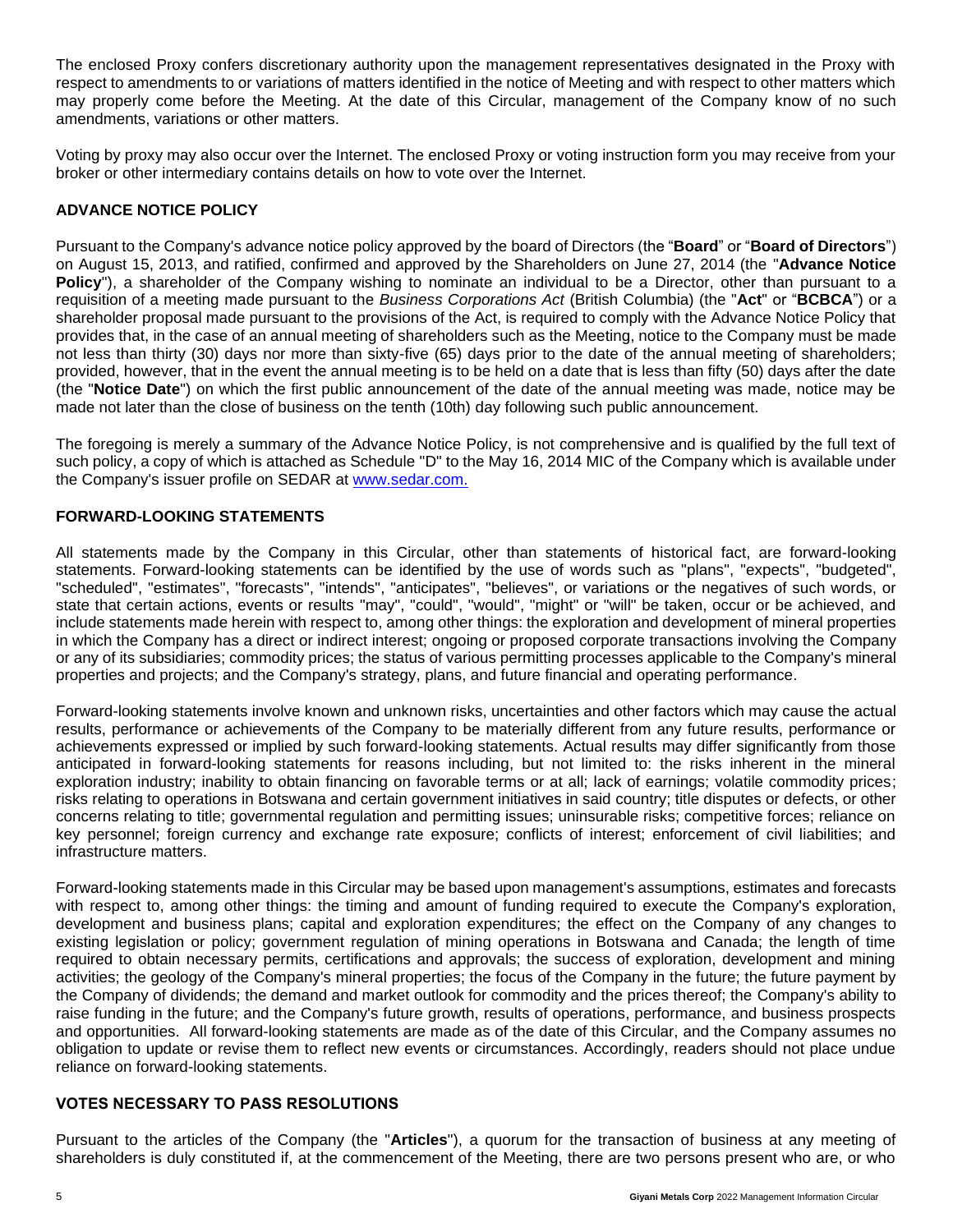represent by proxy, Shareholders who, in the aggregate, hold at least 5% of the issued Shares entitled to vote at the Meeting.

Under the BCBCA and pursuant to the Articles, a majority of not less than two-thirds (2/3) of the votes cast at the Meeting is required to pass all special resolutions. There are no special resolutions currently proposed at the Meeting.

At the Meeting, Shareholders will be asked to consider and, if thought fit, to approve: ordinary resolutions to: (i) set the number of Directors at six (6); (ii) elect six (6) Directors to the Board; (iii) re-appointment the Company's Auditors and fix their renumeration; (iv) approve the Company's New Stock Option Plan, a copy of which is attached hereto as Schedule "C"; and (v) approve certain amendments to the Company's RSU Plan, a copy of which, as amended, is attached hereto as Schedule "D", in accordance with the requirements of the TSXV. All of these matters require approval by ordinary resolution which is a simple majority of votes cast at the Meeting by those Shareholders present in person or represented by proxy.

## **INTEREST OF CERTAIN PERSONS OR COMPANIES IN MATTERS TO BE ACTED UPON**

The Company is unaware of any material interest, direct or indirect, by way of beneficial ownership of securities or otherwise, or any persons who has been a Director or executive officer ("**Officer**") of the Company or is a proposed nominee for election as a Director (or an associate or affiliate of such Director, Director nominee or Officer) at any time since the beginning of the Company's last financial year in any matter to be acted upon at the Meeting, other than the election of Directors, as a prospective participant in the Company's New Stock Option Plan, and is a participant or prospective participant in the Company's RSU Plan, as amended, or who has been granted RSUs under the RSU Plan, as amended.

## **VOTING SECURITIES AND PRINCIPAL HOLDERS OF VOTING SECURITIES**

The authorized share capital of the Company consists of an unlimited number of Shares. The record date for the determination of Shareholders entitled to receive notice of the Meeting has been fixed at May 12, 2022 (the "**Record Date**"). As at the Record Date, the Company has 208,010,715 Shares issued and outstanding, each Share carrying the right to one vote.

Each Share entitles the holder thereof to one vote on all matters to be acted upon at the Meeting. All such holders of record of Shares on the Record Date are entitled either to attend and vote in person the Shares held by them or, provided a completed and executed proxy shall have been delivered to the Company's transfer agent, Computershare Investor Services Inc., within the time specified in the Notice of Meeting, to attend and to vote by proxy the Shares held by them.

To the knowledge of the Directors and Officers of the Company, as of the date hereof, no person or company beneficially owns, controls or directs, directly or indirectly, voting securities of the Company carrying 10% or more of the voting rights attached to all outstanding Shares.

## **INTEREST OF CERTAIN PERSONS IN MATTERS TO BE ACTED UPON**

Except as otherwise disclosed herein, none of:

- (a) the Directors or Officers of the Company at any time since the beginning of the last financial year of the Company;
- (b) the proposed nominees for election as a Director; or
- (c) any associate or affiliate of the foregoing persons,

has any material interest, direct or indirect, by way of beneficial ownership of securities or otherwise, in any matters to be acted upon at the Meeting other than the election of Directors and matters related to the Company's New Stock Option Plan and amendments to the Company's RSU Plan.

## **BUSINESS OF THE MEETING**

## **RECEIVING THE AUDITED ANNUAL FINANCIAL STATEMENTS**

At the Meeting, Shareholders will receive and consider the Company's audited annual financial statements for the year ended December 31, 2021, including the auditors' report thereon (the "**Financial Statements**"). The 2021 Financial Statements, together with the management's discussion and analysis of the Company's results of operations and financial condition for 2021 ("**MD&A**"), under the Company's issuer profile on SEDAR at [www.sedar.](http://www.sedar/)com and the Company will, on request from a Shareholder, provide a copy of the Financial Statements and the MD&A.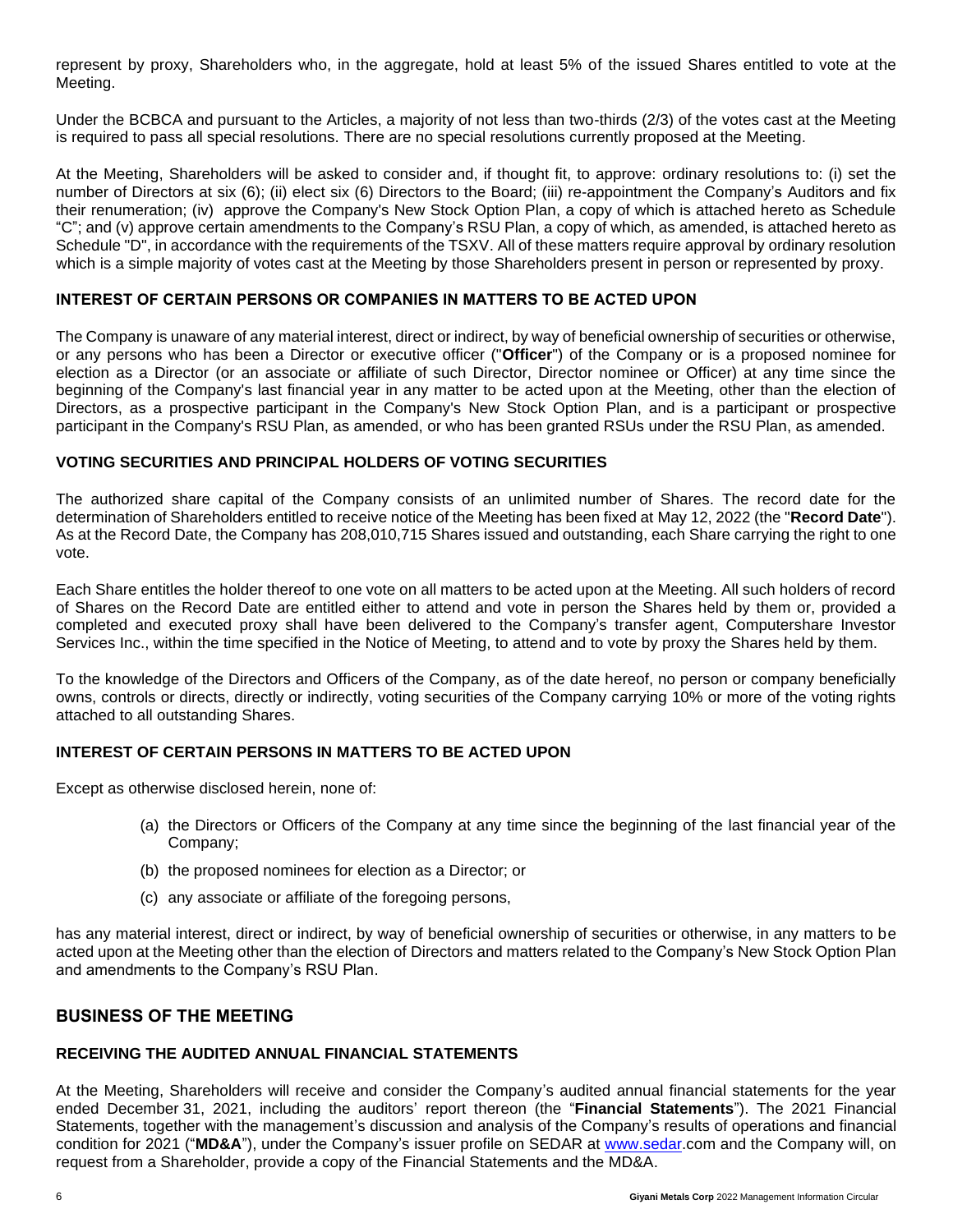#### **NUMBER OF DIRECTORS**

The Company currently has five (5) Directors. The Articles of the Company provide that the number of Directors shall be the greater of three (3) and the most recently set of the number of Directors set by ordinary resolution. The Company proposes to set the number of Directors at six (6).

At the Meeting, Shareholders will be asked to pass an ordinary resolution setting the number of Directors at six (6) in the following form:

BE IT RESOLVED as an ordinary resolution, that the number of Directors be set at six (6).

**The Board recommends that Shareholders vote in favour of setting the number of Directors at six (6). In the absence of contrary instructions, the persons named in the accompanying Proxy intend to vote any Shares represented by such Proxies held by them FOR setting the number of Directors at six (6).**

#### **ELECTION OF DIRECTORS**

The persons whose names are set forth in the table include the five (5) current Directors and one (1) additional proposed nominee for a total of six (6) proposed nominees of management. Each Director is elected annually and holds office until the next annual meeting of Shareholders or, if his or her office is earlier vacated, until his or her successor is duly elected in accordance with the Articles of the Company.

The Board recommends that Shareholders vote in favour of the six (6) proposed nominees of management whose names are set forth in the tables below. Shareholders have the option to (i) vote for all of the Directors listed in the table below; (ii) vote for some of the Directors and withhold for others; or (iii) withhold for all of the Directors. Unless the Shareholder has specifically instructed in the enclosed form of proxy that the Shares represented by such Proxy are to be withheld or voted otherwise, the persons named in the accompanying Proxy will vote **FOR** the election of each of the proposed nominees set forth below as Directors.

## **INFORMATION CONCERNING NOMINEES SUBMITTED BY MANAGEMENT**

The following tables set out the names of the persons nominated by management for election as a Director, the province or state and country in which he or she is ordinarily resident, the positions and offices that each presently holds with the Company, the period of time for which he or she has been a Director, their respective principal occupations or employment and the number of Shares, stock options ("**Options**"), warrants ("**Warrants**") and RSUs of the Company which each beneficially owns, directly or indirectly, or over which control or direction is exercised as of the date of this Circular. The information as to Shares beneficially owned, directly or indirectly or over which control or direction is exercised, not being with the knowledge of the Company, has been furnished by the respective nominees individually. Each current Director's term expires at the Meeting.

The Company has the following Board committees: Audit Committee, Compensation Committee, Corporate Governance and Nominating Committee ("**CGNC**"), and Technical, Environmental, Health, Safety and Sustainability Committee ("**TEHSS Committee**"). The nominees for the office of Director and information concerning them as furnished by the individual nominees are as follows: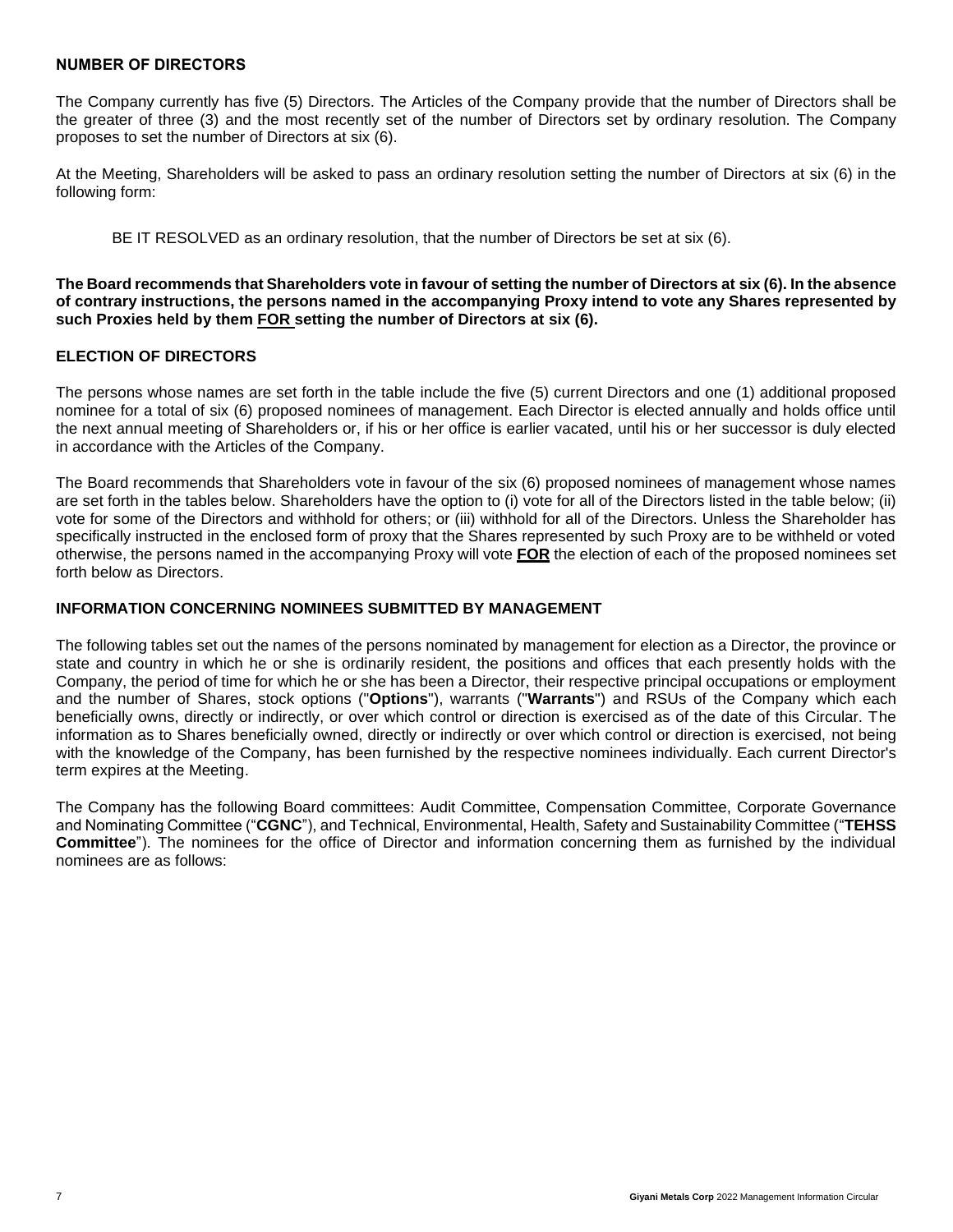**Independent Director:** August 24, 2018

**Appointed Chair**: September 28, 2018

**Age:** 55

**Resides:** Basingstoke, Hampshire, UK

**Other Directorships:** None

#### **Jonathan Henry, Non-Executive Chair**

Until July 9, 2018, Mr. Henry was the President and Chief Executive Officer ("**CEO**") of Gabriel Resources Limited, formerly a TSX and now a TSXV listed company. Mr. Henry has over 25 years' experience in the mining industry, successfully executing on exploration, development, operational and M&A activities. Formerly, Mr. Henry was the CEO of Avocet Mining, a London listed gold mining company with assets in West Africa and formerly in South East Asia. Mr. Henry served as Avocet's Finance Director from 2002 until becoming the CEO in 2006, a position he held until May 31, 2010. Mr. Henry was also a non-executive director ("**NED**") and Chair of the Audit Committee of Ashanti Gold Corp., a TSXV listed, gold-focused exploration and development company, with projects in Ghana and Mali from December 2016 to May 2019. In September 2021, Mr. Henry resigned as the Executive Chair of Ormonde Mining plc, an Irish company listed on the Alternative Investment Market in London and Euronext Growth Market in Dublin with assets in Spain, having held the position since early 2020. Mr. Henry became non-executive Chair of the Company on September 28, 2018.

#### **Board & Committee Membership**

|                               | 2021 Meeting Attendance | 2021 Meeting Attendance (%) |
|-------------------------------|-------------------------|-----------------------------|
| <b>Board of Directors</b>     | 10 of $10 -$ Chair      | 100                         |
| <b>Audit Committee</b>        | 4 of 4                  | 100                         |
| CGNC                          | $2$ of $2$              | 100                         |
| <b>Compensation Committee</b> | 2 of $2 -$ Chair        | 100                         |
| <b>TEHSS Committee</b>        | 3 of 3                  | 100                         |

#### **Annual Meeting Voting Results**

|                    |               | 2020 %         | 2021 %      |                 |  |
|--------------------|---------------|----------------|-------------|-----------------|--|
| For                |               | 96.8%          | 96.8%       |                 |  |
| Withheld           |               | $3.2\%$        | 3.2%        |                 |  |
|                    |               |                |             |                 |  |
| Year               | <b>Shares</b> | <b>Options</b> | <b>RSUs</b> | <b>Warrants</b> |  |
| As at May 17, 2022 | 1,200,801     | 1,100,000      | Nil         | 130,937         |  |
| As at May 17, 2021 | 1,081,397     | 950,000        | Nil         | 250,341         |  |

#### **Robin Birchall, CEO & Director**

Mr. Birchall brings more than twenty years of experience in the financing and management of resource companies. Mr. Birchall was most recently the Executive Chair of Silver Bear Resources. Mr. Birchall is also NED of Helium One Global (February 2020 – present). Previous roles include former CEO of a private oil and gas E&P company as well as Vice President ("**VP**") Investment and Corporate Banking with BMO Capital Markets ("**BMO**"), where he completed a variety of high-profile transactions for resource companies. Prior to BMO, Mr. Birchall was VP Corporate Finance at Canaccord Adams Ltd. Mr. Birchall earned an MBA from the University of Cape Town, a MSc in European and International Politics from Edinburgh University, a Première Degré en Langues Literature et Civilisation, from Stendahl Université and a BA from Queens University.

#### **Board & Committee Membership**

|                               | 2021 Meeting Attendance | 2021 Meeting Attendance (%) |
|-------------------------------|-------------------------|-----------------------------|
| <b>Board of Directors</b>     | 9 of 10                 | 90                          |
| <b>Audit Committee</b>        | N/A                     | N/A                         |
| CGNC                          | N/A                     | N/A                         |
| <b>Compensation Committee</b> | N/A                     | N/A                         |
| <b>TEHSS Committee</b>        | 3 of 3                  | 100                         |

#### **Annual Meeting Voting Results**

|                    | 2020 %           |                |               | 2021 % |                 |
|--------------------|------------------|----------------|---------------|--------|-----------------|
| For<br>Withheld    | 96.8%<br>$3.2\%$ |                | 96.8%<br>3.2% |        |                 |
| Year               | <b>Shares</b>    | <b>Options</b> | <b>RSUs</b>   |        | <b>Warrants</b> |
| As at May 17, 2022 | 734.429          | 4,300,000      | 94,340        |        | Nil             |
| As at May 17, 2021 | 670,089          | 4,300,000      | 188,680       |        | Nil             |

**Director:** November 20, 2017

**Age:** 52

**Resides:** Amsterdam, NL

**Other Directorships:** Helium One Global, NED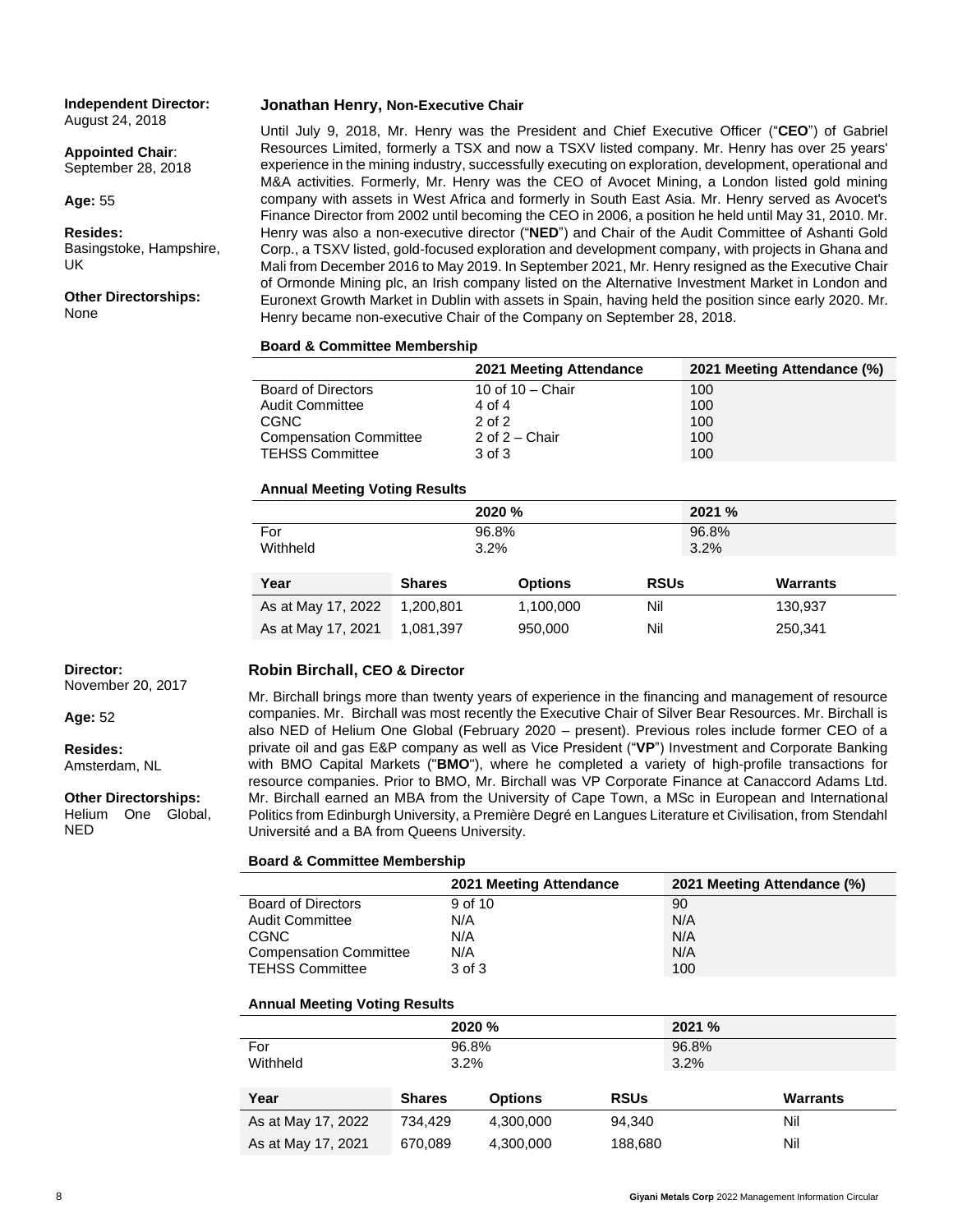#### **Independent Director:**

June 16, 2022

**Age:** 64

**Resides:** Gaborone, Botswana

#### **Other Directorships:** None

#### **Thuso Dikgaka, Non-Executive Director**

Mr. Dikgaka is a well-respected veteran of the Botswana mining sector, with over 40 years of experience in operations and management. He is a former Mining Manager for the Debswana Orapa diamond mine and the Tati Nickel Mining Company, as well as a former director of the Botswana Department of Mines. Mr. Dikgaka is a director of private companies Mokokotetso Investments and Kuphela Environmental Botswana. Mr. Dikgaka has a bachelor's degree in Mining Engineering from the Technical University of Nova Scotia (now Dalhousie University) in Halifax, Canada.

#### **Board & Committee Membership**

|                               | 2021 Meeting Attendance | 2021 Meeting Attendance (%) |
|-------------------------------|-------------------------|-----------------------------|
| <b>Board of Directors</b>     | N/A                     | N/A                         |
| <b>Audit Committee</b>        | N/A                     | N/A                         |
| <b>CGNC</b>                   | N/A                     | N/A                         |
| <b>Compensation Committee</b> | N/A                     | N/A                         |
| <b>TEHSS Committee</b>        | N/A                     | N/A                         |

#### **Annual Meeting Voting Results**

|                    |               | 2020 %         | 2021 %      |                 |
|--------------------|---------------|----------------|-------------|-----------------|
| For                |               | N/A            | N/A         |                 |
| Withheld           |               | N/A            | N/A         |                 |
|                    |               |                |             |                 |
| Year               | <b>Shares</b> | <b>Options</b> | <b>RSUs</b> | <b>Warrants</b> |
| As at May 17, 2022 | Nil           | 225,000        | Nil         | Nil             |
| As at May 17, 2021 | Nil           | 150,000        | Nil         | Nil             |

#### **Stephanie Hart, Non-Executive Director**

**Independent Director:** August 26, 2021

**Age:** 50

**Resides:** Sudbury, ON, Canada

**Other Directorships:**

Gander Gold Corporation

#### **Note**

(1) Appointed in August 2021

Ms. Hart is a Chartered Professional Accountant ("**CPA**") with over 20 years senior level experience with broad financial, risk, operational and capital project roles in global mining. Ms. Hart spent much of her career working with Vale S.A., where she was most recently Head of Finance, North Atlantic Operations and Asian Refineries in the Base Metals business. Other roles at Vale included Director of Treasury, Pension Assets and Risk for Vale Canada, Director of Finance and Chief Financial Officer ("**CFO**") for the Goro Project and Operations in New Caledonia and General Foreperson in the Sudbury Smelter. Currently, Ms. Hart is the President and CEO of Willeson Metals Corp., a private company exploring for gold in Manitoba and the CFO of Exiro Minerals Corp., a privately-owned exploration company. She is also a director of West Park Healthcare Center Foundation and a non-executive director of Gander Gold Corporation. Ms. Hart has extensive experience in budgeting, reporting and analysis, internal controls, financial and risk management.

#### **Board & Committee Membership**

|                               | 2021 Meeting Attendance | 2021 Meeting Attendance (%) |
|-------------------------------|-------------------------|-----------------------------|
| <b>Board of Directors</b>     | 4 of 10                 | $100^{(1)}$                 |
| <b>Audit Committee</b>        | 1 of 4 - Chair          | $100^{(1)}$                 |
| CGNC                          | 1 of $2$                | $100^{(1)}$                 |
| <b>Compensation Committee</b> | 1 of 2                  | $100^{(1)}$                 |
| <b>TEHSS Committee</b>        | N/A                     | N/A                         |

#### **Annual Meeting Voting Results**

|                    |               | 2020 %         | 2021 %      |                 |  |
|--------------------|---------------|----------------|-------------|-----------------|--|
| For                |               | N/A            | N/A         |                 |  |
| Withheld           |               | N/A            | N/A         |                 |  |
|                    |               |                |             |                 |  |
| Year               | <b>Shares</b> | <b>Options</b> | <b>RSUs</b> | <b>Warrants</b> |  |
| As at May 17, 2022 | 56,818        | 350,000        | Nil         | 28,409          |  |
| As at May 17, 2021 | Nil           | Nil            | Nil         | Nil             |  |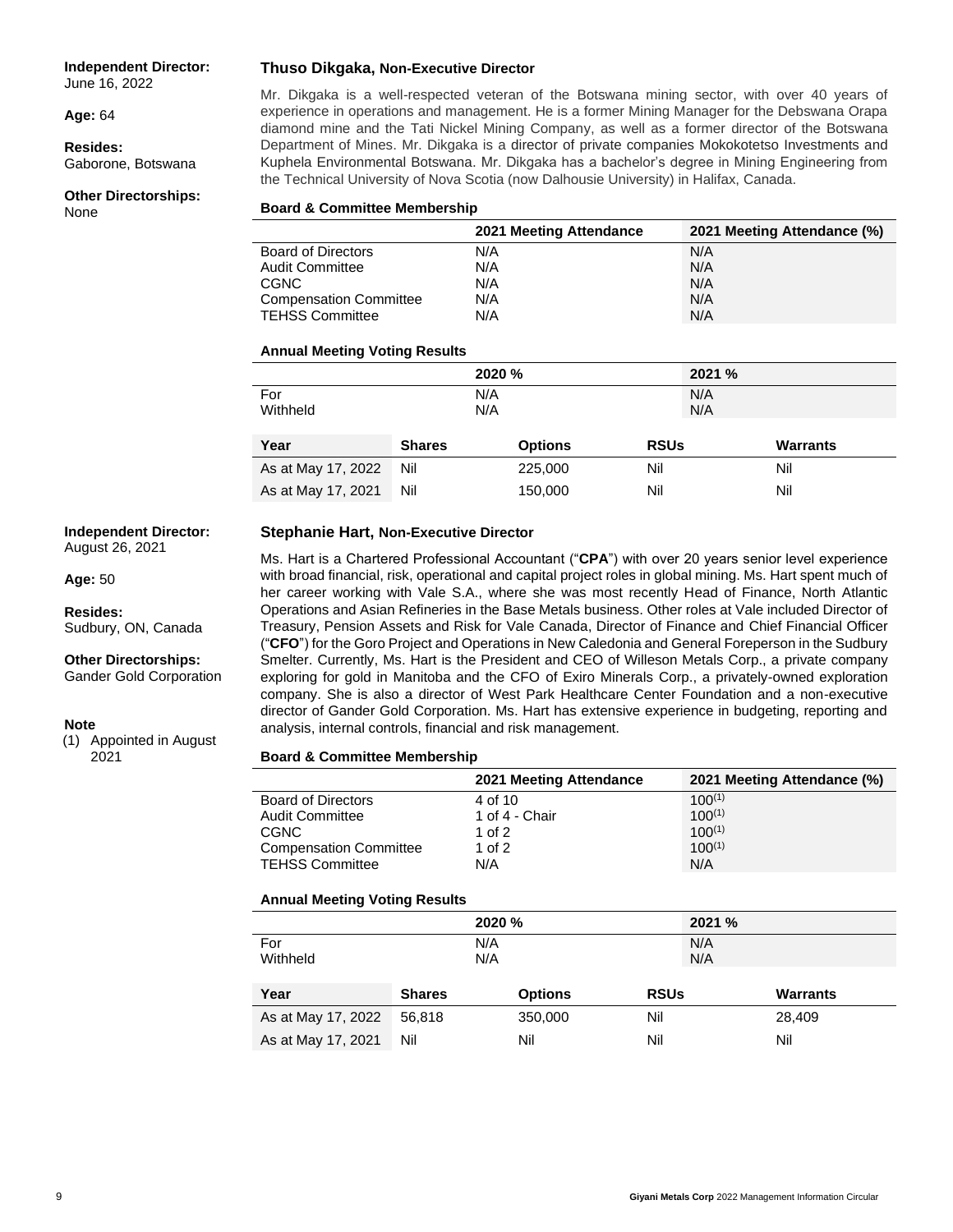#### **Independent Director:**

April 25, 2018

**Age:** 58

**Resides:** Leatherhead, UK

**Other Directorships:** None

#### **Note**

(1) interim period on Audit Committee & CGNC

#### **Michael Jones, Non-Executive Director**

Mr. Jones is a Professional Mining Engineer who held various mine management roles for 14 years working at Gencor, De Beers, Debswana and as Consulting Mining Engineer for Iscor. Mr. Jones then joined Canaccord Capital in 1997, initially as a research analyst, then as an international corporate finance professional before his appointment as Head of UK Mining Investment Banking. In 2010, he joined African Minerals Limited, and associated companies, as a corporate executive before establishing Makerfield Resources Limited in 2015, a private consulting group providing resource companies with coherent strategies for enhancing value. In May 2019, he was appointed Regional Director, Africa, Europe and Middle East for Hatch Associates' advisory group. Mr. Jones has a Bachelor of Engineering degree in Mining from the Royal School of Mines (Imperial College, London, UK) and a postgraduate business qualification from the University of South Africa (UNISA); Mr. Jones is a Chartered Engineer (UK) and a Registered Professional Engineer (South Africa), and is a member of the Institute of Materials, Minerals and Mining (IMMM).

#### **Board & Committee Membership**

|                               | 2021 Meeting Attendance | 2021 Meeting Attendance (%) |
|-------------------------------|-------------------------|-----------------------------|
| <b>Board of Directors</b>     | 10 of 10                | 100                         |
| Audit Committee (1)           | 1 of 4                  | $100^{(1)}$                 |
| CGNC                          | 1 of $2$                | $100^{(1)}$                 |
| <b>Compensation Committee</b> | $2$ of $2$              | 100                         |
| <b>TEHSS Committee</b>        | $3$ of $3 -$ Chair      | 100                         |

#### **Annual Meeting Voting Results**

|                    |               | 2020 %         | 2021 %      |                 |
|--------------------|---------------|----------------|-------------|-----------------|
| For                |               | 96.8%          | 96.8%       |                 |
| Withheld           | $3.2\%$       |                | 3.2%        |                 |
|                    |               |                |             |                 |
| Year               | <b>Shares</b> | <b>Options</b> | <b>RSUs</b> | <b>Warrants</b> |
| As at May 17, 2022 | 251.136       | 1,025,000      | Nil         | Nil             |
| As at May 17, 2021 | 251.136       | 875,000        | Nil         | 67,818          |

#### **Independent Director:**

August 2, 2016

**Age:** 70

**Resides:** Houston, Texas, US

# **Other Directorships:**

None

#### **Note**

(1) interim period as Audit Committee Chair

#### **John Petersen, Non-Executive Director**

Mr. Petersen has been engaged in the practice of law for over 40 years. He presently serves as general counsel for The C Change Group PB LLC and as an Index committee member for EQM Lithium & Battery Technology Index (BATTIDX). John is a 1976 graduate of the College of Business Administration at Arizona State University and a 1979 graduate of the Notre Dame Law School. He was admitted to the State Bar of Texas in May 1980 and licensed to practice as a Certified Public Accountant in Texas from March 1981 through December 1990.

#### **Board & Committee Membership**

|                               | 2021 Meeting Attendance | 2021 Meeting Attendance (%) |
|-------------------------------|-------------------------|-----------------------------|
| <b>Board of Directors</b>     | 10 of 10                | 100                         |
| Audit Committee (1)           | $4 \text{ of } 4$       | $100^{(1)}$                 |
| CGNC                          | 2 of $2 -$ Chair        | 100                         |
| <b>Compensation Committee</b> | $2$ of $2$              | 100                         |
| <b>TEHSS Committee</b>        | N/A                     | N/A                         |

#### **Annual Meeting Voting Results**

|                    |               | 2020 %         | 2021 %      |                 |  |
|--------------------|---------------|----------------|-------------|-----------------|--|
| For                |               | 96.8%          | 96.8%       |                 |  |
| Withheld           |               | $3.2\%$        | 3.2%        |                 |  |
|                    |               |                |             |                 |  |
| Year               | <b>Shares</b> | <b>Options</b> | <b>RSUs</b> | <b>Warrants</b> |  |
| As at May 17, 2022 | 520.216       | 650,000        | Nil         | Nil             |  |
| As at May 17, 2021 | 470.216       | 950,000        | Nil         | 50,000          |  |

As a group, the proposed Directors beneficially own, control or direct, directly or indirectly, 2,793,400 Shares, representing approximately 1.3% of the issued and outstanding Shares as of the date of this Circular.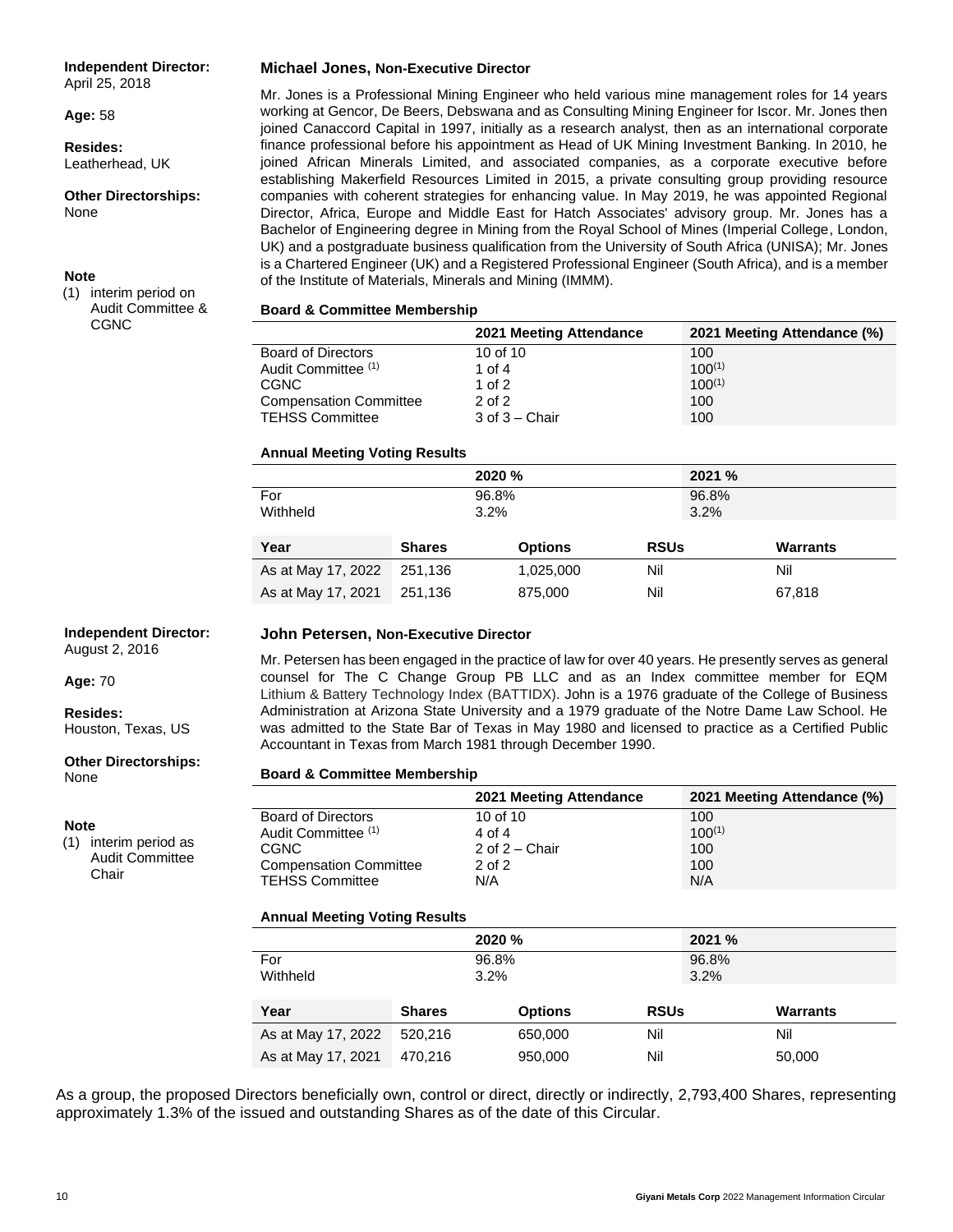## **MEETING ATTENDANCE**

As of the date of this Circular,

- the members of the Audit Committee are: Stephanie Hart (Chair), Jonathan Henry and John Petersen;
- the members of the Compensation Committee are: Jonathan Henry (Chair), Stephanie Hart and Michael Jones;
- the members of the CGNC are: John Petersen (Chair), Stephanie Hart and Jonathan Henry; and
- the members of the TEHSS Committee are: Michael Jones (Chair), Robin Birchall and Jonathan Henry.

Following the Meeting, the committees are expected to be reviewed and re-constituted by the Board.

The Board is currently constituted with four (4) independent Directors being Stephanie Hart, Jonathan Henry, Michael Jones and John Petersen, and one Director who is non-independent, being Robin Birchall. Thuso Dikgaka, is Chair of the Company's wholly owned subsidiary Menzi Battery Metals (Pty) Ltd. and if approved for election to the Board will also be considered an independent Director.

#### **Meeting In-Camera**

The Board and each of the committees regularly meet without management and non-independent directors present (incamera). In 2021, the Board held in-camera sessions 3 of the 10 scheduled meetings. The Audit Committee met four (4) times and had in-camera twice (2) during the year. The Compensation Committee met twice (2) and both were without management or non-independent directors. The CGNC met twice (2) in 2021 and the TEHSS Committee met three (3) times in 2021 no in-camera session were held.

| <b>Director</b>               | <b>Board of Directors</b> | Audit<br><b>Committee</b> | <b>Compensation</b><br><b>Committee</b> | <b>CGNC</b>              | <b>TEHSS Committee</b> |
|-------------------------------|---------------------------|---------------------------|-----------------------------------------|--------------------------|------------------------|
| Jonathan Henry <sup>(2)</sup> | 10 of 10                  | 4 of 4                    | $2$ of $2$                              | 2 of 2                   | 3 of 3                 |
| Robin Birchall                | 9 of 10                   | $\overline{\phantom{0}}$  |                                         |                          | 3 of 3                 |
| Thuso Dikgaka <sup>(1)</sup>  | N/A                       | N/A                       | N/A                                     | N/A                      | N/A                    |
| Stephanie Hart (1) (2)        | 4 of 10                   | 1 of $4$                  | $1$ of $2$                              | $1$ of $2$               |                        |
| Michael Jones <sup>(2)</sup>  | 10 of 10                  | 1 of $4$                  | $2$ of $2$                              |                          | 3 of 3                 |
| Eugene Lee (1) (2)            | 3 of 10                   | $2$ of $4$                | $1$ of $2$                              | $\overline{\phantom{0}}$ |                        |
| John Petersen <sup>(2)</sup>  | 10 of 10                  | 4 of 4                    | $\overline{\phantom{0}}$                | 2 of 2                   |                        |

The following table summarizes each Director's attendance at all Board and Committee meetings for the year ended December 31, 2021.

Note:

- 1. The following Director changes occurred in 2021:
	- Mr. Eugene Lee was appointed the CFO of the Company and stepped down from the Board on April 20, 2021, and attended all meetings he was eligible to attend prior to his departure from the Board.
	- Ms. Stephanie Hart was appointed to the Board on August 26, 2021, and attended all meetings she was eligible to attend following her appointment.
	- Mr. Thuso Dikgaka has been nominated for appointment and election to the Board at the Meeting.

2. The following Directors served as Board and Committee Chairs in 2021:

- Mr. Jonathan Henry is the Chair of the Board and Compensation Committee;
- Ms. Stephanie Hart was appointed the Audit Committee Chair on August 26, 2021;
- Mr. Michael Jones is the Chair of the TEHSS Committee;
- Mr. Eugene Lee served as Chair of the Audit Committee until April 20, 2021; and
- Mr. John Petersen is the Chair of the CGNC and served as Interim Chair of the Audit Committee from April 20 to August 26, 2021.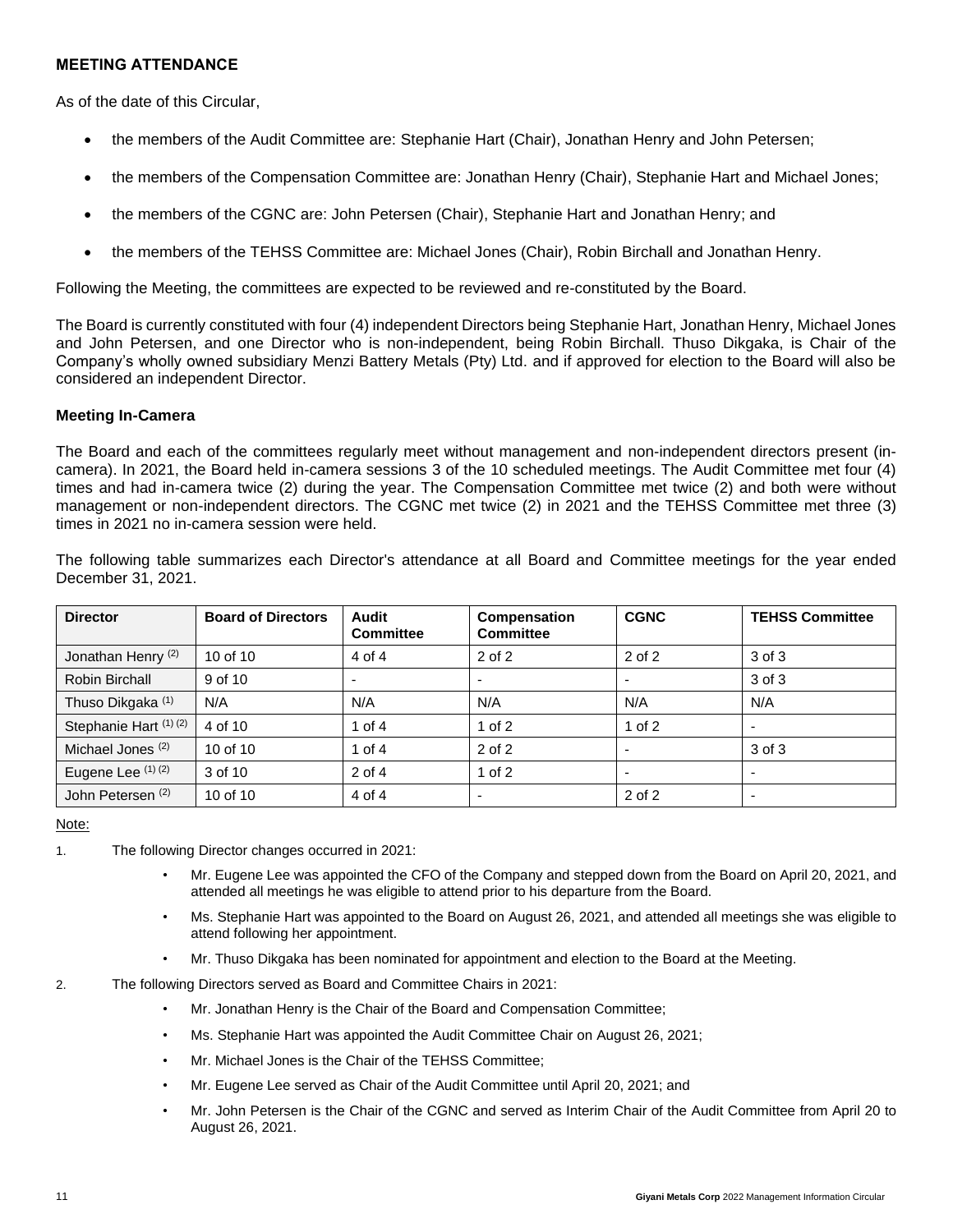## **Cease Trade Orders, Corporate and Personal Bankruptcies, Penalties and Sanctions**

| Area                                                                                                                                                                                                                                                                                                                                                                                                                                                                              | <b>Director</b> |
|-----------------------------------------------------------------------------------------------------------------------------------------------------------------------------------------------------------------------------------------------------------------------------------------------------------------------------------------------------------------------------------------------------------------------------------------------------------------------------------|-----------------|
| Cease Trade Orders - has any Director within the last ten (10) years, as of the date of this Circular, been a<br>director, CEO, or CFO of any company that was subject to a cease trade order or an order that denied the<br>company access to any exemption under securities law that was issued while the person acted in the capacity<br>or an event that occurred while the person acted in the capacity as a director, CEO or CFO.                                           | None            |
| <b>Bankruptcy</b> – has any Director within the last ten (10) years, as of the date of this Circular:                                                                                                                                                                                                                                                                                                                                                                             | None            |
| (a) been a Director or Officer of any company (including the Company) that, while such individual was<br>acting in that capacity, or within a year of that person ceasing to act in that capacity, became bankrupt,<br>made a proposal under any legislation relating to bankruptcy or insolvency or was subject to or instituted<br>any proceedings, arrangement or compromise with creditors or had a receiver, receiver manager or<br>trustee appointed to hold its assets; or |                 |
| become bankrupt, made a proposal under any legislation relating to bankruptcy or insolvency, or<br>(b)<br>become subject to or instituted any proceedings, arrangement or compromise with creditors, or had a<br>receiver, receiver manager or trustee appointed to hold the assets of such individual.                                                                                                                                                                           |                 |
| <b>Penalties and Sanctions</b> – has any Director or been subject, as of the date of this Circular had:                                                                                                                                                                                                                                                                                                                                                                           | None            |
| any penalties or sanctions imposed by a court relating to securities legislation or by a securities<br>(a)<br>regulatory authority or has entered into a settlement agreement with a securities regulatory<br>authority; or                                                                                                                                                                                                                                                       |                 |
| any other penalties or sanctions imposed by a court or regulatory body that would likely be<br>(b)<br>considered important to a reasonable investor in making an investment decision.                                                                                                                                                                                                                                                                                             |                 |

#### **Loans to Directors and Officers**

The Company does not grant loans to its Officers, Directors or employees. As a result, the Company does not have any loans outstanding.

## **RE-APPOINTMENT AND REMUNERATION OF AUDITORS**

At the Meeting, the Board proposes to re-appoint MNP LLP ("**MNP**"), Chartered Accountants, of 111 Richmond Street, Suite 300, Toronto, Ontario M5H 2G4, as Auditors of the Company and to authorize remuneration to be fixed by the Board. MNP will hold office until the next annual general meeting of the Shareholders or until its successor is appointed.

At the Meeting, Shareholders will be asked to pass an ordinary resolution re-appointing MNP as the Auditors of the Company in the following form:

BE IT RESOLVED as an ordinary resolution, that MNP LLP be appointed as Auditor of the Company until the next annual meeting of Shareholders following the Meeting, or until it resigns or until it is removed from office by the Company, with renumeration to be approved by the Board.

**The Board recommends that Shareholders vote in favour of the appointment of MNP as Auditors of the Company. In the absence of contrary instructions, the persons named in the accompanying Proxy intend to vote any Shares represented by such Proxies FOR the re-appointment of MNP as Auditors of the Company for the ensuing year.**

#### **APPROVAL OF NEW STOCK OPTION PLAN**

On May 16, 2022, the Board of Directors approved a rolling 10% New Stock Option Plan. The TSXV has conditionally approved the New Stock Option Plan, subject to the Shareholders' approval at the Meeting in accordance with the TSXV Corporate Finance Manual (the "**TSXV Manual**"). The New Stock Option Plan, if approved by the Shareholders at the Meeting, will replace the Company's current rolling stock option plan dated May 9, 2012, as amended (the "**Stock Option Plan**"). Options granted under the Stock Option Plan will continue to be governed by the Stock Option Plan and will continue to be counted as part of the rolling 10% limited under all option plans outstanding as summarised below.

A summary of the material terms of the Company's New Stock Option Plan is provided below. Please refer to Schedule "C" in this Circular for full text of the Company's New Stock Option Plan. Unless otherwise specified, all capitalized terms used in the following summary have the same meanings as those given to such terms in the New Stock Option Plan.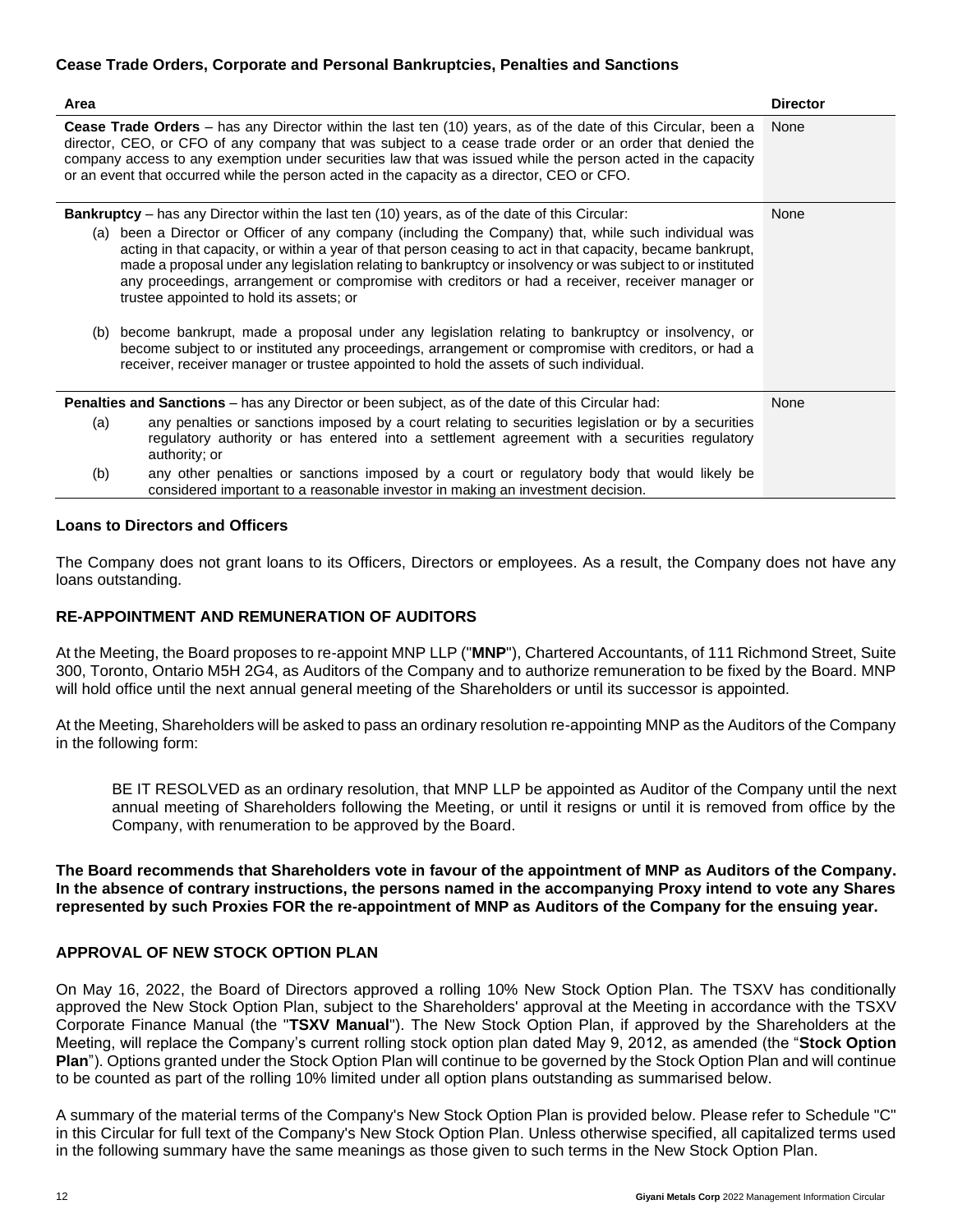- (a) The Board may, from time to time and in its sole discretion, authorize the issue of Options to Eligible Participants, being the Directors, Officers, Employees and Consultants of the Company and its subsidiaries.
- (b) The number of Shares that are issuable pursuant to the New Stock Option Plan shall be a maximum of 10% of the total number of issued and outstanding Shares on a non-diluted basis on the Grant Date.
- (c) If the Company has any other Security Compensation Plan(s) that fall within the "rolling up to 10%" category under Section 3.1(a) of Policy 4.4 of the TSXV Manual (collectively, the "**Rolling 10% Plans**"), the number of Shares that are issuable pursuant to the New Stock Option Plan and such other Rolling 10% Plans in aggregate shall be equal to up to a maximum of 10% of the total number of issued and outstanding Shares on a non-diluted basis on the Grant Date or issuance of any Security Based Compensation under any of such Rolling 10% Plans.
- (d) The maximum aggregate number of Shares that are issuable pursuant to all Security Based Compensation granted or issued in any 12-month period to any one Consultant shall not exceed 2% of the total number of issued and outstanding Shares on a non-diluted basis, calculated as at the date any Security Based Compensation is granted or issued to such Consultant.
- (e) The maximum aggregate number of Shares that are issuable pursuant to all Options granted in any 12-month period to all Investor Relations Service Providers in aggregate shall not exceed 2% of the total number of issued and outstanding Shares on a non-diluted basis, calculated as at the date any Option is granted to any such Investor Relations Service Provider.
- (f) Unless the Company has obtained the requisite Disinterested Shareholder Approval,
	- i. the maximum aggregate number of Shares that are issuable pursuant to all Security Based Compensation granted or issued in any 12-month period to any one Optionee shall not exceed 5% of the total number of issued and outstanding Shares on a non-diluted basis, calculated as at the date any Security Based Compensation is granted or issued to such Optionee;
	- ii. the maximum aggregate number of Shares that are issuable pursuant to all Security Based Compensation granted or issued to Insiders as a group shall not exceed 10% of the total number of issued and outstanding Shares on a non-diluted basis at any point in time; and
	- iii. the maximum aggregate number of Shares that are issuable pursuant to all Security Based Compensation granted or issued in any 12-month period to Insiders as a group shall not exceed 10% of the total number of issued and outstanding Shares on a non-diluted basis, calculated as at the date any Security Based Compensation is granted or issued to any Insider.
- (g) Options must have a term not exceeding ten (10) years.
- (h) The Option Price may not be less than the Discounted Market Price (as defined in Policy 1.1 of the TSXV Manual).
- (i) The Optionee may exercise the Option held by such Optionee on a Cashless Exercise basis.
- (j) With respect to each Option to be granted to an Optionee, the Board shall specify the following terms between the Company and the Optionee:
	- i. the Grant Date;
	- ii. the term of the Option;
	- iii. the Option Price, provided that the Option Price shall not be less than the Discounted Market Price;
	- iv. any vesting schedule upon which the exercise of the Option is contingent, provided that:
		- notwithstanding the other provision of the New Stock Option Plan, in the case of Options granted to any Investor Relations Service Provider, such options must vest in stages over a period of not less than 12 months; and
		- in the case of Options granted to any other Optionee, subject to compliance with the Securities Laws, the Board shall have completed discretion with respect to the terms of any such vesting schedule.
- (k) Options granted pursuant to the Plan shall not be assignable or transferable except: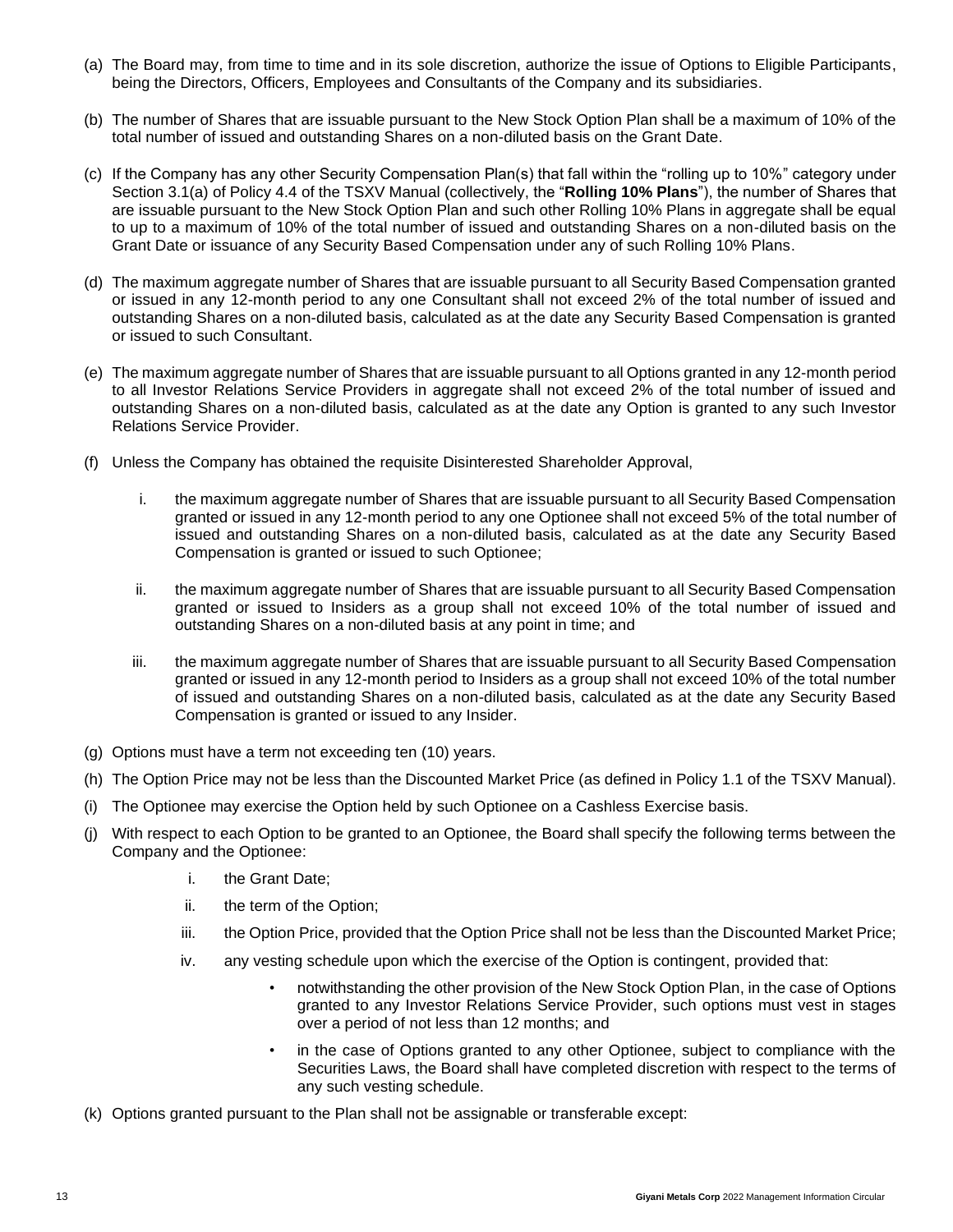- v. by will or by the laws of descent and distribution, and during the lifetime of an Eligible Participant (as defined by the New Stock Option Plan), all benefits and rights granted under this Plan may only be exercised by the Eligible Participant;
- vi. to an Eligible Participant's registered retirement saving plan ("**RRSP**"), or registered retirement income fund ("**RRIF**"), provided the Eligible Participant is, during the Eligible Participant's lifetime, the sole beneficiary of the RRSP or RRIF; or
- vii. to an Eligible Participant's Individual company.
- (l) If the Eligible Participant ceases to be an Eligible Participant due to his/her death or disability or in the case of an Optionee that is a company, the death or disability of the person who provides management of consulting services to the Company or any entity controlled by the Company, the Option then held by the Optionee shall be exercisable to acquire vested unissued Option Shares at any time up to but not after the earlier of the Expiry date and one year after the death or disability.
- (m) If the Optionee or, in the case of a Consultant Company, the Optionee's employer, ceases to be an Eligible Participant as a result of termination for cause as that term defined in an agreement with the Company and if not so defined, as interpreted by the courts of the jurisdiction in which the Optionee, or, in the case of a Consultant Company, of the Optionee's employer, is employed or engaged, the Option then held by the Optionee shall be exercisable to acquire Vested Unissued Option Shares at any time up to but not after the earlier of the Expiry Date and the date which is 60 days (30 days if the Optionee was engaged in Investor Relations Activities) after the Optionee or, in the case of a Consultant Company, the Optionee's employer, ceases to be an Eligible Participant.

If the Optionee or, in the case of a Consultant Company, the Optionee's employer, ceases to be an Eligible Participant due to his or her retirement at the request of his or her employer earlier than the normal retirement date under the Company's retirement policy then in force, or due to his or her termination by the Company other than for cause, or due to his or her voluntary resignation, the Option then held by the Optionee shall be exercisable to acquire Vested Unissued Option Shares at any time up to but not after the earlier of the Expiry Date and the date which is 90 days (30 days if the Optionee was engaged in Investor Relations Activities) after the Optionee or, in the case of a Consultant Company, the Optionee's employer, ceases to be an Eligible Participant provided that the Board may authorize an extension of such period to up to 12 months after the Optionee or, in the case of a Consultant Company, the Optionee's employer, ceases to be an Eligible Participant.

(n) The New Stock Option Plan contains provisions for adjustment in the number of Shares or other property issuable on exercise of Options in the event of a share consolidation, split, reclassification or other relevant change in the Shares, or an amalgamation, merger or other relevant change in the Company's corporate structure, or any other relevant change in the Company's capitalization.

At the Meeting, Shareholders will be asked to consider, and if deemed appropriate, to ratify and approve, with or without variation, the Company's New Stock Option Plan in the following form (the "**Option Resolution**"):

BE IT RESOLVED as an ordinary resolution, that:

- 1. The Company's New Stock Option Plan, as described in the Circular dated May 16, 2022, be and are hereby confirmed, ratified and approved in their entirety.
- 2. The Company be and is hereby authorized to grant stock options pursuant to and subject to the terms and conditions of the Company's New Stock Option Plan entitling the option holders to purchase common shares of the Company.
- 3. The total number of common shares of the Company issuable pursuant to grants or awards under the Company's New Stock Option Plan shall not at any time exceed 10% of the then issued and outstanding common shares of the Company.
- 4. Any Director or Officer of the Company is authorized to execute and deliver all other documents and do all other acts and things as may be necessary or desirable to give effect to these resolutions.

**The Board recommends that Shareholders vote in favour of the Option Resolution. In the absence of contrary instructions, the persons named in the accompanying Proxy intend to vote any Shares represented by such Proxies held by them FOR the approval of the Option Resolution authorizing the ratification and approval of the Company's New Stock Option Plan.**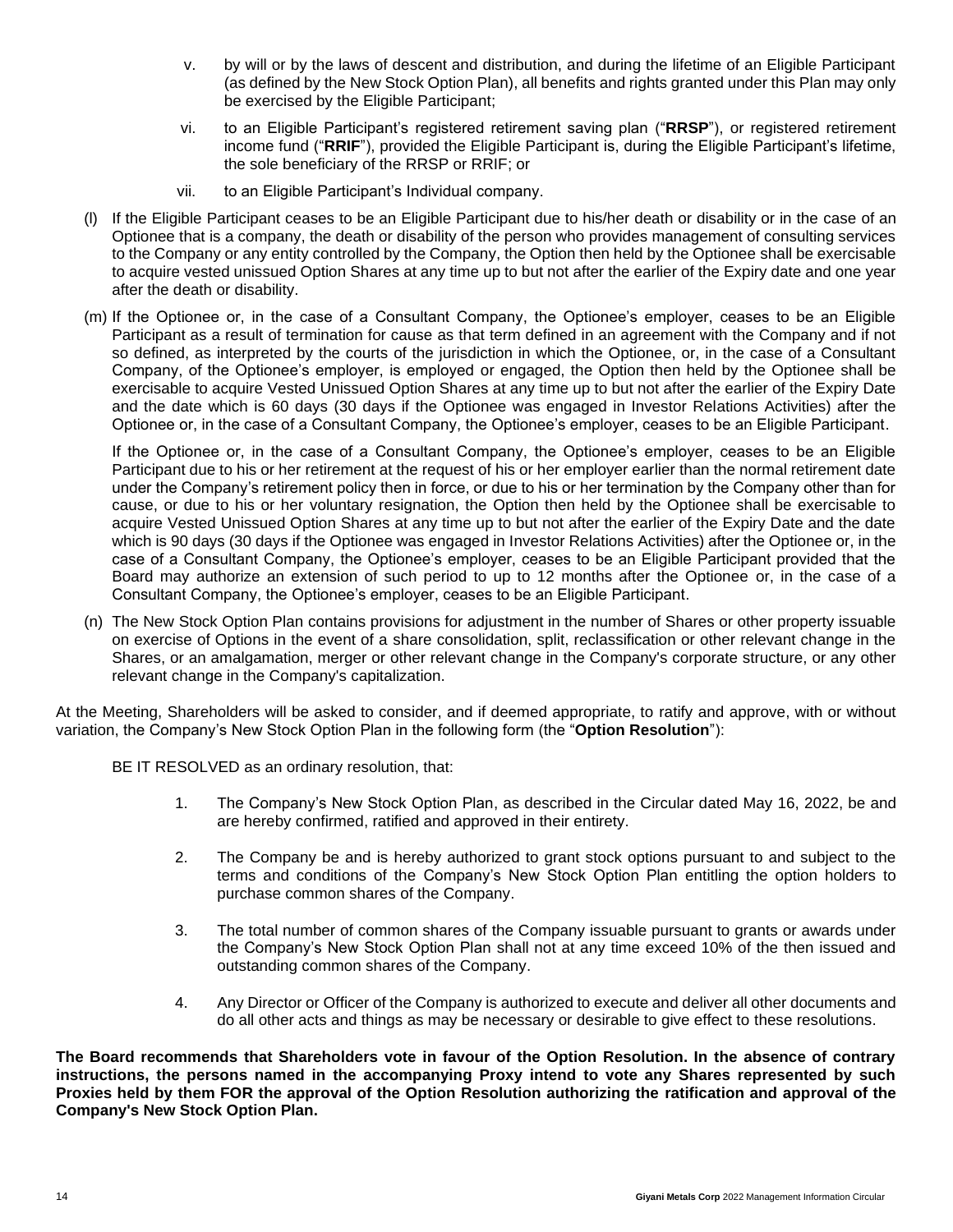## **APPROVAL OF AMENDMENTS TO RSU PLAN**

On May 16, 2022, the Board of Directors approved certain substantive amendments (the "**Amendments**") to the Company's existing RSU Plan to update existing or add new provisions to the RSU Plan in accordance with the requirements of the new Policy 4.4 of the TSXV Manual which came into effect on November 24, 2021. The Board of Directors also made certain non-substantive amendments to the RSU Plan to correct typographical errors and to clarify existing provisions of the RSU Plan that did not substantively alter the scope, nature and intent of the provisions of the RSU Plan. In accordance with the provisions of the RSU Plan and the TSXV Manual, those non-substantive amendments do not require shareholder approval and accordingly are not set out below.

The TSXV has conditionally approved the Amendments, subject to the Shareholders' approval at the Meeting in accordance with the TSXV Manual. If the Amendments are approved by the Shareholders at the Meeting, the RSU Plan, as amended by the Amendments (the "**Amended RSU Plan**") will supersede and replace the existing RSU Plan. In the event that the Shareholders do not approve the Amendments at the Meeting, the existing RSU Plan will remain in effect without the Amendments.

A summary of the Amendments is provided below. Unless otherwise specified, all capitalized terms used in the following summary have the same meanings as those given to such terms in the Amended RSU Plan.

- (a) Adding provisions on granting Unit Awards to Non-Executive Directors and vesting of such Unit Awards as follows:
	- a. except as otherwise provided in the Amended RSU Plan or as otherwise determined by the Board at the time of the grant of a Unit Award, the Unit Awards granted to a Non-Executive Director pursuant to the Amended RSU Plan shall only vest on the date of termination (with or without cause) of his or her membership on the Board for any reason, including death, resignation or retirement (the "**Non-Executive Director Vesting Date**"), provided that on the Non-Executive Director Vesting Date, such Non-Executive Director shall have continuously been a Non-Executive Director for at least two (2) years; and
	- b. in respect of RSUs granted to Non-Executive Directors, on the Non-Executive Director Vesting Date or within ninety (90) days after that date (the "**Non-Executive Director Settlement Date**"), the Company shall settle, in its sole discretion, the Non-Executive Director's vested RSUs through the delivery by the Company of such number of Shares equal to the number of RSUs then being settled or an amount in cash, net of applicable taxes, equal to the Market Price determined as of the Vesting Date of one Share for each RSU then being settled, provided, however, that if the Non-Executive Director Settlement Date of an RSU occurs during a Blackout Period, then the Non-Executive Director Settlement Date shall be automatically extended to the tenth (10th) Business Day following the end of such Blackout Period or lifting, termination or removal of such prohibition. For greater certainty, a Non-Executive Director shall not be entitled to require payment of any amount on account of Unit Awards credited to such Non-Executive Director's account prior to his or her termination as described herein.
- (b) Increasing the aggregate maximum number of Shares that may be issued pursuant to the Amended RSU Plan from 5,000,000 to 10,000,000 Shares.
- (c) Clarifying the limitations on the number of Shares that are issuable pursuant to the Amended RSU Plan and any other Security Based Compensation Plans of the Company as follows:
	- a. the maximum aggregate number of Shares that are issuable pursuant to all Security Based Compensation of the Company granted or issued in any 12-month period to any one Eligible Consultant shall not exceed 2% of the total number of issued and outstanding Shares of the Company on a non-diluted basis, calculated as at the date any Security Based Compensation is granted or issued to such Eligible Consultant;
	- b. unless the Company has obtained the requisite Disinterested Shareholder Approval,
	- c. the maximum aggregate number of Shares that are issuable pursuant to all Security Based Compensation granted or issued in any 12-month period to any one person shall not exceed 5% of the total number of issued and outstanding Shares of the Company on a non-diluted basis, calculated as at the date any Security Based Compensation is granted or issued to such person;
	- d. the maximum aggregate number of Shares that are issuable pursuant to all Security Based Compensation granted or issued to Insiders as a group shall not exceed 10% of the total number of issued and outstanding Shares of the Company on a non-diluted basis at any point in time; and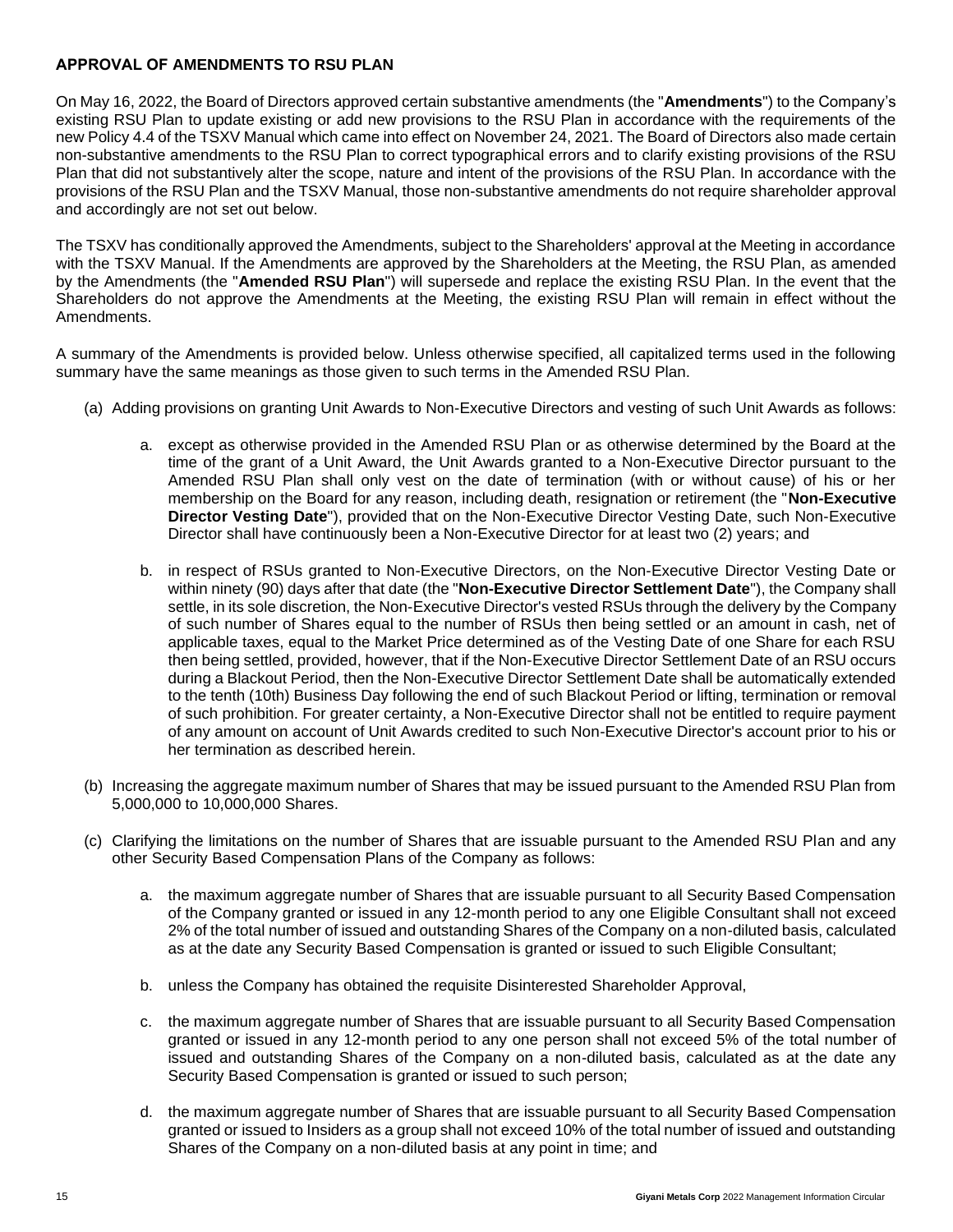- e. the maximum aggregate number of Shares that are issuable pursuant to all Security Based Compensation granted or issued in any 12-month period to Insiders as a group shall not exceed 10% of the total number of issued and outstanding Shares of the Company on a non-diluted basis, calculated as at the date any Security Based Compensation is granted or issued to any Insider.
- (d) Clarifying that the Amended RSU Plan applies to those individuals defined in TSXV Policy 4.4 as a "Director", as amended, supplemented or replaced, from time to time as well as those individuals defined in TSXV Policy 4.4 as an "Officer", as applicable, as amended, supplemented or replaced, from time to time.
- (e) Clarifying that if the Settlement Date of an RSU occurs during a Blackout Period or when the Participant is otherwise prohibited from settling such RSU, then the Settlement Date shall be automatically extended to the tenth (10th) Business Day following the end of such Blackout Period or lifting, termination or removal of such prohibition.
- (f) Clarifying that if as a result of a Blackout Period or other prohibition on settling an RSU, an RSU is not able to be settled by the Expiry Date, then the Settlement Date shall be automatically extended to the tenth (10th) Business Day following the date the relevant Blackout Period or other trading restriction is lifted, terminated or removed, even if after the Expiry Date.
- (g) Clarifying the power that the Board shall have to amend the Amended RSU Plan as follows:
	- a. the Board shall have the power to, at any time and from time to time, either prospectively or retrospectively, and without shareholder approval, amend the Amended RSU Plan or any Unit Award or other award granted under the Amended RSU Plan to fix typographical errors or to clarify existing provisions of the Amended RSU Plan that do not have the effect of altering the scope, nature and intent of such provisions;
	- b. the Board shall have the power to, at any time and from time to time, either prospectively or retrospectively, amend, suspend or terminate this RSU Plan or any Unit Award or other award granted under this RSU Plan in any manner it may choose, provided that:
		- i. any amendment to the Amended RSU Plan or any Unit Award requires prior acceptance of the TSXV, unless such amendment imposes additional Performance Conditions;
		- ii. if any amendment in respect of a Unit Award or Restricted Share Unit will result in a benefit to an Insider, Disinterested Shareholder Approval is required;
		- iii. if any amendment will result in the limits set out in Section 6.3(b) of the Amended RSU Plan being exceeded, Disinterested Shareholder Approval is required; and
		- iv. any amendment, suspension or termination is in accordance with applicable laws and the rules of any other stock exchange on which the Shares are listed.

Please refer to Schedule "D" in this Circular for full text of the Company's Amended RSU Plan. A version of the Amended RSU Plan showing the proposed amendments as marked changes will be made available on the Company's website https://giyanimetals.com until the date of the Meeting.

At the Meeting, Shareholders will be asked to consider, and if deemed appropriate, to ratify and approve, with or without variation, the Amendments in the following form (the "**RSU Plan Amendment Resolution**"):

BE IT RESOLVED as an ordinary resolution, that the amendments to the Company's RSU Plan, as described in the Circular dated May 16, 2022, be and are hereby confirmed, ratified and approved.

**The Board recommends that Shareholders vote in favour of the RSU Plan Amendment Resolution. In the absence of contrary instructions, the persons named in the accompanying Proxy intend to vote any Shares represented by such Proxies held by them FOR the approval of the RSU Plan Amendment Resolution authorizing the approval and confirmation of the Amendments to the Company's RSU Plan.**

## **OTHER MATTERS**

Management of the Company knows of no amendment, variation or other matter to come before the Meeting other than the matters referred to in the Notice. However, if any other matter properly comes before the Meeting, the form of proxy furnished by the Company will be voted on such matters in accordance with the best judgment of the persons voting the proxy.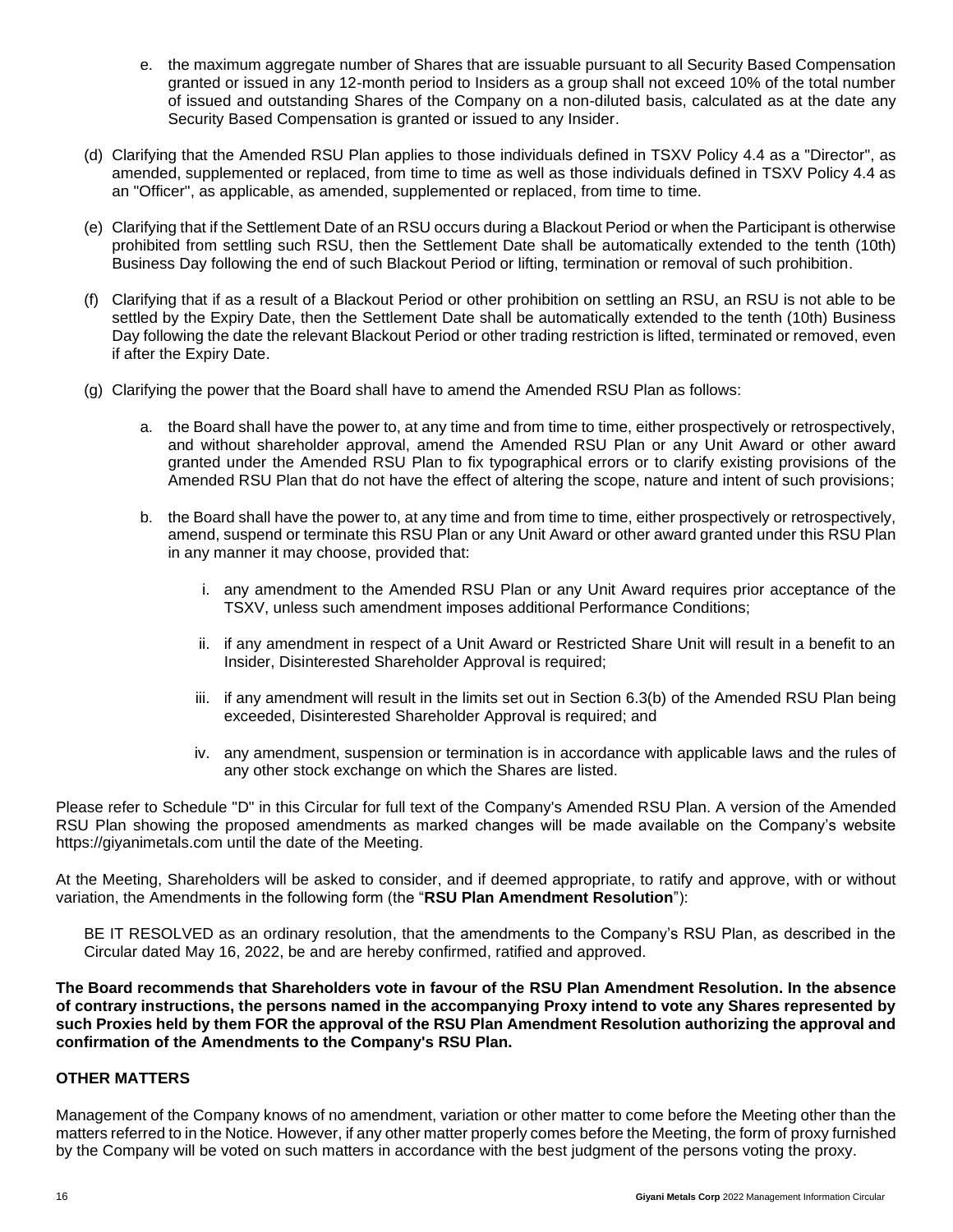## **COMPENSATION DISCUSSION AND ANALYSIS**

## **INTRODUCTION**

This compensation discussion and analysis describes and explains the Company's policies and practices with respect to the compensation of the Company's named executive Officers, being its CEO (or person who acted in a similar capacity), President and Chief Operating Officer ("**COO**"), CFO and the two most highly compensated Officers other than the CEO, President and COO and CFO for the financial year ended December 31, 2021 as well as the Company's compensation philosophies and plans going forward.

## **EXECUTIVE COMPENSATION**

In accordance with the provisions of applicable securities legislation, the Company's five (5) named executive Officers ("**NEOs**") during the financial year ended December 31, 2021, were: Mr. Robin Birchall, the CEO, Mr. Derk Hartman, the President and COO, Mr. Eugene Lee, the CFO, who replaced Mr. Omar Gonzalez as CFO on April 19, 2021. In September 2021, the Company announced the appointment of two new Officers, Mr. George Donne, Vice President ("**VP**"), Business Development and Ms. Marion Thomas VP, Environmental, Social and Governance ("**ESG**"). The Compensation Committee plays a role in determining the compensation of the Company's NEOs and determines the compensation of the Directors with a view to ensuring that the remuneration appropriately reflects the responsibilities and risks involved in being an effective Officer and/or Director of the Company. The Compensation Committee periodically reviews the Company's compensation philosophy and objectives taking into consideration various factors discussed below.

A summary of the compensation received by the NEOs as of December 31, 2021, for the financial year ended December 31, 2021, is provided under the heading "*Summary Compensation Table*" below. A summary of the compensation received by the NEDs of the Company for the financial year ended December 31, 2021, is provided under the heading "*Compensation of Directors*" below.

## **NATURE AND RESPONSIBILITIES OF THE COMPENSATION COMMITTEE**

In determining the composition of the Compensation Committee, the Board looks to the past and current experience of each Director and strives to include a range of skills and experience to ensure that the Compensation Committee is comprised of Directors who are knowledgeable about public company governance and compensation matters. All of the current members of the Compensation Committee have direct experience relevant to executive compensation either through their compensation committee experience or their executive experience in other companies. They bring a broad base of skills and experience that contribute to their suitability to make informed and independent decisions on the Company's compensation policies and practices, including extensive industry knowledge, human resource management, compensation design experience and financial experience.

#### *Responsibilities of the Compensation Committee*

The Board has adopted a formal charter for the Compensation Committee, which provides that one of the primary purposes of the Compensation Committee is to assist the Board in fulfilling its oversight responsibilities in relation to the selection, retention and compensation of senior executives. The Compensation Committee should ensure that the Company has an executive compensation approach that is both motivational and competitive while meeting the goals and objectives of the Company.

The Compensation Committee is involved in setting and reviewing executive compensation in the following ways:

- (a) It reviews, annually or as appropriate, the Company's compensation framework to ensure that it is designed to meet the Company's compensation philosophy and objectives but does not encourage excessive risk-taking by executives and other employees, including appropriate review of the relative weighting of fixed and "at risk" compensation.
- (b) It periodically reviews executive compensation practices among the Company's comparator group to benchmark Giyani's executive compensation practices, including base salaries and applicable targets for short-term and longterm incentive awards to executives.
- (c) It evaluates annually the CEO's performance, which takes into consideration the CEO's annual objectives as may have been established by the Board and input the Compensation Committee has received from other Board members with respect to the CEO's performance and, based on such evaluation, makes recommendations to the Board for approval of the CEO's compensation.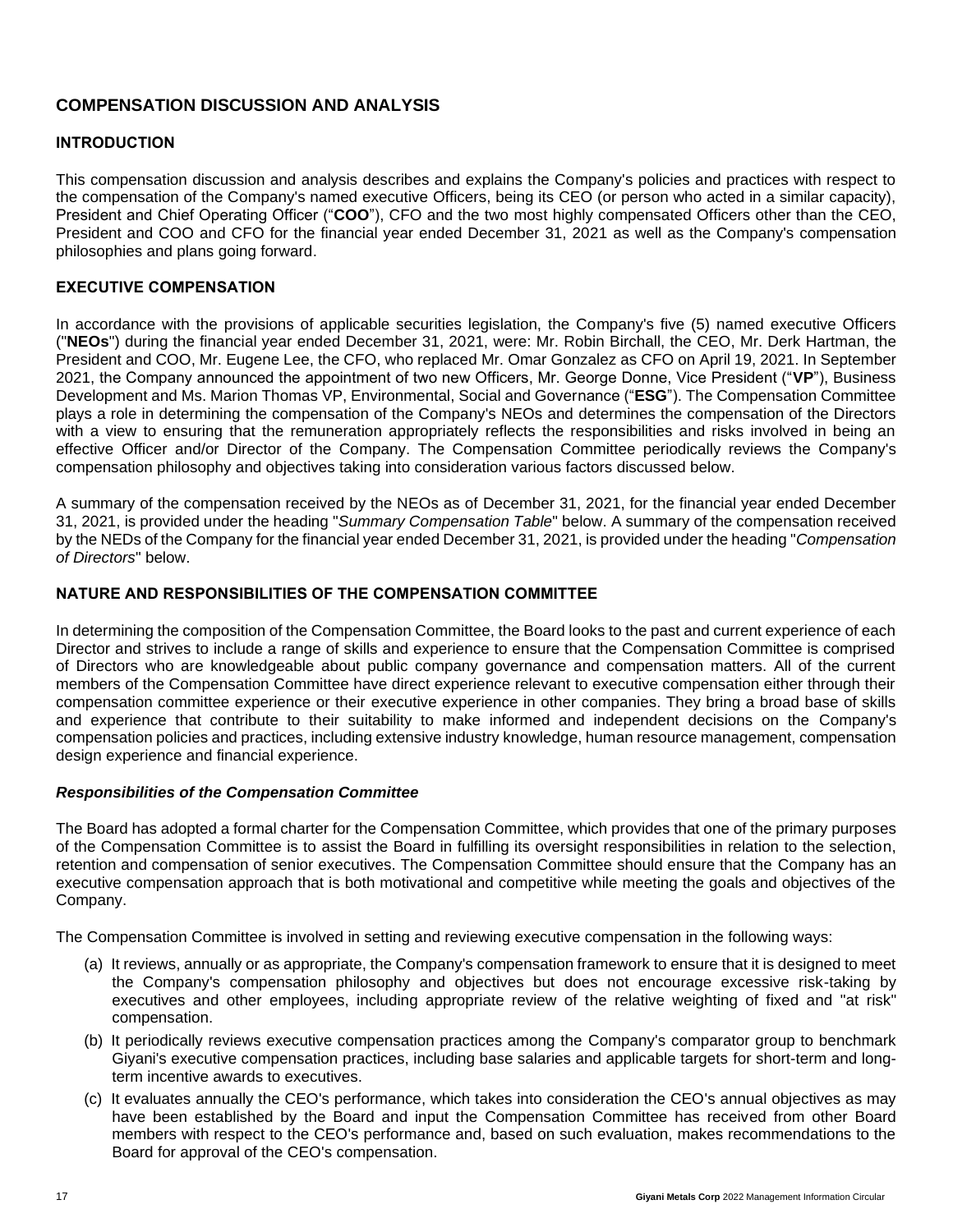- (d) It evaluates annually the recommendations of the CEO with respect to the compensation of other senior executives who report directly to the CEO, including any performance objectives and, based upon such evaluation, makes recommendations to the Board for approval of the compensation of such other senior executives.
- (e) It evaluates and recommends to the Board the Company's short, medium- and long-term incentive compensation plans and other compensation policies and programs and benefits that may apply to the senior executive group.

The Compensation Committee also assumes responsibility for reviewing and monitoring the long-range compensation strategy for the Company's senior management. The Compensation Committee reviews the compensation of senior management on an annual basis taking into account compensation paid by other issuers of similar size and activity. A copy of the Compensation Committee Charter can be found on the Company's website at giyanimetals.com.

Recommendations of the Compensation Committee are referred to the Board for approval, modification or amendment.

## **COMPOSITION OF THE COMPENSATION COMMITTEE**

To ensure the effectiveness of the Compensation Committee oversight in determining executive compensation, a majority of the members of the Compensation Committee are independent. See "*Statement of Corporate Governance Practices – Committees of the Board – Compensation Committee*".

The following describes the education and experience of the Company's Compensation Committee members standing for re-election to the Board that is relevant to the performance of their responsibilities in that role.

*Jonathan Henry (Chair):* Until July 9, 2018, Mr. Henry was the President and CEO of Gabriel Resources Limited, formerly a TSX Company and now a TSXV listed company. Mr. Henry has over 25 years' experience in the mining industry, successfully executing on exploration, development, operational and M&A activities. Formerly, Mr. Henry was the CEO of Avocet Mining, a London listed gold mining company with assets in West Africa and formerly in South East Asia. Mr. Henry served as Avocet's Finance Director from 2002 until becoming the CEO in 2006, a position he held until May 31, 2010. Mr. Henry was also a NED and Chair of the Audit Committee of Ashanti Gold Corp., a TSXV listed, gold-focused exploration and development company with projects in Ghana and Mali from December 2016 to May 2019. In September 2021, Mr. Henry resigned as the Executive Chair of Ormonde Mining plc, an Irish company listed on the Alternative Investment Market in London and Euronext Growth Market in Dublin with assets in Spain, having held the position since early 2020. Mr. Henry became Non-Executive Chair of the Company on September 28, 2018.

*Stephanie Hart:* Ms. Hart is a CPA with over 20 years' senior level experience with broad financial, risk, operational and capital project roles in global mining. Ms. Hart spent much of her career working with Vale S.A., where she was most recently Head of Finance, North Atlantic Operations and Asian Refineries in the Base Metals business. Other roles at Vale included Director of Treasury, Pension Assets and Risk for Vale Canada, Director of Finance and CFO for the Goro Project and Operations in New Caledonia and General Foreperson in the Sudbury Smelter. Currently, Ms. Hart is the President and CEO of Willeson Metals Corp., a private company exploring for gold in Manitoba, and the CFO of Exiro Minerals Corp., a privately-owned exploration company. She is also a director and audit committee member of West Park Healthcare Centre Foundation and a NED and Audit Committee Chair of Gander Gold Corporation. Ms. Hart has extensive experience in budgeting, reporting and analysis, internal controls, financial and risk management.

*Michael Jones:* Mr. Jones is a Professional Mining Engineer who held various mine management roles for 14 years working at Gencor, De Beers, Debswana and as Consulting Mining Engineer for Iscor. Mr. Jones then joined Canaccord Capital in 1997, initially as a research analyst, then as an international corporate finance professional before his appointment as Head of UK Mining Investment Banking. In 2010, Mr. Jones joined African Minerals Limited, and associated companies, as a corporate executive before establishing Makerfield Resources Limited in 2015, a private consulting group providing resource companies with coherent strategies for enhancing value. In May 2019, he was appointed Regional Director, Africa, Europe and Middle East for Hatch Associates' advisory group, Investment and Business Planning. Mr. Jones has a Bachelor of Engineering degree in Mining from the Royal School of Mines (Imperial College) and a postgraduate business qualification from the University of South Africa (UNISA); Mr. Jones is a Chartered Engineer (UK) and a Registered Professional Engineer (South Africa), and is a member of the Institute of Materials, Minerals and Mining (IMMM).

## **PHILOSOPHY AND OBJECTIVES OF THE COMPENSATION PROGRAM**

The Company is a junior resource company with finite resources. The intention of the compensation program is to ensure that the corporate objectives and strategy approved by the Board are supported by appropriate compensation awards on a results-oriented basis. The compensation program for the senior management and Directors of the Company is designed within this context with a view that the level and form of compensation should achieve certain objectives, including: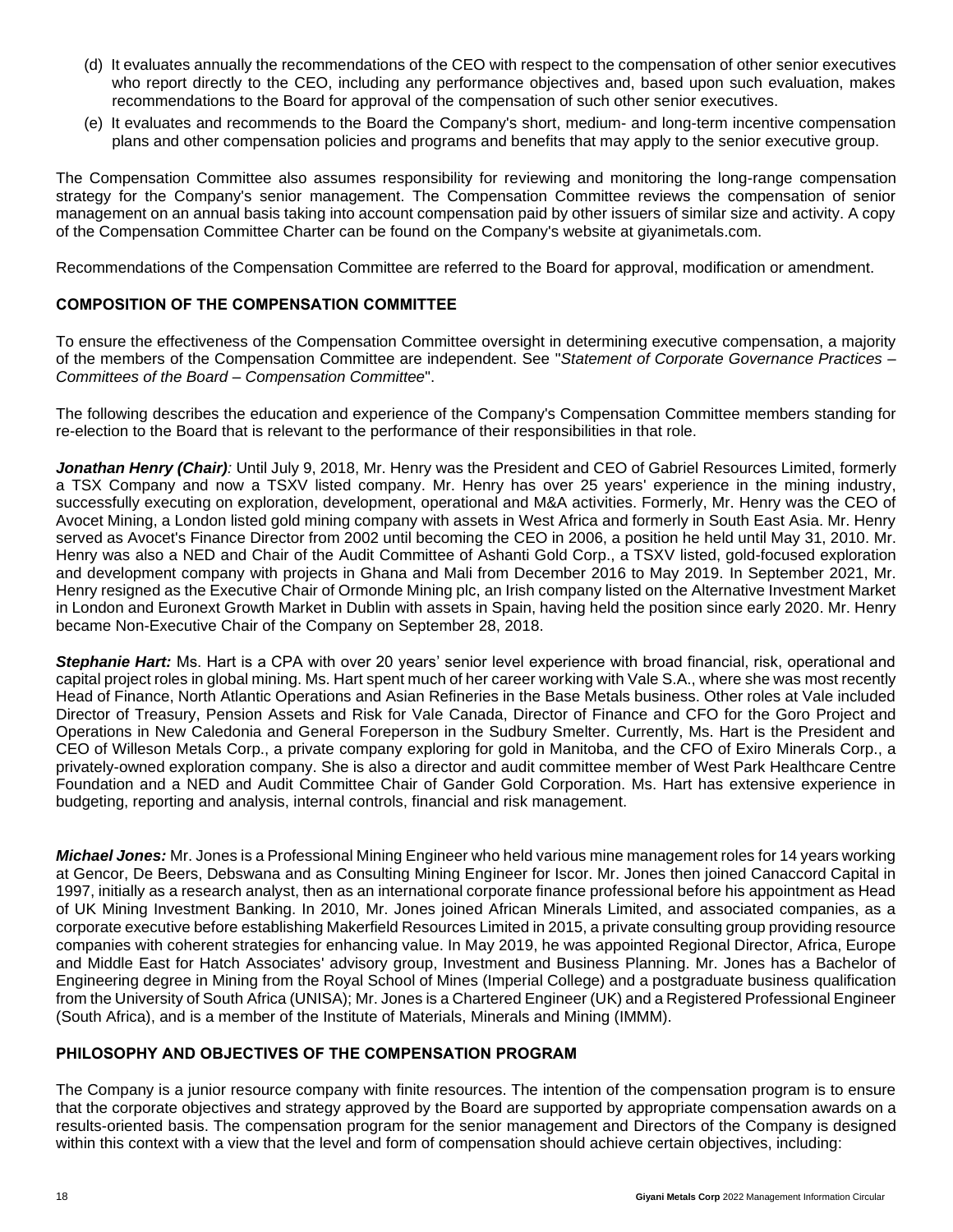- (a) to enable the Company to attract, retain and motivate qualified Officers and Directors of the highest calibre in light of the strong competition in the mining sector for qualified personnel;
- (b) to ensure that the interests of the Company's Officers, Directors, and the interests of the Shareholders are aligned;
- (c) to provide a strong incentive to the Officers and Directors of the Company to contribute to the achievement of the Company's short-term and long-term corporate goals;
- (d) to recognize that the successful implementation of the Company's corporate strategy cannot necessarily be measured, for a junior resource company, only with reference to quantitative measurement criteria of corporate or individual performance; and
- (e) to provide fair, transparent, and defensible compensation.

The compensation that is paid to the Company's Officers generally consists of a base amount for consulting fees or salary payable on a monthly or annual basis, performance bonuses (paid in cash, RSUs, or a combination thereof) and equity incentives. The Company's compensation policy reflects a belief that an element of total compensation for the Company's Officers should be "at risk" and aligned with long-term interests of the Company and its Shareholders in the form of Shares or Options, so as to create a strong incentive to build shareholder value.

## **2021 FORMALIZED COMPENSATION FOR NEOS**

The Company's strategy is to become a responsible low carbon producer of battery materials for the electric vehicle ("**EV**") industry. Giyani is developing a portfolio of manganese oxide deposits in the Kanye Basin of Botswana to produce high purity manganese sulphate monohydrate ("**HPMSM**"), a precursor chemical used in the production of lithium-ion batteries employed in EVs. Between 2018 and 2021, Giyani undertook a number of exploration studies and drilling campaigns to define Mineral Resources and Mineral Reserves for the K.Hill Project. During 2021, the Company and its specialist technical consultants commenced metallurgical test work to define an optimal process to produce HPMSM directly from ore. A feasibility study ("**FS**") for the mining and processing of ore from the K.Hill Project to produce approximately 120,000 tonnes of HPMSM per annum commenced in Q1 2021 and is ongoing, with a revised completion date of Q3 2022. In addition to the K.Hill Project, Giyani advanced exploration at the Company's other prospects, Otse and Lobatse, with an initial MRE expected for Otse in the second half of 2022. It is the Company's current intention that mined material from Otse and Lobatse could be transported to the processing plant at the K.Hill Project.

As part of the FS, a process flowsheet was designed from various metallurgical tests to produce HPMSM meeting a minimum product specification collated from feedback of major potential customers and end-users. All HPMSM used in EV battery manufacturing must contain a minimum 31.5% manganese content and very low levels of impurities to ensure safe and reliable battery performance. In April the Company announced the completion of the process flowsheet, Giyani is shortly due to finalize a contract with a specialist hydrometallurgical engineering firm to construct a demonstration plant ("**Demo Plant**") for the production of HPMSM samples to be used by its potential customers for quality testing. Construction of the Demo Plant is expected to commence shortly with an order already placed for a first crystallizer. Sample shipments to prospective buyers is currently expected in 2023. Key to the Company's goal of being a part of the decarbonization supply chain, the principles of sustainability, social responsibility and good governance are core foundation stones of Giyani's strategy, with all operations being designed with the minimal impact possible on future generations. In parallel with the FS, Giyani is preparing its Environmental and Social Impact Assessment studies ("**ESIA**") and has commissioned both a life cycle carbon assessment of its proposed project and a solar study to explore options for integration of renewable energy into the Company's power supply. To further Giyani's commitment to promotion of sustainable and responsible mining practices not only at the Company's operations but globally, it has joined the European Battery Alliance and the UK's Critical Minerals Association.

Based on the advancements the Company has made in both 2020 and 2021, the Compensation Committee recommended that the Company's compensation program be formalized during the course of 2021 so that it now comprises of three core components, namely:

- (a) base salary;
- (b) short-term incentives, in the form of annual bonuses of (i) cash and/or (ii) RSUs; and
- (c) medium-term and long-term incentive plan compensation made up of RSUs and Option based awards.

The Compensation Committee will annually review the various elements of compensation to ensure that any awards are aligned with the goals of the Company, Shareholders and each NEO, as well as the Company's compensation objectives and philosophy. A portion of each executive's total direct compensation is variable or "at-risk". This "at-risk" portion of total direct compensation includes the short, medium and long-term incentives which may be awarded on a periodic basis and which are linked to performance. If the individual's or the Company's performance is below the standard expected, or other specific matters incline the Compensation Committee not to make awards, the portion of "at-risk" compensation will decrease and conversely, if the individual's or Company's performance is strong, the portion of "at-risk" compensation will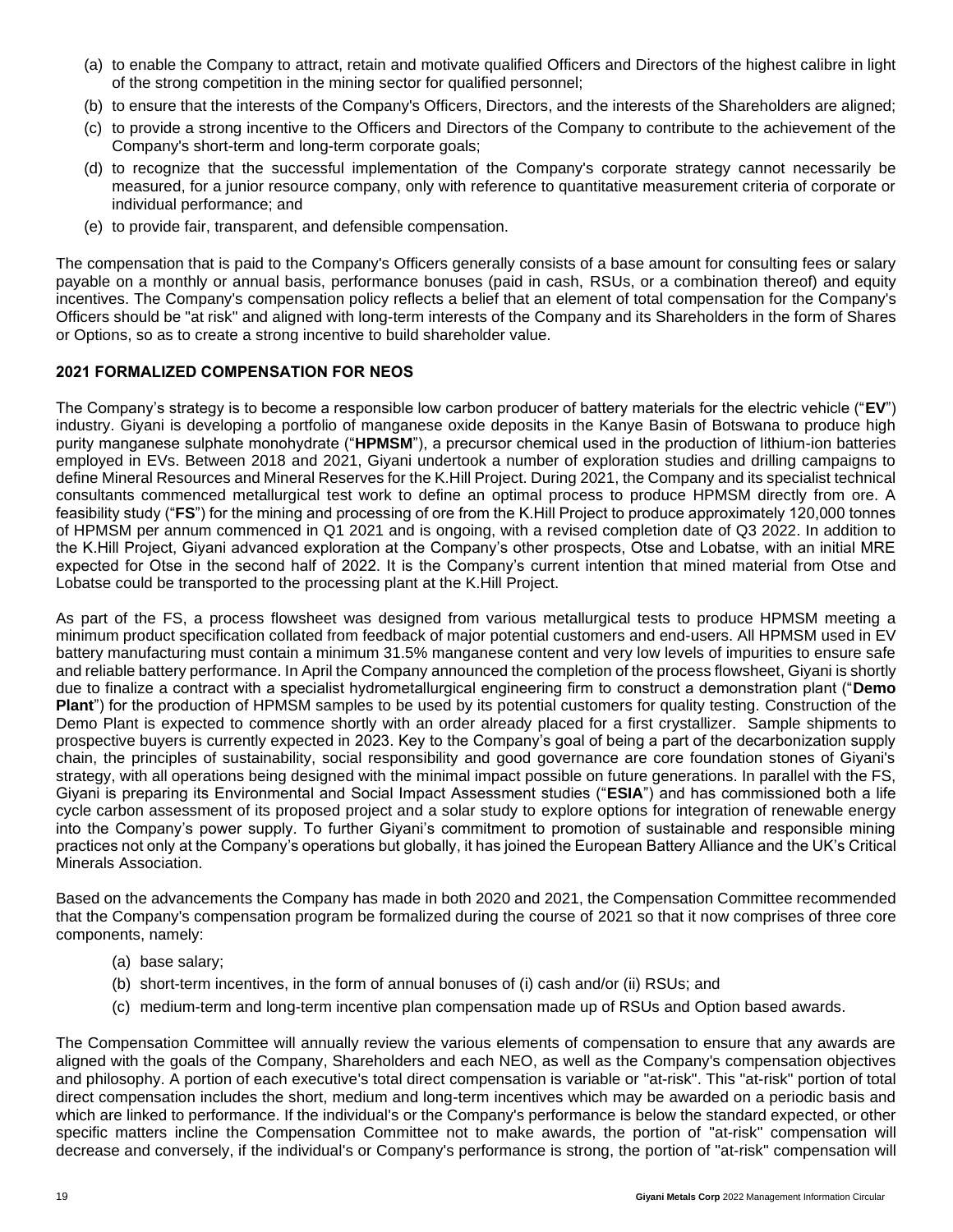increase. Such a program meets the goal of aligning the interest of Management with the interest of the Shareholders through the following elements:

- (a) the grant of Options and share-based awards such as RSUs; if the price of a share increases or decreases over time, both executives and Shareholders will be similarly impacted;
- (b) providing for vesting of Options and RSUs over time and/or on achievement of performance objectives; this acts to retain executives and provides an incentive for Management to achieve recognizable milestones so as to benefit from any associated increase in the price of the shares over time, rather than focusing on short-term increases.

## *Base Salary*

Base salary is the principal fixed component of pay and is intended to compensate Officers for fulfilling their duties and to assist in the retention of key executives. The amount payable to Officers as base salary is determined primarily by the current and anticipated future contribution of the Officers and, as noted above, to motivate those Officers to maintain a longterm perspective and remain with the Company. Base salaries are reviewed and, as appropriate in the context of the progression of the Company's objectives and the potential outlook for the Company, adjusted annually. Both the CEO's salary and the salaries for those Officers reporting directly to the CEO are recommended by the Compensation Committee and approved by the Board.

For information on the Company's base salaries for the years ended December 31, 2019, 2020 and 2021, refer to the NEOs summary compensation table on page 25.

#### *Short Term Incentives*

Executives and other key employees of the Company may also become eligible for short term incentive payments, in the form of annual bonus awards, which are designed to recognize and reward contribution towards the achievement of the Company's strategic objectives, as well as the achievement of predetermined personal objectives, if applicable. Currently there is no written policy with respect to short-term incentive payments and the recommendation and payment of such incentives is at the discretion of the Compensation Committee and the Board, although certain individual employment contracts may have stated maximum target bonus levels which can be used for guidance. The Compensation Committee evaluates the performance of the CEO and recommends the incentive bonus level for the CEO to the Board for approval.

With respect to the other executives, the CEO evaluates the performance of such individuals and recommends the incentive bonus to the Compensation Committee for its evaluation and recommendation to the Board. The Board will exercise its discretion in determining the aggregate amount of bonuses awarded to all Officers. Bonuses of the executives, when awarded, can be calculated as a percentage of annual base salary, or awarded as an absolute sum, and can be determined on the basis of both corporate and individual performance.

#### *Short Term Incentive Targets*

Individual performance objectives can allow for the differentiation of payouts based on individual roles, targets and overall contributions. In development and operating companies, both individual and corporate performance components are compared to a set of specific annual objectives that are pre-determined and, in the case of the CEO, approved by the Board and, in the case of the other executives, recommended by the CEO in conjunction with the Compensation Committee and approved by the Board. Short-term incentive payments will remain at the discretion of the Board and therefore no minimum bonus is recommended to be payable to any executive.

The Compensation Committee, in its absolute discretion, and with input from the CEO where appropriate, will determine the overall bonus achievement following review after completion of the year in question. Annual reviews are typically scheduled in first quarter of each year with formal Compensation Committee and Board approval of any awards falling before the end of first quarter or possibly just following the year end results announcement when the Company comes out of its year end blackout period. The overall percentage achievement will then be used to formulate a recommendation for each senior executive with the following target and maximum weightings to salary (using the salary at the start of the year under review or at the commencement of employment if that falls during the year under review) being applied for the executives for the year ended December 31, 2021: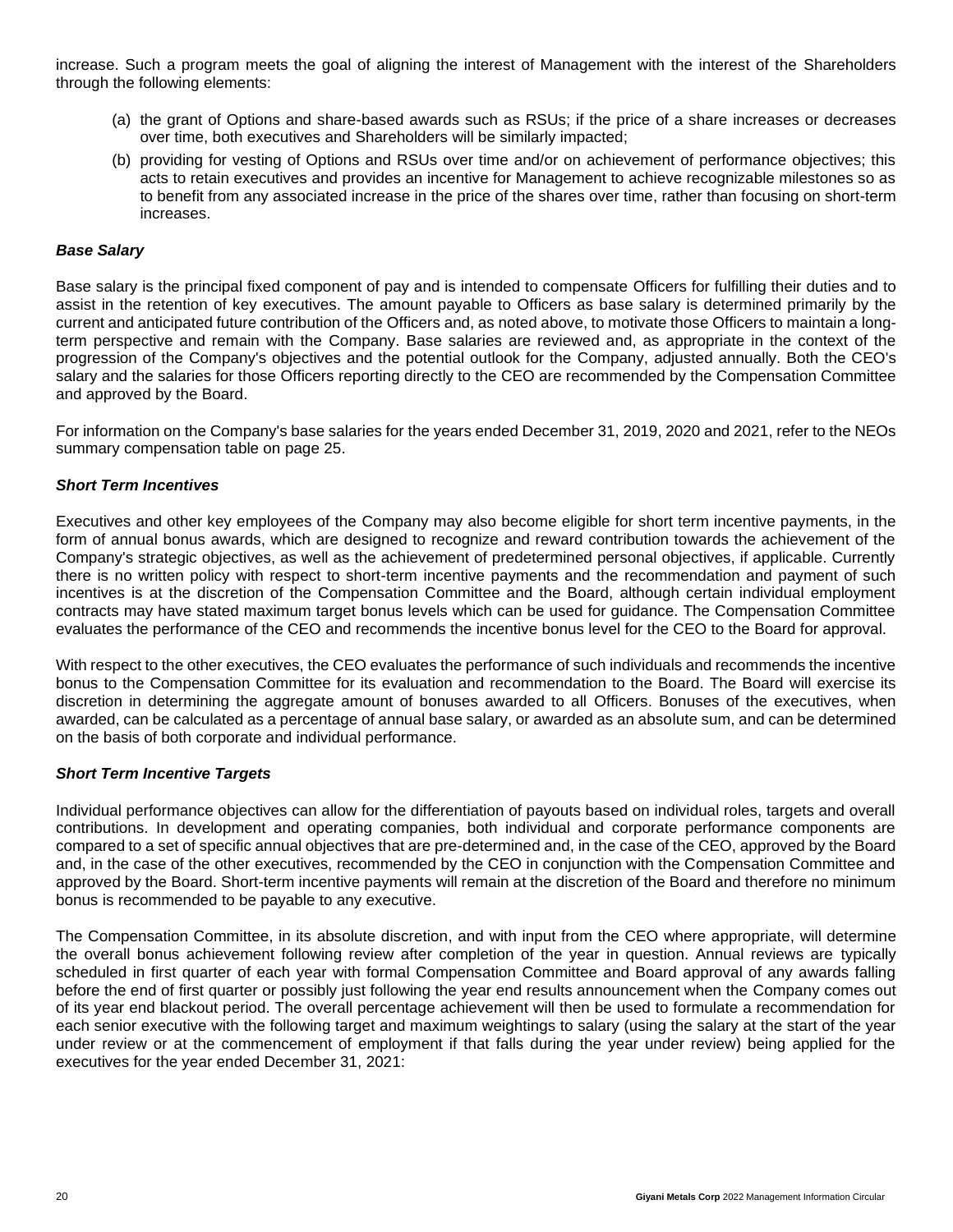|                 | Incentive Bonus Range as a % of Base Salary |                |  |  |
|-----------------|---------------------------------------------|----------------|--|--|
| <b>Position</b> | <b>Target</b>                               | <b>Maximum</b> |  |  |
| CEO             | 100                                         | 150            |  |  |
| COO             | 70                                          | 100            |  |  |
| <b>CFO</b>      | 70                                          | 100            |  |  |

Bonus awards of less than CAD30,000 will be paid in cash, if greater than CAD30,000 the executive would then be given five days to elect to receive:

- a) 80% of this award in cash; or
- b) 120% of this award in RSUs; or
- c) 100% of this award paid 50% in cash and 50% in RSUs.

## *Measuring Individual Performance*

Compensation decisions are typically made using a decision process that involves the CEO, the Compensation Committee and the Board. Compensation decisions are based on corporate and individual performance, where appropriate against set individual performance objectives. Members of the Board will annually consider and approve a formal assessment of the CEO's performance in the year, and recommendations for the next year's compensation of the CEO, from the Chair of the Board. The Chair typically reviews his assessment with the Compensation Committee and makes recommendations to the Board for final approval. Typically, the CEO provides the Compensation Committee with annual performance assessments for each of the executives who directly report to him, and also provides compensation recommendations. The Compensation Committee reviews the compensation recommendations for such direct reports of the CEO, taking into account various factors noted, and makes recommendations to the Board for final approval. Specifically, in assessing individual performance in the context of making executive compensation recommendations, the Compensation Committee and/or the Board consider the Officer's:

- (a) contributions to Giyani's overall performance;
- (b) individual performance relative to any pre-established goals;
- (c) long-term performance and potential for future advancement or ability to assume roles of greater responsibility; and
- (d) where appropriate and comparable, position against competitive market norms for similar roles.

The following key performance indicators and weightings were approved by the Board for the executive team for 2021. These targets are not meant to be binary but seen as a blend of individual and corporate objectives that allow the CEO, Compensation Committee and Board to evaluate a fair bonus award that is transparent to shareholders. These weightings would be proportioned for the length of time over the year in which the executive was in office.

|                                                        | <b>CEO</b> | COO | <b>CFO</b> |
|--------------------------------------------------------|------------|-----|------------|
| <b>Budget execution</b>                                | 10%        | 5%  | 10%        |
| Monthly reporting incl. monthly financial statements   |            |     | 10%        |
| <b>Updated PEA delivery</b>                            |            | 5%  |            |
| Feasibility Study delivery (against time and budget)   | 10%        | 15% |            |
| Demonstration Plant delivery (against time and budget) | 5%         | 5%  |            |
| Exploration program delivery (against time and budget) | 5%         |     |            |
| Funding and end buyer engagement                       | 10%        |     | 10%        |
| Quarterly and annual compliance reporting              |            |     | 5%         |
| Safety record                                          | 5%         | 10% | 5%         |
| Corporate restructuring and finance team set up        |            |     | 10%        |
| Building an environmentally sustainable operation      | 5%         | 10% |            |
| Board discretion                                       | 50%        | 50% | 50%        |

#### *Medium-Term and Long-Term Incentives*

Giyani is looking to provide its Officers with medium-term incentives in the form of RSUs awarded under the Company's RSU Plan, if approved by Shareholders from time to time, including at this Meeting, and long-term incentives in the form of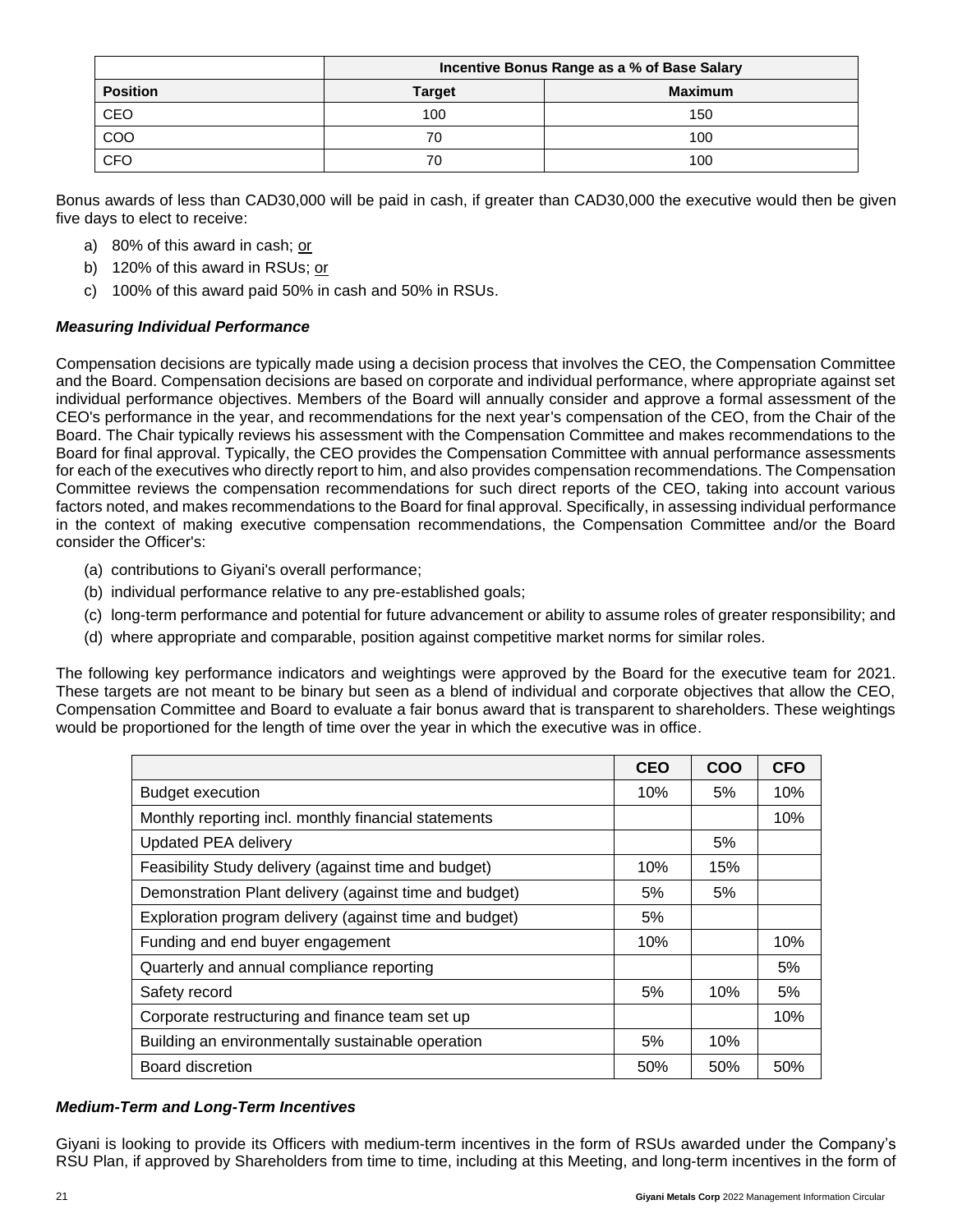Options awarded under its Stock Option Plan and New Stock Option Plan, if approved by the Shareholders at this Meeting, or its Stock Option Plan if the Shareholders do not approve the New Stock Option Plan at the Meeting. These Option and Share-based award programs should be an important element in the total compensation program of the Company and are designed to serve the following purposes:

- (a) the recognition of exceptional individual and corporate performance in the previous year;
- (b) the retention of key executive management talent in the Company (a time vesting and/or performance milestone element is typically included as an incentive for the executive to remain with the Company);
- (c) the alignment of executive interests with those of shareholders; and
- (d) the mitigation of short-term risk-taking at the expense of long-term shareholder value.

All awards, other than the CEO's, will be based on the recommendation of the CEO and all are at the discretion of the Compensation Committee and the Board. Both the Compensation Committee and the CEO will look at previous grants as well as prior year performance when considering awards.

Long-term equity incentive compensation in the form of Options may comprise a significant portion of overall compensation for the NEOs and the Board. The Compensation Committee believes that this is appropriate because it creates a strong correlation between variations in the Company's Share price and the compensation of its executives, thereby aligning the interests of the Company's executives and Shareholders.

The Stock Option Plan (or the New Stock Option Plan, as applicable) provides that Options will be issued pursuant to Option agreements to Directors, Officers, employees or consultants of the Company or a subsidiary of the Company. The grant of Options to Officers is determined by the Board as recommended by the Compensation Committee. Options assist the Company in attracting, motivating and retaining top talent. The Company has used initial larger one-time grants to recruit new executives and Directors and ensure that the NEOs have a significant stake in the performance of the Company. The Compensation Committee reviews the option schedule periodically during each financial year and the contributions made to the Company by Officers to determine whether additional Option grants should be made. Previous grants of Options are taken in account when considering new grants. Options issued have a term of five years which encourages the long-term retention of the Company's Officers, employees and consultants.

Discussions by the Compensation Committee and subsequently by the Board are not dependent on or determined by formal analyses, criteria, benchmarking or objectives and are not linked in any quantitative way to the Company's Share price quoted on the TSXV. Rather, the Company relies on the knowledge and experience of the Directors who sit on the Compensation Committee together with background information on other similar companies (subject to the unique aspects of operating in southern Africa or during the unique set of circumstances during the COVID-19 pandemic) in determining appropriate amounts for each element of the compensation package for each NEO.

For more information on the Company's Share-based and Option-based awards for the years ended December 31, 2019, 2020 and 2021, refer to the table below on page 26.

## **DETERMINATION OF 2021 COMPENSATION**

Given the size of the Company's operations and the very small number of employees and executives, the Company's compensation practices must be flexible, entrepreneurial and geared to the objectives of securing the best executives to manage the Company. For the financial year ended December 31, 2021, the Compensation Committee set out to review compensation of other publicly listed junior exploration companies with a view to analyzing NEO compensation. There remains intense competition in the mining industry for executives who have extensive industry experience and the necessary skills to achieve specified corporate objectives and deliver long-term shareholder value.

The Company believes that providing competitive overall compensation enables the Company to attract and retain qualified executives. Grants of long-term incentives in the form of Options serve to further encourage the retention of the Company's NEOs while incentivizing the NEOs to create and protect shareholder value. In the first quarter of 2022 the Compensation Committee engaged an independent consultant to undertake a review of overall remuneration of senior management and Directors. An interim report has been received from the consultant by the Compensation Committee and the completion of this is ongoing and will be used to appropriately align overall remuneration levels once the ongoing review has been completed.

In setting compensation, the Compensation Committee considers various factors. Firstly, the remuneration package for each executive, as a whole, must be reasonably competitive with other similar companies operating in the junior resource sector. Secondly, the cash component must be such that the Company, in the junior resource sector, can reasonably support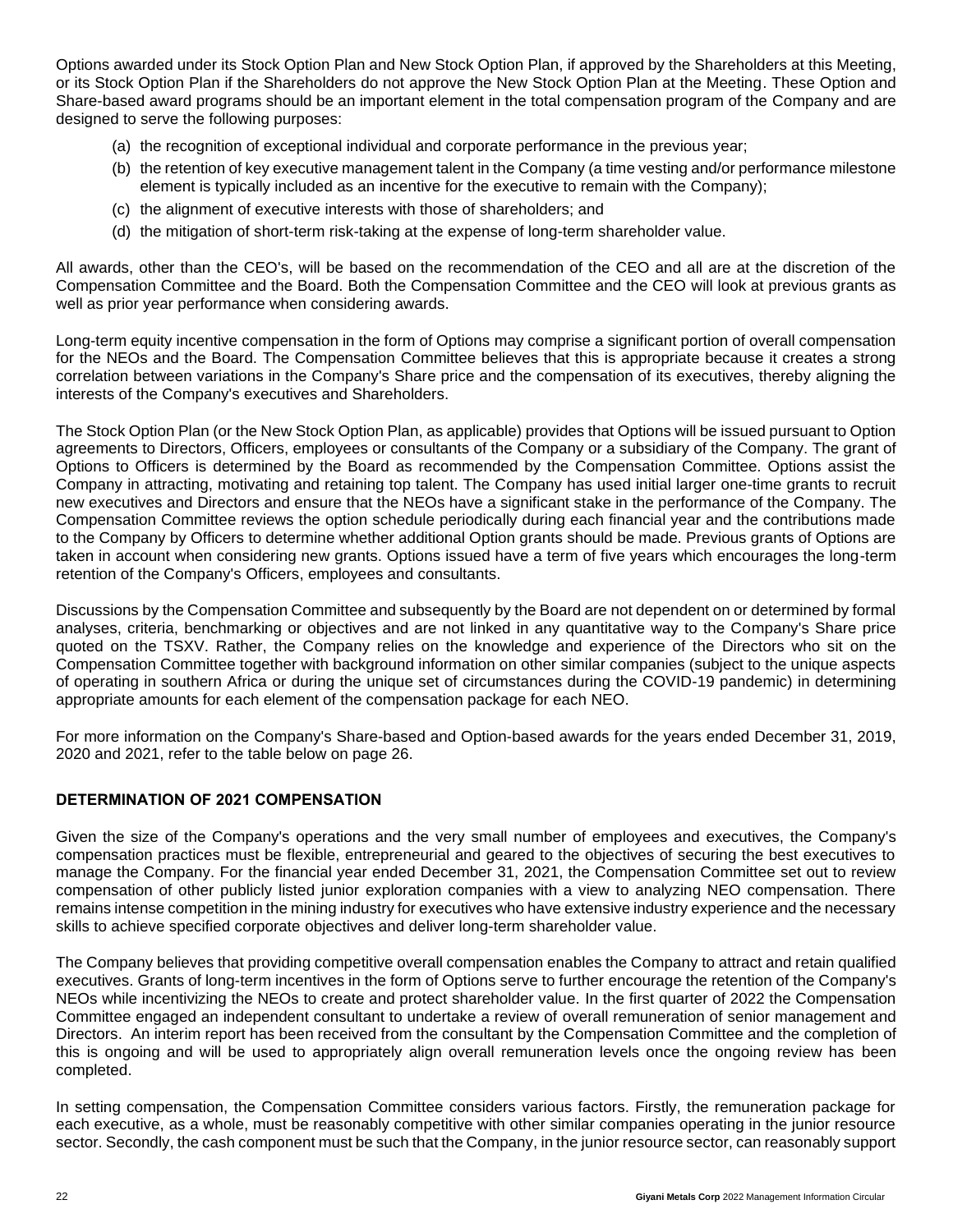it, taking into account that cash is directed into exploration, expansion and acquisition programs. Thirdly, the compensation package should be competitive relative to the Company's peer group.

Given the delays to the FS and Demo Plant encountered during 2021 and early 2022, due to COVID-19, supply chain disruptions combined with the complex metallurgical test work that was ongoing in order to achieve the Company's core objectives, the Compensation Committee and Board agreed with management that the review of 2021 targets, as tabled above for the senior management team, and any short, medium and further long term incentives for all existing employees for 2021 should be put on hold until such time as the Company delivers on its key target of the publication of the FS. In the context of 2022 targets these remain 100% at the discretion of the Compensation Committee and the Board who have agreed to work with management on the delivery of more formal targets once the publication of the FS has been completed.

The appropriate quantum and form of compensation for the NEOs has been based on their qualifications, level of experience, and the compensation being paid to comparable executives working for junior mining companies in the Company's peer groups. In making compensation recommendations to the Board in respect of these elements, the Compensation Committee considers both the cumulative compensation being granted to executives as well as internal comparisons among the Company's executives. The Compensation Committee discussed, reviewed and assessed the performance of each NEO after the year end.

## *Base Salaries*

The CEO's base annual salary increased at the start of 2021 from CAD258,000 to CAD300,00 on account of certain prior contractual targets having been completed. For information on the Company's base salaries for 2021, refer to the NEOs summary compensation table on page 25.

## **ASSESSMENT OF RISKS ASSOCIATED WITH THE COMPANY'S COMPENSATION POLICIES AND PRACTICES**

The Compensation Committee has assessed the Company's compensation plans and programs for its Officers to ensure alignment with the Company's business plan. The Compensation Committee has concluded that the compensation policies and practices do not create any risks that are reasonably likely to have a material adverse effect on the Company.

The Compensation Committee considers the risks associated with executive compensation and corporate incentive plans when designing and reviewing such plans, and programs have generally been implemented by or at the direction of the Compensation Committee.

The core objectives of the Company's executive compensation program should be two-fold: firstly, to retain and motivate employees who have the skills to manage, coordinate and execute the Company's business plan; and, secondly, to retain and motivate executives who have the appropriate blend of skills and experience required to ensure that Giyani's existing licenses and permits remain in good standing and can be developed into a profitable business that benefits all stakeholders while the Company retains its listed public company status and adds value to shareholders on a per share basis.

Accordingly, Giyani must continue to ensure that its executive compensation objectives are designed to motivate and retain executives with the relevant skills and experience to optimize the chances of success for the business.

The Compensation Committee is responsible for the risk oversight of its compensation policies and practices and the implementation of Giyani's key compensation plans to ensure that they do not promote excessive risk-taking. In is therefore recommended that Giyani use the following practices to discourage or mitigate excessive risk-taking:

- (a) **Compensation objectives:** Giyani formalizes compensation objectives as necessary to help guide compensation decisions within an effective short, medium and long-term timeframe, as appropriate.
- (b) **Base salary portion:** with the development of K.Hill Project now being the core focus of the Company, the base salary portion of compensation is designed to provide a competitive and attractive income so that executives are motivated to maintain a long-term perspective and remain with the Company, and do not feel persuaded to pursue other opportunities or pressured to focus on short-term accomplishments that do not necessarily further that ultimate objective.
- (c) **Variable compensation mix:** a portion of target total direct compensation may be delivered through variable compensation (short, medium and long-term incentives). This mix is aimed at providing a strong pay-forperformance relationship, while providing a competitive base level of compensation through salary.
- (d) **Capping of short-term incentive payments:** annual short-term incentive payments should be capped for senior executives at a percentage of base salary, with exceptions at the discretion of the Compensation Committee and the approval of the Board.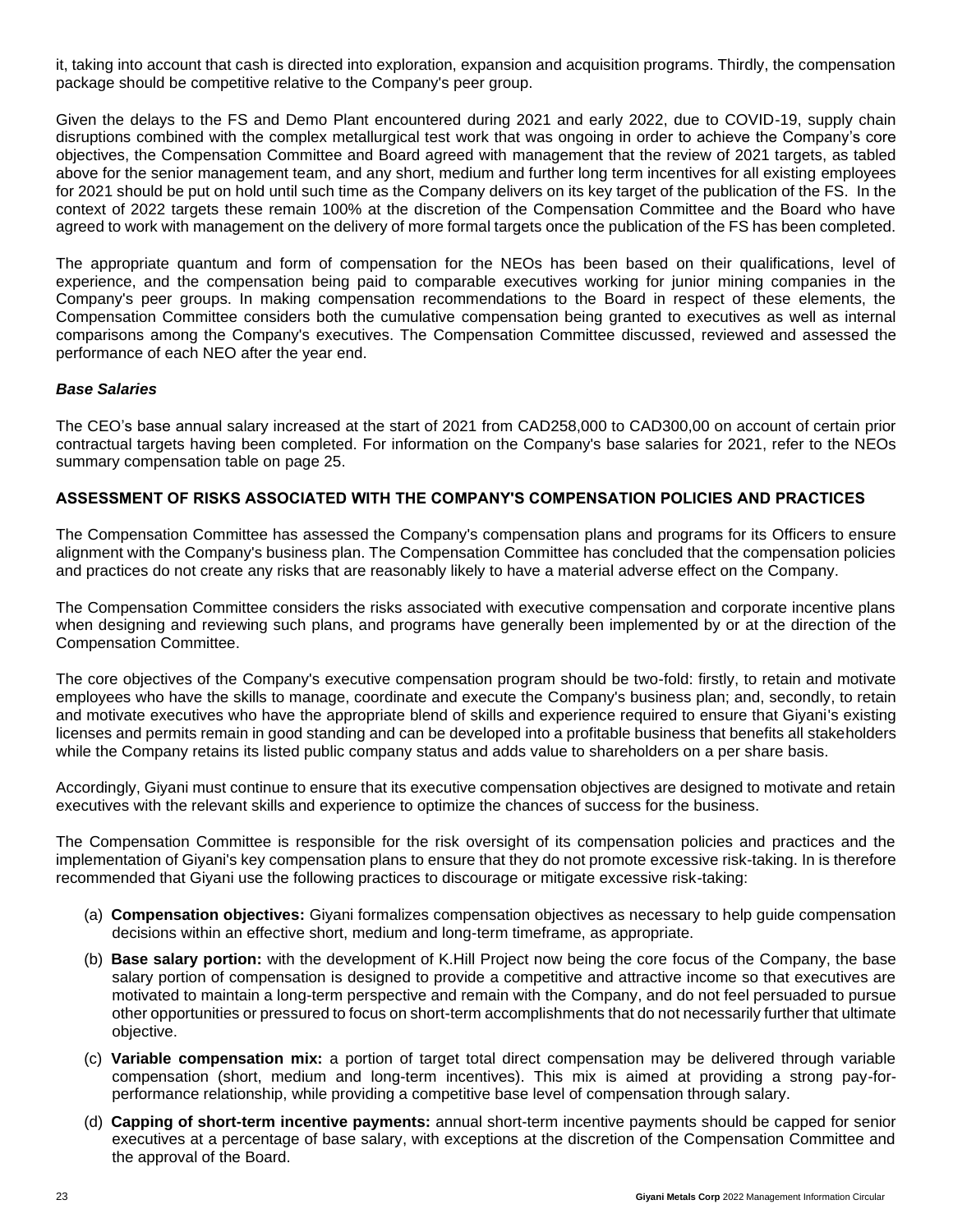- (e) **Performance goals:** any performance goals used to determine the amount of an executive's bonus are measures that the Compensation Committee believes will further the drive for long-term shareholder value and encourage success and retention without encouraging excessive risk-taking to achieve short-term results.
- (f) **Application of discretion:** existing compensation programs allow for discretionary assessment of performance by the Compensation Committee and the Board to ensure pay aligns with perceived and actual performance.
- (g) **Review of incentive programs:** Giyani should review and set performance milestones or other measures and targets where possible to be aligned with plans for the business to ensure continued relevance and applicability of the performance incentive compensation.
- (h) **External independent compensation advisor:** as and when required, management and the Compensation Committee should separately engaged outside compensation consultants who are knowledgeable regarding various compensation policies and their associated risks.
- (i) **Anti-hedging policy:** Giyani should prohibit Officers and Directors from hedging stock-ownership and equity-based compensation in the Company.

The Compensation Committee should continue to review Giyani's compensation plans, in order to conclude that base salary and "at risk" incentives are appropriately balanced and that there are no identified risks arising from Giyani's compensation programs which are reasonably likely to have a material adverse effect on the Company.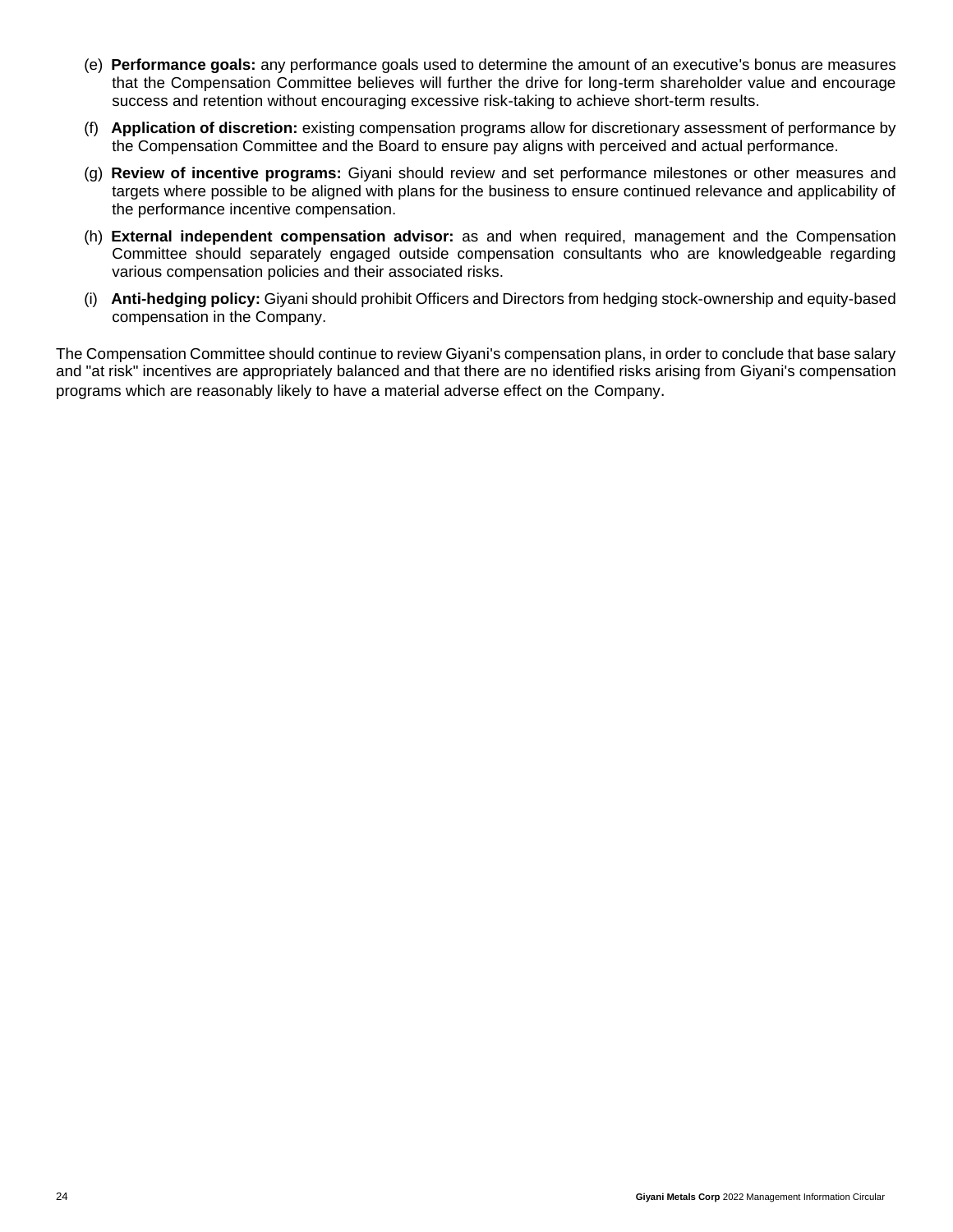## **NEOS SUMMARY COMPENSATION TABLE**

The following table sets out certain information respecting the compensation paid for the financial years ended December 31, 2019, 2020 and 2021 to NEOs of the Company that includes the most recently completed financial year:

| Name and<br>principal position             | Year | <b>Salary</b>  | <b>Share</b><br>based<br><b>Awards</b><br>(CAD) | Option<br>based<br><b>Awards</b><br>(CAD) | <b>Non-equity incentive</b><br>compensation<br>(CAD)<br>(f) |                                 | Pension<br>value<br>(CAD) | All other<br>compen-<br>sation<br>(CAD) | <b>Total</b><br>compen-<br>sation<br>(CAD) |
|--------------------------------------------|------|----------------|-------------------------------------------------|-------------------------------------------|-------------------------------------------------------------|---------------------------------|---------------------------|-----------------------------------------|--------------------------------------------|
|                                            |      |                |                                                 |                                           | <b>Annual</b><br>incentive<br>plans                         | Long-term<br>incentive<br>plans |                           |                                         | (i)                                        |
| (a)                                        | (b)  | (c)            | (d)                                             | (e)                                       | (f1)                                                        | (f2)                            | (g)                       | (h)                                     |                                            |
| Robin Birchall<br>CEO                      | 2021 | 300,000        | $\blacksquare$                                  | 472,300                                   | $\mathbf{r}$                                                | 25,968                          | Nil                       | 9,691                                   | 807,959                                    |
|                                            | 2020 | 258,000        | $100,000^{(1)}$                                 | $113,978^{(1)}$                           | $100,000^{(1)}$                                             | Nil                             | Nil                       | Nil                                     | 571,978                                    |
|                                            | 2019 | 258,000        | Nil                                             | $41,400^{(2)}$                            | Nil                                                         | Nil                             | Nil                       | Nil                                     | 299,400                                    |
| Derk Hartman                               | 2021 | 223,750        | Nil                                             | 330,075                                   | $\mathbb{Z}^2$                                              | Nil                             | Nil                       | Nil                                     | 553,825                                    |
| President & COO                            | 2020 | N/A            | N/A                                             | N/A                                       | N/A                                                         | N/A                             | N/A                       | N/A                                     | N/A                                        |
|                                            | 2019 | N/A            | N/A                                             | N/A                                       | N/A                                                         | N/A                             | N/A                       | N/A                                     | N/A                                        |
| Eugene Lee (5)<br><b>CFO</b>               | 2021 | 140,000        | Nil                                             | 354,225                                   | $\blacksquare$                                              | Nil                             | Nil                       | Nil                                     | 494,225                                    |
|                                            | 2020 | N/A            | N/A                                             | N/A                                       | N/A                                                         | N/A                             | N/A                       | N/A                                     | N/A                                        |
|                                            | 2019 | N/A            | N/A                                             | N/A                                       | N/A                                                         | N/A                             | N/A                       | N/A                                     | N/A                                        |
| Omar Gonzalez <sup>(4)</sup><br>Former CFO | 2021 | Nil            | Nil                                             | 29,519                                    | Nil                                                         | Nil                             | Nil                       | Nil                                     | 29,519                                     |
|                                            | 2020 | Nil            | Nil                                             | Nil                                       | Nil                                                         | Nil                             | Nil                       | $2,160^{(3)}$                           | 2,160                                      |
|                                            | 2019 | N/A            | N/A                                             | N/A                                       | N/A                                                         | N/A                             | N/A                       | N/A                                     | N/A                                        |
| George Donne <sup>(5)</sup>                | 2021 | 70,125         | Nil                                             | 106,631                                   | $\mathbf{r}$                                                | Nil                             | Nil                       | Nil                                     | 176,756                                    |
| VP, Business Development                   | 2020 | $\blacksquare$ | $\blacksquare$                                  | $\bar{\phantom{a}}$                       | $\blacksquare$                                              | $\blacksquare$                  | $\blacksquare$            | $\blacksquare$                          |                                            |
|                                            | 2019 | $\mathbf{r}$   | L.                                              | ÷,                                        | $\blacksquare$                                              | $\blacksquare$                  | L.                        | $\blacksquare$                          | $\overline{a}$                             |
| Marion Thomas <sup>(5)</sup>               | 2021 | 141,200        | Nil                                             | 106,631                                   | $\blacksquare$                                              | Nil                             | Nil                       | Nil                                     | 247,831                                    |
| VP, ESG                                    | 2020 | $\omega$       | $\blacksquare$                                  | $\blacksquare$                            | $\mathbb{Z}^2$                                              | $\omega$                        | $\omega$                  | $\omega$ .                              | $\blacksquare$                             |
|                                            | 2019 | $\mathbf{r}$   | $\overline{a}$                                  | $\blacksquare$                            | $\overline{a}$                                              | $\sim$                          | ÷                         | $\overline{a}$                          | $\overline{a}$                             |

Notes:

(1) The fair value of the Options is based on the Black-Scholes option pricing model. The model used has been based on IFRS guidelines and has been tied to the option periods. The undernoted weighted average assumptions were utilized: risk- free interest rate of 0.35%; expected life of five years; annualized volatility of 137%; dividend rate of 0.00%. For the year ended December 31, 2020, a bonus of CAD200,000 was awarded to Mr. Birchall who elected to receive 50% in cash and 50% in RSUs that were approved by shareholders at the Company's 2021 Meeting.

(2) These amounts are the fair value of the Options based on the Black-Scholes option pricing model. The model used has been based on IFRS guidelines and has been tied to the option periods. The undernoted weighted average assumptions were utilized: risk- free interest rate of 1.63%; expected life of five years; annualized volatility of 156.10%; dividend rate of 0.00%.

- (3) 2021 stock option values -- These amounts are the fair value of the Options based on the Black-Sholes option pricing model. The model used has been based on IFRS guidelines and has been tied to the option periods. The undernoted weighted average assumptions were utilized: riskfree interest rate between 0.42%-0.97%; expected life of five years; annualized volatility between 141%-145%; dividend rate of 0.00%.
- (4) These amounts, plus applicable HST, were paid to Marrelli Support Services Inc. ("**MSSI**") for CFO and accounting services provided to the Company. Mr. Siddiqui is a senior employee of MSSI and replaced Mr. Crandall as the Company's CFO in January 2019. Mr. Siddiqui resigned as CFO on October 9, 2020, and Mr. Gonzalez, also a senior employee of MSSI was appointed CFO on November 21, 2020. Subsequently Mr. Gonzalez resigned as CFO on April 19, 2021.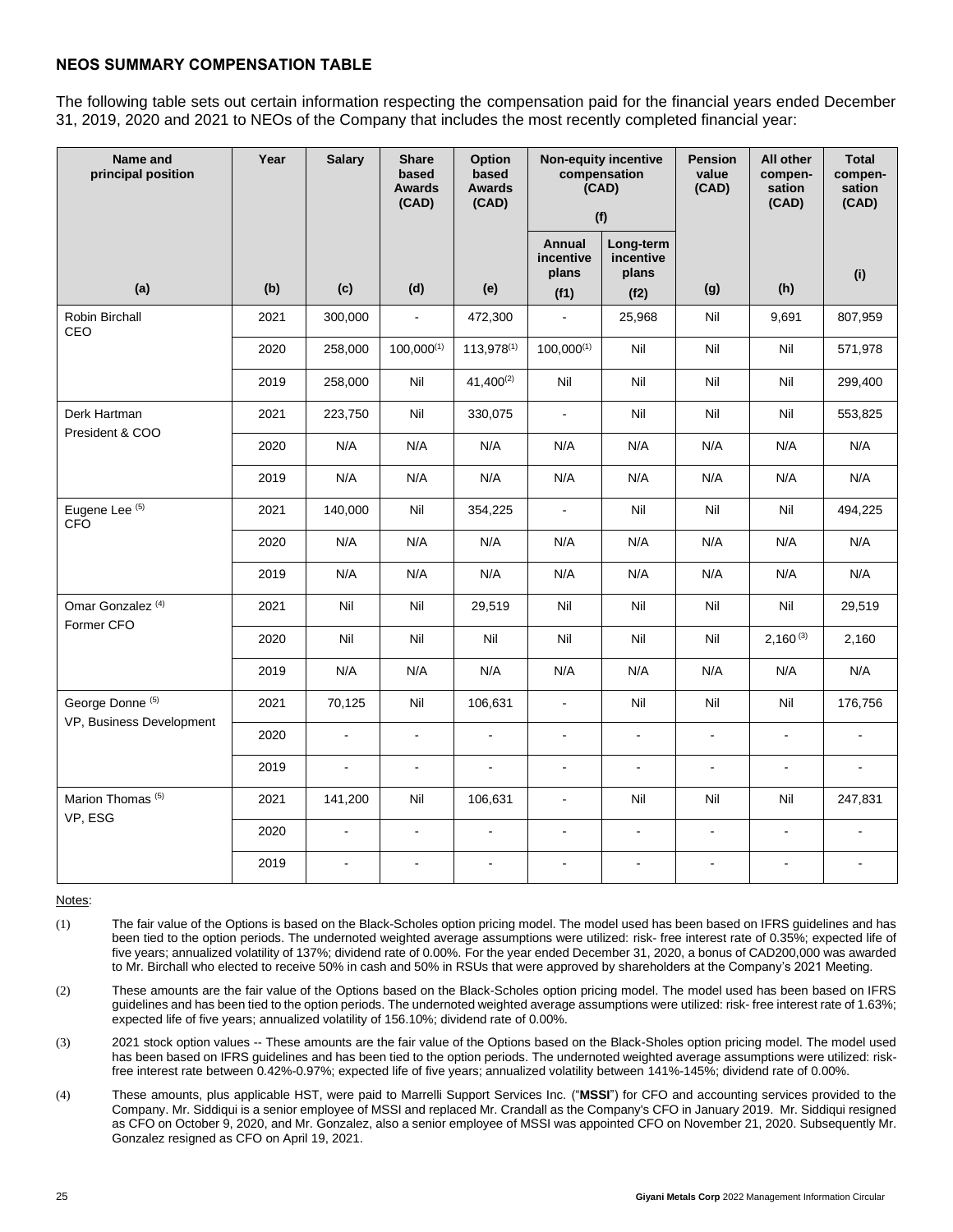(5) Mr. Lee was appointed CFO of the Company on April 19, 2021, at which time he stepped down from the Company's Board. Mr. Donne was appointed VP, Business Development effective September 15, 2021, and Ms. Thomas was appointed VP, ESG effective September 2, 2021.

#### *Incentive Based Awards and Option-Based Awards*

The Company has a Stock Option Plan in place, which was established to provide incentive to qualified parties to increase their equity interest in the Company and thereby encourage their continuing association with the Company. The grant of Options to Officers is determined by the Compensation Committee. The Compensation Committee proposes Option grants on such criteria as performance, previous grants, and hiring incentives. All grants require approval of the Board. The Stock Option Plan is administered by the Board and provides that Options may be issued to Directors, Officers, employees or consultants of the Company or a subsidiary of the Company.

## *Outstanding Share-Based Awards and Option-Based Awards*

The following table sets forth particulars of all outstanding Share-based and Option-based awards granted to the NEOs and which were outstanding at December 31, 2021:

|                      |                                                                                             |                                          | <b>Option -based Awards</b>      | <b>Share-based Awards</b>                                                   |                                                                                       |                                                                                                |                                                                                                                   |
|----------------------|---------------------------------------------------------------------------------------------|------------------------------------------|----------------------------------|-----------------------------------------------------------------------------|---------------------------------------------------------------------------------------|------------------------------------------------------------------------------------------------|-------------------------------------------------------------------------------------------------------------------|
| <b>Name</b>          | <b>Number of</b><br>securities<br>underlying<br>unexercised<br>options<br>(# <sup>2</sup> ) | <b>Option exercise</b><br>price<br>(CAD) | <b>Option expiration</b><br>date | Value of<br>unexercised<br>in-the-money-<br>options <sup>(1)</sup><br>(CAD) | <b>Number of</b><br>shares or units<br>of shares that<br>have not vested<br>$($ # $)$ | <b>Market or</b><br>payout value<br>of share- based<br>awards that<br>have not vested<br>(CAD) | <b>Market or</b><br>payout value<br>of vested<br>share-based<br>awards not<br>paid out or<br>distributed<br>(CAD) |
| (a)                  | (b)                                                                                         | (c)                                      | (d)                              | (e)                                                                         | (f)                                                                                   | (g)                                                                                            | (h)                                                                                                               |
| Robin Birchall       | 750.000                                                                                     | 0.30                                     | November 28, 2022                | 30,000                                                                      | 94.340(6)                                                                             | \$32,076                                                                                       | \$32,076                                                                                                          |
|                      | 250,000                                                                                     | 0.28                                     | September 28, 2023               | 15,000                                                                      |                                                                                       |                                                                                                |                                                                                                                   |
|                      | 700,000(2)                                                                                  | 0.28                                     | September 28, 2023               | <b>NIL</b>                                                                  |                                                                                       |                                                                                                |                                                                                                                   |
|                      | 300,000                                                                                     | 0.15                                     | November 19, 2024                | 42,000                                                                      |                                                                                       |                                                                                                |                                                                                                                   |
|                      | $700.000^{(3)}$                                                                             | 0.15                                     | November 19, 2024                | <b>NIL</b>                                                                  |                                                                                       |                                                                                                |                                                                                                                   |
|                      | $200,000^{(4)}$                                                                             | 0.19                                     | September 24, 2025               | 30,000                                                                      |                                                                                       |                                                                                                |                                                                                                                   |
|                      | 400.000                                                                                     | 0.19                                     | September 24, 2025               | <b>NIL</b>                                                                  |                                                                                       |                                                                                                |                                                                                                                   |
|                      | 333,333(4)                                                                                  | 0.53                                     | April 21, 2026                   | <b>NIL</b>                                                                  |                                                                                       |                                                                                                |                                                                                                                   |
|                      | 666,667                                                                                     | 0.53                                     | April 21, 2026                   | <b>NIL</b>                                                                  |                                                                                       |                                                                                                |                                                                                                                   |
| Derk Hartman         | 250,000                                                                                     | 0.465                                    | January 18, 2026                 | <b>NIL</b>                                                                  | N/A                                                                                   | N/A                                                                                            | N/A                                                                                                               |
|                      | $500,000^{(4)}$                                                                             | 0.465                                    | January 18, 2026                 | <b>NIL</b>                                                                  |                                                                                       |                                                                                                |                                                                                                                   |
| Eugene Lee           | 150,000                                                                                     | 0.28                                     | September 28, 2023               | 9,000                                                                       | N/A                                                                                   | N/A                                                                                            | N/A                                                                                                               |
|                      | 150.000                                                                                     | 0.15                                     | November 19, 2024                | 28,500                                                                      |                                                                                       |                                                                                                |                                                                                                                   |
|                      | 150,000                                                                                     | 0.185                                    | September 24, 2025               | 23,250                                                                      |                                                                                       |                                                                                                |                                                                                                                   |
|                      | 250,000                                                                                     | 0.53                                     | April 21, 2026                   | <b>NIL</b>                                                                  |                                                                                       |                                                                                                |                                                                                                                   |
|                      | $500.000^{(4)}$                                                                             | 0.53                                     | April 21, 2026                   | <b>NIL</b>                                                                  |                                                                                       |                                                                                                |                                                                                                                   |
| Omar Gonzalez        | 62,500                                                                                      | 0.53                                     | April 21, 2026                   | <b>NIL</b>                                                                  | N/A                                                                                   | N/A                                                                                            | N/A                                                                                                               |
| George Donne         | 83,334                                                                                      | 0.48                                     | September 2, 2026                | <b>NIL</b>                                                                  | N/A                                                                                   | N/A                                                                                            | N/A                                                                                                               |
|                      | $166,666^{(5)}$                                                                             | 0.48                                     | September 2, 2026                | <b>NIL</b>                                                                  |                                                                                       |                                                                                                |                                                                                                                   |
| <b>Marion Thomas</b> | 83,334                                                                                      | 0.48                                     | September 2, 2026                | <b>NIL</b>                                                                  | N/A                                                                                   | N/A                                                                                            | N/A                                                                                                               |
|                      | $166,666^{(4)}$                                                                             | 0.48                                     | September 2, 2026                | <b>NIL</b>                                                                  |                                                                                       |                                                                                                |                                                                                                                   |

#### Notes:

- (1) Based on the difference between the exercise price of the Option and the closing market price of the Company's Shares on the TSXV on December 31, 2021, of \$0.34.
- (2) Linked to corporate targets being: (i) 350,000 vesting on announcement of Board approved Mineral Reserve for K.Hill Project; and (ii) 350,000 vesting on the Board's decision to proceed to a mine plan in Botswana.
- (3) Linked to corporate targets as revised in the by the Board on March 26, 2021 being: (i) 350,000 vesting on the announcement or Mineral Reserve for the K.Hill Project; and (ii) 350,000 vesting on the announcement of the results of the FS.
- (4) Vesting equally over 0,1,2 years with a provision on full vesting on a change of control event.
- (5) 1/3 vested on January 26, 2022; 1/3 vested on July 26, 2022; and 1/3 vested on July 26, 2023.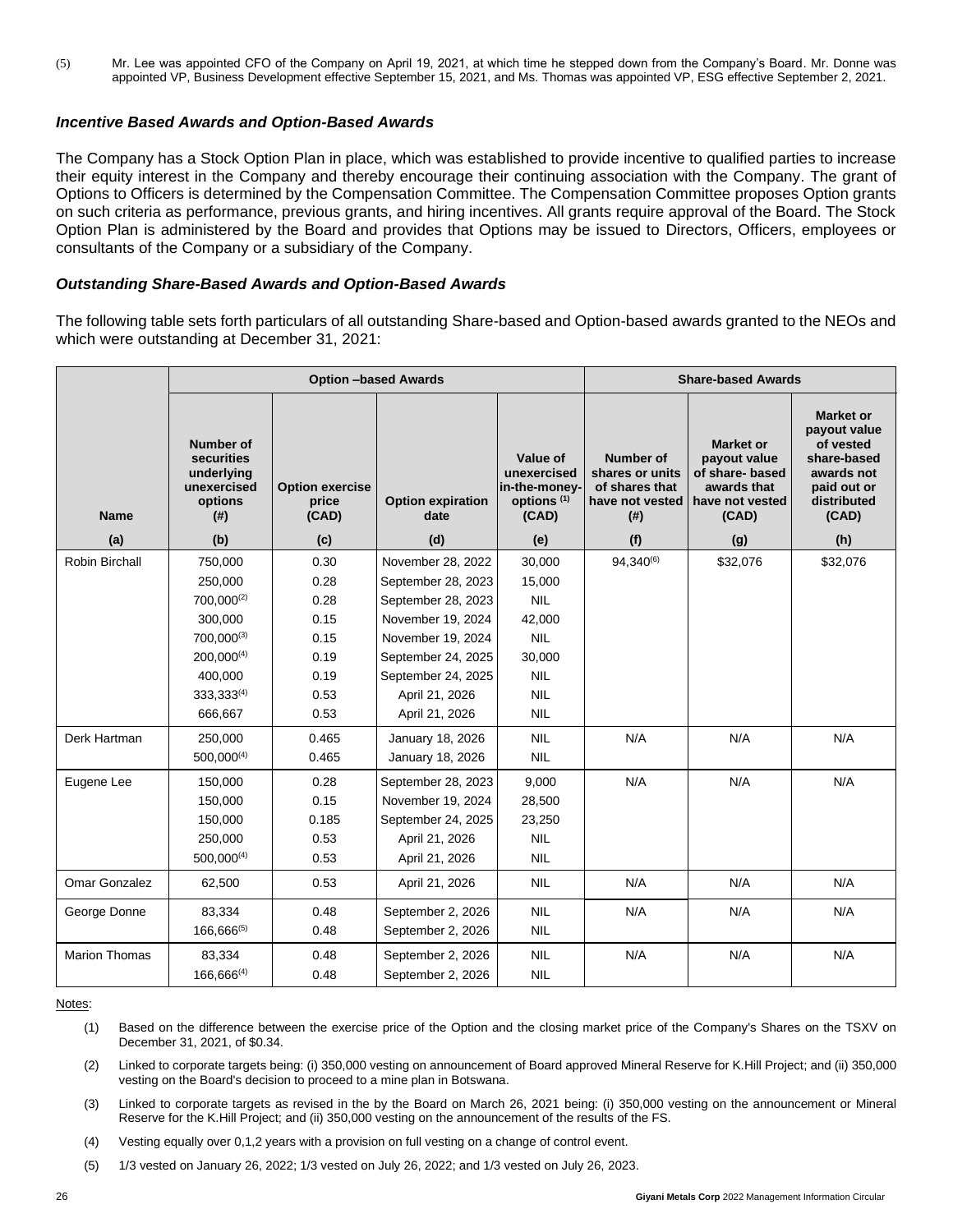(6) The RSU Plan and the Conditional RSU Grant was approved by Shareholders at the 2021 Meeting. Of the 188,680 RSUs granted 94,350 vested in 2022 and Mr. Birchall elected to receive the Shares.

## *Incentive Plan Awards – Value Vested or Earned During the Year*

The following table sets forth particulars of the value of all incentive plan awards vested in or earned by the NEOs during the year ended December 31, 2021:

| <b>Name</b>          | Option-based awards-<br>Value vested during the year<br>(CAD) | Share-based awards-<br>Value vested during the year<br>(CAD) | <b>Non-equity incentive</b><br>plan compensation-<br>Value earned during the year<br>(CAD) |
|----------------------|---------------------------------------------------------------|--------------------------------------------------------------|--------------------------------------------------------------------------------------------|
| Robin Birchall       | 398,819                                                       | Nil                                                          | 175,557                                                                                    |
| Derk Hartman         | 266,944                                                       | Nil                                                          | 79,857                                                                                     |
| Eugene Lee           | 241,321                                                       | Nil                                                          | 51,953                                                                                     |
| Omar Gonzalez        | 29,518                                                        | Nil                                                          | Nil                                                                                        |
| George Donne         | 48.421                                                        | Nil                                                          | 20,315                                                                                     |
| <b>Marion Thomas</b> | 53,072                                                        | Nil                                                          | 22,594                                                                                     |

## *Pension Plan Benefits*

The Company does not have in place any pension or retirement plan.

## *Termination and Change of Control Benefits*

The Company has entered into a written agreement with each NEO that sets out the terms of his relationship as a consultant or employee, including the NEO's entitlement in the event of the cessation of employment.

Pursuant to a consulting agreement between Mr. Birchall and the Company dated effective November 20, 2017, Mr. Birchall was hired to provide consulting services from November 20, 2017, until November 20, 2019, and following that term for additional one (1) year periods. The Company has subsequently updated the consulting agreement with Mr. Birchall on April 1, 2021. In the event of a "Change of Control" (as defined below), Mr. Birchall shall receive a lump sum payment equal to (24) twenty-four times Mr. Birchall's monthly consulting fee; and an amount equivalent to the cash bonus paid to Mr. Birchall in the twelve (12) month period immediately preceding the Change of Control.

As it relates to the agreements with Mr. Birchall: "Change of Control" means any of the following events occurring:

- (a) a consolidation, merger, amalgamation, arrangement or other reorganization or acquisition involving the Company and another corporation or other entity, as a result of which the holders of the Company's outstanding voting securities prior to the completion of the transaction hold less than 50% of the outstanding voting securities of the successor corporation or entity after completion of the transaction;
- (b) the direct or indirect acquisition by any person, or any combination of persons acting jointly or in concert by virtue of an agreement, arrangement, commitment or understanding, of more than 50% of the voting rights attached to all outstanding voting securities of the Company; or
- (c) the direct or indirect sale, lease, transfer or other disposition by the Company of all or substantially all of its assets, other than a sale, transfer or other disposition to one or more affiliates or subsidiaries of the Company.

In December 2020, the Company announced the appointment of Mr. Derk Hartman as President and COO effective January 15, 2021. Mr. Hartman has similar "Change of Control" arrangements as Mr. Birchall as defined above.

In April 2021, the Company announced the appointment of Mr. Eugene Lee as CFO effective April 20, 2021. Mr. Lee has similar "Change of Control" arrangements as Mr. Birchall as defined above.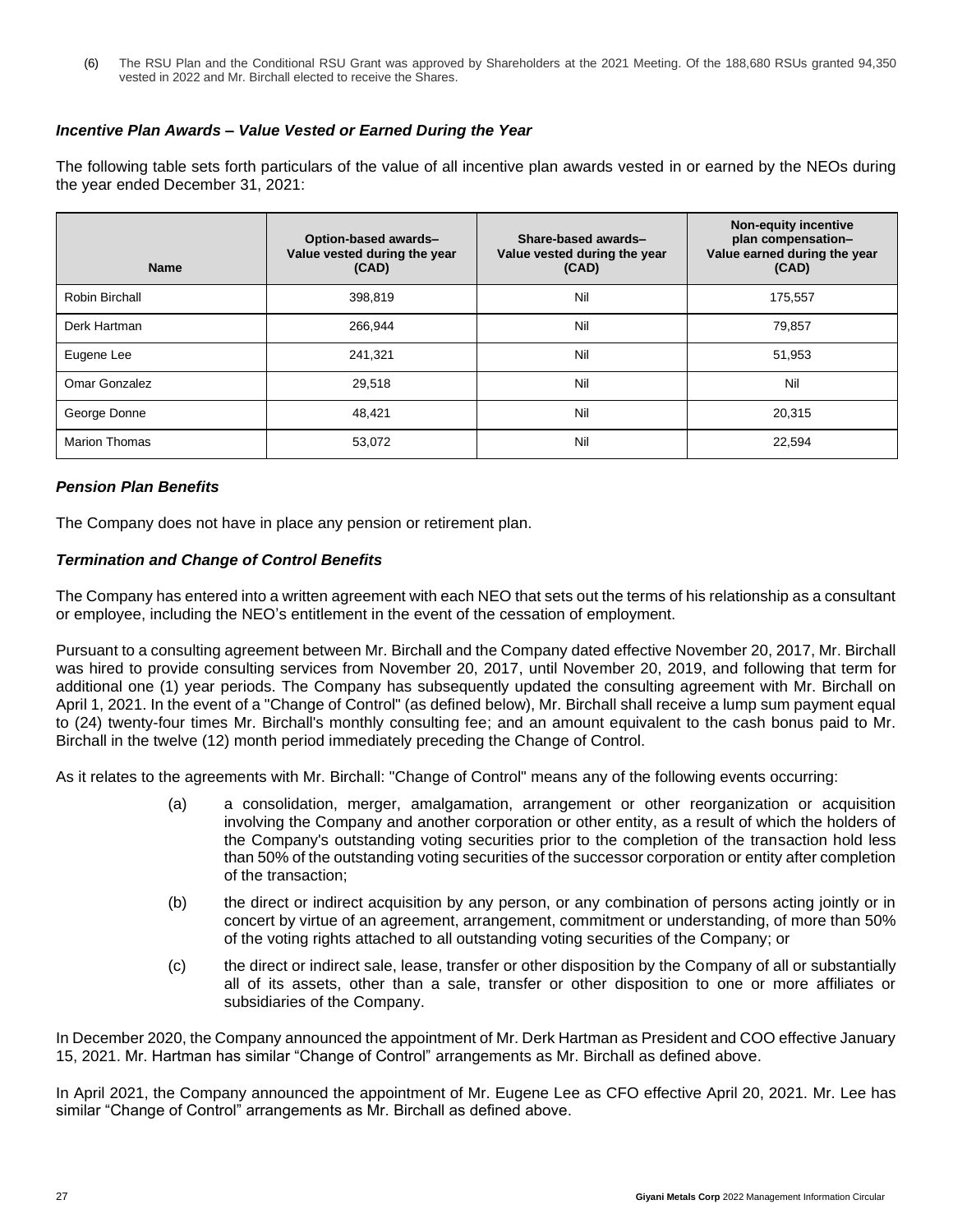In September 2021, the Company announced the appointments of Mr. George Donne as VP, Business Development effective September 15, 2021, and Ms. Marion Thomas as VP, ESG effective September 2, 2021. Both Mr. Donne and Ms. Thomas have similar "Change of Control" arrangements as Mr. Birchall as defined above.

## **COMPENSATION OF DIRECTORS**

The Company's policy with respect to all Directors, including NEDs, compensation was developed by the Compensation Committee. Directors of the Company that are also Officers or employees of the Company are not compensated for their service on the Board. The following table sets out certain information regarding the compensation paid to Directors who were not NEOs for the financial year ended December 31, 2021. Mr. Birchall was the CEO for the entire financial year and his details are included in the prior sections. Any compensation received by NEDs in their capacities as a Director of the Company is reflected in the Summary Compensation Table below.

## **NED COMPENSATION TABLE**

The following table sets forth the compensation of NEDs in the financial years ended December 31, 2019, 2020 and 2021 and who were not also Officers, employees or NEOs of the Company.

| Name and<br>principal position | Year | <b>Fees</b><br>earned | <b>Share</b><br>based<br><b>Awards</b><br>(CAD) | Option<br>based<br><b>Awards</b><br>$(CAD)^{(1)(2)(3)}$ | <b>Non-equity incentive</b><br>compensation<br>(CAD)<br>(f) |                                 | <b>Pension</b><br>value<br>(CAD) | All other<br>compen-<br>sation<br>(CAD) | <b>Total</b><br>compen-<br>sation<br>$(CAD)^{(4)}$ |
|--------------------------------|------|-----------------------|-------------------------------------------------|---------------------------------------------------------|-------------------------------------------------------------|---------------------------------|----------------------------------|-----------------------------------------|----------------------------------------------------|
|                                |      |                       |                                                 |                                                         | <b>Annual</b><br>incentive<br>plans                         | Long-term<br>incentive<br>plans |                                  |                                         |                                                    |
| (a)                            | (b)  | (c)                   | (d)                                             | (e)                                                     | (f1)                                                        | (f2)                            | (g)                              | (h)                                     | (i)                                                |
| Jonathan Henry (Chair)         | 2021 | 77,948                | Nil                                             | 53,283                                                  | Nil                                                         | Nil                             | Nil                              | Nil                                     | 131,231                                            |
|                                | 2020 | 60,240                | Nil                                             | 28,494 (1)                                              | Nil                                                         | Nil                             | Nil                              | Nil                                     | 88,734                                             |
|                                | 2019 | 55,729                | Nil                                             | $20.700^{(2)}$                                          | Nil                                                         | Nil                             | Nil                              | Nil                                     | 76,429                                             |
| Stephanie Hart <sup>(5)</sup>  | 2021 | 18,507                | Nil                                             | 149,283                                                 | Nil                                                         | Nil                             | Nil                              | Nil                                     | 167,790                                            |
|                                | 2020 | N/A                   | N/A                                             | N/A                                                     | N/A                                                         | N/A                             | N/A                              | N/A                                     | N/A                                                |
|                                | 2019 | N/A                   | N/A                                             | N/A                                                     | N/A                                                         | N/A                             | N/A                              | N/A                                     | N/A                                                |
| Michael Jones                  | 2021 | 37,086                | Nil                                             | 53,283                                                  | Nil                                                         | Nil                             | Nil                              | Nil                                     | 90,369                                             |
|                                | 2020 | 31,780                | Nil                                             | 42,742(1)                                               | Nil                                                         | Nil                             | Nil                              | Nil                                     | 74,522                                             |
|                                | 2019 | 31,846                | Nil                                             | $20,700^{(2)}$                                          | Nil                                                         | Nil                             | Nil                              | Nil                                     | 52,546                                             |
|                                | 2021 | 9,689                 | Nil                                             | Nil                                                     | Nil                                                         | Nil                             | Nil                              | Nil                                     | 9,689                                              |
| Eugene Lee <sup>(5)</sup>      | 2020 | 32,939                | Nil                                             | 28,494 (1)                                              | Nil                                                         | Nil                             | Nil                              | Nil                                     | 61,433                                             |
|                                | 2019 | 31,846                | Nil                                             | $20,700^{(2)}$                                          | Nil                                                         | Nil                             | Nil                              | Nil                                     | 52,546                                             |
|                                | 2021 | 40,910                | Nil                                             | 74,609                                                  | Nil                                                         | Nil                             | Nil                              | Nil                                     | 115,519                                            |
| John Petersen                  | 2020 | 32,939                | Nil                                             | 28,494 (1)                                              | Nil                                                         | Nil                             | Nil                              | Nil                                     | 61,433                                             |
|                                | 2019 | 31,846                | Nil                                             | $20,700^{(2)}$                                          | Nil                                                         | Nil                             | Nil                              | Nil                                     | 52,546                                             |

Notes:

- (1) These amounts are the fair value of the Options based on the Black-Scholes option pricing model. The model used has been based on IFRS guidelines and has been tied to the option periods. The undernoted weighted average assumptions were utilized: risk- free interest rate of 0.35%; expected life of five years; annualized volatility of 156%; dividend rate of 0.00%.
- (2) These amounts are the fair value of the Options based on the Black-Scholes option pricing model. The model used has been based on IFRS guidelines and has been tied to the option periods. The undernoted weighted average assumptions were utilized: risk- free interest rate of 2.33%; expected life of five years; annualized volatility of 130%; dividend rate of 0.00%.
- (3) 2021 stock option values -- These amounts are the fair value of the Options based on the Black-Sholes option pricing model. The model used has been based on IFRS guidelines and has been tied to the option periods. The undernoted weighted average assumptions were utilized: risk- free interest rate between 0.42%-0.97%; expected life of five years; annualized volatility between 141%-145%; dividend rate of 0.00%.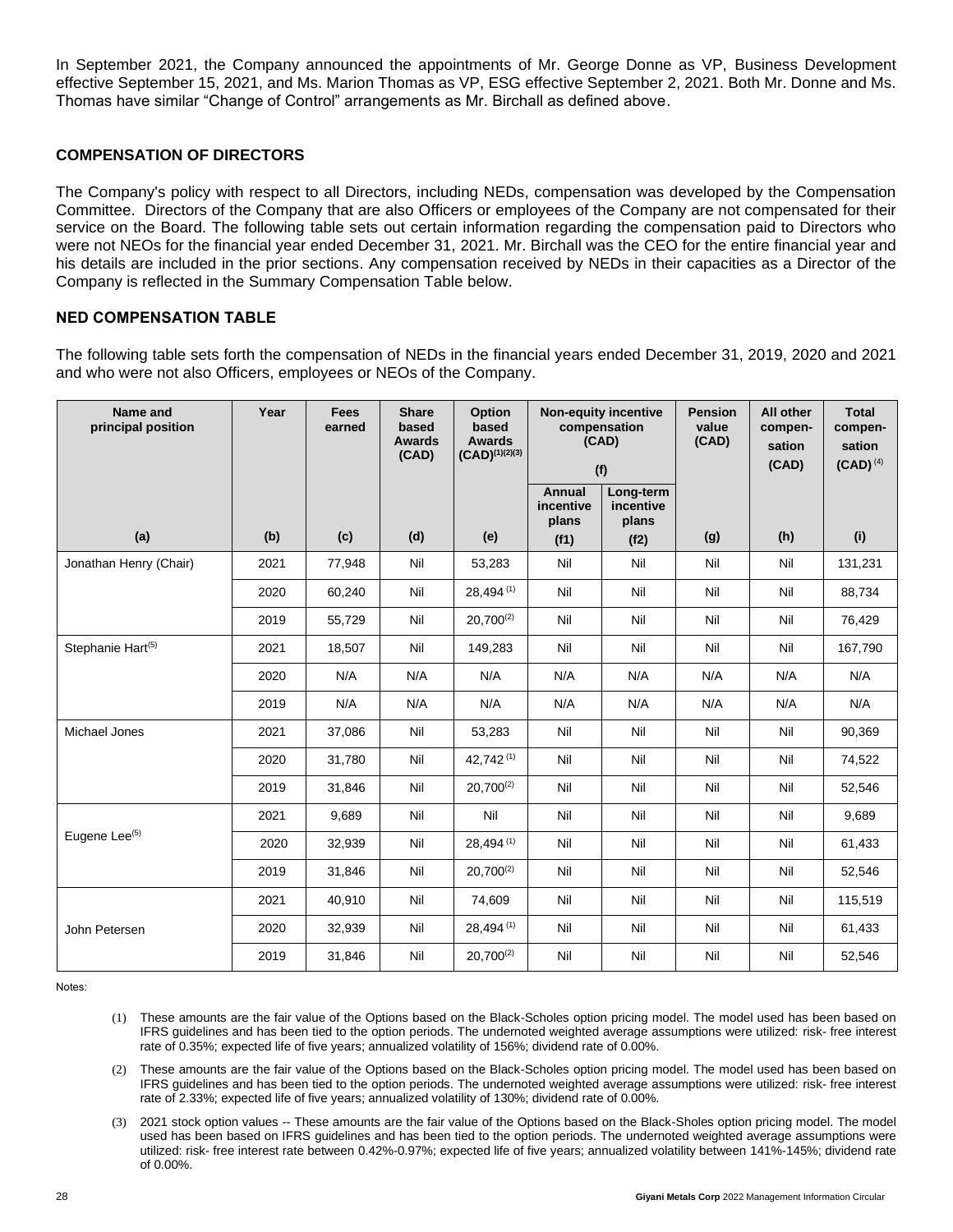- (4) As at December 31, 2021, the Company owed Nil to Directors of the Company and entities controlled or associated with Directors of the Company.
- (5) On April 20, 2021, Mr. Lee was appointed CFO of the Company and stepped down as Director of the Company. Ms. Hart was appointed Director of the Company effective August 26, 2021.

#### *Board Retainers or Cash Compensation*

In the Board's view, board retainers or cash compensation should be determined based on the requirements of the members of the board of a junior resource company, as well as a subjective assessment of the compensation the individual could reasonably expect to receive from the Company's peers and upon the Company's capacity to pay.

The Compensation Committee intends to review the Board retainers or cash compensation annually to ensure they remain externally competitive. At the same time, there is an expectation that individual members of the Board be accountable and that a review process is a necessary part of that accountability.

#### *Outstanding Share Based & Option Based Awards*

The following table sets forth particulars of all outstanding share-based and option-based awards granted to NEDs of the Company who were not Officers, employees or NEOs and which were outstanding as at December 31, 2021:

|                               |                                                                                     | <b>Option -based Awards</b>              | <b>Share-based Awards</b>              |                                                                             |                                                                          |                                                                                                |
|-------------------------------|-------------------------------------------------------------------------------------|------------------------------------------|----------------------------------------|-----------------------------------------------------------------------------|--------------------------------------------------------------------------|------------------------------------------------------------------------------------------------|
| <b>Name</b>                   | <b>Number of</b><br>securities<br>underlying<br>unexercised<br>options<br>$($ # $)$ | <b>Option exercise</b><br>price<br>(CAD) | <b>Option expiration</b><br>date $(2)$ | Value of<br>unexercised<br>in-the-money-<br>options <sup>(1)</sup><br>(CAD) | Number of<br>shares or units<br>of shares that<br>have not vested<br>(#) | <b>Market or</b><br>payout value<br>of share- based<br>awards that<br>have not vested<br>(CAD) |
| (a)                           | (b)                                                                                 | (c)                                      | (d)                                    | (e)                                                                         | (f)                                                                      | (g)                                                                                            |
| Jonathan Henry                | 650,000                                                                             | 0.28                                     | September 28, 2023                     | 39,000                                                                      | <b>NIL</b>                                                               | <b>NIL</b>                                                                                     |
|                               | 150,000                                                                             | 0.15                                     | November 19, 2024                      | 28,500                                                                      | <b>NIL</b>                                                               | <b>NIL</b>                                                                                     |
|                               | 150,000                                                                             | 0.19                                     | September 24, 2025                     | 22,500                                                                      | <b>NIL</b>                                                               | <b>NIL</b>                                                                                     |
|                               | 150,000                                                                             | 0.40                                     | June 18, 2026                          | <b>NIL</b>                                                                  |                                                                          |                                                                                                |
| Stephanie Hart <sup>(3)</sup> | 350,000                                                                             | 0.48                                     | September 2, 2026                      | <b>NIL</b>                                                                  | <b>NIL</b>                                                               | <b>NIL</b>                                                                                     |
| Michael Jones                 | 350,000                                                                             | 0.23                                     | April 25, 2023                         | 38,500                                                                      | <b>NIL</b>                                                               | <b>NIL</b>                                                                                     |
|                               | 150,000                                                                             | 0.28                                     | September 28, 2023                     | 9.000                                                                       | <b>NIL</b>                                                               | <b>NIL</b>                                                                                     |
|                               | 150,000                                                                             | 0.15                                     | November 19, 2024                      | 28,500                                                                      | <b>NIL</b>                                                               | <b>NIL</b><br><b>NIL</b>                                                                       |
|                               | 225,000                                                                             | 0.19                                     | September 24, 2025                     | 22,500                                                                      | <b>NIL</b>                                                               | <b>NIL</b>                                                                                     |
|                               | 150,000                                                                             | 0.40                                     | June 18, 2026                          | <b>NIL</b>                                                                  |                                                                          |                                                                                                |
| John Petersen                 | 150,000                                                                             | 0.28                                     | September 28, 2023                     | 9.000                                                                       | Nil                                                                      | Nil                                                                                            |
|                               | 150,000                                                                             | 0.15                                     | November 19, 2024                      | 28,500                                                                      | Nil                                                                      | Nil                                                                                            |
|                               | 150,000                                                                             | 0.19                                     | September 24, 2025                     | 22,500                                                                      | Nil                                                                      | Nil                                                                                            |
|                               | 150.000                                                                             | 0.40                                     | June 18, 2026                          | <b>NIL</b>                                                                  | Nil                                                                      | Nil                                                                                            |
|                               | 50,000                                                                              | 0.48                                     | September 2, 2026                      | <b>NIL</b>                                                                  | Nil                                                                      | Nil                                                                                            |

Note:

(1) Based on the difference between the exercise price of the Option and the closing market price of the Company's Shares on the TSXV on December 31, 2021, of \$0.34.

(2) Options vested immediately upon issuance.

(3) On August 26, 2021, Ms. Hart was appointed to the Board.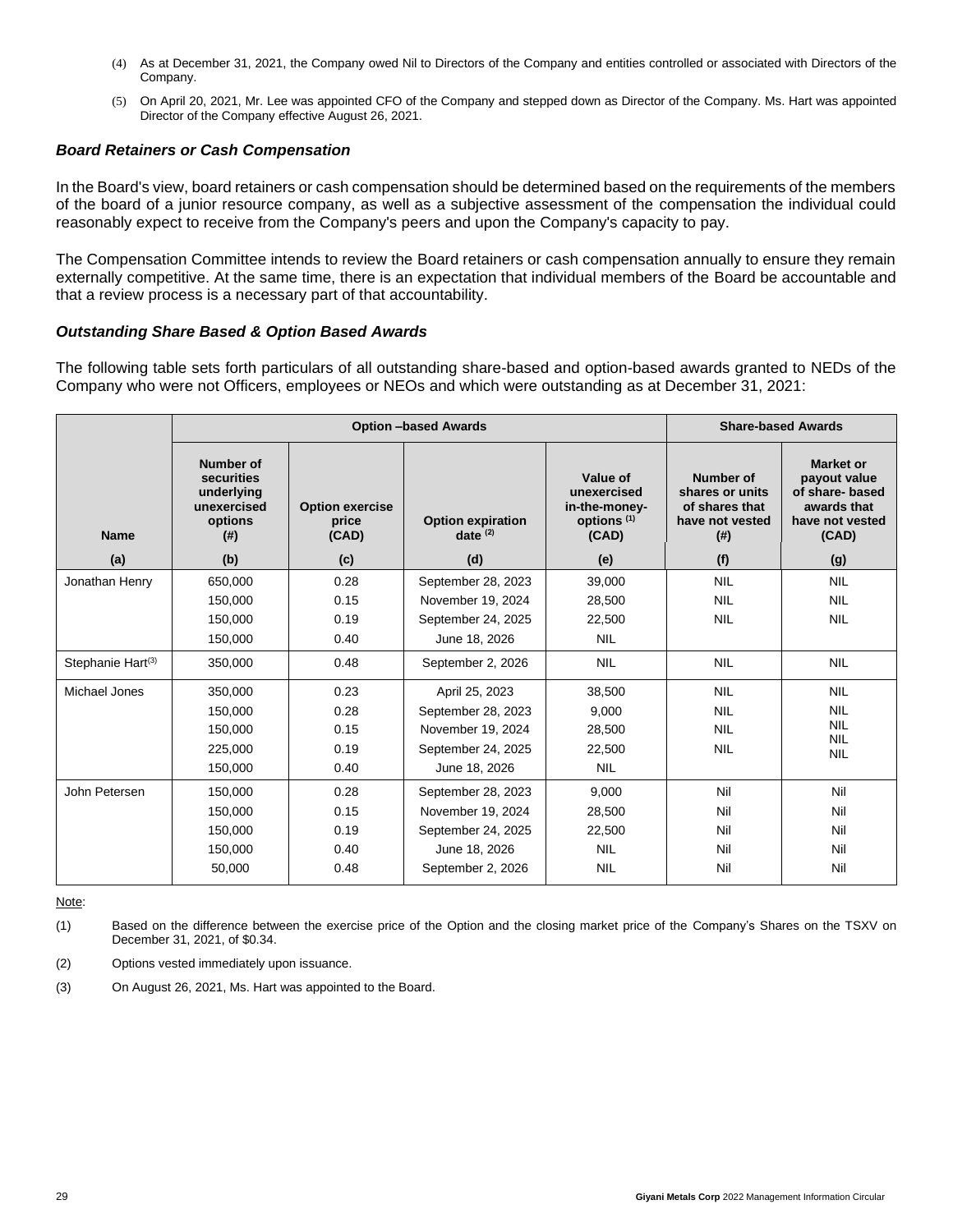## *Incentive Plan Awards – Value Vested or Earned During the Year*

The following table sets for the particulars of all incentive plan awards vested or earned by Directors who were not NEOs during the year ended December 31, 2021.

| <b>Name</b>    | Option-based awards-<br>Value vested during the year<br>(CAD) | Share-based awards-<br>Value vested during the year<br>(CAD) | <b>Non-equity incentive</b><br>plan compensation-<br>Value earned during the year<br>(CAD) |
|----------------|---------------------------------------------------------------|--------------------------------------------------------------|--------------------------------------------------------------------------------------------|
| Jonathan Henry | 53,267                                                        | Nil                                                          | Nil                                                                                        |
| Stephanie Hart | 149,283                                                       | Nil                                                          | Nil                                                                                        |
| Michael Jones  | 53,267                                                        | Nil                                                          | Nil                                                                                        |
| John Petersen  | 53,267                                                        | Nil                                                          | Nil                                                                                        |

## **SECURITIES AUTHORIZED FOR ISSUANCE UNDER EQUITY COMPENSATION**

The following table sets forth information with respect to all compensation plans under which equity securities are authorized for issuance as of December 31, 2021:

## *Equity Compensation Plan Information*

|                                                                  | Number of securities to be issued<br>upon exercise of outstanding<br>options, warrants and rights<br>(a) | Weighted-average exercise price<br>of outstanding options,<br>warrants and rights<br>(b) | Number of securities remaining<br>available for future issuance<br>under equity compensation<br>plans (excluding securities<br>reflected in column (a)) |
|------------------------------------------------------------------|----------------------------------------------------------------------------------------------------------|------------------------------------------------------------------------------------------|---------------------------------------------------------------------------------------------------------------------------------------------------------|
| Equity compensation plans<br>approved by security holders (1)(2) | 12,001,180                                                                                               | \$0.33                                                                                   | 13,316,383                                                                                                                                              |
| Equity compensation plans not<br>approved by security holders    | N/A                                                                                                      | N/A                                                                                      | N/A                                                                                                                                                     |
| <b>TOTAL</b>                                                     | 12,001,180                                                                                               | \$0.33                                                                                   | 13,316,383                                                                                                                                              |

Note:

(1) The Company's existing Stock Option Plan is a rolling 10% plan as such as of December 31, 2021, a total of 8,505,063 remain available for future issuance under the plan.

(2) The Company's existing RSU Plan is a fixed plan currently set at 5,000,000 common shares of which 4,811,320 remain available for future grant as at December 31, 2021.

## **INDEBTEDNESS OF DIRECTORS AND OFFICERS**

Since the beginning of the last fiscal year of the Company, none of the Officers, Directors or employees or any former Officers, Directors or employees of the Company or any proposed nominee for election as a Director of the Company or any of their respective associates is or has been indebted to the Company or has been indebted to any other entity where that indebtedness was the subject of a guarantee, support agreement, letter of credit or other similar arrangement or understanding provided by the Company.

## **INTEREST OF INFORMED PERSONS IN MATERIAL TRANSACTIONS**

For purposes of the following discussion, "**Informed Person**" means (a) a Director or Officer of the Company; (b) a Director or Officer of a person or company that is itself an Informed Person or a subsidiary of the Company; (c) any person or company who beneficially owns, directly or indirectly, voting securities of the Company or who exercises control or direction over voting securities of the Company or a combination of both carrying more than 10 percent of the voting rights attached to all outstanding voting securities of the Company, other than the voting securities held by the person or company as underwriter in the course of a distribution; and (d) the Company itself if it has purchased, redeemed or otherwise acquired any of its securities, for so long as it holds any of its securities.

Except as disclosed below, elsewhere herein or in the notes to the Company's financial statements for the financial year ended December 31, 2021, none of: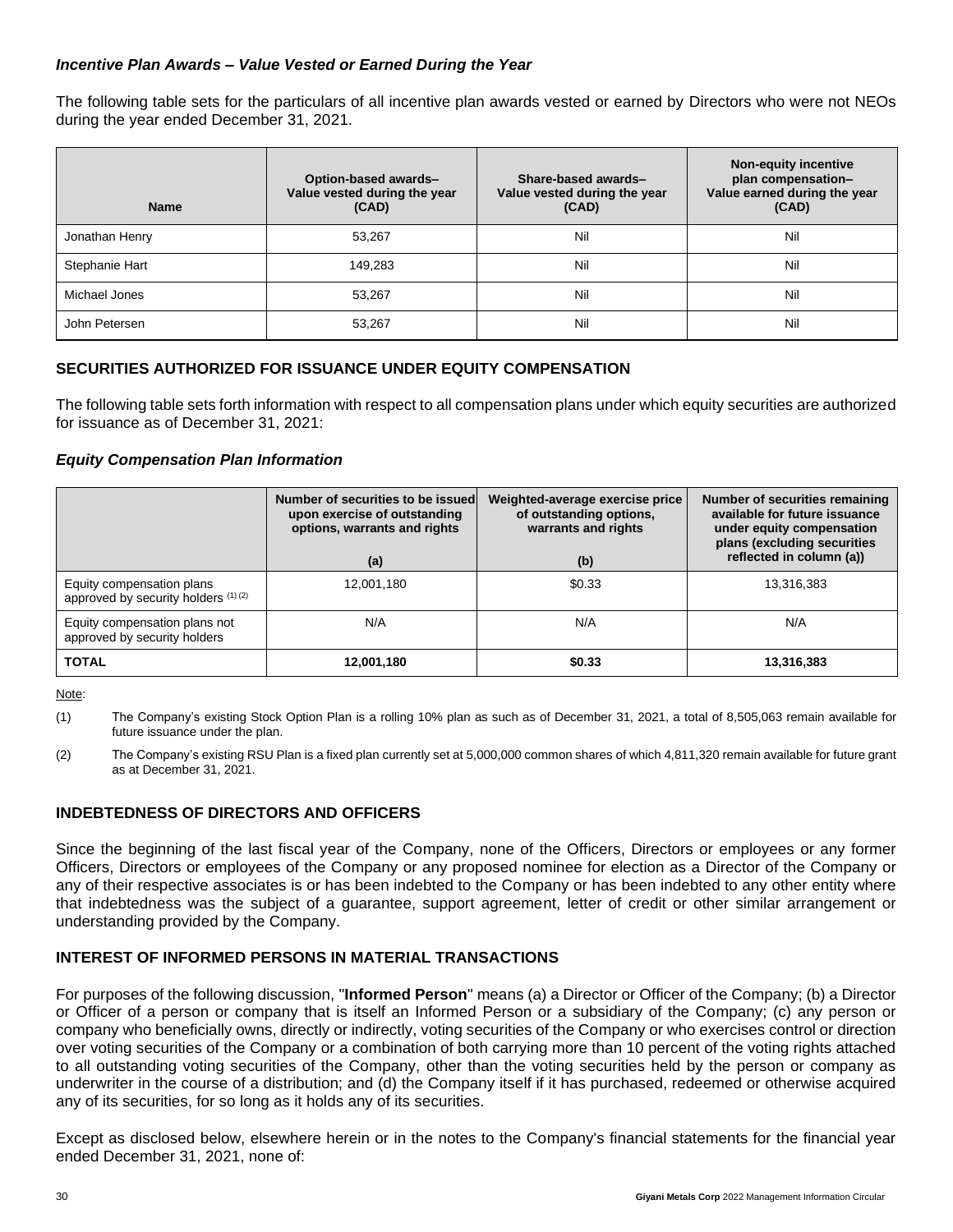- (a) the Informed Persons of the Company;
- (b) the proposed nominees for election as a Director of the Company;
- (c) any associate or affiliate of the foregoing persons,

has any material interest, direct or indirect, in any transaction since the commencement of the last financial year of the Company or in a proposed transaction which has materially affected or would materially affect the Company or any subsidiary of the Company.

#### **CORPORATE GOVERNANCE**

The information required to be disclosed by NI 58-101 is attached to this Circular as Schedule ["A](#page-34-0).

#### **AUDIT COMMITTEE INFORMATION**

Additional information regarding the Audit Committee is contained in the Company's annual information form dated March 30, 2022 (the "**AIF**") under the heading "Audit Committee Information" and a copy of the charter of the Audit Committee is attached as Appendix "A" in the AIF. The AIF is available under the Company's issuer profile on SEDAR at www.sedar.com.

The Company has an Audit Committee whose primary function is to assist the Board in fulfilling its financial oversight responsibilities by reviewing the financial reports and other financial information provided by the Company to regulatory authorities and Shareholders, the Company's systems of internal controls regarding finance and accounting, and the Company's auditing, accounting and financial reporting processes.

#### **AUDIT COMMITTEE CHARTER**

The Audit Committee operates under a written charter that sets out its responsibilities and composition requirements. The text of the Audit Committee's charter is set forth at Schedule "D" of the Company's AIF dated March 30, 2022.

For the year ended December 31, 2021, the following table sets out the names of the members of the Audit Committee and whether they are 'independent' and 'financially literate' for the purposes of National Instrument 52-110 – *Audit Committee ("*NI 52- 110").

| <b>Name of Member</b>         | Independent <sup>(1)</sup> | Financially Literate <sup>(2)</sup> |
|-------------------------------|----------------------------|-------------------------------------|
| Stephanie Hart <sup>(3)</sup> | Yes                        | Yes                                 |
| Jonathan Henry                | Yes                        | Yes                                 |
| Michael Jones <sup>(4)</sup>  | Yes                        | Yes                                 |
| Eugene Lee (5)                | Yes                        | Yes                                 |
| John Petersen <sup>(5)</sup>  | Yes                        | Yes                                 |

Notes:

- (1) To be independent, a member of the Audit Committee must not have any direct or indirect 'material relationship' with the Company. A material relationship is a relationship, which could, in the view of the Board, reasonably interfere with the exercise of a member's independent judgment. Accordingly, an Officer of the Company is not independent, nor is a Director that is paid consulting fees for non-Director services provided to the Company.
- (2) To be considered financially literate, a member of the Audit Committee must have the ability to read and understand a set of financial statements that present a breadth and level of complexity of accounting issues that are generally comparable to the breadth and complexity of the issues that can reasonably be expected to be raised by the Company's financial statements.
- (3) Ms. Hart was appointed to the Board and as Chair of the Audit Committee on August 26, 2021.
- (4) Mr. Jones was appointed to the Audit Committee effective April 20, 2021.
- (5) Mr. Lee was appointed the Company's CFO effective April 20, 2021, at that time Mr. Lee stepped as Director of the Company and Mr. Petersen was appointed Chair of the Audit Committee.

## **RELEVANT EDUCATION AND EXPERIENCE**

The education and experience of each Audit Committee member which is relevant to the performance of his responsibilities as an Audit Committee member, including education or experience that would provide the member with an understanding of accounting principles used by the Company to prepare its financial statements, experience preparing, auditing, analyzing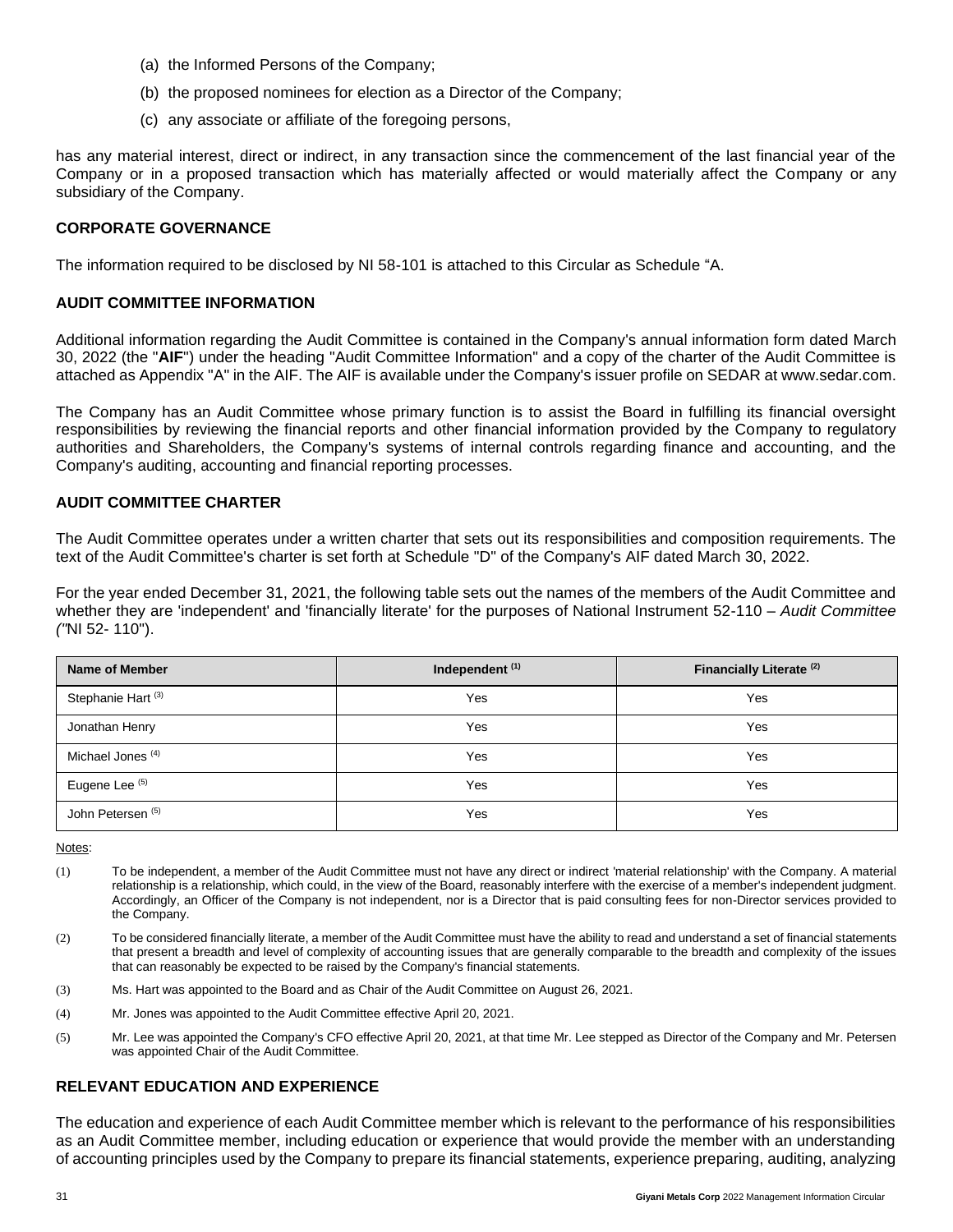or evaluating financial statements and an understanding of internal controls and procedures for financial reporting is set forth below.

**Stephanie Hart (Appointed Chair effective August 26, 2021):** Ms. Hart is a CPA with over 20 years' senior level experience with broad financial, risk, operational and capital project roles in global mining. Ms. Hart spent much of her career working with Vale S.A., where she was most recently Head of Finance, North Atlantic Operations and Asian Refineries in the Base Metals business. Other roles at Vale included Director of Treasury, Pension Assets and Risk for Vale Canada, Director of Finance and CFO for the Goro Project and Operations in New Caledonia and General Foreperson in the Sudbury Smelter. Currently, Ms. Hart is the President and CEO of Willeson Metals Corp., a private company exploring for gold in Manitoba, and the CFO of Exiro Minerals Corp., a privately-owned exploration company. She is also a director and audit committee member of West Park Healthcare Centre Foundation and a non-executive director and Audit Committee Chair of Gander Gold Corporation. Ms. Hart has extensive experience in budgeting, reporting and analysis, internal controls, financial and risk management.

**Jonathan Henry:** Until July 9, 2018, Mr. Henry was the President and CEO of Gabriel Resources Limited, a TSXV listed company. Mr. Henry has over 25 years' experience in the mining industry, successfully executing on exploration, development, operational and M&A activities. Formerly, Mr. Henry was the CEO of Avocet Mining, a London listed gold mining company with assets in West Africa and formerly in South East Asia. Mr. Henry served as Avocet's Finance Director from 2002 until becoming the CEO in 2006, a position he held until May 31, 2010. Mr. Henry was also a NED and Chair of the Audit Committee of Ashanti Gold Corp., a TSXV listed, gold-focused exploration and development company with projects in Ghana and Mali from December 2016 to May 2019. In September 2021, Mr. Henry resigned as the Executive Chair of Ormonde Mining plc, an Irish company listed on the Alternative Investment Market in London and Euronext Growth Market in Dublin with assets in Spain, having held the position since early 2020. Mr. Henry became non-executive Chair of the Company on September 28, 2018. Mr. Henry became Non-Executive Chair of the Company on September 28, 2018.

**Michael Jones***:* Mr. Jones is a Professional Mining Engineer who held various mine management roles for 14 years working at Gencor, De Beers, Debswana and as Consulting Mining Engineer for Iscor. Mr. Jones then joined Canaccord Capital in 1997, initially as a research analyst, then as an international corporate finance professional before his appointment as Head of UK Mining Investment Banking. In 2010, he joined African Minerals Limited, and associated companies, as a corporate executive before establishing Makerfield Resources Limited in 2015, a private consulting group providing resource companies with coherent strategies for enhancing value. In May 2019, he was appointed Regional Director, Africa, Europe and Middle East for Hatch Associates' advisory group. Mr. Jones has a Bachelor of Engineering degree in Mining from the Royal School of Mines (Imperial College) and a postgraduate business qualification from the University of South Africa (UNISA); he is a Chartered Engineer (UK) and a Registered Professional Engineer (South Africa), and is a member of the Institute of Materials, Minerals and Mining (IMMM).

**Eugene Lee (Chair until April 20, 2021):** Mr. Lee is a graduate of Trinity College at the University of Toronto and holds a Bachelor of Commerce in Economics and Finance. He articled with PricewaterhouseCoopers ("PwC") in the audit and assurance group and is a Chartered Professional Accountant ("CPA") with the Institute of Chartered Professional Accountants of Ontario. During his tenure with PwC, he transferred to their consulting practice focusing on corporate bankruptcies and restructurings. In subsequent roles, he has led the finance functions of several public companies, including as Vice President, Finance for Northgate Minerals Corporation, CFO of Premier Royalty Inc. and CFO of Commonwealth Silver and Gold Mining Inc. He is also the owner and president of Capstone Advisory Group Inc. (Ontario incorporation), a consulting company which provides accounting, advisory and audit support services for public and not-for-profit entities.

**John Petersen (Chair effective April 20, 2021, until August 26, 2021)**: Mr. Petersen has been engaged in the practice of law for 41 years. John is a 1976 graduate of the College of Business Administration at Arizona State University and a 1979 graduate of the Notre Dame Law School. He was admitted to the State Bar of Texas in May 1980 and licensed to practice as a Certified Public Accountant in Texas from March 1981 through December 1990.

## **AUDIT COMMITTEE OVERSIGHT**

At no time since the commencement of the Company's most recently completed financial year was a recommendation of the Audit Committee to nominate or compensate an external auditor not adopted by the Board.

## **RELIANCE ON CERTAIN EXEMPTIONS**

Since the commencement of the Company's most recently completed financial year, the Company has not relied on the exemptions in Sections 2.4, 6.1.1(4), 6.1.1(5), or 6.1.1(6) or Part 8 of NI 52-110. Section 2.4 (*De Minimis Non-Audit Services*) provides an exemption from the requirement that the Audit Committee must pre-approve all non-audit services to be provided by the auditor, where the total amount of fees related to the non-audit services are not expected to exceed 5% of the total fees payable to the auditor in the financial year in which the non-audit services were provided. Sections 6.1.1(4)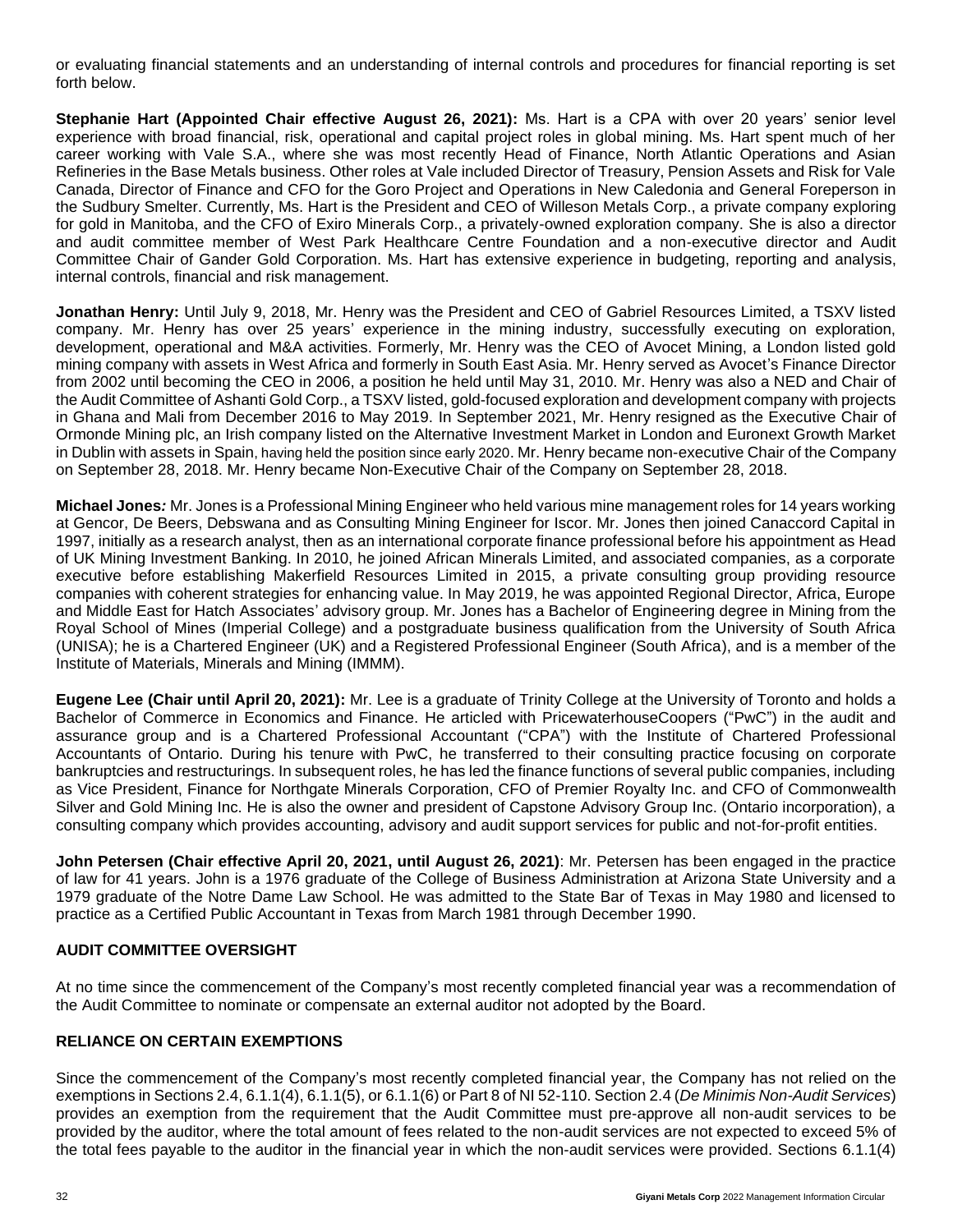(*Circumstance Affecting the Business or Operations of the Venture Issuer),* 6.1.1(5) (*Events Outside Control of Member*) and 6.1.1(6) (*Death, Incapacity or Resignation*) provide exemptions from the requirement that a majority of the members of the Company's Audit Committee must not be Officers, employees or control persons of the Company or of an affiliate of the Company. Part 8 (*Exemptions*) permits a company to apply to a securities regulatory authority or regulator for an exemption from the requirements of National Instrument 52-110 in whole or in part.

## **PRE**‐**APPROVAL POLICIES AND PROCEDURES**

The audit committee has adopted specific policies and procedures for the engagement of non-audit services by the Company's external auditor.

## **EXTERNAL AUDITOR SERVICE FEES (BY CATEGORY)**

MNP service fees incurred by the Company related to the financial years ending December 31, 2020 and 2021 are summarized in the table below.

|                              | <b>AUDIT-RELATED</b> |                     |             |                     |  |  |
|------------------------------|----------------------|---------------------|-------------|---------------------|--|--|
|                              |                      |                     |             | <b>OTHER</b>        |  |  |
| <b>FINANCIAL YEAR ENDING</b> | <b>AUDIT FEES(1)</b> | FEES <sup>(2)</sup> | TAX FEES(3) | FEES <sup>(4)</sup> |  |  |
| December 31, 2021            | CAD48,633            | CAD60,000           | CAD22,500   | CAD36,500           |  |  |
| December 31, 2020            | CAD40,000            | CAD34,000           | -           |                     |  |  |

Notes:

(1) The aggregate fees billed for professional services rendered by the auditor for the audit of Giyani's Annual Financial Statements.

- (2) The aggregate fees billed for assurance and related services that are reasonably related to the performance of the audit or review of Giyani's financial statements and that are not disclosed in the "Audit Fees" column.
- (3) The aggregate fees billed for tax compliance, tax advice, and tax planning services.
- (4) Other fees represent services in connection with Equity financing in 2021

#### **MANAGEMENT CONTRACTS**

Except as otherwise disclosed herein, management functions of the Company are not, to any substantial degree, performed by a person other than the Directors and Officers of the Company.

## **PARTICULARS OF OTHER MATTERS TO BE ACTED UPON**

Other than the above, management of the Company know of no other matters to come before the Meeting other than those referred to in the Notice. If any other matters that are not currently known to management should properly come before the Meeting, the accompanying form of proxy confers discretionary authority upon the Designated Persons named therein to vote on such matters in accordance with their best judgment.

## **ADDITIONAL INFORMATION**

Copies of this Circular, the comparative audited annual financial statements of the Company for the year ended December 31, 2021, interim financial statements subsequent to those financial statements and management discussion and analysis for the year ended December 31, 2021, may be obtained on SEDAR at [www.sedar.com](http://www.sedar.com/) or free of charge from the Company upon request from the Corporate Secretary of the Company, email [jwebster@giyanimetals.com](mailto:jwebster@giyanimetals.com) or phone (416) 453-8818 and such documents will be sent by mail or electronically by email as may be specified at the time of the request. Financial information on the Company is provided in the Financial Statements and the MD&A for the year ended December 30, 2021.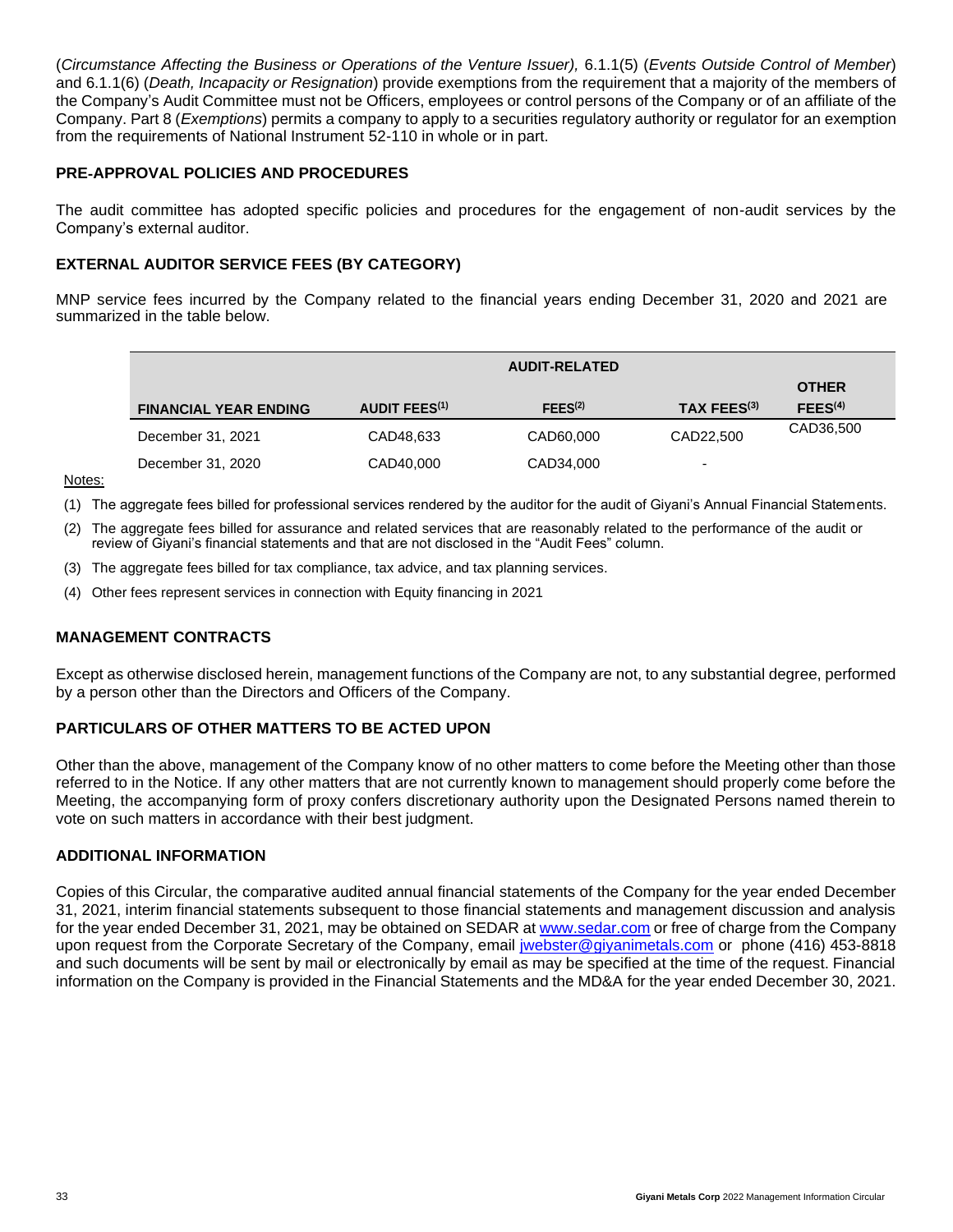## **BOARD APPROVAL**

The contents of this Circular and the sending thereof to the Shareholders of the Company have been approved by the Board of Directors.

Dated at Toronto, Ontario this 16<sup>th</sup> day of May 2022.

## **BY ORDER OF THE BOARD OF DIRECTORS**

**"***Jonathan Henry***"**

**Chair**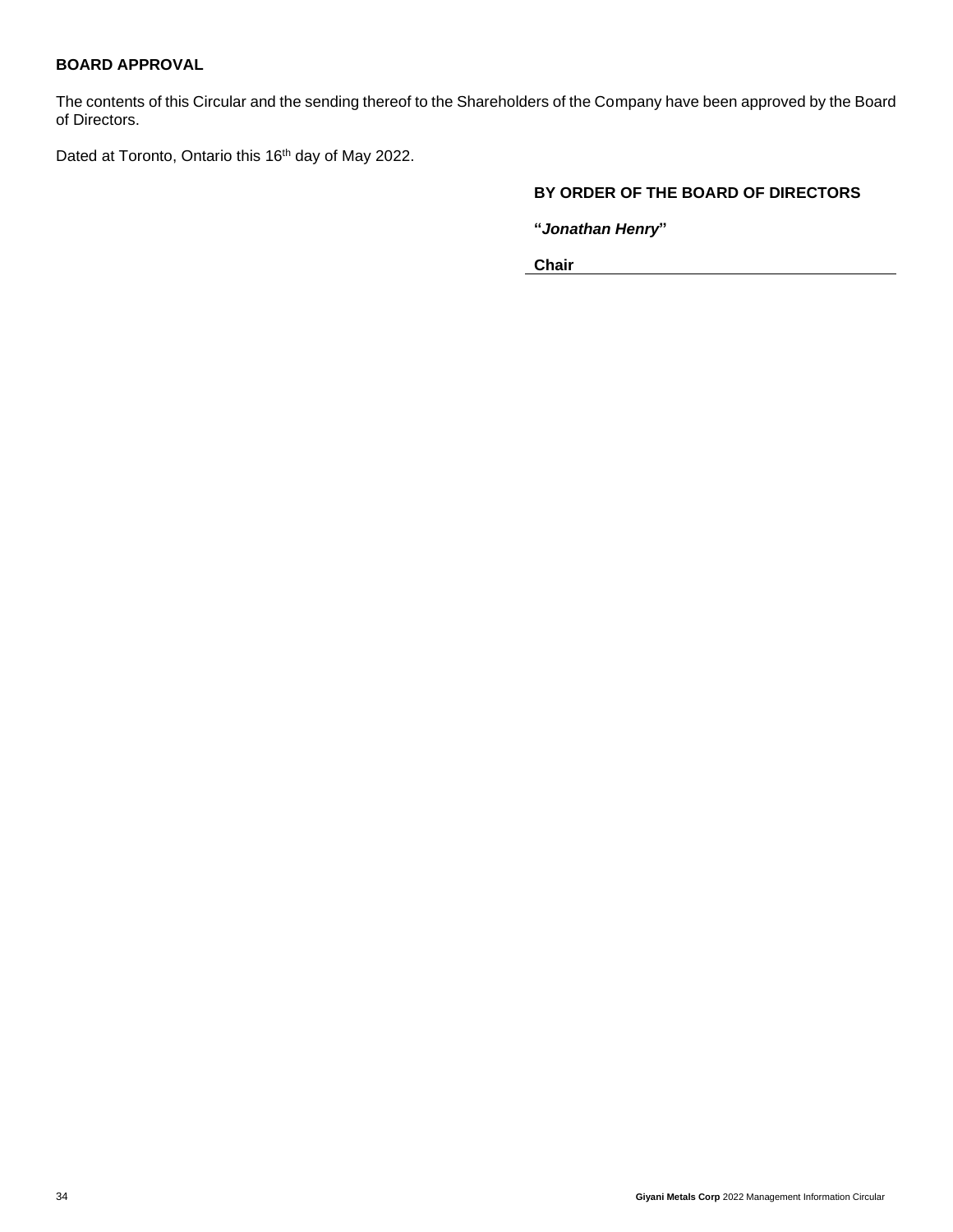## **Giyani Metals Corp. (the "Company")**

## <span id="page-34-0"></span>**SCHEDULE "A"**

#### **CORPORATE GOVERNANCE**

#### **STATEMENT OF CORPORATE GOVERNANCE PRACTICES**

#### **GENERAL**

The Board believes that effective corporate governance contributes to improved corporate performance and enhanced Shareholder value. The Company's governance practices are subject to annual review and evaluation through the Board's CGNC to ensure that, as the Company's business develops and grows, changes in structure and process necessary to ensure continued good governance are identified and implemented.

The Canadian Securities Administrators ("**CSA**") have adopted National Policy 58-201 – *Corporate Governance Guidelines*, which provides non-prescriptive guidelines on corporate governance practices for reporting issuers such as the Company. In addition, the CSA have implemented National Instrument 58-101 – *Disclosure of Corporate Governance Practices* ("**NI 58-101**") which prescribes certain disclosure by the Company of its corporate governance practices. The following statement has been prepared by the Governance and Nominating Committee and approved by the Board.

The Board of Directors believes that sound corporate governance improves corporate performance and benefits all shareholders and believes that its practices in most respects are closely aligned to the Guidelines. This section sets out the Company's approach to corporate governance and provides the disclosure requested by Form NI 58-101F2.

## **BOARD OF DIRECTORS**

As of the date hereof, the Board is comprised of five (5) Directors. All of the Directors as at the date hereof are standing for re-election. The Board is responsible for determining whether or not each Director is "independent". To do this, the Board analyzes all the relationships of the Directors with the Company and its subsidiaries. Pursuant to NI 58-101 and National Instrument 52-110 – *Audit Committees* ("**NI-52-110**"), a Director is independent if such Director has no direct or indirect material relationship with the Company, which could, in the view of the Board, be reasonably expected to interfere with the exercise of a member's independent judgment. None of the independent Directors is engaged in the day-to-day operations of the Company or is a party to any material on-going contracts with the Company. More information about each Director can be found in the Circular under the heading "*Information Concerning Nominees Submitted by Management*".

Mr. Jonathan Henry is the current Chair of the Board and is considered to be "independent" in that he does not have any direct or indirect material relationship with the Company. The Chair's primary roles are to chair all meetings of the Board and the shareholders, and to manage the affairs of the Board, including ensuring the Board is organized properly, functions effectively and meets its obligations and responsibilities. The Chair's responsibilities include, without limitation, setting the meeting agenda and chairing meetings of the Board, ensuring that the Board works together as a cohesive team with open communication, and working together with the Corporate Governance and Nominating Committee to ensure that a process is in place by which the effectiveness of the Board, its committees and its individual Directors can be evaluated on a regular basis. The Chair also acts as the primary spokesperson for the Board, ensuring that management are aware of the concerns of the Board, shareholders, other stakeholders and the public, and, in addition, ensuring that the Company's management strategies, plans and performance are appropriately presented to the Board.

Mr. Birchall is the Company's CEO and accordingly is not considered to be "independent" as he is an Officer of the Company.

Ms. Stephanie Hart, Mr. Michael Jones and Mr. John Petersen are considered to be "independent" in that none of them have any direct or indirect material relationship with the Company.

#### **Separation of the Roles of Chair of the Board and the CEO**

The roles of the Chair and the CEO of the Company are separate. In additional to being the primary liaison with the Chair and the Board itself, the CEO's role is to directly oversee the day-to-day operations of the Company, lead and manage the senior management of the Company, and to implement the strategic plans, risk management and policies of the Company. The Chair is the steward of the Board and works to ensure that critical information flows to the Board, that discussions and debate of key business issues are fostered and afforded adequate time and consideration, that consensus on important matters is reached, and decisions, delegation of authority and actions are taken in such a manner as to enhance the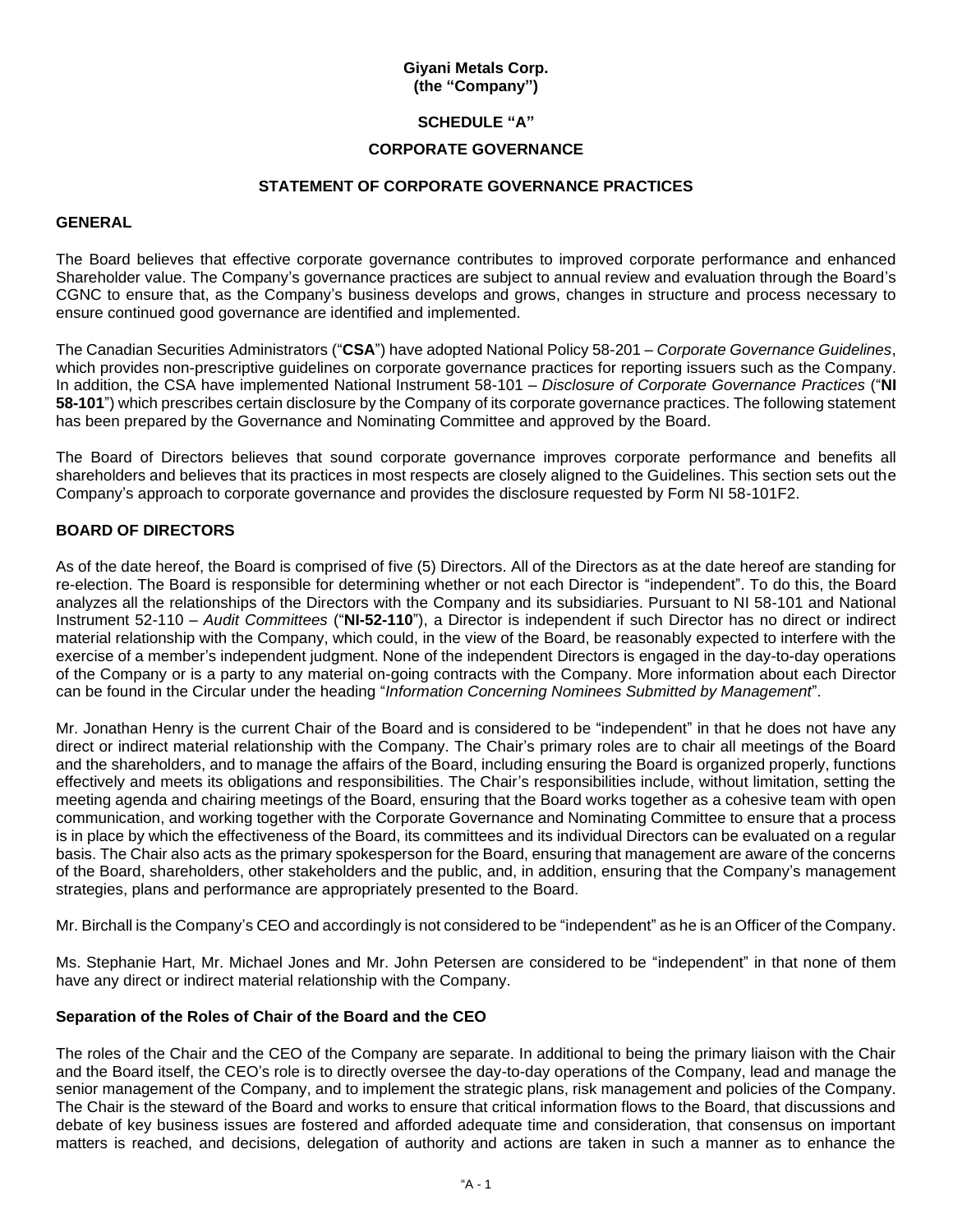Company's business and functions. The Board currently believes that the separation of these two roles best serves the Company and its shareholders.

## **DIRECTORSHIPS**

The following table provides details regarding Directors of the Company who serve together as Directors on the boards of other public companies as at the date of this Circular and who are standing for election or re-election at the Meeting:

| <b>Director</b> | <b>Other Company</b>    | <b>Other Company Committee Appointments</b> |  |
|-----------------|-------------------------|---------------------------------------------|--|
| Thuso Dikgaka   | None                    | None                                        |  |
| Stephanie Hart  | Gander Gold Corporation | <b>Chair of Audit Committee</b>             |  |
| Jonathan Henry  | None                    | None                                        |  |
| Robin Birchall  | Helium One Global       | <b>HSEC Committee</b>                       |  |
| Michael Jones   | None                    | None                                        |  |
| John Petersen   | None                    | None                                        |  |

The Board has determined that the simultaneous service of some of its Directors on other board or audit committees does not impair the ability of such Directors to effectively serve on the Company's Audit Committee or any other committee. No Director of the Company is, or has been in the last three years, employed as an Officer of another company where any of the Company's current Officers at the same time serve or served on that company's compensation committee.

## **ORIENTATION AND CONTINUING EDUCATION**

The Company does not provide a formal orientation or education program for new Directors. However, when new Directors are appointed or elected, they receive an informal orientation, commensurate with their previous experience, relating to the Company's industry, business and operations and the responsibilities of Directors of public companies, as well as training with respect to the Company's corporate strategy and the role of the Board, its committees and its Directors by the current Directors and Officers. The members of the Board have experience in mineral exploration projects, mining, legal, financial and audit matters and capital markets, and they continue to work in these areas. New Directors meet with management of the Company in addition to the other Directors of the Company to discuss the Company's business. The Board receives a monthly report from management with respect to the Company's business. The Board encourages Directors to participate in continuing education opportunities in order to ensure that Directors maintain or enhance their skills and abilities as Directors and maintain a current and thorough understanding of the Company's business. Directors are encouraged to attend site visits to the Company's operations with management at minimum annually.

The Company, at the direction of the Corporate Governance and Nominating Committee, has prepared a Board policy manual which is intended to provide a comprehensive introduction to the Board, the committees of the Board and their mandates, and the Company. The orientation and continuing education process is reviewed on an annual basis by the Corporate Governance and Nominating Committee.

#### **ETHICAL BUSINESS CONDUCT**

The Board has determined that the fiduciary duties placed on individual Directors by the Company's governing corporate legislation, the common law and the restrictions placed by applicable corporate legislation on an individual Director's participation in decisions of the Board in which the Director has an interest have been sufficient to ensure that the Board operates independently of management and in the best interests of the Company.

The Board has established a Whistle Blower Policy (the "**Whistle Blower Policy**") which, among other things, establishes procedures for the receipt, recording and treatment of complaints and concerns regarding accounting activities, internal controls or auditing matters and the confidential submission of concerns in these areas. In addition, the Board has established a Code of Business Conduct and Ethics ("the **Code**") and an anti-bribery and corruption policy (the "**Anti-Bribery & Corruption Policy**") which, among other things, is intended to establish the Company's commitment to a culture of honesty, integrity and accountability. The Code together with the Anti-Bribery Policy and Whistle Blower Policy provides the guidelines for employee behavior and establishes the basis for open communication with a view to ensuring that employees are acting in good faith have the means to report actual or potential violations.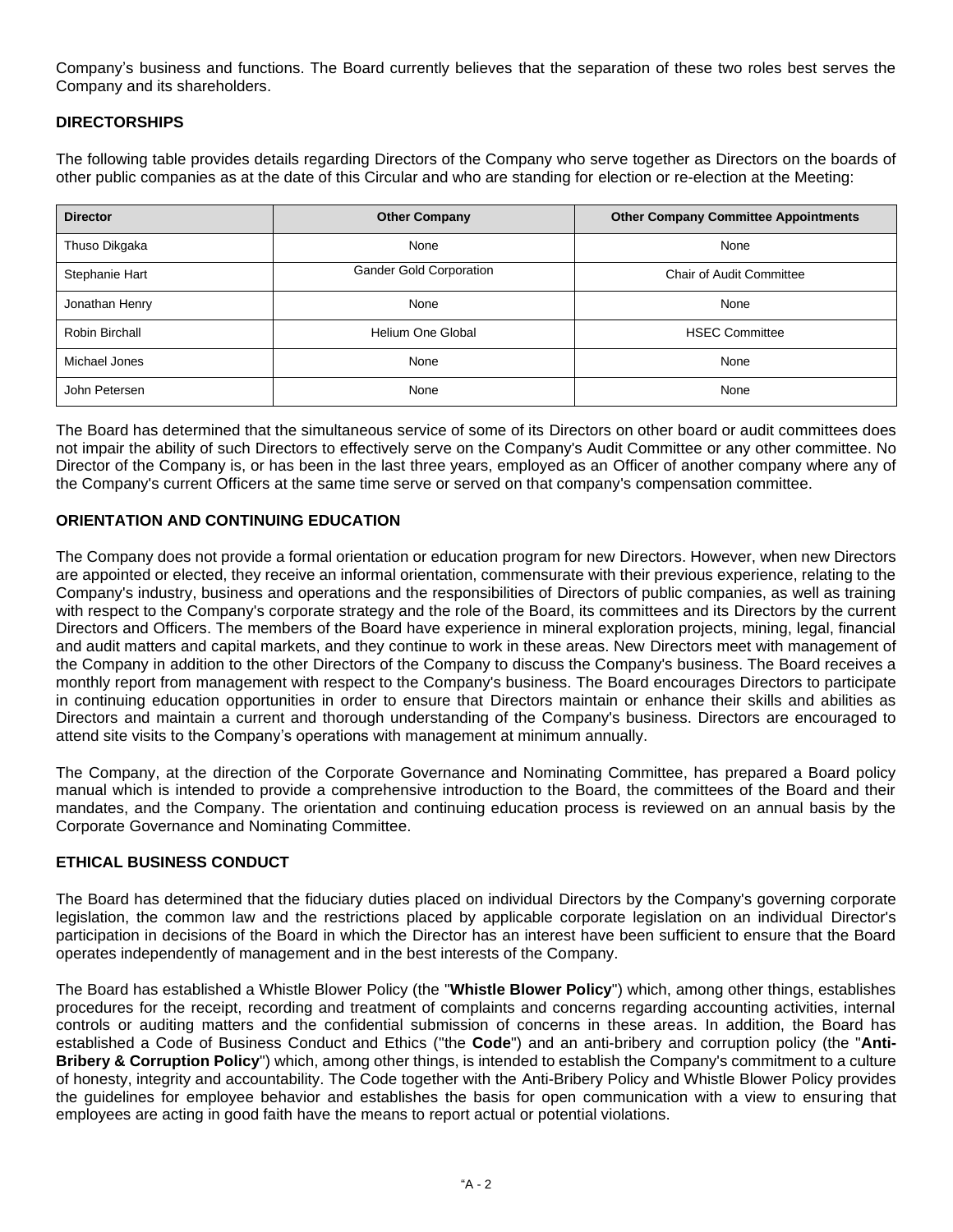The Board has also established a disclosure policy (the "**Disclosure Policy**"), the objective of which is to ensure that communications with the investing public about the Company are timely, factual, accurate, balanced and disseminated in accordance with applicable legal and regulatory requirements.

The Board has also established an insider trading policy (the "**Insider Trading Policy**"), the objective of which is to ensure that employees, consultants, contractors, Officers and Directors of the Company are informed on matters relating to the awareness of the prohibitions on, and prevention of, insider trading as it relates to personnel employed by, or under contract to, the Company.

In 2022, the Board established a diversity and inclusion policy (the "**Diversity & Inclusion Policy**"), the objective of which is to ensure that employees, consultants, contractors, Officers and Directors of the Company recognize the importance and benefits of having a Board and senior management comprised of highly talented and experienced individuals from diverse backgrounds. In addition, the Board established a human rights policy (the "**Human Rights Policy**"), the objective of which is to ensure that employees, consultants, contractors, Officers and Directors of the Company focuses on respecting human rights and delivering responsibly sourced manganese products, while supporting local governments to protect human rights and to prevent human rights abuses.

Each of the policies is reviewed and approved annually. The policies allow employees throughout the organization to report any unethical or illegal activity without fear of reprisal from their fellow employees, supervisor or other officials of the Company. Illegal activities include but are not limited to fraud, theft, accounting irregularities and bribery.

## **NOMINATION OF DIRECTORS**

The Board works with the CGNC to periodically review the size of the Board and any possible requirement for an increase or decrease in members of the Board. It also recruits and reviews candidates for the position of Director and selects the most appropriate for submission to the Board as a whole for consideration as a potential Director nominee.

For additional discussion of the CGNC, see *Committees of the Board:*

The CGNC's considerations include:

- (c) competencies and skills that the Board, as a whole, should possess and the competencies and skills of each current Director. The Board reviews, as required, the requisite skills and criteria for Board members as well as the composition and size of the Board as a whole in order to ensure that the Board has the requisite expertise, that its membership consists of persons with sufficiently diverse and independent backgrounds, and that its membership consists of an appropriate number of independent Directors;
- (c) identification of individuals qualified to become Board members, consistent with criteria set out by the Board; and
- (d) questions of independence and possible conflicts of interest of members of the Board and of senior executives.

#### **COMPENSATION**

The Compensation Committee of the Board determines compensation and incentive awards for the Directors and Officers of the Company based on the individual's skill level and the comparative industry compensation level. For additional discussion of the Compensation Committee see *Compensation Discussion and Analysis* above*.*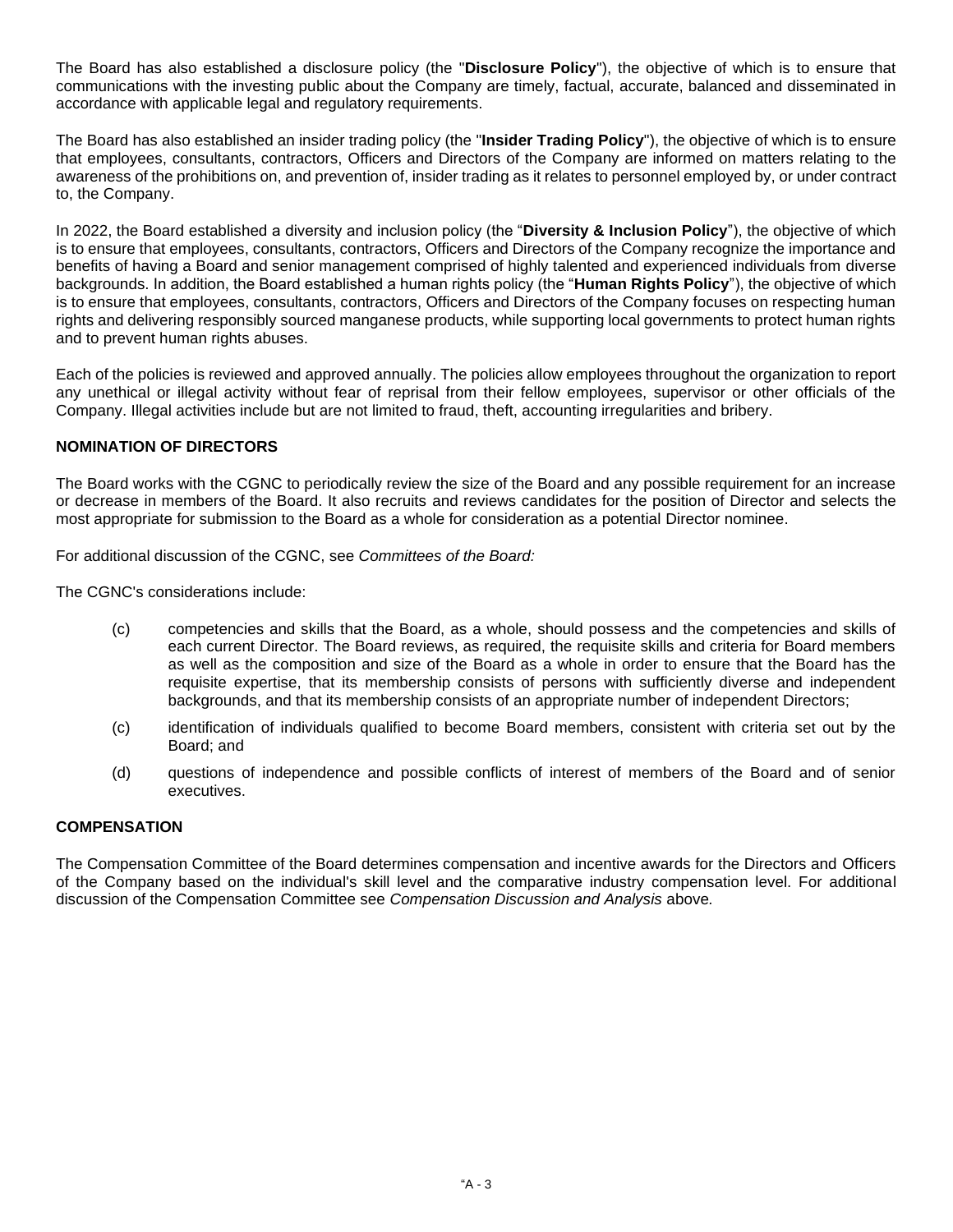## **OTHER BOARD COMMITTEES**

|                | Audit<br><b>Committee</b> | Compensation<br><b>Committee</b> | <b>CGNC</b> | <b>TEHSS Committee</b> |
|----------------|---------------------------|----------------------------------|-------------|------------------------|
| Robin Birchall |                           |                                  |             | €                      |
| Stephanie Hart | ۲                         | $\bullet$                        | <u>2</u>    |                        |
| Jonathan Henry | 2                         | ི                                | €           | €                      |
| Michael Jones  |                           | €                                |             | င                      |
| John Petersen  | €                         |                                  | ⇔           |                        |
|                |                           |                                  |             |                        |
| Member         |                           | Chair                            |             |                        |

As of December 31, 2021, the Board has the following four standing committees:

Each committee of the Board operates pursuant to a written mandate which is reviewed and reconfirmed by such committee and the Board on an annual basis.

The Board uses its best efforts to ensure that each of the committees are comprised of a majority of independent Directors as that term is defined in NI 52-110 and NI 58-101. At the present time, each of the Audit Committee, Compensation Committee and Corporate Governance and Nominating Committee are comprised of a majority of independent Directors. From time to time, and when appropriate, ad hoc committees of the Board may be appointed by the Board.

#### *Audit Committee*

The Audit Committee's role is to assist the Board to promote and improve the credibility and objectivity of financial reports. The Audit Committee oversees the accounting and financial reporting processes of the Company and reviews and recommends for approval by the Board disclosure relating to financial matters and disclosures. The Committee manages the relationship between the Company and its external auditor by overseeing the work of the external auditor and by making recommendations to the Board on the engagement, remuneration and termination of the external auditor based on its evaluation of their performance.

The Audit Committee currently consists of Ms. Stephanie Hart (Chair), Mr. John Petersen and Mr. Jonathan Henry as members.

All three members of the current Audit Committee are independent for the purposes of NI 52-110. Each member of the Audit Committee is considered financially literate as provided for in NI 52-110. The Audit Committee met four times during the year ended December 31, 2021.

#### *Compensation Committee*

The Compensation Committee was constituted for the purposes of assisting the Board in discharging the Board's oversight responsibilities relating to compensation and retention of key senior management employees and assumes responsibility for recommending to the Board compensation philosophy and policies and the evaluation of cash, equity-based and incentive compensation of the Company's Directors and Officers; goals and objectives relative to compensation for the Company's NEOs and their performance in light of those goals; and compensation disclosure before the Company publicly discloses this information. The Compensation Committee has adopted a written mandate.

During the fiscal year ended December 31, 2021, the Compensation Committee was comprised of Jonathan Henry (Chair), Ms. Stephanie Hart and Michael Jones. Each member of the Compensation Committee has more than 10 years of experience in their respective fields and, throughout that time period, each has been closely involved with implementing and reviewing compensation policies at their respective organizations. Mr. Henry, Ms. Hart and Mr. Jones qualify as independent Directors within the meaning of NI 58-101.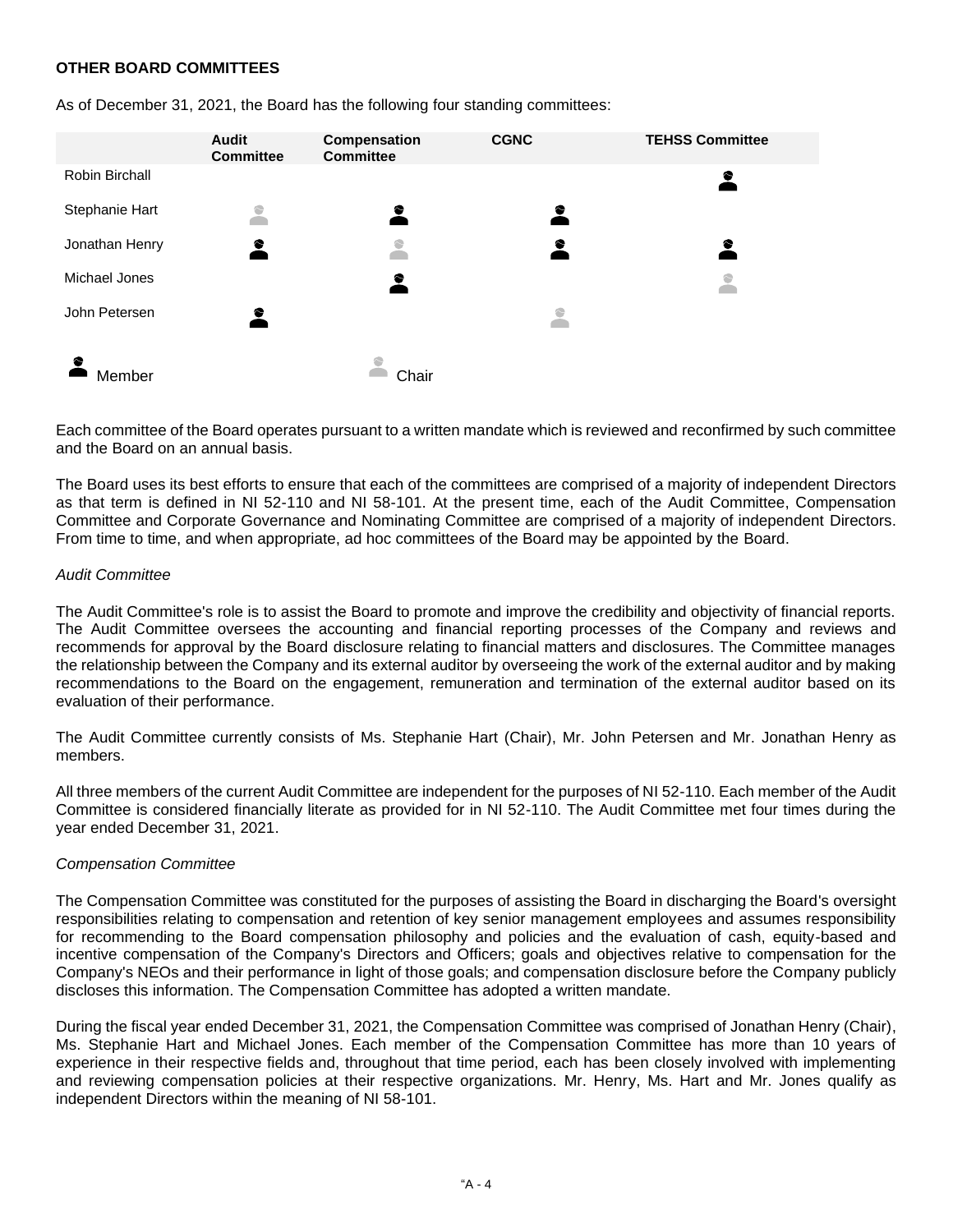A compensation consultant was hired by the Compensation Committee following the year ended December 31, 2021. A report from this consultant is still under review by the Compensation Committee as at the date of this Circular. The Compensation Committee met twice (2) during the year ended December 31, 2021.

## *CGNC*

The primary role of the CGNC is to assist the Board in fulfilling its corporate governance oversight responsibilities. In discharging its role, the Corporate Governance and Nominating Committee, among other things, develops and recommends a set of corporate governance principles applicable to the Company; reviews the annual report on corporate governance for inclusion in the Company's annual report or management information circular in accordance with applicable legislation and TSXV requirements; identifies individuals qualified to become members of the Board and recommends nominees for the Board; makes recommendations on succession planning for the CEO; reviews and makes recommendations on the Company's Directors' and Officers' insurance and indemnification policies; evaluates the effectiveness and performance of the Board, its committees and individual Directors and reports such evaluations to the Board; and monitors the relationship between the Board and management of the Company.

The CGNC consisted of Mr. John Petersen (Chair), Ms. Stephanie Hart and Mr. Jonathan Henry as at December 31, 2021. The CGNC met twice (2) during the year ended December 31, 2021.

## *TEHSS Committee*

The primary purpose of the *TEHSS* Committee is to stay abreast of progress of health, safety, environment, engineering studies, exploration programs, and other technical activities, and report progress to the Board. The TEHSS Committee also works to assist the Board with its duties and responsibilities in evaluating, overseeing the health and safety of all employees, consultants and contractors together with environmental safeguarding the exploration and development of the Company's mining projects and the reporting on all these activities.

In addition, the TEHSS Committee assists the Officers of the Company in fulfilling their responsibility for oversight of the development of corporate exploration and development projects, subject to the supervision and oversight in a safe and sound manner of the Officers by reviewing and approving technical (geological, drilling, mine engineering and process engineering) plans, schedules, and budgets and the release of material containing technical (engineering or geological) information for compliance with National Instrument 43-101 and industry standards, and designing, establishing and monitoring the Company's controls and other procedures (which may include procedures currently used by the Company) that are designed to ensure that development of corporate exploration and development projects are on schedule and within budget.

The TEHSS Committee currently consists of Mr. Michael Jones (Chair), Mr. Jonathan Henry and Mr. Robin Birchall. The TEHSS Committee met three (3) during the year ended December 31, 2021.

## **ASSESSMENTS**

The Board of Directors monitors the adequacy of information given to Directors, communication between the Board and management and the strategic direction and processes of the Board and committees.

The Board assesses, on an informal basis, the effectiveness of the Board as a whole, the Chair of the Board, Board committees and the contribution of individual Directors. The Board monitors the adequacy of information given to Directors, communication between the Board and management, and the strategic direction and processes of the Board and its committees. In 2021, the Board put in place a detailed and formal board questionnaire process that was completed prior to the date of this Circular. The qualitative feedback provided for examples and experiences and expectations and recommendations. The performance of the CEO, Chair and committee Chairs was also sought. Each Director provided a self-assessment and peer review of their colleagues. As of the date of this Circular, the CGNC Chair has reviewed the data and feedback provided by the members and a summary analysis is expected to be shared this quarter with the individual Directors for further contribution and professional development.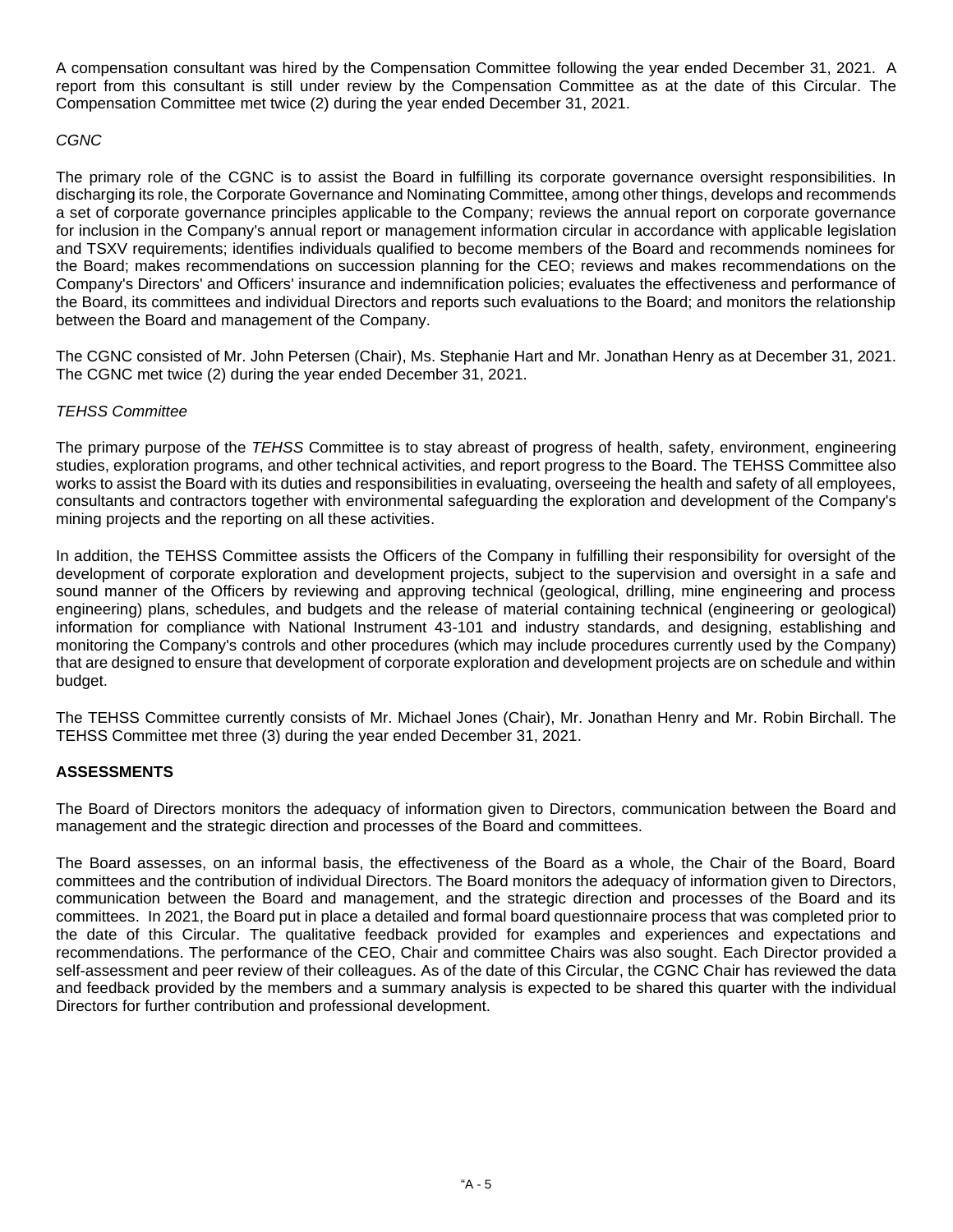#### <span id="page-39-0"></span>**Giyani Metals Corp. (the "Company")**

#### **SCHEDULE "B" BOARD OF DIRECTORS MANDATE DISCLOSURE**

## **GIYANI METALS CORP. MANDATE OF THE BOARD OF DIRECTORS**

#### **PURPOSE AND MANDATE**

The principal role of the board of directors (the "**Board**") is stewardship of Giyani Metals Corp. (the "**Company**"). The Board is responsible for overseeing and monitoring the management of the business and affairs of the Company and, in doing so, must act honestly and in good faith with a view to the best interests of the Company and its shareholders.

#### *Board Mandate*

The Board's mandate includes the oversight and approval of the setting of annual, medium and long-term goals and objectives for the Company, as well as the review and approval of those plans and strategies necessary to achieve those objectives and overseeing and monitoring senior management who are responsible for the implementation of the Company's objectives and dayto-day management of the Company. The Board retains a governance and oversite role and ultimate responsibility for all matters relating to the Company and its business.

The Board discharges its responsibilities both directly and through its standing committees, including the Audit Committee, the Corporate Governance and Nominating Committee, the Compensation Committee and the Technical, Environmental, Health, Safety and Sustainability Committee. The Board may also appoint ad-hoc committees periodically to address issues of a more short-term nature.

#### **RESPONSIBILITIES OF THE BOARD**

The principal duties and responsibilities of the Board (either itself, or through its duly appointed and constituted committees and in accordance with applicable laws and regulations) include the following matters:

a) *Responsibility for Strategic Planning:* the Board has oversight responsibility to participate directly, and through its committees, in reviewing, questioning and approving the business, financial and strategic goals and objectives of the Company.

The Board is also responsible for reviewing the business, financial and strategic plans by which it is proposed that the Company may reach those goals.

b) *Monitoring of Financial Performance and Other Financial Matters:* the Board is responsible for enhancing the alignment of shareholder expectations, Company plans and management performance.

The Board is responsible for adopting processes and procedures for monitoring the Company's progress toward its business, financial and strategic goals and revising its direction to management in light of changing circumstances affecting the Company.

- c) *Provide Management with Input:* the Board is responsible for providing input to management on emerging trends and issues, and on business, financial and strategic goals and plans that management develops.
- d) *Risk Management:* the Board is responsible for understanding and overseeing the principal risks associated with the Company's business and regularly monitoring the systems in place to manage and mitigate those risks with a view to the long-term viability of the Company and achieving a proper balance between the risks, including insurance coverages, incurred and the potential return to the Company's shareholders.

The Board monitors the conduct of the Company and its management to ensure compliance with applicable legal and regulatory requirements.

e) *Budgets and Financial Statements:* the Board reviews and approves capital, operating and exploration and development expenditures including any budgets associated with such expenditures.

The Board is responsible for approving the annual audited financial statements and, if required by applicable securities legislation, the quarterly and half yearly (as appropriate) financial statements, and the notes and Management's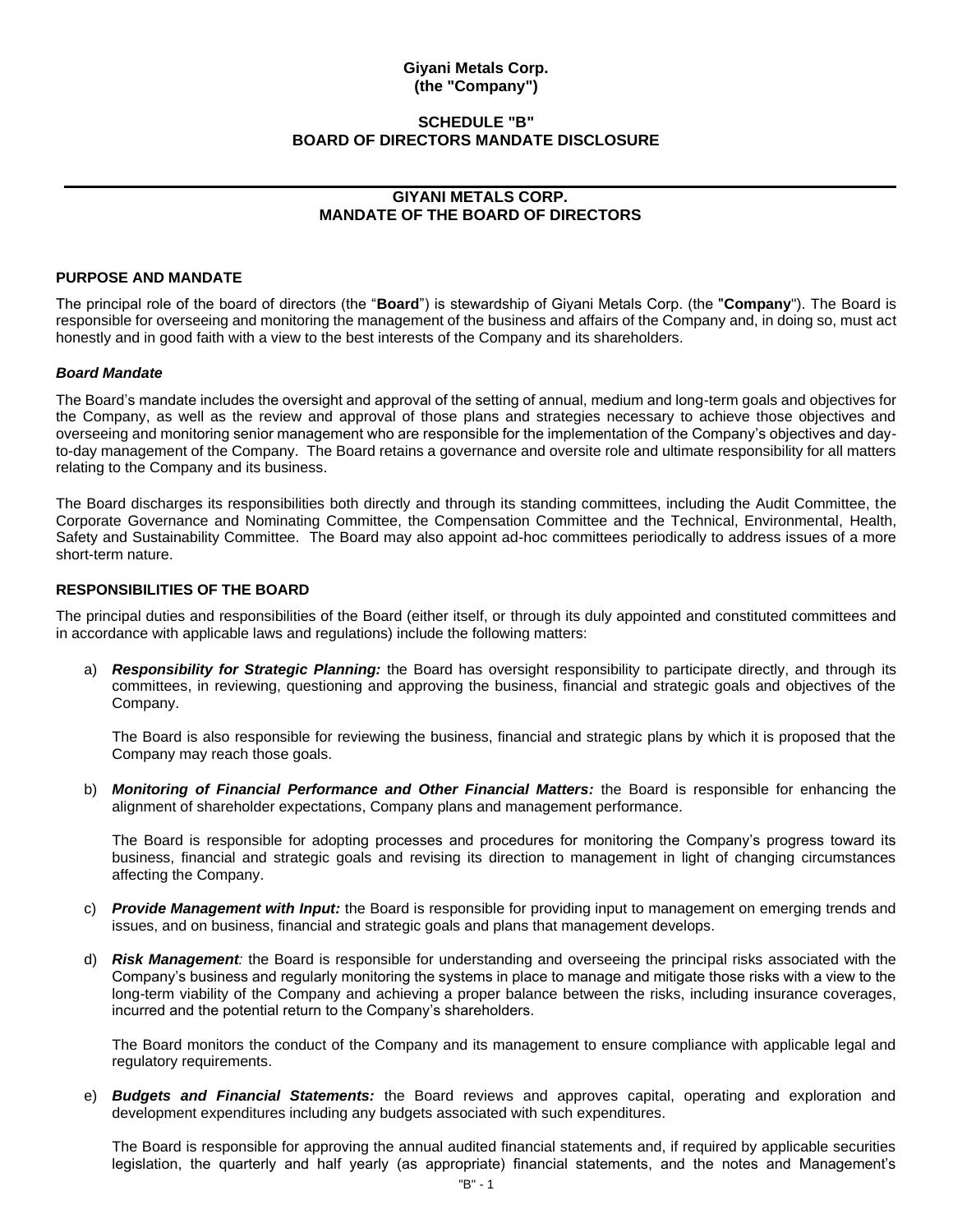Discussion and Analysis accompanying such financial statements, and on an annual basis the Annual Information Form and the Management Information Circular. The Board may delegate responsibility for approving quarterly financial statements to the Audit Committee.

- f) *Assessment of Integrity of Internal Controls:* directly and through the Audit Committee, the Board assesses the integrity of internal control over financial reporting and management information systems.
- g) *Approval of Appointment and Compensation of Management:* the Board is responsible for approving the appointment of the Officers of the Company.

The Board approves the compensation of Officers and reviews and approves the Company's incentive compensation plans. In doing so, the Board takes into account the advice and recommendations of the Compensation Committee.

- h) *Delegation to Management:* the Board from time to time delegates to senior management the authority to enter into transactions, such as financial transactions, subject to specified limits. Investments and other expenditures above the specified limits, and material transactions outside the ordinary course of business, are reviewed by and are subject to the prior approval of the Board.
- i) *Management Development and Succession:* the Board ensures that adequate plans are in place for management development and succession.
- j) *Material Transactions:* the Board is responsible for reviewing and approving material transactions outside the ordinary course of business, including material investments, acquisitions and dispositions of material capital assets, material capital expenditures, material joint ventures, and any other major initiatives outside the scope of approved budgets.

The Board will consider alternative strategies in response to possible change of control transactions or takeover bids with a view to maximizing value for shareholders.

- k) *Governance of All Board Matters:* the Board approves those matters that are required under the Company's governing statute to be approved by the directors of the Company, including the issuance, purchase and redemption of securities and the declaration and payment of any dividends.
- l) *Confidentiality:* the Board shall enforce its policy respecting confidential treatment of the Company's proprietary information and the confidentiality of Board deliberations.
- m) *Communications and Reporting:* the Board is responsible for approving a corporate Disclosure Policy to address communications with shareholders, employees, financial analysts, governments and regulatory authorities, the media and the communities in which the business of the Company is conducted. The Board is responsible for ensuring appropriate policies and processes are in place to ensure the Company's compliance with applicable laws and regulations, including timely disclosure of relevant corporate information and regulatory reporting.
- n) *Policies and Procedures*: the Board is responsible for approving and monitoring compliance with all significant policies and procedures by which the Company is operated and approving policies and procedures designed to ensure that the Company operates at all times in compliance with applicable laws and regulations.
- o) *Code of Conduct and Business Ethics:* the Board is responsible for adopting a written code of ethical business conduct for the Directors, Officers, employees and consultants of the Company and is responsible for monitoring compliance with the code and to encourage and promote a culture of ethical business conduct.
- p) *Crisis or Emergency:* the Board assumes a more direct role in managing the business and affairs of the Company during any period of crisis or emergency.
- q) *Articles and By-laws:* if required the Board reviews and approves any amendments to the Company's articles and bylaws, in accordance with applicable laws.

#### **BOARD STRUCTURE AND ACTIVITIES**

Set forth below are procedures relating to the Board's structure and principle activities:

#### *Board Composition*

The Board takes into account recommendations of the Corporate Governance and Nominating Committee, but retains responsibility for managing its own affairs by giving its approval of its composition and size, the selection of the Chair of the Board, candidates nominated for election to the Board, committee and committee chair appointments, committee charters and director compensation. When the Chair of the Board is not an independent director, the independent directors of the Board shall designate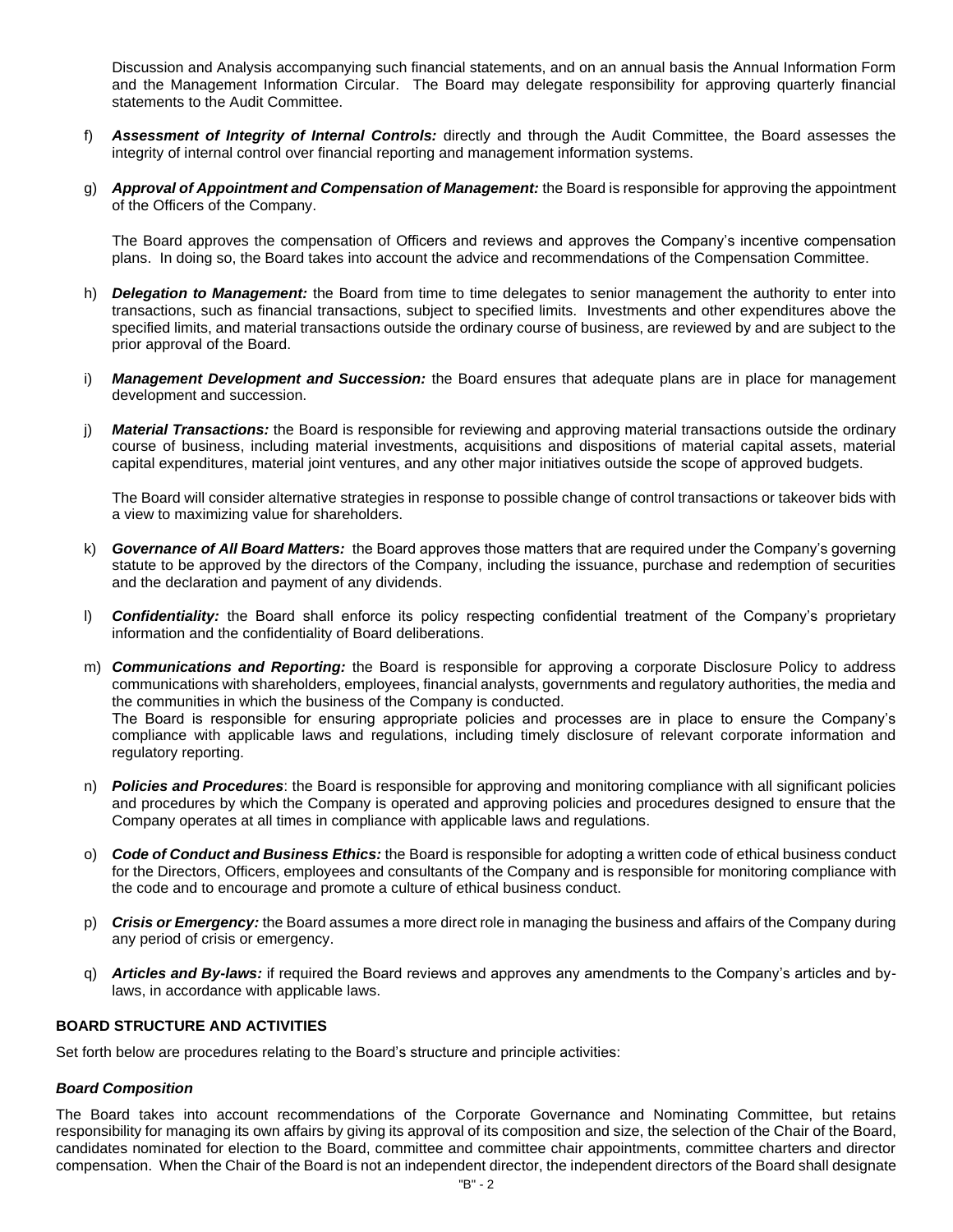an independent director to be the lead director. The Board is responsible for determining the roles and responsibilities of the independent Chair or, if applicable, lead director. The Board shall annually evaluate the independence of the Chair or, if applicable, lead director.

#### *Director Independence*

The Board is responsible for taking steps to ensure that directors exercise independent judgement in considering transactions and agreements in respect of which a Director or executive Officer has a material interest. The Board is also responsible for taking steps to ensure that directors fully and fairly disclose their direct and indirect interests in proposed material transactions with the Company and, when appropriate, abstain from voting with respect thereto.

#### *Delegation of Board Matters*

The Board may delegate to Board committees matters that the Board is responsible for, including the approval of compensation of the Board and management, the conduct of performance evaluations and oversight of internal controls systems, but the Board retains its oversight function and ultimate responsibility for these matters and all other delegated responsibilities.

#### *Director Orientation and Education*

The Board is responsible for ensuring that measures are taken to orient new directors regarding the role of the Board, its committees and its directors and the nature and operation of the Company's business. The Board is also responsible for ensuring that measures are taken to provide continuing education for its directors to ensure that they maintain the skill and knowledge necessary to meet their obligations as directors.

#### *Board Performance*

The Board shall annually review the performance of the Board and its committees against their respective charters and mandates and disclose the process in all applicable public documents. The Board shall also annually evaluate the performance of individual directors, the performance of the Chair and the performance of the lead director, if any.

#### *Meetings*

The Board has at least four (4) scheduled meetings a year, additional meetings will be called as circumstances require. The Board is responsible for its agenda and prior to each Board meeting, the Chair of the Board shall discuss the agenda items with the CEO. The agenda and meeting materials will be distributed in advance to each Board member. Directors are expected to attend at least 75% of all meetings of the Board and are expected to adequately review meeting materials in advance of all such meetings.

The quorum for the transaction of business at any meeting of the Board shall be a majority of directors or such other number of directors as the Board may from time to time determine according to the Articles of the Company.

A secretary shall be named to maintain the minutes for each Board and Committee meeting, the minutes will be circulated to members of the Board and Committees for review and approval at the next meeting.

#### *Compensation*

The Compensation Committee recommends to the Board the compensation and benefits for non-executive directors. The Committee seeks to ensure that such compensation and benefits reflect the responsibilities and risks involved in being a director of the Company and align the interests of the directors with the best interest of the Company.

#### *Access to Outside Advisors*

The Board may at any time retain outside financial, legal or other advisors at the expense of the Company. Any director may, subject to the approval of the Corporate Governance and Nominating Committee, retain an outside advisor at the expense of the Company.

Date of current Board review and approval:

March 24, 2022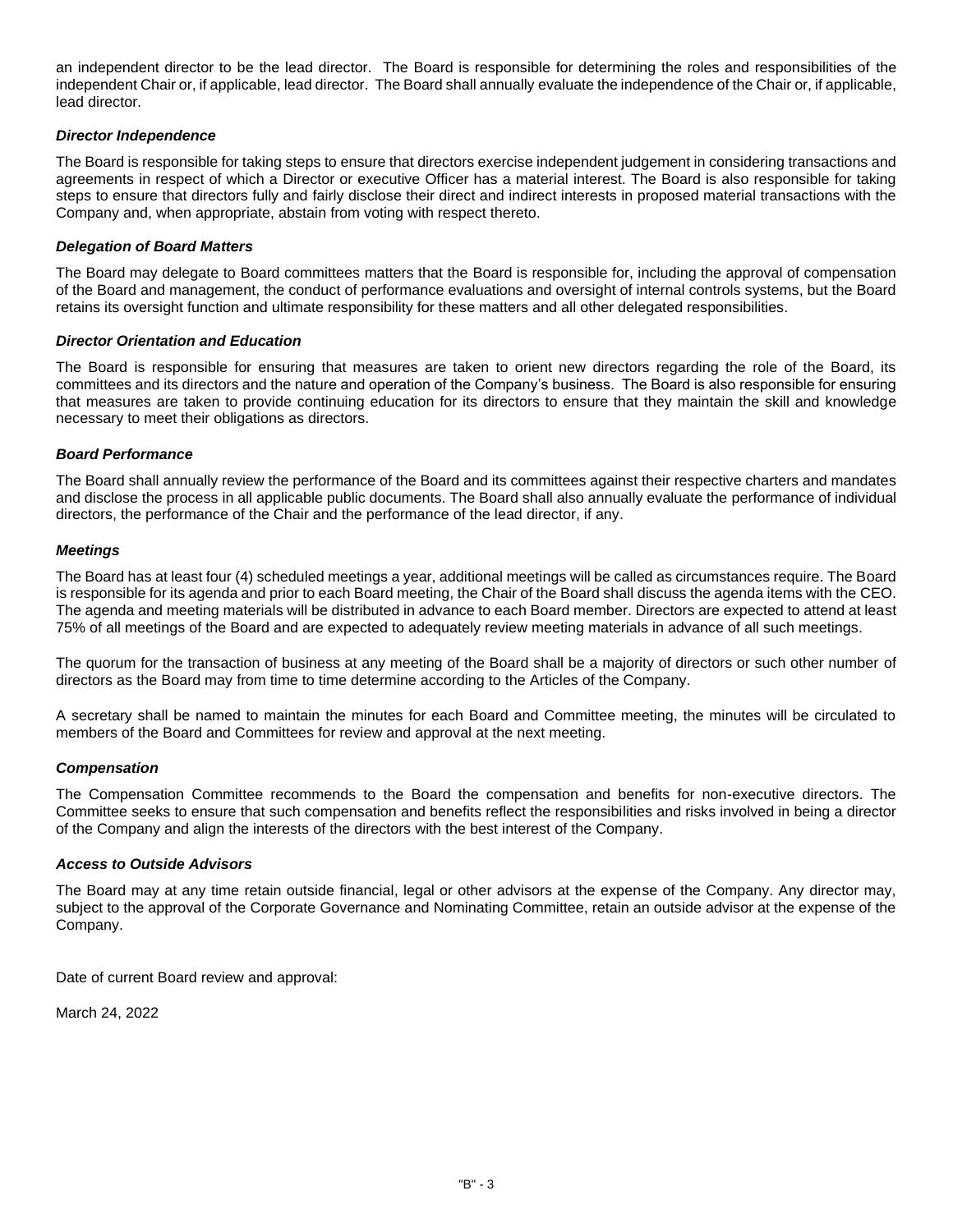### **SCHEDULE "C"**

## **GIYANI METALS CORP.**

## **2022 STOCK OPTION PLAN**

#### **1. DEFINITIONS**

Unless otherwise defined herein, the following terms shall have the following meanings:

- (1) "**Blackout Period**" has the meaning given to such term in Policy 4.4 *Security Based Compensation* of the TSXV Policies.
- (2) "**Board**" means the board of directors of the Company, or any committee thereof to which the board of directors of the Company has delegated the power to administer and grant Options under the Plan.
- (3) "**Business Day**" means a day that is not a statutory holiday and a day on which banks are open in Toronto, Ontario, Canada.
- (4) "**Cashless Exercise Right**" has the meaning given to such term Section [6.2\(3\).](#page-48-0)
- (5) "**Change of Control**" means the occurrence of any one or more of the following events:
	- (a) a consolidation, reorganization, amalgamation, merger, acquisition or other business combination (or a plan of arrangement in connection with any of the foregoing), other than solely involving the Company and any one or more of its affiliates, with respect to which all or substantially all of the persons who were the beneficial owners of the Shares and other securities of the Company immediately prior to such consolidation, reorganization, amalgamation, merger, acquisition, business combination or plan of arrangement do not, following the completion of such consolidation, reorganization, amalgamation, merger, acquisition, business combination or plan of arrangement, beneficially own, directly or indirectly, more than 50% of the resulting voting rights (on a fully-diluted basis) of the Company or its successor; or
	- (b) the sale, exchange or other disposition to a person other than an affiliate of the Company of all, or substantially all of the Company's assets.
- (6) "**Company**" means Giyani Metals Corp. and its successors.
- (7) "**Consultant**" has the meaning given to such term in Policy 4.4 *Security Based Compensation* of the TSXV Policies.
- (8) "**Consultant Company**" has the meaning given to such term in Policy 4.4 *Security Based Compensation* of the TSXV Policies.
- (9) "**Disinterested Shareholder Approval**" has the meaning given to "disinterested Shareholder approval" under Section 5.3 of Policy 4.4 *Security Based Compensation* of the TSXV Policies.
- (10) "**Director**" has the meaning given to such term in Policy 4.4 *Security Based Compensation* of the TSXV Policies.
- (11) "**Disability**" means any disability with respect to an Optionee which the Board, in its sole and unfettered discretion, considers likely to prevent permanently the Optionee from:
	- (a) being employed or engaged by the Company, its subsidiaries or another employer, in a position the same as or similar to that in which he or she was last employed or engaged by the Company or its subsidiaries; or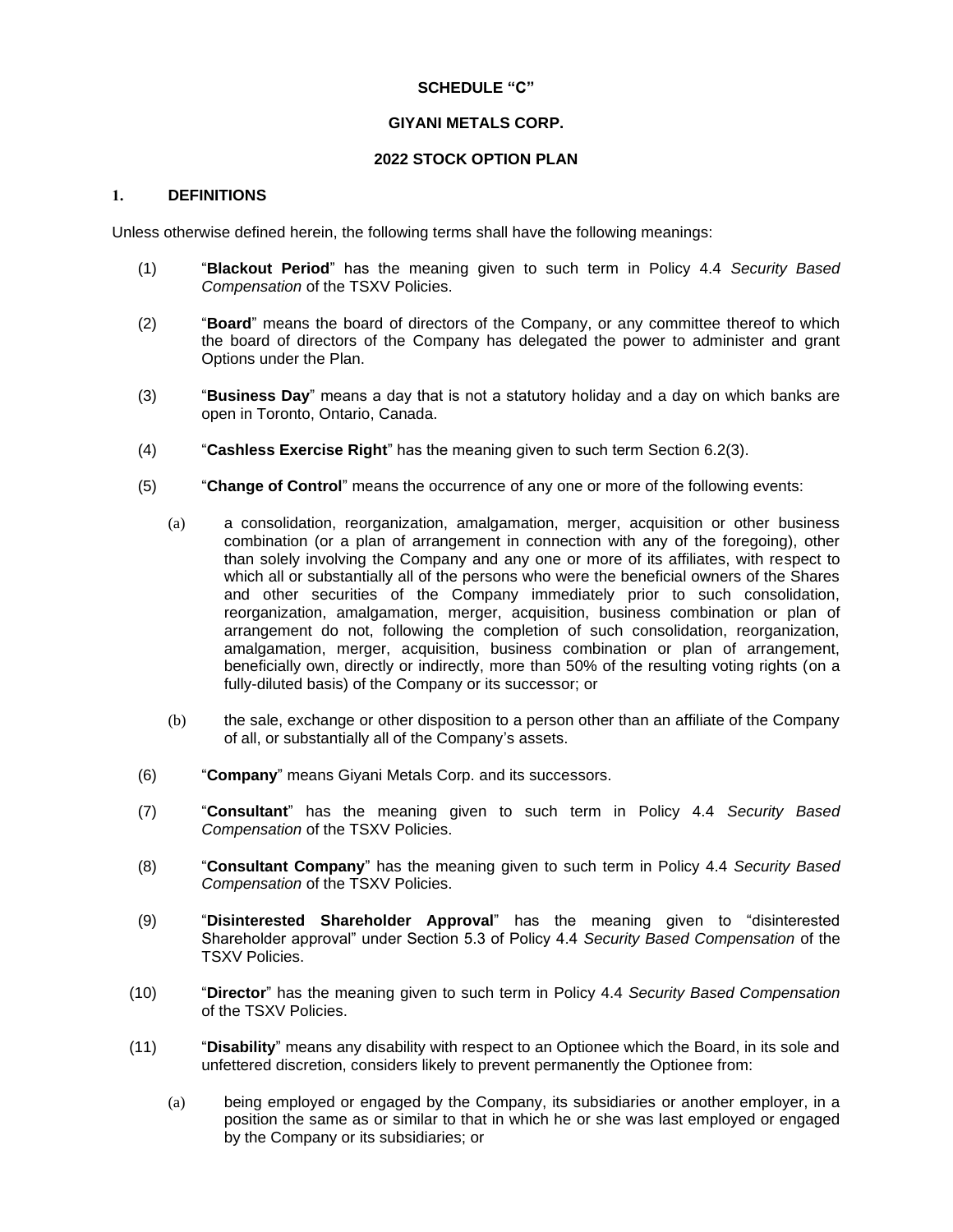- (b) acting as a director or officer of the Company or its subsidiaries.
- (12) "**Discounted Market Price**" of Shares means, if the Shares are listed only on the TSX Venture Exchange, the Market Price less the maximum discount permitted under the TSXV Policies applicable to Options.
- (13) "**Eligible Participants**" means Directors, Officers, Employees and Consultants of the Company and its subsidiaries.
- (14) "**Employee**" has the meaning given to such term in Policy 4.4 *Security Based Compensation* of the TSXV Policies.
- (15) "**Exchange**" means the TSX Venture Exchange or if applicable, any other stock exchange on which the Shares are listed.
- (16) "**Expiry Date**" means the date set by the Board under the Plan, as the last date on which an Option may be exercised.
- (17) "**Extension Period**" has the meaning given to such term in Section [6.1.](#page-47-0)
- (18) "**Grant Date**" means the date specified in an Option Agreement as the date on which an Option is granted.
- (19) "**Individual Company**" in respect of an Eligible Participant who is an individual, means "Company" as defined in Policy 1.1 *Interpretation* of the TSXV Policies.
- (20) "**Insider**" has the meaning given to such term in Policy 1.1 *Interpretation* of the TSXV Policies.
- (21) "**Investor Relations Activities**" has the meaning given to such term in Policy 1.1 *Interpretation* of the TSXV Policies.
- (22) "**Investor Relations Service Providers**" has the meaning given to such term in Policy 4.4 *Security Based Compensation* of the TSXV Policies.
- (23) "**Market Price**" of Shares at any Grant Date means the last closing price per Share on the trading day immediately preceding the day on which the Company announces the grant of the option or, if the grant is not announced, on the Grant Date, or if the Shares are not listed on any stock exchange, "Market Price" of Shares means the price per Share on the over-thecounter market determined by dividing the aggregate sale price of the Shares sold by the total number of such Shares so sold on the applicable market for the last day prior to the Grant Date.
- (24) "**New Company**" has the meaning given to such term in Section [6.4\(1\)\(d\).](#page-49-0)
- (25) "**New Options**" has the meaning given to such term in Section [6.4\(1\)\(d\).](#page-49-0)
- (26) "**Offer**" has the meaning given to such term in Section [6.5.](#page-49-1)
- (27) "**Officer**" has the meaning given to such term in Policy 4.4 *Security Based Compensation* of the TSXV Policies.
- (28) "**Option**" means an option to purchase Shares granted pursuant to, or governed by, this Plan.
- (29) "**Option Agreement**" means an agreement, in the form attached hereto as Schedule ["A",](#page-55-0) whereby the Company grants to an Optionee an Option.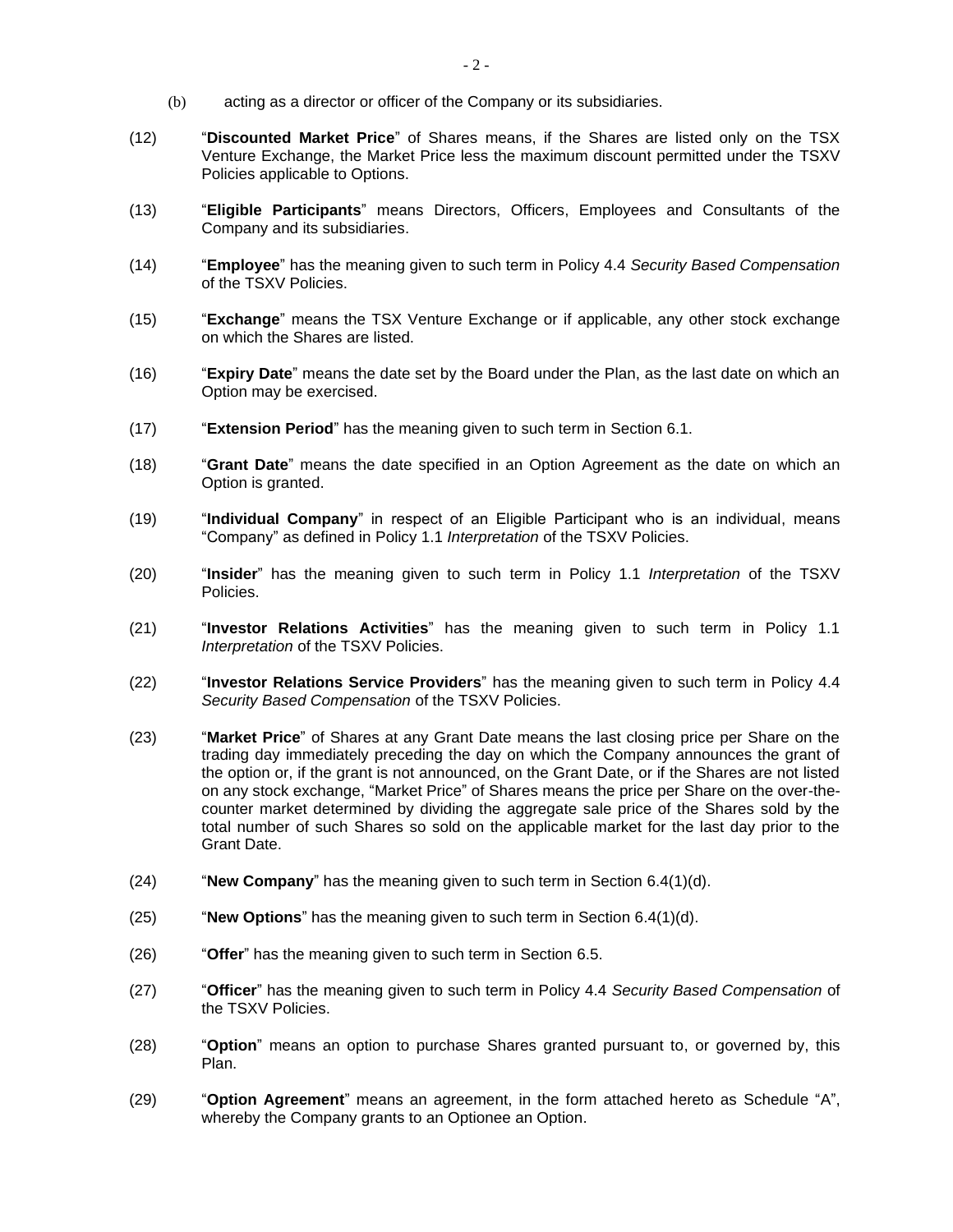- (30) "**Optionee**" means each of the Eligible Participants granted an Option pursuant to this Plan and their heirs, executors and administrators.
- (31) "**Option Price**" means the price per Share specified in an Option Agreement, adjusted from time to time in accordance with the provisions of Section [7.](#page-50-0)
- (32) "**Option Shares**" means the aggregate number of Shares which an Optionee may purchase under an Option.
- (33) "**Plan**" means this 2022 Stock Option Plan.
- (34) "**Rolling 10% Plans**" has the meaning given to such term in Section [4\(1\).](#page-45-0)
- (35) "**Share Reorganization**" has the meaning given to such term in Section [7.1.](#page-50-1)
- (36) "**Shares**" means the common shares in the capital of the Company as constituted on the Grant Date provided that, in the event of any adjustment pursuant to Section [7,](#page-50-0) "Shares" shall thereafter mean the shares or other property resulting from the events giving rise to the adjustment.
- (37) "**Security Based Compensation**" has the meaning given to such term in Policy 4.4 *Security Based Compensation* of the TSXV Policies.
- (38) "**Security Based Compensation Plan**" has the meaning given to such term in Policy 4.4 *Security Based Compensation* of the TSXV Policies.
- (39) "**Securities Act**" means the *Securities Act*, R.S.B.C. 1996, c.418, as amended, as at the date hereof.
- (40) "**Securities Laws**" means securities legislation, securities regulation and securities rules, as amended, and the policies, notices, instruments and blanket orders in force from time to time that are applicable to the Company.
- (41) "**Special Distribution**" has the meaning given to such term in Section [7.2.](#page-51-0)
- (42) "**Subject Options**" has the meaning given to such term in Section [6.4\(1\)\(d\).](#page-49-0)
- (43) "**TSXV Policies**" means the policies included in the TSX Venture Exchange Corporate Finance Manual and "TSXV Policy" means any one of them, as such policies may be amended, supplemented or replaced from time to time.
- (44) "**Unissued Option Shares**" means the number of Shares, at a particular time, which have been reserved for issuance upon the exercise of an Option but which have not been issued, as adjusted from time to time in accordance with the provisions of Section [7,](#page-50-0) such adjustments to be cumulative.
- (45) "**Vested**" means that an Option has become exercisable in respect of a number of Option Shares by the Optionee pursuant to the terms of the Option Agreement.

#### **2. PURPOSE OF THE PLAN**

The purpose of the Plan is to provide the Company and its subsidiaries with a mechanism to attract, retain and motivate the Eligible Participants by granting to such Eligible Participants Options to purchase the Shares of the Company from time to time under the Plan for their contributions towards the achievement of short-term and long-term goals of the Company.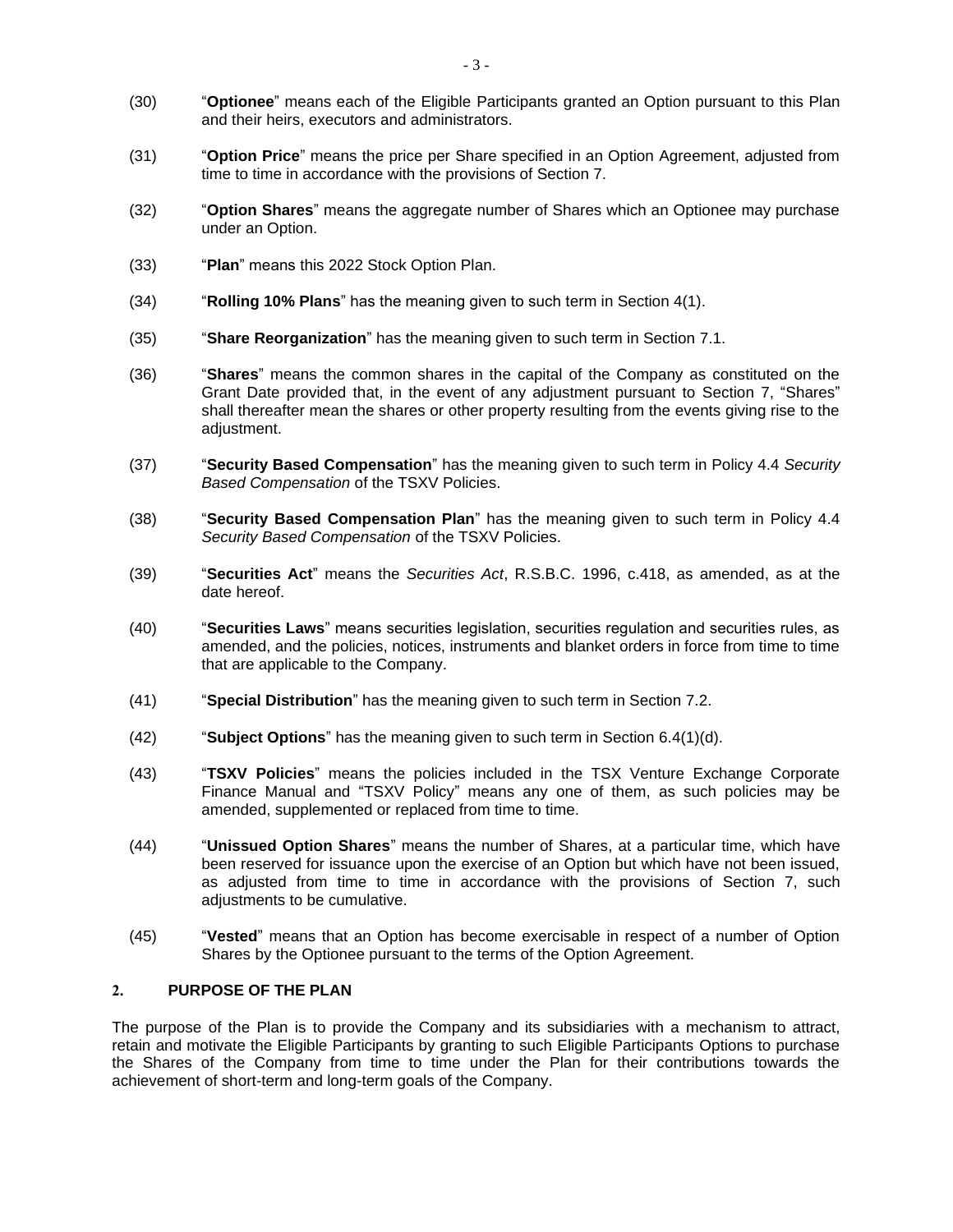## **3. ELIGIBILITY**

- (1) The Board may, from time to time and in its sole discretion, authorize the issue of Options to Eligible Participants.
- (2) No Option shall be granted to any Optionee unless the Board has determined that the grant of such Option and the exercise thereof by the Optionee will not violate the requirements of applicable Securities Laws and that exemptions from the prospectus requirements are available.
- (3) Investor Relations Service Providers may not receive any Security Based Compensation other than Options.
- (4) Except in relation to Consultant Companies, Options may only be granted by the Board to an individual Eligible Participant or an Individual Company that is wholly owned by the individual Eligible Participant.
- (5) Any Individual Company shall not effect or permit any transfer of ownership or option of securities of such Individual Company nor to issue further shares of any class in such Individual Company to any other individual or entity as long as the Options granted to such Individual Company remain outstanding, except with the prior written consent of the Exchange.
- (6) The Plan does not give any Optionee that is a Director or Officer the right to serve or continue to serve as a Director or Officer of the Company or any of its subsidiaries nor does it give any Optionee that is an Employee the right to be or to continue to be employed with the Company or any of its subsidiaries, nor does it give any Optionee that is a Consultant the right to have a consulting relationship with the Company or any of its subsidiaries or provide services to the Company or any of its subsidiaries.

#### <span id="page-45-2"></span>**4. LIMITS ON SHARES ISSUABLE ON EXERCISE OF OPTIONS**

- <span id="page-45-0"></span>(1) Subject to Section [4\(2\),](#page-45-1)
	- (a) the number of Shares that are issuable pursuant to the Plan shall be equal to up to a maximum of 10% of the total number of issued and outstanding Shares on a non-diluted basis on the Grant Date; and
	- (b) if the Company has any other Security Compensation Plan(s) that fall within the "rolling up to 10%" category under Section 3.1(a) of Policy 4.4 Security Based Compensation of the TSXV Policies (collectively, the "Rolling 10% Plans"), the number of Shares that are issuable pursuant to the Plan and such other Rolling 10% Plans in aggregate shall be equal to up to a maximum of 10% of the total number of issued and outstanding Shares on a non-diluted basis on the Grant Date or issuance of any Security Based Compensation under any of such Rolling 10% Plans.
- <span id="page-45-1"></span>(2) The following limitations apply to grant of Options under this Plan:
	- (a) the maximum aggregate number of Shares that are issuable pursuant to all Security Based Compensation granted or issued in any 12-month period to any one Consultant shall not exceed 2% of the total number of issued and outstanding Shares on a nondiluted basis, calculated as at the date any Security Based Compensation is granted or issued to such Consultant;
	- (b) the maximum aggregate number of Shares that are issuable pursuant to all Options granted in any 12-month period to all Investor Relations Service Providers in aggregate shall not exceed 2% of the total number of issued and outstanding Shares on a non-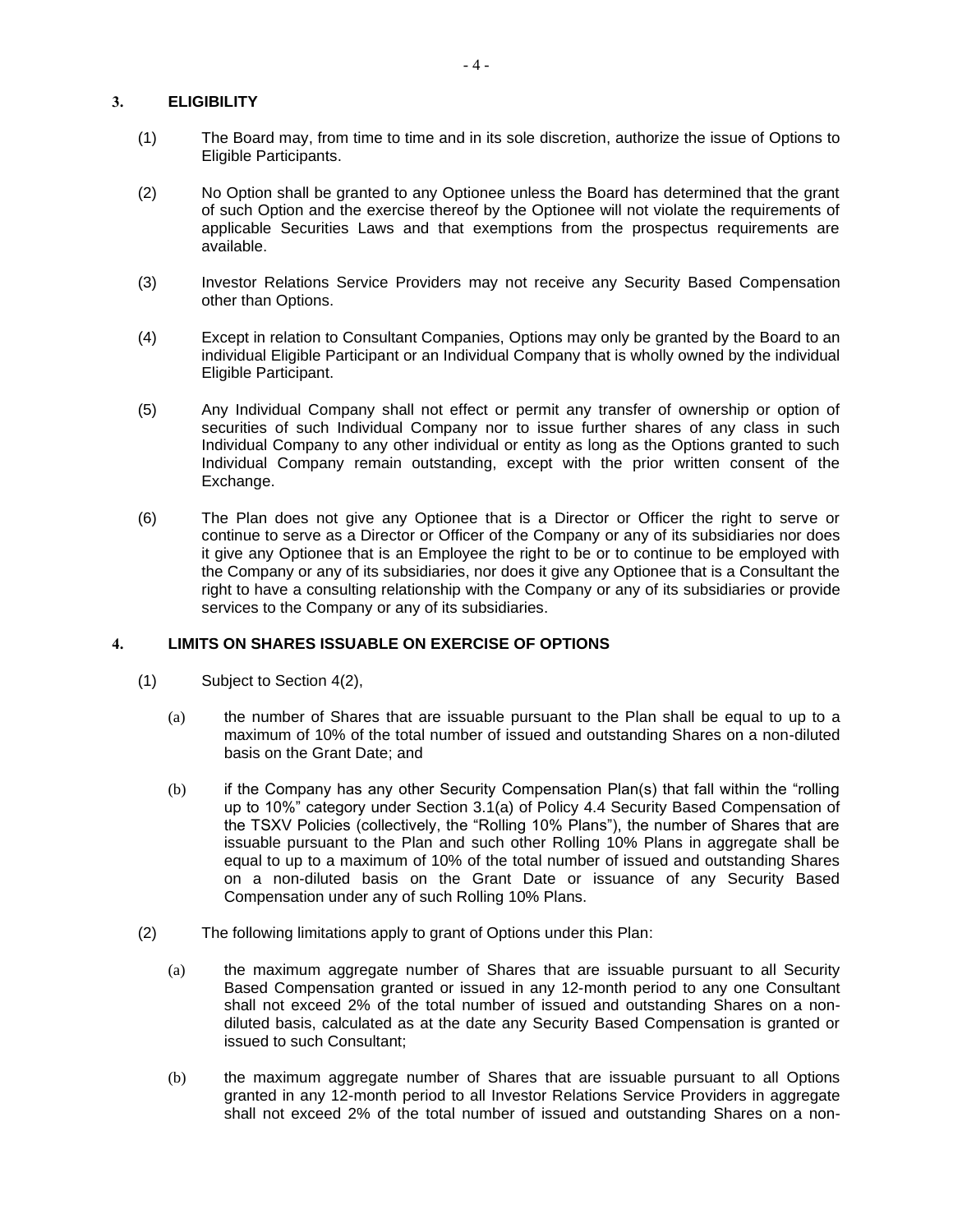diluted basis, calculated as at the date any Option is granted to any such Investor Relations Service Provider; and

- (c) Unless the Company has obtained the requisite Disinterested Shareholder Approval,
	- (i) the maximum aggregate number of Shares that are issuable pursuant to all Security Based Compensation granted or issued in any 12-month period to any one Optionee shall not exceed 5% of the total number of issued and outstanding Shares on a non-diluted basis, calculated as at the date any Security Based Compensation is granted or issued to such Optionee;
	- (ii) the maximum aggregate number of Shares that are issuable pursuant to all Security Based Compensation granted or issued to Insiders as a group shall not exceed 10% of the total number of issued and outstanding Shares on a nondiluted basis at any point in time; and
	- (iii) the maximum aggregate number of Shares that are issuable pursuant to all Security Based Compensation granted or issued in any 12-month period to Insiders as a group shall not exceed 10% of the total number of issued and outstanding Shares on a non-diluted basis, calculated as at the date any Security Based Compensation is granted or issued to any Insider.
- (3) Shares in respect of which an Option is granted under this Plan but not exercised prior to the termination of such Option, due to the expiration, termination or lapse of such Option or otherwise, shall be available for Options to be granted thereafter pursuant to the provisions of this Plan. All Shares issued pursuant to the exercise of the Options granted under this Plan shall be so issued as fully paid and non-assessable Shares.
- (4) This Plan is an "evergreen" plan and, accordingly, any exercise of Options shall, subject to the overall limit in Section [4\(1\),](#page-45-0) make new grants available hereunder effectively resulting in a reloading of the number of Options available to grant hereunder.

## **5. TERMS AND CONDITIONS OF OPTIONS**

#### **5.1 Option Details**

With respect to each Option to be granted to an Optionee, the Board shall specify the following terms between the Company and the Optionee:

- (a) the Grant Date;
- (b) the term of the Option;
- (c) the Option Price, provided that the Option Price shall not be less than the Discounted Market Price;
- <span id="page-46-0"></span>(d) any vesting schedule upon which the exercise of the Option is contingent, provided that:
	- (i) notwithstanding the other provisions of the Plan, in the case of Options granted to any Investor Relations Service Provider, such Options must vest in stages over a period of not less than 12 months such that:
		- A. no more than 1/4 of the Options vest no sooner than three months after the Options were granted;
		- B. no more than another 1/4 of the Options vest no sooner than six months after the Options were granted;
		- C. no more than another 1/4 of the Options vest no sooner than nine months after the Options were granted; and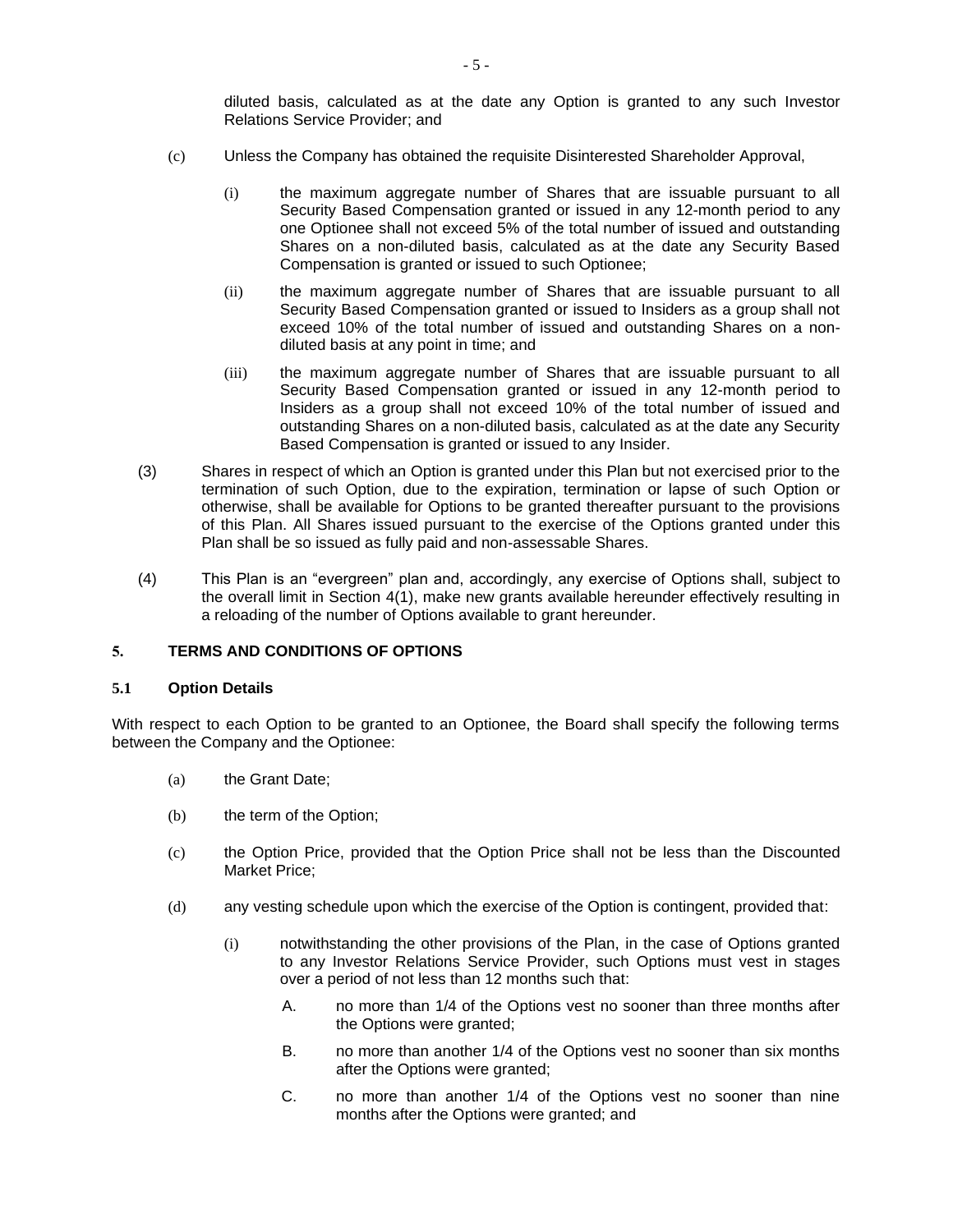- D. the remainder of the Options vest no sooner than 12 months after the Options were granted; and
- (ii) in the case of Options granted to any other Optionee, subject to compliance with the Securities Laws, the Board shall have complete discretion with respect to the terms of any such vesting schedule;
- (e) if the Optionee in respect of an Option grant is an Employee or Consultant, a representation by the Company that the Optionee is a bona fide Employee or Consultant, as the case may be; and
- (f) such other terms and conditions as the Board deems advisable and are consistent with the purposes of this Plan.

## **5.2 Option Price and Reduction in Option Price**

- (a) The Option Price at which an Optionee may purchase a Share upon the exercise of an Option shall be as set forth in the Option Agreement in respect of such Option and in any event shall not be less than the Discounted Market Price. A minimum Option Price shall not be established unless such Option has been allocated to a particular Optionee.
- (b) Disinterested Shareholder Approval shall be obtained for any reduction in the Option Price of Options granted to Insiders, if the Optionee is an Insider of the Company at the time of such proposed reduction in Option Price.

## **5.3 Extension of Term of Option of Insiders**

Disinterested Shareholder Approval shall be obtained for the extension of the term of the Options granted to Insiders, if the Optionee is an Insider of the Company at the time of such proposed extension of the term of the Options.

#### **5.4 Option Agreement**

Each Option shall be confirmed by the execution of an Option Agreement. Each Optionee shall have the option to purchase from the Company the Option Shares at the time and in the manner set out in the Plan and in the Option Agreement applicable to that Optionee. The execution of an Option Agreement shall constitute conclusive evidence that it has been completed in compliance with this Plan.

#### **6. EXERCISE OF OPTIONS**

#### <span id="page-47-0"></span>**6.1 When Options May be Exercised**

Unless otherwise stated in this Plan, an Option may be exercised to purchase any number of Shares up to the number of Vested Unissued Option Shares at any time after the Grant Date up to 4:00 p.m. Eastern Time on the Expiry Date and shall not be exercisable thereafter. The Expiry Date shall not be more than 10 years following the Grant Date. In the event the Expiry Date falls within a Blackout Period, the Expiry Date shall be automatically extended to the date that is 10 Business Days following the end of such Blackout Period (the "**Extension Period**"), provided that, if an additional Blackout Period is subsequently imposed by the Company during the Extension Period, then such Extension Period shall be deemed to commence following the end of such additional Blackout Period to enable the exercise of such Option within 10 Business Days following the end of the last imposed Blackout Period.

#### **6.2 Manner of Exercise**

(1) The Option shall be exercisable by delivering to the Company a notice specifying the number of Shares in respect of which the Option is exercised together with payment in full of the Option Price for each such Share. Upon notice and payment there will be a binding contract for the issue of the Shares in respect of which the Option is exercised, upon and subject to the provisions of the Plan.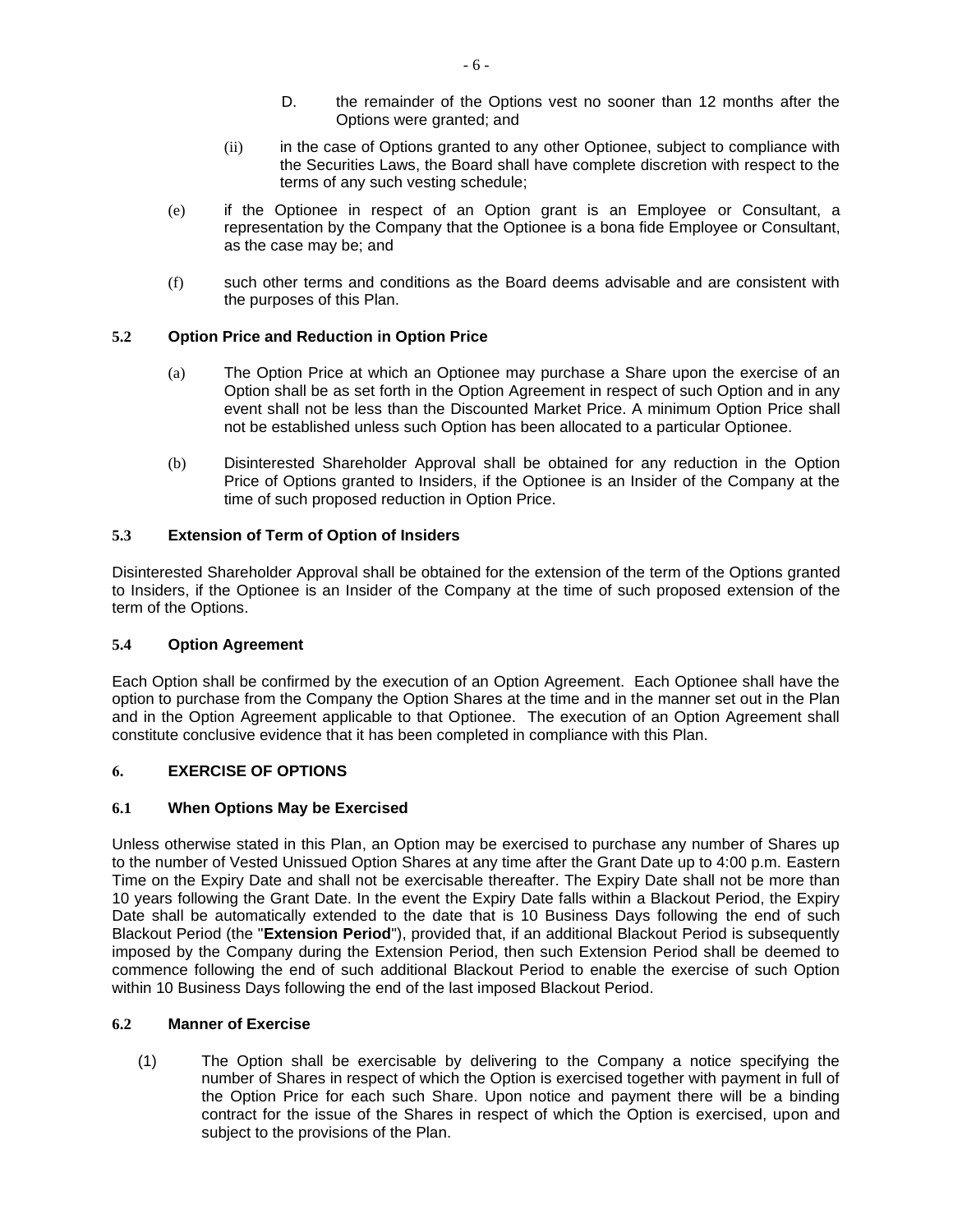- (2) Subject to Section [6.2\(3\),](#page-48-0) the Option Price shall be paid to the Company by the Optionee in full in cash at the time of exercise by a bank draft, certified cheque or wire transfer. If the Optionee pays the Option Price by a certified cheque and the cheque is not honoured upon presentation, the Option shall not have been validly exercised.
- <span id="page-48-0"></span>(3) Cashless Exercise. The Company may, but shall not be obligated to, offer an Optionee the right (the "**Cashless Exercise Right**"), to exercise Options in whole or in part by notice in writing delivered by the Optionee to the Company electing to exercise the Cashless Exercise Right and, in lieu of making a cash payment of the applicable Option Price, the Company will, pursuant to an arrangement with a specified brokerage firm, permit such brokerage firm to (i) loan money to the Optionee to purchase the Shares underlying the Options, (ii) sell a sufficient number of the Shares purchased on exercise of the Options to repay the loan made to the Optionee, and (iii) deliver the balance of the Shares to the Optionee. If an Optionee is permitted by the Company to and does exercise the Cashless Exercise Right in connection with an exercise of an Option, such right is exercisable only to the extent and on the same conditions that the such Option is exercisable under this Plan. Exercise of an Option pursuant to the Cashless Exercise Right, in each instance, is conditional upon the prior written consent of the Company.

#### <span id="page-48-4"></span>**6.3 Vesting of Option Shares**

Subject to the policies of the Exchange, the other limits on Option grants set out in Section [4](#page-45-2) and the vesting schedule in respect of Options granted to Investor Relations Service Provider in Section [5.1\(d\)\(i\),](#page-46-0) but subject to Section [6.4\(2\),](#page-49-2) the Board may determine and impose terms upon which each Option shall become Vested in respect of Option Shares.

## **6.4 Cessation of Eligible Participant Status**

- <span id="page-48-3"></span><span id="page-48-2"></span><span id="page-48-1"></span>(1) If an Optionee ceases to be an Eligible Participant, his or her Options shall thereafter only be exercisable as follows:
	- (a) Death or Disability. If the Optionee ceases to be an Eligible Participant due to his or her death or Disability or, in the case of an Optionee that is a company, the death or Disability of the person who provides management or consulting services to the Company or to any entity controlled by the Company, the Option then held by the Optionee shall be exercisable to acquire Vested Unissued Option Shares at any time up to but not after the earlier of the Expiry Date and one year after the date of death or Disability;
	- (b) Termination for Cause. If the Optionee or, in the case of a Consultant Company, the Optionee's employer, ceases to be an Eligible Participant as a result of termination for cause as that term defined in an agreement with the Company and if not so defined, as interpreted by the courts of the jurisdiction in which the Optionee, or, in the case of a Consultant Company, of the Optionee's employer, is employed or engaged, the Option then held by the Optionee shall be exercisable to acquire Vested Unissued Option Shares at any time up to but not after the earlier of the Expiry Date and the date which is 60 days (30 days if the Optionee was engaged in Investor Relations Activities) after the Optionee or, in the case of a Consultant Company, the Optionee's employer, ceases to be an Eligible Participant;
	- (c) Early Retirement, Voluntary Resignation or Termination Other than For Cause. If the Optionee or, in the case of a Consultant Company, the Optionee's employer, ceases to be an Eligible Participant due to his or her retirement at the request of his or her employer earlier than the normal retirement date under the Company's retirement policy then in force, or due to his or her termination by the Company other than for cause, or due to his or her voluntary resignation, the Option then held by the Optionee shall be exercisable to acquire Vested Unissued Option Shares at any time up to but not after the earlier of the Expiry Date and the date which is 90 days (30 days if the Optionee was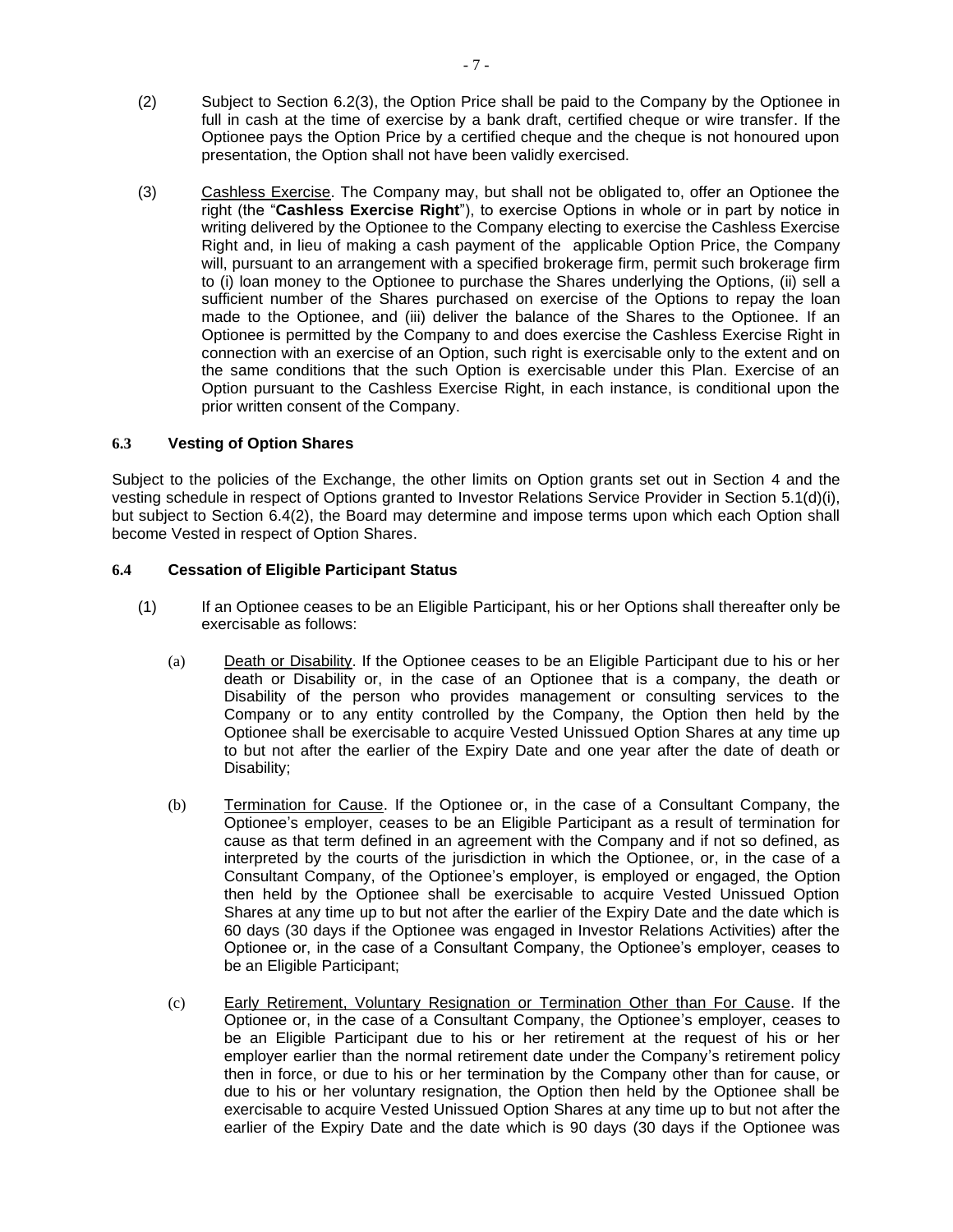engaged in Investor Relations Activities) after the Optionee or, in the case of a Consultant Company, the Optionee's employer, ceases to be an Eligible Participant provided that the Board may authorize an extension of such period to up to 12 months after the Optionee or, in the case of a Consultant Company, the Optionee's employer, ceases to be an Eligible Participant;

- <span id="page-49-0"></span>(d) Spin-Out Transactions. If pursuant to the operation of Section [7.3\(c\)](#page-51-1) an Optionee receives options (the "**New Options**") to purchase securities of another company (the "**New Company**") in respect of the Optionee's Options (the "**Subject Options**"), the New Options shall expire on the earlier of: (i) the Expiry Date of the Subject Options; (ii) if the Optionee does not become an Eligible Participant in respect of the New Company, the date that the Subject Options expire pursuant to Section  $6.4(1)(a)$ ,  $6.4(1)(b)$  or  $6.4(1)(c)$ , as applicable; (iii) if the Optionee becomes an Eligible Participant in respect of the New Company, the date that the New Options expire pursuant to the terms of the New Company's stock option plan that correspond to Section  $6.4(1)(a)$ ,  $6.4(1)(b)$  or  $6.4(1)(c)$ hereof; and (iv) the date that is one year after the Optionee ceases to be an Eligible Participant in respect of the New Company or such shorter period as determined by the Board; and
- (e) Transfer of Ownership of Individual Company. If an individual Eligible Participant transfers his or her ownership or option of securities of his or her Individual Company or issues further shares of any class in such Individual Company to any other individual or entity without the prior written consent of the Exchange, any outstanding Options held by such Individual Company on the date of such transfer or issuance, as applicable, whether in respect of Option Shares that are Vested or not, shall be cancelled as of that date.
- <span id="page-49-2"></span>(2) For purposes of this Section [6.3,](#page-48-4)
	- (a) the dates of death, Disability, termination, retirement, voluntary resignation, ceasing to be an Eligible Participant and incapacity shall be interpreted to be without regard to any period of notice (statutory or otherwise) or whether the Optionee or his or her estate continues thereafter to receive any compensatory payments from the Company or is paid salary by the Company in lieu of notice of termination;
	- (b) an Option that had not become Vested in respect of certain Unissued Option Shares at the time that the relevant event referred to in this Section [6.3](#page-48-4) occurred, shall not thereafter be or become vested or exercisable in respect of such Unissued Option Shares (including during any period set out in Section [6.3](#page-48-4) following the date of such relevant event) and shall be cancelled; and
	- (c) no Optionee shall have entitlement to damages or other compensation whatsoever arising from, in lieu of, or related to not receiving any Option which would have Vested or been granted after the dates of death, Disability, termination, retirement, voluntary resignation, ceasing to be an Eligible Participant and incapacity, including but not limited to damages in lieu of notice at common law.

#### <span id="page-49-1"></span>**6.5 Effect of a Take-Over Bid**

If a bona fide offer (an "**Offer**") for Shares is made to the Optionee or to shareholders of the Company generally or to a class of shareholders which includes the Optionee, which Offer, if accepted in whole or in part, would result in a Change of Control, the Company shall, immediately upon receipt of notice of the Offer, notify each Optionee of full particulars of the Offer, whereupon (subject to the approval of the Exchange and Section [5.1\(d\)\(i\)\)](#page-46-0) all Option Shares subject to such Option will become Vested and the Option may be exercised in whole or in part by the Optionee so as to permit the Optionee to tender the Option Shares received upon such exercise, pursuant to the Offer. However, if:

(a) the Offer is not completed within the time specified therein; or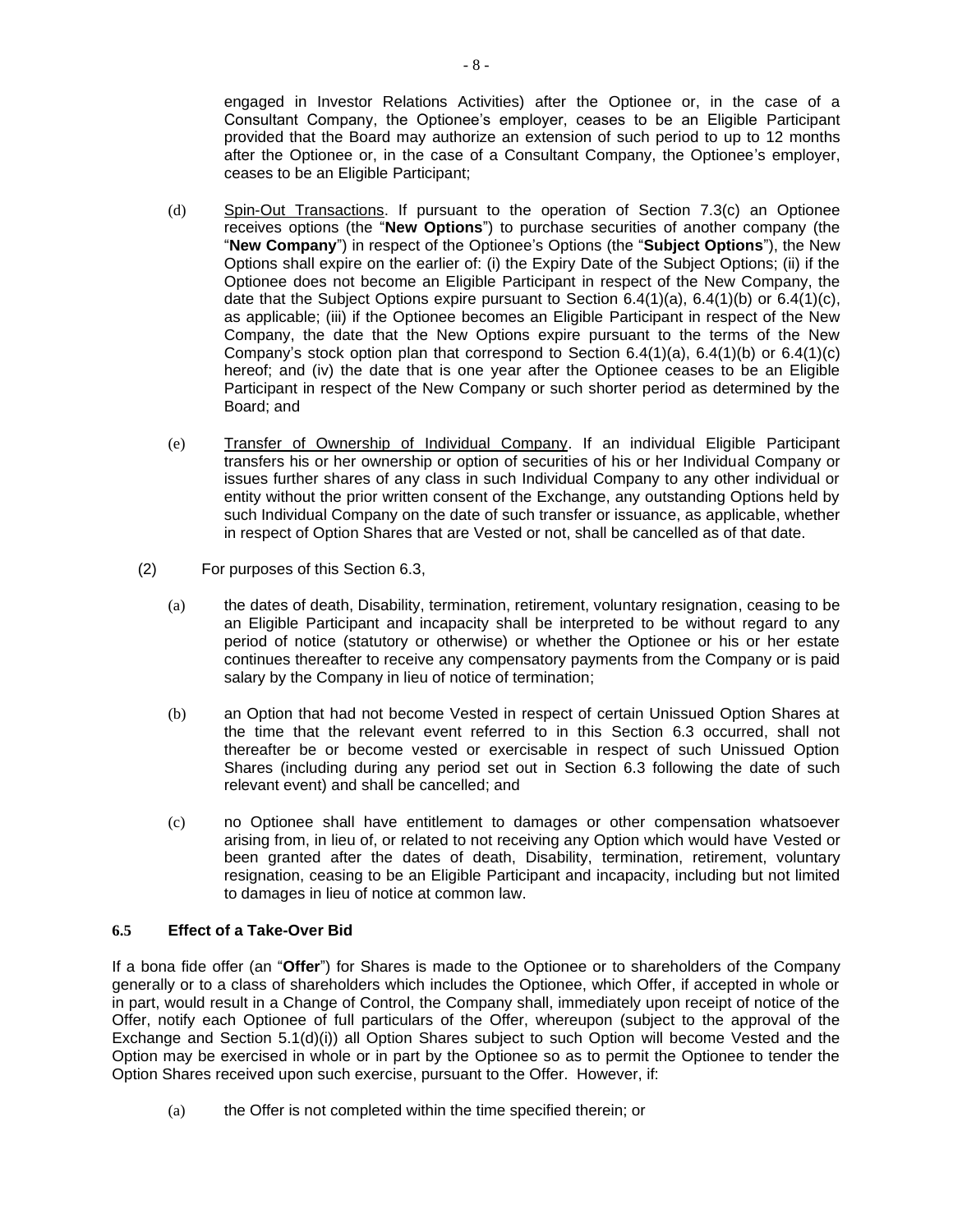(b) all of the Option Shares tendered by the Optionee pursuant to the Offer are not taken up or paid for by the offeror in respect thereof,

then the Option Shares received upon such exercise, or in the case of clause (b) above, the Option Shares that are not taken up and paid for, may be returned by the Optionee to the Company and reinstated as authorized but unissued Shares and with respect to such returned Option Shares, the Option shall be reinstated as if it had not been exercised and the terms upon which such Option Shares were to become Vested shall be reinstated. If any Option Shares are returned to the Company under this Section [6.5,](#page-49-1) the Company shall immediately refund the exercise price to the Optionee for such Option Shares.

## <span id="page-50-2"></span>**6.6 Acceleration of Expiry Date**

Subject to Section [5.1\(d\)\(i\),](#page-46-0) if at any time when an Option granted under the Plan remains unexercised with respect to any Unissued Option Shares, an Offer is made by an offeror, the Board may, upon notifying each Optionee of full particulars of the Offer, declare all Option Shares issuable upon the exercise of Options granted under the Plan Vested, and declare that the Expiry Date for the exercise of all unexercised Options granted under the Plan is accelerated so that all Options will either be exercised or will expire prior to the date upon which Shares must be tendered pursuant to the Offer. The Board shall give each Optionee as much notice as possible of the acceleration of the Options under this Section [6.6,](#page-50-2) except that not less than 5 Business Day notice is required and more than 30 days notice is not required.

## **6.7 Effect of a Change of Control**

If a Change of Control occurs, all Option Shares subject to each outstanding Option will become Vested, whereupon such Option may be exercised in whole or in part by the Optionee, subject to Section [5.1\(d\)\(i\)](#page-46-0) and the approval of the Exchange if necessary.

## **6.8 Exclusion from Severance Allowance, Retirement Allowance or Termination Settlement**

If the Optionee, or, in the case of a Consultant Company, the Optionee's employer, retires, resigns or is terminated from employment or engagement with the Company or any subsidiary of the Company, the loss or limitation, if any, pursuant to the Option Agreement with respect to the right to purchase Option Shares which were not Vested at that time or which, if Vested, were cancelled, shall not give rise to any right to damages and shall not be included in the calculation of nor form any part of any severance allowance, retiring allowance or termination settlement of any kind whatsoever in respect of such Optionee.

## **6.9 Shares Not Acquired**

Any Unissued Option Shares not acquired by an Optionee under an Option which has expired may be made the subject of a further Option pursuant to the provisions of the Plan.

## <span id="page-50-0"></span>**7. ADJUSTMENT OF OPTION PRICE AND NUMBER OF OPTION SHARES**

## <span id="page-50-1"></span>**7.1 Share Reorganization**

Whenever the Company issues Shares to all or substantially all holders of Shares by way of a stock dividend or other distribution, or subdivides all outstanding Shares into a greater number of Shares, or combines or consolidates all outstanding Shares into a lesser number of Shares (each of such events being herein called a "**Share Reorganization**") then effective immediately after the record date for such dividend or other distribution or the effective date of such subdivision, combination or consolidation, for each Option:

- (a) the Option Price will be adjusted to a price per Share which is the product of:
	- (i) the Option Price in effect immediately before that effective date or record date; and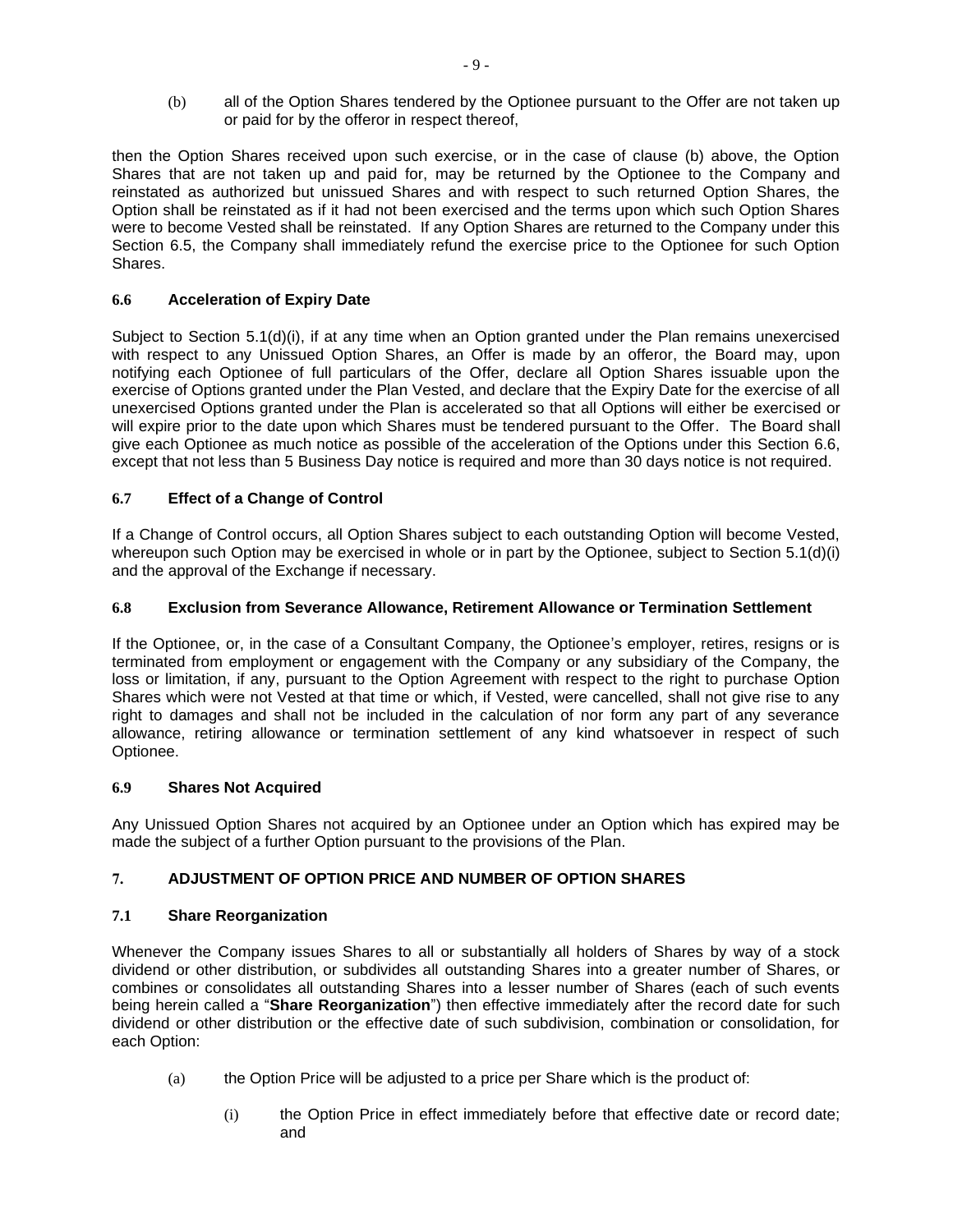- <span id="page-51-2"></span>(ii) a fraction, the numerator of which is the total number of Shares outstanding on that effective date or record date before giving effect to the Share Reorganization, and the denominator of which is the total number of Shares that are or would be outstanding immediately after such effective date or record date after giving effect to the Share Reorganization; and
- (b) the number of Unissued Option Shares will be adjusted by multiplying (i) the number of Unissued Option Shares immediately before such effective date or record date by (ii) a fraction which is the reciprocal of the fraction described in Section [7.1\(a\)\(ii\).](#page-51-2)

## <span id="page-51-0"></span>**7.2 Special Distribution**

Subject to the prior approval of the Exchange, whenever the Company issues by way of a dividend or otherwise distributes to all or substantially all holders of Shares;

- (a) shares of the Company, other than the Shares;
- (b) evidences of indebtedness;
- (c) any cash or other assets, excluding cash dividends (other than cash dividends which the Board has determined to be outside the normal course); or
- (d) rights, options or warrants;

then to the extent that such dividend or distribution does not constitute a Share Reorganization (any of such non-excluded events being herein called a "**Special Distribution**"), and effective immediately after the record date at which holders of Shares are determined for purposes of the Special Distribution, for each Option the Option Price will be reduced, and the number of Unissued Option Shares will be correspondingly increased, by such amount, if any, as is determined by the Board in its sole and unfettered discretion to be appropriate in order to properly reflect any diminution in value of the Option Shares as a result of such Special Distribution.

#### <span id="page-51-3"></span>**7.3 Corporate Organization**

Whenever there is:

- (a) a reclassification of outstanding Shares, a change of Shares into other shares or securities, or any other capital reorganization of the Company, other than as described in Sections [7.1](#page-50-1) or [7.2;](#page-51-0)
- (b) a consolidation, merger or amalgamation of the Company with or into another corporation resulting in a reclassification of outstanding Shares into other shares or securities or a change of Shares into other shares or securities;
- <span id="page-51-1"></span>(c) an arrangement or other transaction under which, among other things, the business or assets of the Company become, collectively, the business and assets of two or more companies with the same shareholder group upon the distribution to the Company's shareholders, or the exchange with the Company's shareholders, of securities of the Company, or securities of another company, or both; or
- (d) a transaction whereby all or substantially all of the Company's undertaking and assets become the property of another corporation;

(any such event being herein called a "**Corporate Reorganization**") the Optionee will have an option to purchase (at the times, for the consideration, and subject to the terms and conditions set out in the Plan) and will accept on the exercise of such option, in lieu of the Unissued Option Shares which he or she would otherwise have been entitled to purchase, the kind and amount of shares or other securities or property that he or she would have been entitled to receive as a result of the Corporate Reorganization if,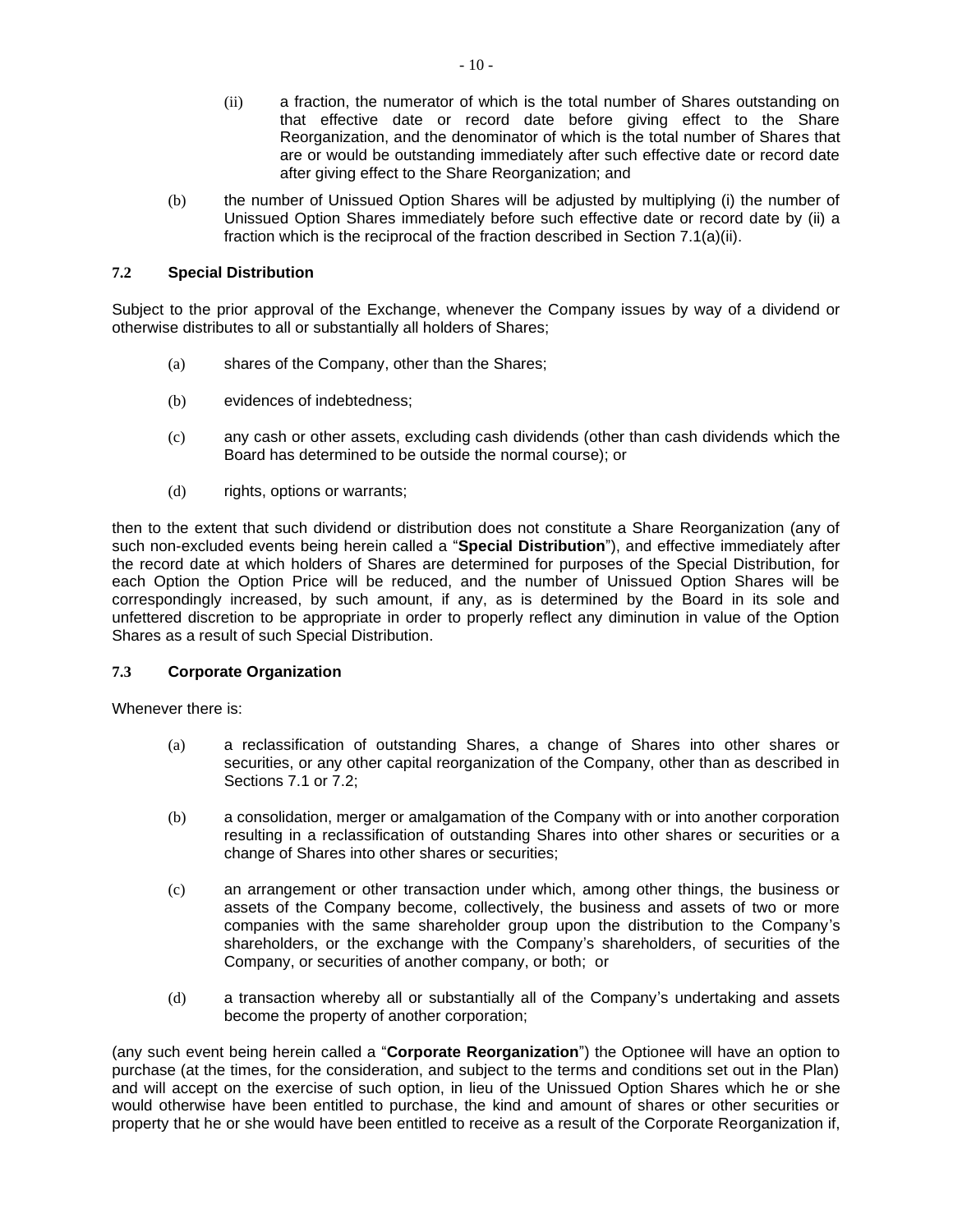on the effective date thereof, he or she had been the holder of all Unissued Option Shares or if appropriate, as otherwise determined by the Board.

## <span id="page-52-0"></span>**7.4 Determination of Option Price and Number of Unissued Option Shares**

If any questions arise at any time with respect to the Option Price or number of Unissued Option Shares deliverable upon exercise of an Option following a Share Reorganization, Special Distribution or Corporate Reorganization, such questions shall be conclusively determined by the Company's auditor, or, if they decline to so act, any other firm of Chartered Professional Accountants, that the Board may designate and who will have access to all appropriate records and such determination will be binding upon the Company and all Optionees.

## **7.5 Regulatory Approval**

Any adjustment to the Option Price or the number of Unissued Option Shares purchasable under the Plan pursuant to the operation of any one of Sections [7.1,](#page-50-1) [7.2](#page-51-0) or [7.3](#page-51-3) is subject to the approval of the Exchange and any other governmental authority having jurisdiction.

## **8. MISCELLANEOUS**

## **8.1 Right to Employment**

Neither this Plan nor any of the provisions hereof shall confer upon any Optionee any right with respect to employment or continued employment with the Company or any subsidiary of the Company or interfere in any way with the right of the Company or any subsidiary of the Company to terminate such employment.

## **8.2 Necessary Approvals**

The Plan shall be established effective on the date that this Plan has been adopted by the Board (the "**Effective Date**") provided, however, that while Options may be granted prior to the necessary regulatory, stock exchange and shareholder approvals, no Options shall be exercised in accordance with this Plan prior to it having received the necessary regulatory, stock exchange and shareholder approvals. If any Shares cannot be issued to any Optionee for any reason, including, without limitation, the failure to obtain such approvals, then the obligation of the Company to issue such Shares shall terminate and any Option Price paid by an Optionee to the Company shall be immediately refunded to the Optionee by the Company.

#### **8.3 Administration of the Plan**

The Board shall, without limitation, have full and final authority in their discretion, but subject to the express provisions of the Plan, to interpret the Plan, to prescribe, amend and rescind rules and regulations relating to the Plan and to make all other determinations deemed necessary or advisable in respect of the Plan. Except as set forth in Section [7.4,](#page-52-0) the interpretation and construction of any provision of the Plan by the Board shall be final and conclusive and will not be subject to any dispute by any Optionee. Administration of the Plan shall be the responsibility of the appropriate officers of the Company and all costs in respect thereof shall be paid by the Company.

#### **8.4 Amendments to the Plan**

- (1) Subject to applicable law and to the prior approval, if required, of the shareholders including, where required, by way of Disinterested Shareholder Approval, in accordance with the TSXV Policy 4.4 – *Security Based Compensation*, Exchange or any other regulatory body having authority over the Company or the Plan, the Board may, at any time and from time to time, either prospectively or retrospectively, amend, suspend, terminate the Plan or of any Option granted under the Plan and the Option Agreement relating thereto.
- (2) If the Plan is terminated, the provisions of the Plan and any administrative guidelines and other rules and regulations adopted by the Board and in force on the date of termination will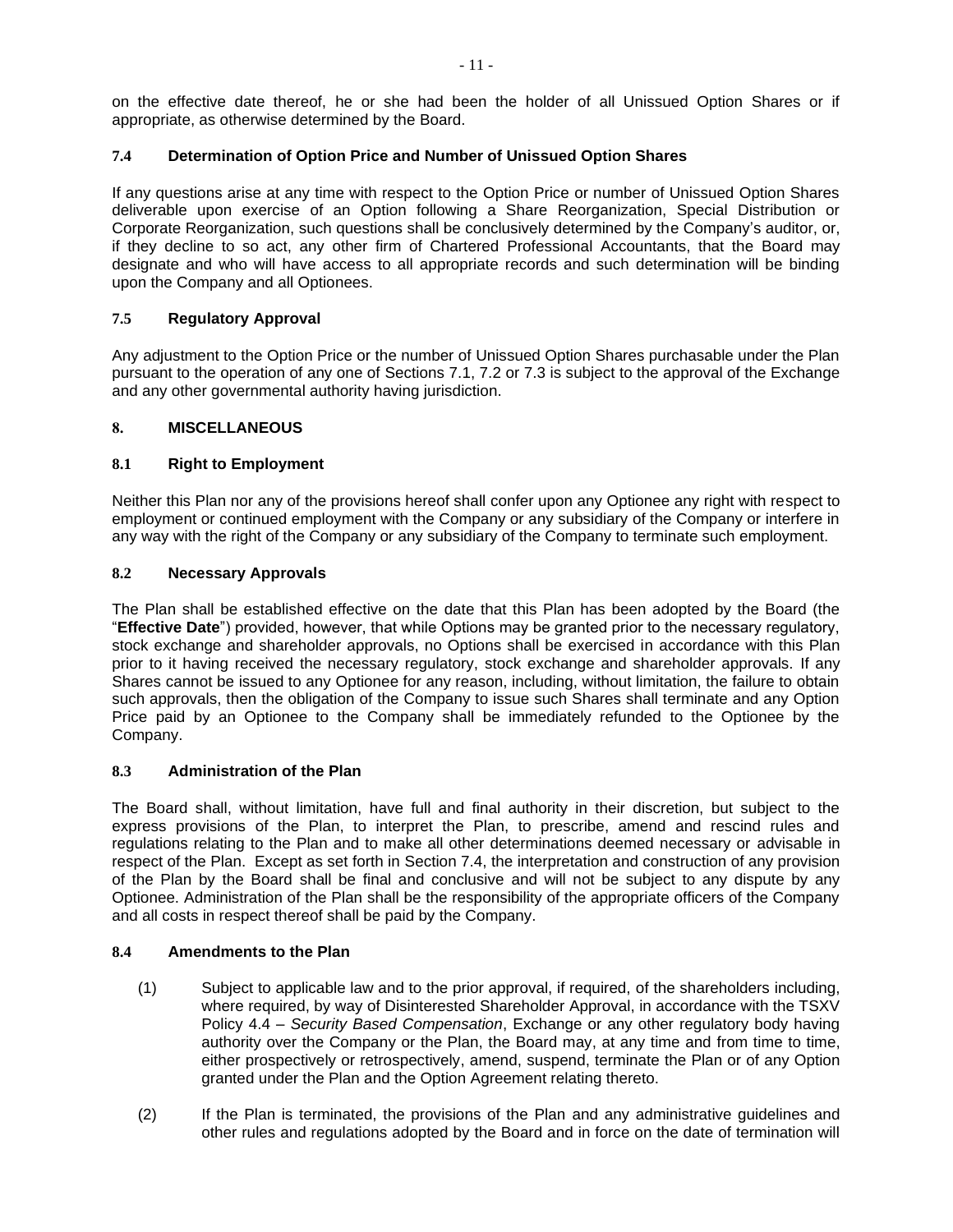continue in effect so long as any Options or any rights pursuant thereto remain outstanding and, notwithstanding the termination of the Plan, the Board shall remain able to make such amendments to the Plan or Options granted thereunder as they would have been entitled to make if this Plan were still in effect.

#### **8.5 Withholding Taxes**

The exercise of each Option granted under the Plan is subject to the condition that if at any time the Company determines, in its discretion, that the satisfaction of withholding tax or other withholding liabilities is necessary or desirable in respect of such exercise, such exercise is not effective unless such withholding has been effected to the satisfaction of the Company. In such circumstances, the Company may require that the Optionee pay to the Company, in addition to and in the same manner as the exercise price for the Shares, such amount as the Company is obliged to remit to the relevant tax authority in respect of the exercise of the Option. Alternatively, the Company shall have the right in its discretion to satisfy any such liability for withholding or other required deduction amounts by retaining or acquiring any Shares acquired upon exercise of any Option, or retaining any amount payable, which would otherwise be issued or delivered, provided or paid to an Optionee by the Company, whether or not such amounts are payable under the Plan.

#### **8.6 No Fractional Shares**

No fractional Shares will be issued upon the exercise of an Option. If, as a result of a consolidation, subdivision, conversion, exchange or reclassification of Shares, an Optionee would become entitled to a fractional Share, such Optionee will have the right to purchase only the next lowest whole number of Shares and no payment or other adjustment will be made with respect to the fractional interest so disregarded.

#### **8.7 Non-Transferability**

Options granted pursuant to this Plan shall not be assignable or transferable except:

- (a) by will or by the laws of descent and distribution, and during the lifetime of an Eligible Participant, all benefits and rights granted under this Plan may only be exercised by the Eligible Participant;
- (b) to an Eligible Participant's registered retirement savings plan ("**RRSP**") or registered retirement income fund ("**RRIF**"), provided that the Eligible Participant is, during the Eligible Participant's lifetime, the sole beneficiary of the RRSP or RRIF; or
- (c) to an Eligible Participant's Individual Company.

#### **8.8 Form of Notice**

A notice given to the Company shall be in writing, signed by the Optionee and delivered to the head business office of the Company. Any such notice will be deemed to have been given on the date on which it was delivered. An Optionee may, at any time, advise the Company of a change in the Optionee's address.

#### **8.9 No Representation or Warranty**

The Company makes no representation or warranty as to the future market value of any Shares issued in accordance with the provisions of the Plan.

#### **8.10 Compliance with Applicable Law**

If any provision of the Plan or any Option Agreement contravenes any Securities Laws, then such provision shall be deemed to be amended to the extent required to bring such provision into compliance therewith.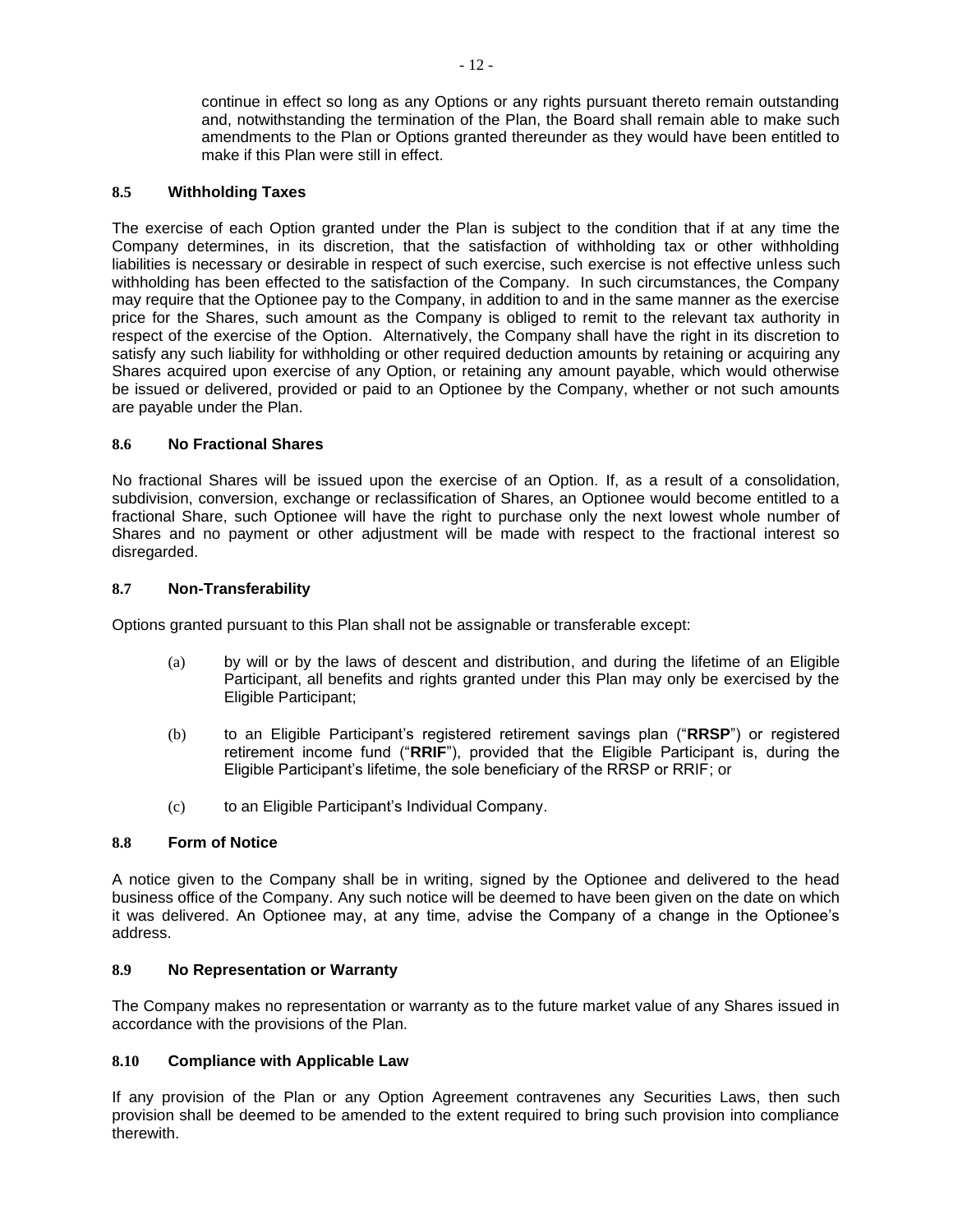## **8.11 No Assignment**

No Optionee may assign any of his or her rights under the Plan or any option granted thereunder.

## **8.12 Rights of Optionees**

An Optionee shall have no rights whatsoever as a shareholder of the Company in respect of any of the Unissued Option Shares (including, without limitation, voting rights or any right to receive dividends, warrants or rights under any rights offering).

## **8.13 Previously Granted Options**

Stock options which are outstanding under pre-existing stock option plan(s) of the Company as of the effective date of this Plan, including the Incentive Stock Option Plan dated May 9, 2012, shall continue to be exercisable and shall be deemed to be governed by and be subject to the terms and conditions of such applicable pre-existing stock option plan.

#### **8.14 Conflict**

In the event of any conflict between the provisions of this Plan and an Option Agreement, the provisions of this Plan shall govern.

## **8.15 Governing Law**

The Plan and each Option Agreement issued pursuant to the Plan shall be governed by the laws of the province of British Columbia.

## **8.16 Time of Essence**

Time is of the essence of this Plan and of each Option Agreement. No extension of time will be deemed to be or to operate as a waiver of the essentiality of time.

#### **8.17 Entire Agreement**

This Plan and an Optionee's Option Agreement sets out the entire agreement between the Company and the Optionee relative to the subject matter hereof and supersedes all prior agreements, undertakings and understandings, whether oral or written.

#### **8.18 Record of Approval**

- (1) This Plan was approved by the Board on May 16, 2022.
- (2) This Plan was approved by the shareholders on June 16, 2022.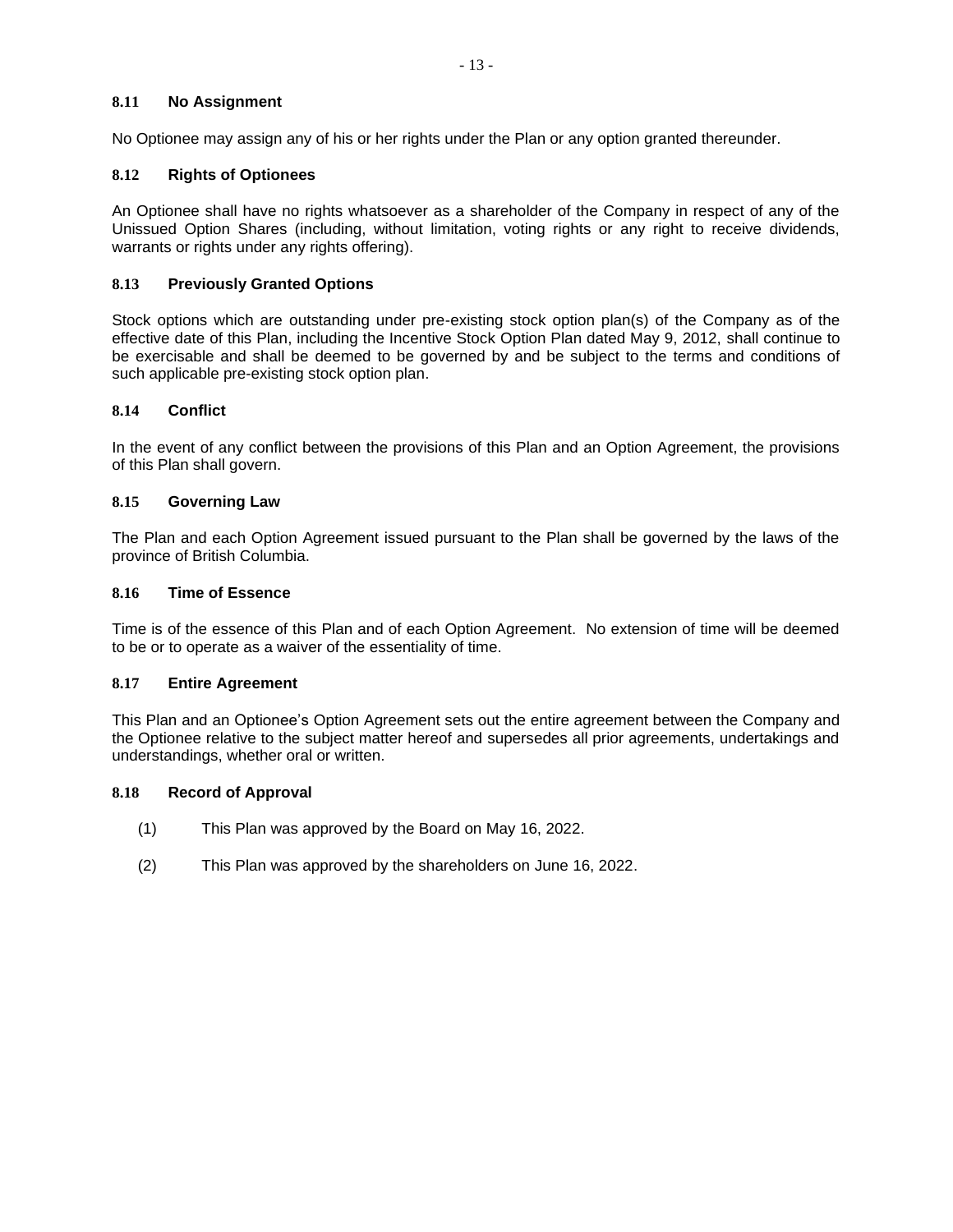# <span id="page-55-0"></span>**APPENDIX "A"**

## GIYANI METALS CORP.

#### **STOCK OPTION PLAN - OPTION AGREEMENT**

**[The following legend is required in respect of: (i) Options with an Option Price at a discount to the Market Price; or (ii) Options granted to directors, officers, promoters of the Company or persons holding securities carrying more than 10% of the voting rights and who have elected or appointed or have the right to elect or appoint one or more directors or senior officers of the Company:** *Without prior written approval of the TSX Venture Exchange and compliance with all applicable securities legislation, the securities represented by this agreement and any securities issued upon exercise thereof may not be sold, transferred, hypothecated or otherwise traded on or through the facilities of the TSX Venture Exchange or otherwise in Canada or to or for the benefit of a Canadian resident until* ⚫*, 20*⚫ *(being four months and one day after the date of grant).***]**

This Option Agreement is entered into between **GIYANI METALS CORP.** (the "**Company**") and the **OPTIONEE** named below pursuant to the Company's 2022 Stock Option Plan (the "**Plan**"), a copy of which is attached hereto, and confirms that:

- 1. on ⚫, 20⚫ (the "**Grant Date**");
- 2. ⚫ (the "**Optionee**");
- 3. was granted the option (the "**Option**") to purchase ⚫ common shares (the "**Option Shares**") of the Company;
- 4. for the price (the "**Option Price**") of \$⚫ per share;
- 5. which rights to purchase the Option Shares under the Option may be exercised and will vest as follows:
	- (a) [ **ONE-QUARTER (1/4) ]** of the total number of share options granted will vest ⚫ **(**⚫**) MONTHS** after the Grant Date, being ⚫;
	- (b) a further [ **ONE-QUARTER (1/4) ]** of the total number of share options granted will vest ⚫ **(**⚫**) MONTHS** after the Grant Date, being ⚫; and
	- (c) a further [ **ONE-QUARTER (1/4) ]** of the total number of share options granted will vest ⚫ **(**⚫**) MONTHS** after the Grant Date, being ⚫; and
	- (d) a further [ **ONE-QUARTER (1/4) ]** of the total number of share options granted will vest ⚫ **(**⚫**) MONTHS** after the Grant Date, being ⚫; and
- 6. the Option will terminate on ⚫ (the "**Expiry Date**");

all on the terms and subject to the conditions set out in the Plan. For greater certainty, Option Shares continue to be exercisable until the termination or cancellation thereof as provided in this Option Agreement and the Plan.

Where the Optionee is resident in or otherwise subject to the securities laws of the United States, the Optionee acknowledges that any Option Shares received by him/her upon exercise of the Option have not been registered under the United States *Securities Act of 1933*, as amended, or the Blue Sky laws of any state (collectively, the "**Securities Acts**"). The Optionee acknowledges and understands that the Company is under no obligation to register, under the Securities Acts, the Option Shares received by him/her or to assist him/her in complying with any exemption from such registration if he/she should at a later date wish to dispose of the Option Shares. The Optionee acknowledges that the Option Shares shall bear a legend restricting the transferability thereof, such legend to be substantially in the following form: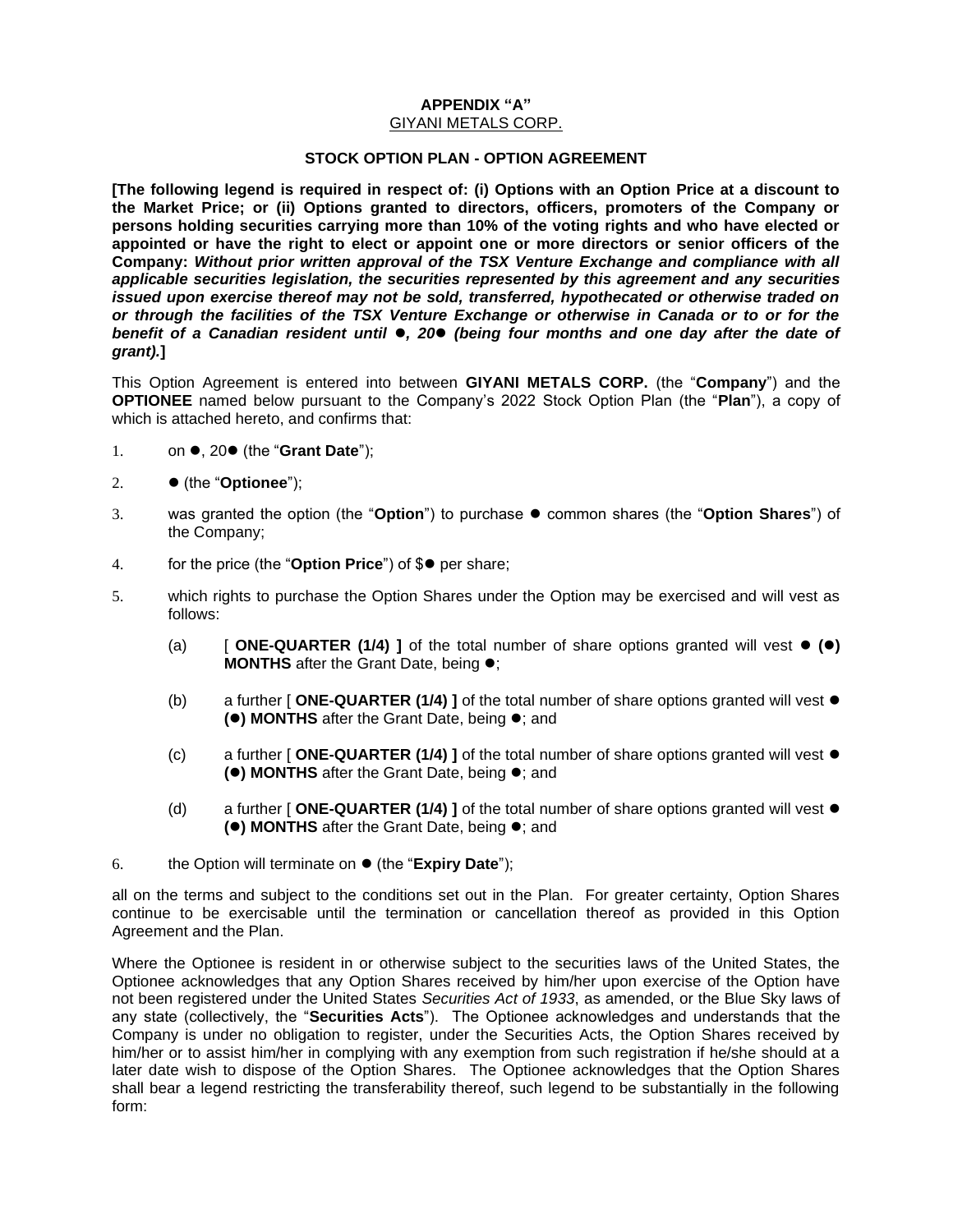"*The shares represented by this certificate have not been registered or qualified under the United States Securities Act of 1933, as amended or state securities laws. The shares may not be offered for sale, sold, pledged or otherwise disposed of unless so registered or qualified, unless an exemption exists or unless such disposition is not subject to U.S. federal or state securities laws, and the Company may require that the availability of any exemption or the inapplicability of such securities laws be established by an opinion of counsel, which opinion of counsel shall be reasonably satisfactory to the Company.*"

By signing this Option Agreement, the Optionee acknowledges that the Optionee has read and understands the Plan and agrees to the terms and conditions of the Plan and this Option Agreement.

#### **Acknowledgement – Personal Information**

The undersigned hereby acknowledges and consents to:

- (a) the disclosure to the TSX Venture Exchange and all other regulatory authorities of all personal information of the undersigned obtained by the Company; and
- (b) the collection, use and disclosure of such personal information by the TSX Venture Exchange and all other regulatory authorities in accordance with their requirements, including the provision to third party service providers, from time to time.

**IN WITNESS WHEREOF** the parties hereto have executed this Option Agreement as of the ● day of ●, 20⚫.

Signature

- -

**GIYANI METALS CORP.**

Per:

Authorized Signatory

Print Name

**Address**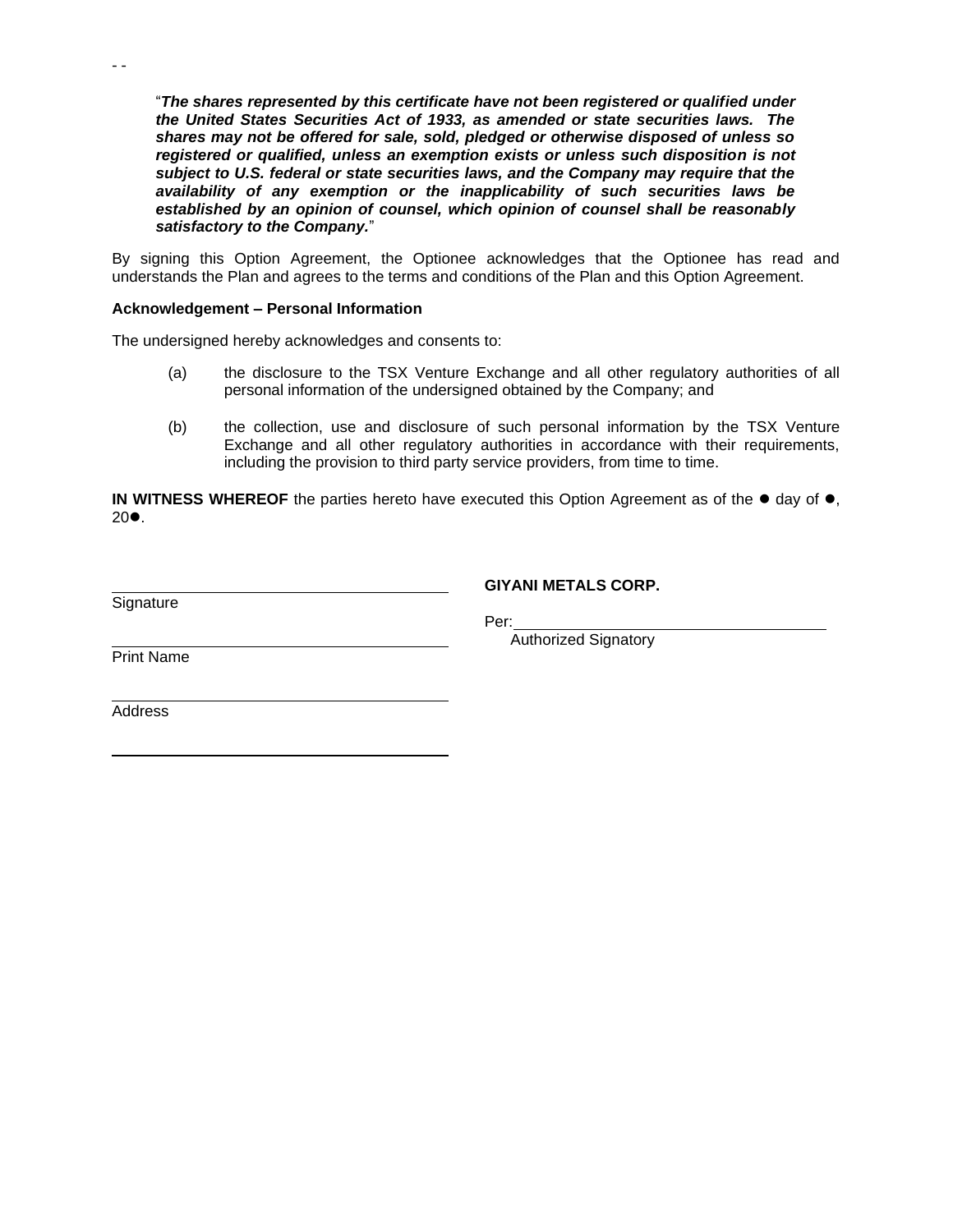#### **SCHEDULE "D"**

#### **GIYANI METALS CORP.** (the "**Company**")

#### **RESTRICTED SHARE UNIT ("RSU") PLAN**

Originally Implemented March 26, 2021 Amended May 17, 2021 and June 16, 2022

#### **PART 1 INTRODUCTION**

#### **1.1 Purpose**

The purpose of this RSU Plan is to secure for the Company and its shareholders ("**Shareholders**") the benefits of incentive inherent in share ownership by the employees, consultants and directors of the Company and its Affiliates who, in the judgment of the Board, will be largely responsible for its future growth and success.

### **1.2 Definitions**

- (a) "**Affiliate**" means a person that is affiliated within the meaning of Section 1(2) of the *Securities Act* (British Columbia), as amended, and includes those issuers that are similarly related, whether or not any of the issuers are corporations, companies, partnerships, limited partnerships, trusts, income trusts or investment trusts or any other organized entity issuing securities.
- (b) "**Associate**" has the meaning assigned to it in the *Securities Act* (British Columbia), as amended.
- (c) "**Award Grant Agreement**" means an agreement evidencing a Unit Award substantially in the form attached as Schedule [A.](#page-69-0)
- (d) "**Awardee**" means a Participant that, at the relevant time, holds a Unit Award.
- (e) "**Board**" means the board of directors of the Company as it may be constituted from time to time.
- (f) "**Blackout Period**" means a period in which the trading of Shares or other securities of the Company is restricted by any then in-effect corporate securities trading or disclosure policy or other policy of the Company then in effect.
- (g) "**Business Day**" means a day that is not a statutory holiday and a day on which banks are open in Toronto, Ontario, Canada.
- (h) "**Company**" means Giyani Metals Corp., a company established under the laws of British Columbia.
- (i) "**Disinterested Shareholder Approva**l" means the approval of a majority of the votes cast by all Shareholders at a meeting called for such purpose but excluding votes attaching to Shares beneficially owned by (i) the Participant that holds the Unit Award or Restricted Share Unit that is the subject of an amendment under consideration at a meeting of Shareholders, (ii) individual Insiders entitled to participate in this RSU Plan, in the case of its implementation or an amendment to this RSU Plan, where such amendment requires a meeting of Shareholders to approve, and (iii) in the case of (ii) any Associates of the persons identified in (ii).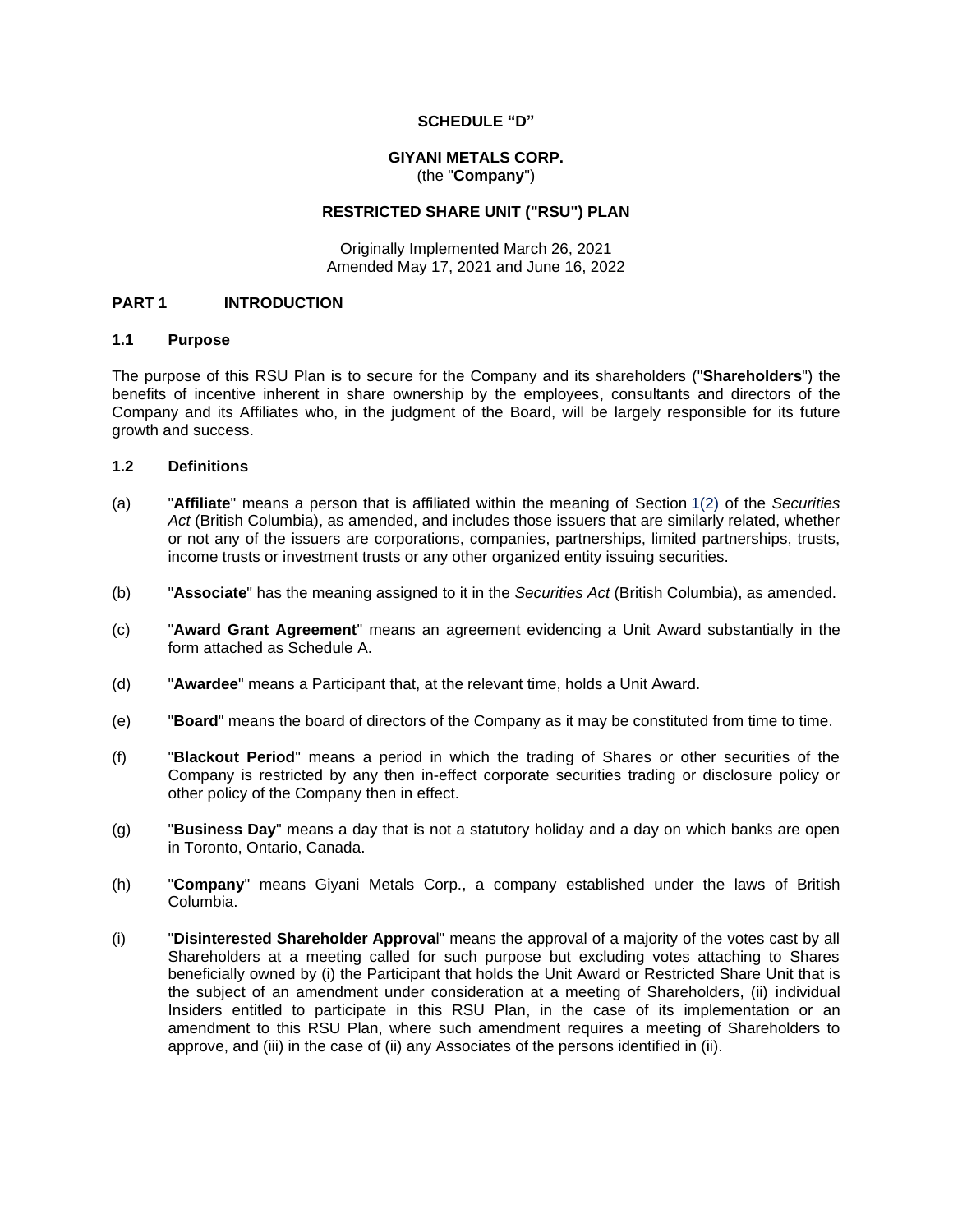- (j) "**Eligible Consultants**" means those individuals defined in TSXV Policy 4.4 as a "Consultant" and includes a "Consultant Company" within the meaning of such policy, as such policy may be amended, supplemented or replaced, from time to time,
- (k) "**Eligible Directors**" means those individuals defined in TSXV Policy 4.4 as a "Director", as amended, supplemented or replaced, from time to time.
- (l) "**Eligible Employees**" means those individuals defined in TSXV Policy 4.4 as an "Employee", as amended, supplemented or replaced, from time to time.
- (m) "**Eligible Officers**" means those individuals defined in TSXV Policy 4.4 as an "Officer", as applicable, as amended, supplemented or replaced, from time to time.
- (n) "**Expiry Date**" has the meaning attributed thereto in Section [3.3\(b\).](#page-61-0)
- (o) "**Insider**" has the meaning assigned to it in the *Securities Act* (British Columbia), as amended, and also includes an Associate or Affiliate of any person who is an Insider.
- (p) "**Investor Relations Activities**" has the meaning given such term in TSXV Policy 1.1, as amended, supplemented or replaced, from time to time.
- (q) "**Market Price**" means the average of the closing prices of the Shares on the TSXV, or such other exchange or exchanges on which the Shares are then traded, for the five (5) trading days immediately preceding the relevant date for determination.
- (r) "**Non-Executive Directors**" means any non-executive director of the Company as the Board may designate from time to time as eligible to participate in this Plan.
- (s) **"Non-Executive Director Settlement Date**" has the meaning attributed thereto in Section [3.3\(c\).](#page-62-0)
- (t) "**Participant**" means, in respect of this RSU Plan, persons that are Eligible Employees, Eligible Directors, Eligible Officers, Eligible Consultants, or Non-Executive Directors who participate in this RSU Plan voluntarily.
- (u) "**Performance Conditions**" means conditions, if any, imposed on a Unit Award which are required to be satisfied or discharged during the Performance Period in order that a Unit Award shall vest.
- (v) "**Performance Period**" means the period of time during which Performance Conditions must be satisfied or discharged following which the Unit Award shall terminate unvested.
- (w) "**Restricted Share Units**" or "**RSU**" means the right of an Awardee to receive one (1) Share or a cash payment equal to the equivalent for one (1) Share, following the Vesting Period of a Unit Award and satisfaction of any required Performance Conditions in the Performance Period, subject to the terms and provisions set forth in this RSU Plan and the applicable Award Grant Agreement.
- (x) "**RSU Plan**" means this Restricted Share Unit Plan, as amended from time to time.
- (y) "**Settlement Date**" has the meaning attributed thereto in Section [3.3\(b\).](#page-61-0)
- (z) "**Settlement Election**" has the meaning attributed thereto in Section [3.3\(b\).](#page-61-0)
- (aa) "**Settlement Notice**" has the meaning attributed thereto in Section [3.3\(b\).](#page-61-0)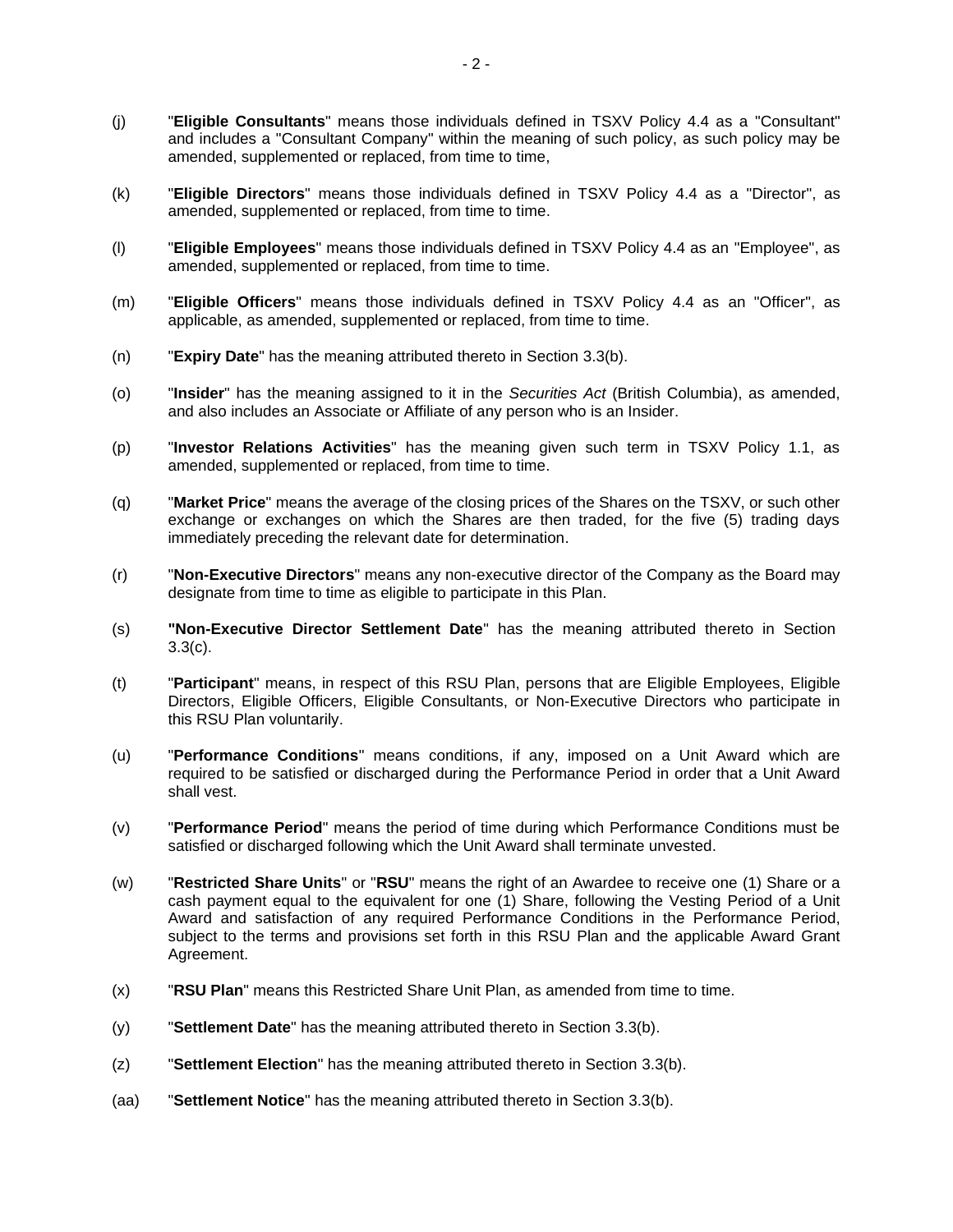- (bb) "**Security Based Compensation**" has the meaning given to such term in TSXV Policy 4.4, as amended, supplemented or replaced, from time to time.
- (cc) "**Security Compensation Plan**" has the meaning given to such term in TSXV Policy 4.4, as amended, supplemented or replaced, from time to time.
- (dd) "**Shares**" means the common shares of the Company.
- (ee) "**Stock Option Plan**" means the Stock Option Plan of the Company in effect from time to time, as such plan may be amended, varied or replaced.
- (ff) "**Tax Act**" means the *Income Tax Act* (Canada), as amended from time to time.
- (gg) "**TSXV**" means the TSX Venture Exchange.
- (hh) "**Unit Award**" means an award of a Restricted Share Unit(s) under this RSU Plan.
- (ii) "**Vesting Date**" has the meaning attributed thereto in Section [3.2.](#page-61-1)
- (jj) "**Vesting Period**" means the period of time which must pass as set out in Section [3.1](#page-60-0) before which a Unit Award entitles the Awardee to the settlement of such Restricted Share Units.

#### <span id="page-59-0"></span>**PART 2 UNIT AWARD GRANTS**

#### **2.1 Participation**

Unit Awards may only be granted to Participants provided that the participation is voluntary. A Participant will not be entitled to receive a grant of a Unit Award after the date that the Participant ceases to be an Eligible Director, an Eligible Officer, an Eligible Employee, an Eligible Consultant, or a Non-Executive Director in each case for any reason. The Board is responsible for ensuring and confirming that each Participant to whom Unit Awards are to be granted is a *bona fide* director, officer, employee or consultant (as the case may be).

#### **2.2 Grant of Unit Awards**

- (a) The Board may at any time authorize the granting of Unit Awards to such Participants as it may select for the number of Unit Awards that it shall designate, subject to the provisions of this RSU Plan. Each grant of a Unit Award shall specify the Performance Period and the Performance Conditions (if any) attached to it, and the Vesting Period applicable to the Unit Award (if different than as provided pursuant to Section [3.1\)](#page-60-0).
- (b) The date that a Unit Award is granted shall be the date such grant was approved by the Board.
- (c) Each Unit Award granted shall entitle the Participant to receive one (1) Restricted Share Unit.
- (d) If a Non-Executive Director becomes an employee of the Company or any of its subsidiaries, such Non-Executive Director shall no longer be entitled to receive Unit Awards that will vest in accordance with Section [3.1\(b\)](#page-61-2) and be settled in accordance with Section [3.3\(c\),](#page-62-0) even though he or she may still be a member of the Board.

#### **2.3 Considerations in Granting Unit Awards**

In determining the Participants to whom Unit Awards may be granted and the number of Unit Awards, the Board may take into account the following factors: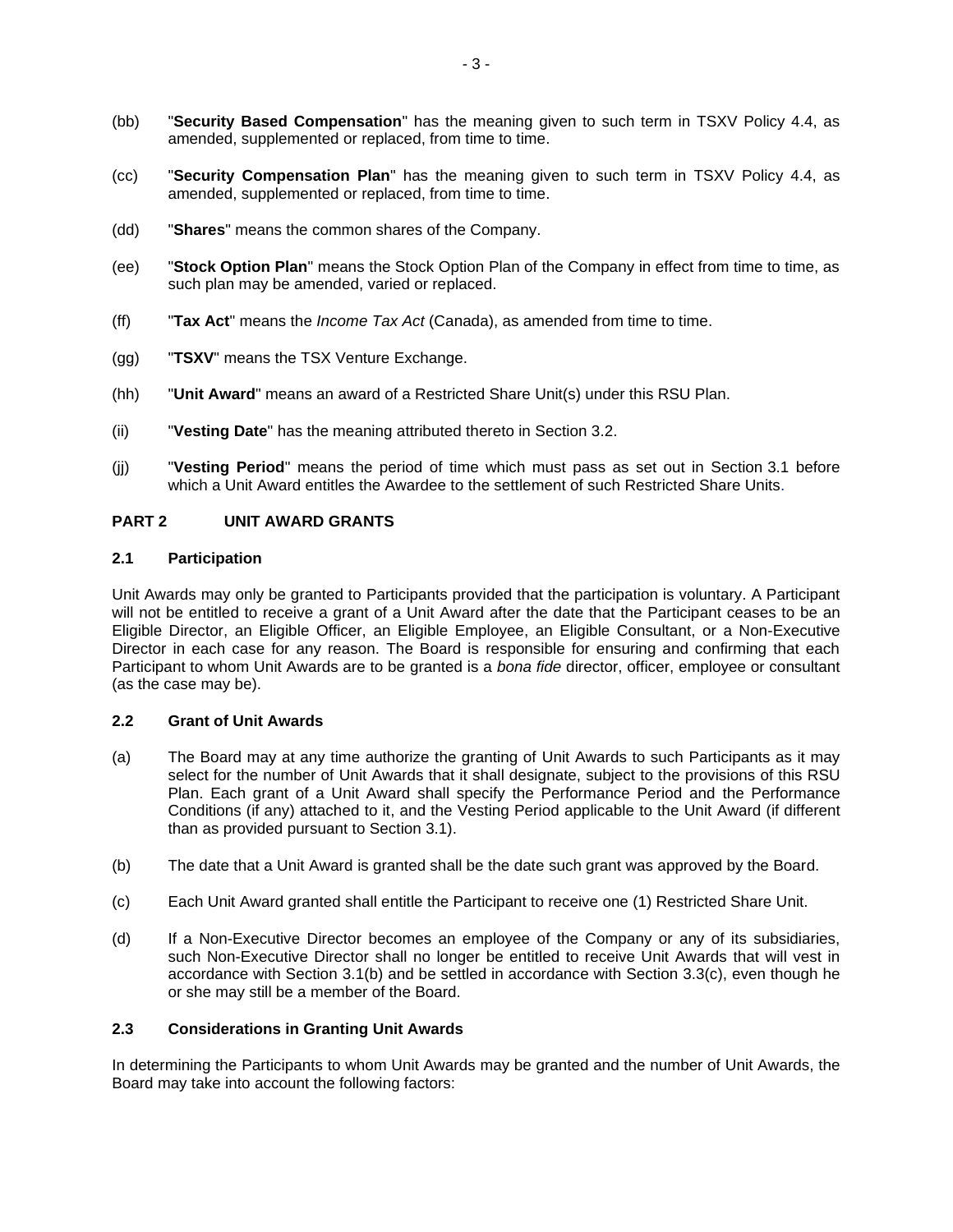- (a) compensation data for comparable benchmark positions among the Company's competitors;
- (b) the duties and seniority of the Participant;
- (c) the performance of the Participant in the current or prior year or years;
- (d) individual and/or departmental contributions and potential contributions to the success of the Company; and
- (e) such other factors as the Board shall deem relevant in connection with accomplishing the purposes of this RSU Plan.

#### **2.4 Performance Period and Performance Conditions**

A grant of a Unit Award may, but is not required to, have Performance Conditions attached to it, which conditions may be attached to the Unit Award by the Board.

#### **2.5 Grant Agreements**

Each Unit Award grant to a Participant shall be evidenced by an Award Grant Agreement with terms and conditions consistent with this RSU Plan and as approved by the Board (which terms and conditions need not be the same in each case and may be changed from time to time, subject to this RSU Plan, and the approval of any changes by the TSXV or such other exchange or exchanges on which the Shares are then traded).

#### **2.6 No Assurance of Future Unit Awards**

For greater certainty and without limiting the discretion conferred on the Board, the Board's decision to approve the grant of a Unit Award in any year or at any time shall not require the Board to approve the grant of a Unit Award to any Participant in any other year or at any other time; nor shall the Board's decision with respect to the size or terms and conditions of a Unit Award in any year or at any time require it to approve the grant of a Unit Award of the same size or with the same Performance Period, Performance Conditions or other terms and conditions to any Participant in any other year or at any other time. No Participant has any claim or right, legal or equitable, to receive a Unit Award grant from the Company.

#### **PART 3 VESTING AND SETTLEMENT OF UNIT AWARDS**

#### <span id="page-60-0"></span>**3.1 Vesting**

- <span id="page-60-1"></span>(a) Subject to Section [3.1\(b\)](#page-61-2) which shall only govern the vesting of the Unit Awards granted to Non-Executive Directors, except as otherwise provided in this RSU Plan or as otherwise determined by the Board at the time of the grant of a Unit Award, and subject to satisfaction of any associated Performance Conditions set out in a Participant's Award Grant Agreement during the relevant Performance Period, a Unit Award granted pursuant to [Part](#page-59-0) 2 shall vest as follows:
	- (i) as to 1/2 of the Unit Award of Restricted Share Units, on the day which is the first anniversary of the grant date of the Unit Award; and
	- (ii) as to the remaining 1/2 of the Unit Award of the Restricted Share Units, on the day which is the second anniversary of the grant date of the Unit Award;

but provided the Participant is and has continuously been, in the case of an Eligible Director, Eligible Officer or Eligible Employee, an Eligible Director, Eligible Officer or Eligible Employee in service with the Company, or any of its Affiliates, from the grant date until the relevant date of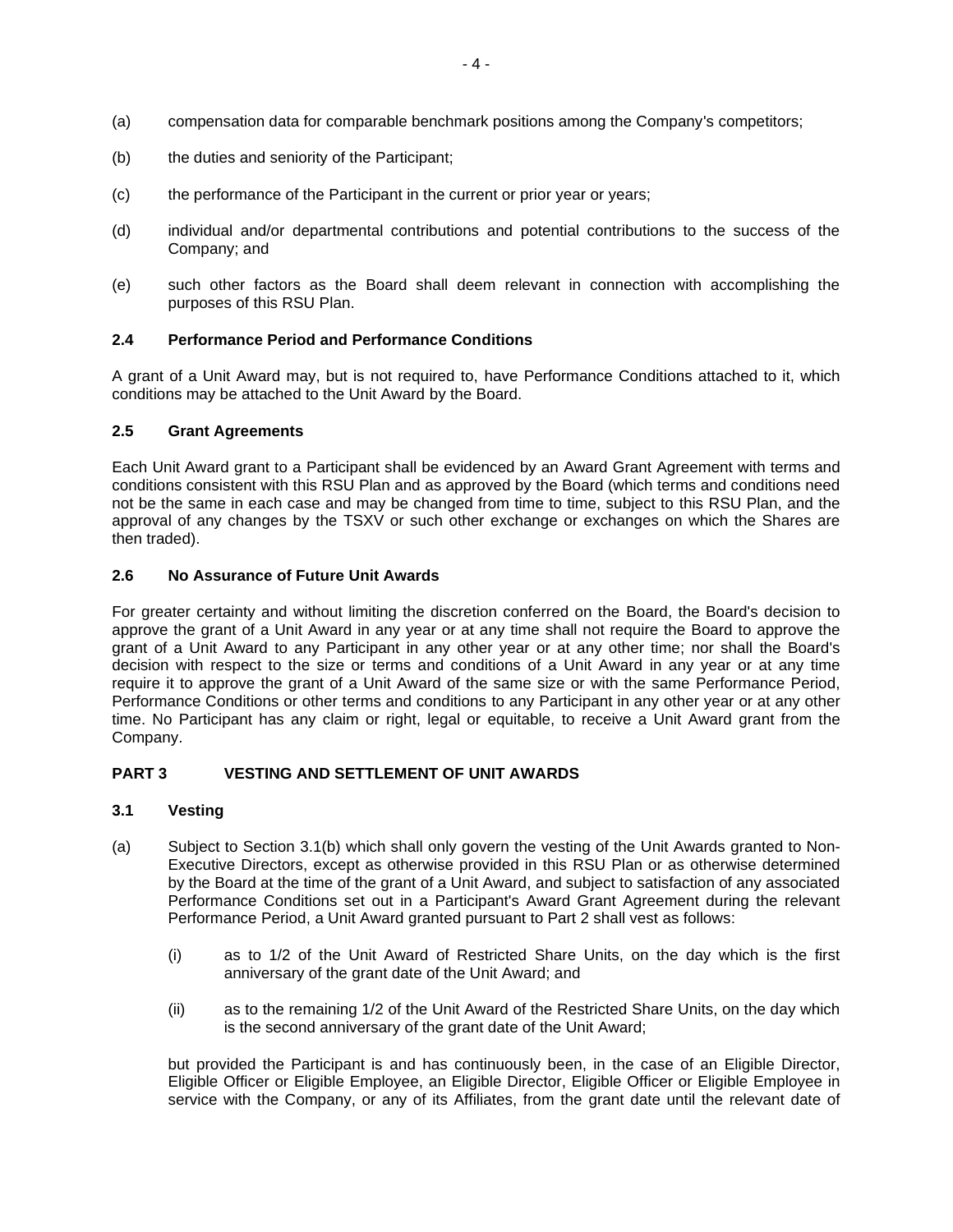vesting, and in the case of an Eligible Consultant, at the discretion of the Board. For greater certainty if a Unit Award shall vest in accordance with this Section [3.1\(a\)](#page-60-1) at a time when there remains Performance Conditions outstanding that have not been discharged, the Unit Award shall be deemed to have not vested and shall only vest on the date that the Performance Conditions are satisfied, but provided such date is during the Performance Period.

- <span id="page-61-2"></span>(b) Notwithstanding Section [3.1\(a\),](#page-60-1) except as otherwise provided in this RSU Plan or as otherwise determined by the Board at the time of the grant of a Unit Award, the Unit Awards granted to a Non-Executive Director pursuant to [Part](#page-59-0) 2 shall only vest on the date of termination (with or without cause) of his or her membership on the Board for any reason, including death, resignation or retirement (the "**Non-Executive Director Vesting Date**"), provided that on the Non-Executive Director Vesting Date, such Non-Executive Director shall have continuously been a Non-Executive Director for at least two (2) years.
- (c) The authority of the Board in respect of vesting of Unit Awards under Sections [3.1\(a\)](#page-60-1) and [3.1\(b\)](#page-61-2) is subject to Section 4.6 of TSXV Policy 4.4 whereby no Unit Award may vest before the first anniversary of the grant date of such Unit Award, provided that acceleration of vesting may be expressly permitted by this RSU Plan for a Participant who dies or who ceases to be an Eligible Participant under this RSU Plan in connection with a change of control, take-over bid, RTO (as defined in TSXV Policy 1.1) or similar transaction.

## <span id="page-61-1"></span>**3.2 Payment for Vested Unit Awards**

Unit Awards shall vest on the last day of a Vesting Period but provided that any Performance Conditions have been satisfied during Performance Period (such date being the "**Vesting Date**"). For greater certainty, in respect of the Unit Awards granted to a Non-Executive Director, the Vesting Date is referred to as the Non-Executive Director Vesting Date. Once vested, and subject to Section [6.11,](#page-66-0) Unit Awards shall be settled by the Company by a payment to the Participant in cash or in Shares in accordance with Section [3.3\(b\)](#page-61-0) or Section [3.3\(c\),](#page-62-0) as applicable. Following receipt of payment, the Restricted Share Units so settled shall be of no value whatsoever and shall be struck from the Participant's notional account.

#### <span id="page-61-3"></span>**3.3 Settlement Procedure for RSUs**

- (a) Any Shares issued under this RSU Plan shall be considered as fully paid in consideration of past services rendered that are not less in value than the fair equivalent of money that the Company would have received if the Shares were issued for money.
- <span id="page-61-0"></span>(b) Subject to Section [3.3\(c\)](#page-62-0) which shall only govern the settlement of RSUs granted to Non-Executive Directors,
	- (i) in order to settle an RSU, the Participant shall deliver an election notice ("**Settlement Election**") to the Company substantially in the form of Schedule [B](#page-70-0) (the "**Settlement Notice**"), within thirty (30) days following the Vesting Date and specifying a date for settlement (the "**Settlement Date**") which must be at least five (5) days following delivery of the Settlement Notice but not more than ninety (90) days after the Vesting Date (the "**Expiry Date**") provided, however, that if the Settlement Date of an RSU occurs during a Blackout Period or when the Participant is otherwise prohibited from settling such RSU, then the Settlement Date shall be automatically extended to the tenth  $(10<sup>th</sup>)$  Business Day following the end of such Blackout Period or lifting, termination or removal of such prohibition; and
	- (ii) on the Settlement Date RSUs will be settled by the Company through the delivery by the Company of such number of Shares equal to the number of Restricted Share Units then being settled or, at a Participant's election set out in the Settlement Notice, an amount in cash, net of applicable taxes, equal to the Market Price determined as of the Vesting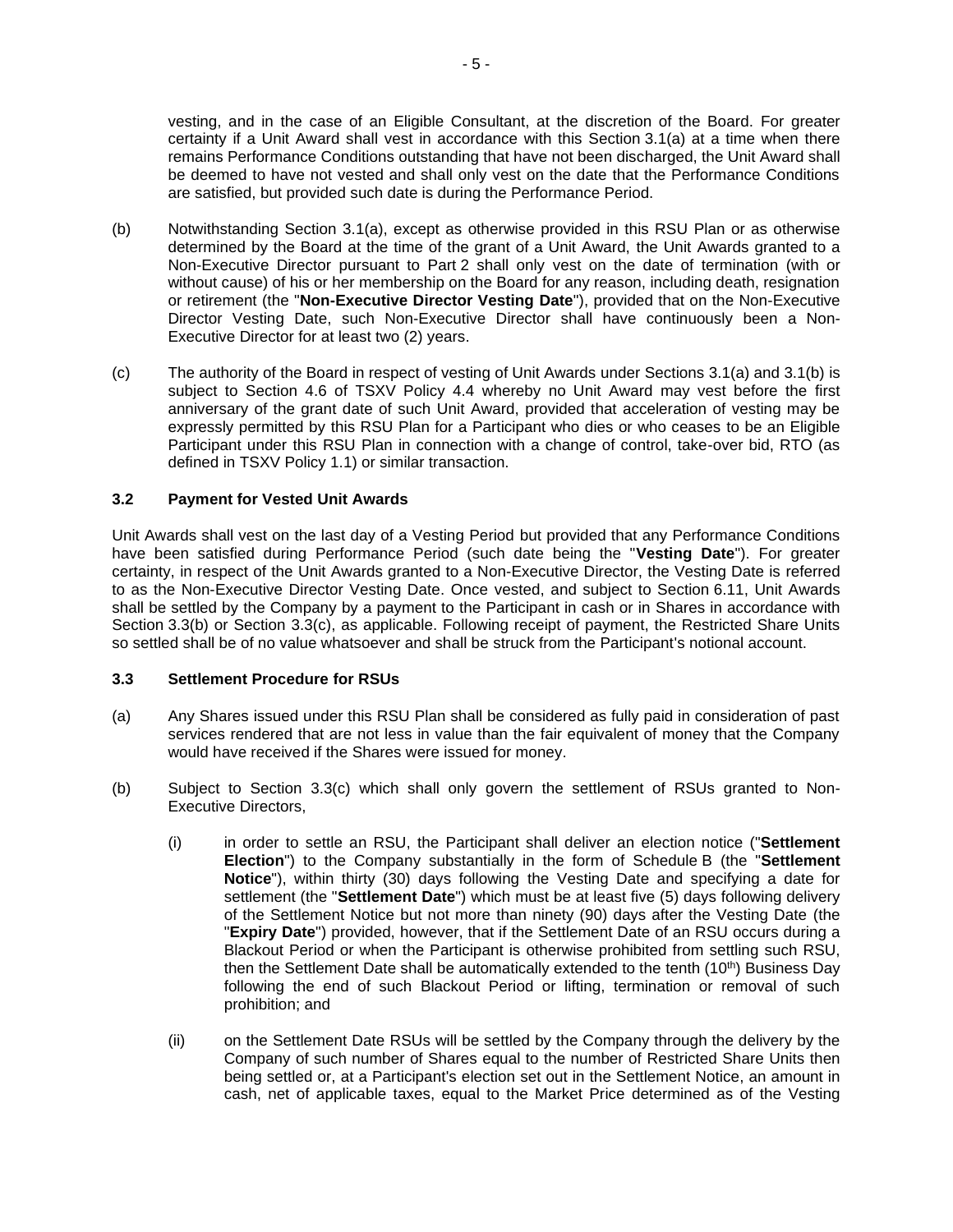Date of one Share for each RSU then being settled. If by the Expiry Date, a Participant fails to elect to settle an RSU and has not delivered a Settlement Notice, the Participant shall be deemed to have elected to settle such RSUs on the day immediately preceding the Expiry Date for Shares and to receive Shares in respect thereof.

- <span id="page-62-0"></span>(c) In respect of RSUs granted to Non-Executive Directors, on the Non-Executive Director Vesting Date or within ninety (90) days after that date ("**Non-Executive Director Settlement Date**"), the Company shall settle, in its sole discretion, the Non-Executive Director's vested RSUs through the delivery by the Company of such number of Shares equal to the number of RSUs then being settled or an amount in cash, net of applicable taxes, equal to the Market Price determined as of the Vesting Date of one Share for each RSU then being settled, provided, however, that if the Non-Executive Director Settlement Date of an RSU occurs during a Blackout Period, then the Non-Executive Director Settlement Date shall be automatically extended to the tenth (10th) Business Day following the end of such Blackout Period or lifting, termination or removal of such prohibition. For greater certainty, a Non-Executive Director shall not be entitled to require payment of any amount on account of Unit Awards credited to such Non-Executive Director's account prior to his or her termination as described herein.
- (d) On the Settlement Date or Non-Executive Director Settlement Date, as applicable, the Company will cause to be delivered to the Participant a certificate or DRS advice statement in respect of such Shares provided that, if required by applicable law or the rules and policies of the TSXV or such other exchange or exchanges on which the Shares are traded, a restrictive legend shall be inscribed on the certificate or DRS advice statement, which legend shall state that the Shares shall not be transferable for such period as may be prescribed by law or by any regulatory authority or stock exchange on which the Shares are listed.
- <span id="page-62-1"></span>(e) Notwithstanding the foregoing in this Section [3.3,](#page-61-3) no Shares will be issued or transferred until:
	- (i) an amount sufficient to cover the withholding taxes payable on the settlement of such RSUs has been received by the Company; or
	- (ii) the Participant undertakes to arrange for such number of Shares to be sold as is necessary to raise an amount equal to such withholding taxes, and to cause the proceeds from the sale of such Shares to be delivered to the Company; or
	- (iii) the Participant elects to redeem for cash such number of RSUs as is necessary raise funds sufficient to cover such withholding taxes with such amount being withheld by the Company.

## **3.4 Settlement After the Expiry Date**

Notwithstanding any other provision of this RSU Plan, no RSU shall be capable of settlement after the Expiry Date; provided however, that if as a result of a Blackout Period or other prohibition on settling an RSU, an RSU is not able to be settled by the Expiry Date, then the Settlement Date shall be automatically extended to the tenth (10<sup>th</sup>) Business Day following the date the relevant Blackout Period or other trading restriction is lifted, terminated or removed, even if after the Expiry Date.

## **3.5 Settlement End Date**

Notwithstanding anything to the contrary in this RSU Plan, all Unit Awards shall be settled by no later than the tenth  $(10<sup>th</sup>)$  anniversary of their date of issue, failing which all such Unit Awards shall be deemed null and void and of no further effect.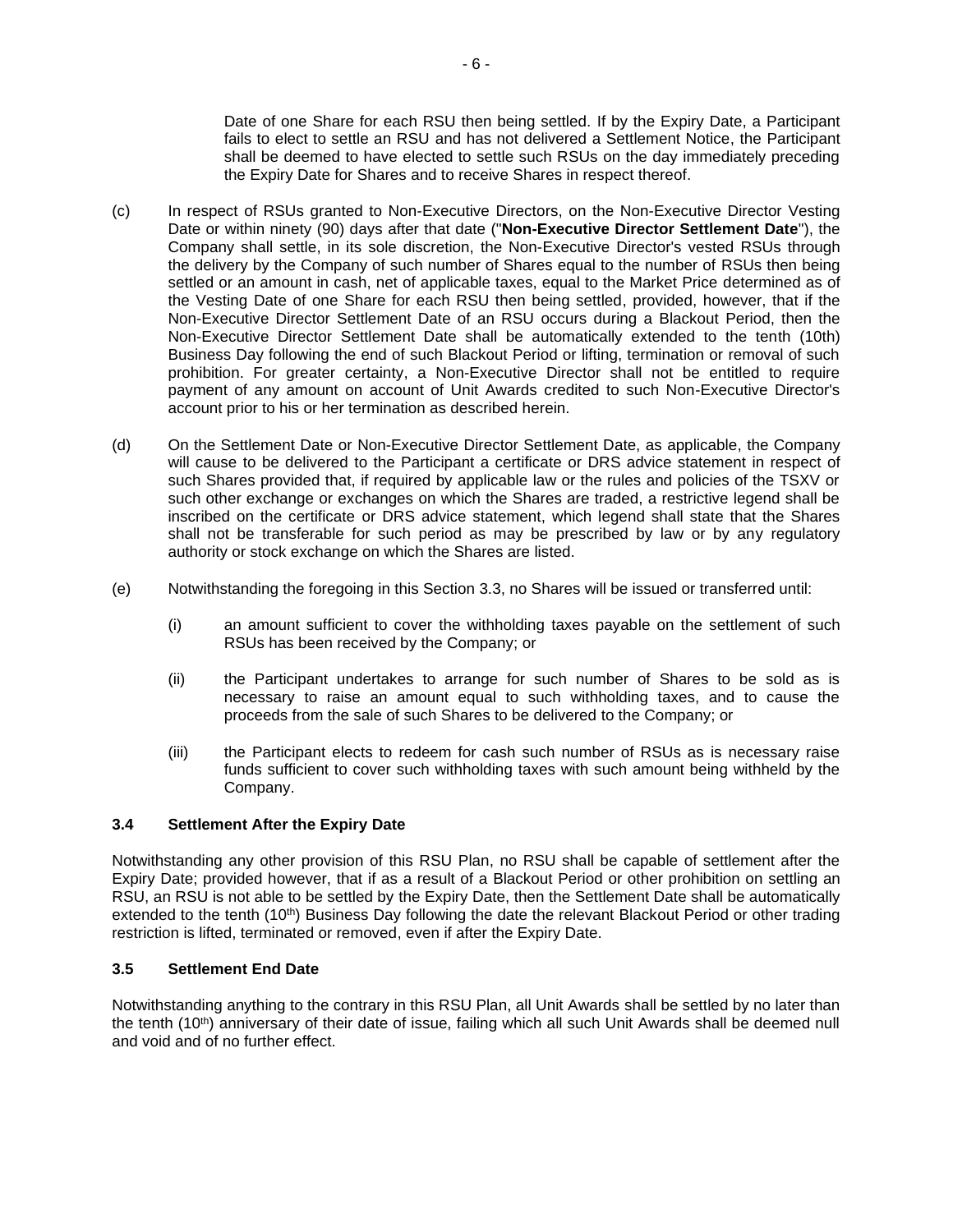## **PART 4 EFFECT OF TERMINATION**

## **4.1 Termination**

Subject to any contrary determination made at the time of the grant of the Unit Award by the Board (and TSXV acceptance of such contrary determination), if a Participant or Awardee, who is not a Non-Executive Director, ceases to be an Eligible Employee, an Eligible Director, an Eligible Officer, or an Eligible Consultant for any reason, including death, termination for cause, termination without cause, resignation or retirement, or for any other reason:

- (a) any unvested Unit Award held by such Participant or Awardee at the date such Participant or Awardee ceased to be an Eligible Employee, an Eligible Director, an Eligible Officer, or an Eligible Consultant, shall be terminated as of such date, and shall not thereafter entitle such Participant or Awardee or its estate or legal representative to any Unit Award or Restricted Share Units or cash payment; and
- (b) any vested Unit Award held by such Participant or Awardee at the date such Participant or Awardee ceased to be an Eligible Employee, Eligible Director, Eligible Officer or Eligible Consultant, and which has not yet been settled, shall be settled within thirty (30) days of such date.

If a Unit Award has Performance Conditions attached to it which remain unsatisfied at the date such Participant or Awardee ceased to be an Eligible Employee, Eligible Director, Eligible Officer or Eligible Consultant, the Unit Award shall be deemed to not have vested.

For greater certainty, if a contrary determination is made at the time of the grant of the Unit Award by the Board as to vesting following termination, notwithstanding such authority of the Board, any unvested Unit Awards must vest not later than twelve (12) months following the date of termination.

## **PART 5 CHANGE OF CONTROL; REORGANIZATIONS ETC.**

## **5.1 Effect of Takeover Bid**

If a bona fide offer (the "**Offer**") for Shares is made to an Awardee or to Shareholders generally or to a class of Shareholders which includes the Awardee, which Offer, if accepted in whole or in part, would result in the offeror becoming a 'control person' within the meaning of subsection 1(1) of the *Securities Act* (British Columbia) (as amended from time to time), then the Company shall, immediately upon receipt of notice of the Offer, notify each Awardee currently holding a Unit Award of the Offer, with full particulars thereof, whereupon, if all conditions to the offer are satisfied or waived, all Unit Awards shall vest and shall be deemed to have vested, and all Performance Conditions shall be deemed to have been satisfied, such that upon consummation of the Offer, all Unit Awards shall be settled in accordance with the procedure set forth in Section [3.3\(b\).](#page-61-0)

## <span id="page-63-0"></span>**5.2 Effect of Amalgamation or Arrangement**

If the Company amalgamates with, or is the subject of an arrangement with, another corporation, any Shares receivable on the exercise of a Unit Award shall instead become the right to receive the securities, property or cash which the Participant would have received upon such amalgamation or arrangement if the Participant had settled his, her or its Unit Award immediately prior to the record date applicable to such amalgamation or arrangement, and shall be adjusted equitably and appropriately by the Board. Prior to agreeing to any such amalgamation or arrangement, the Board shall take all such steps as are necessary to ensure that such other corporation honours this Section [5.2](#page-63-0) and the requirement that vested Unit Awards be settled as aforementioned.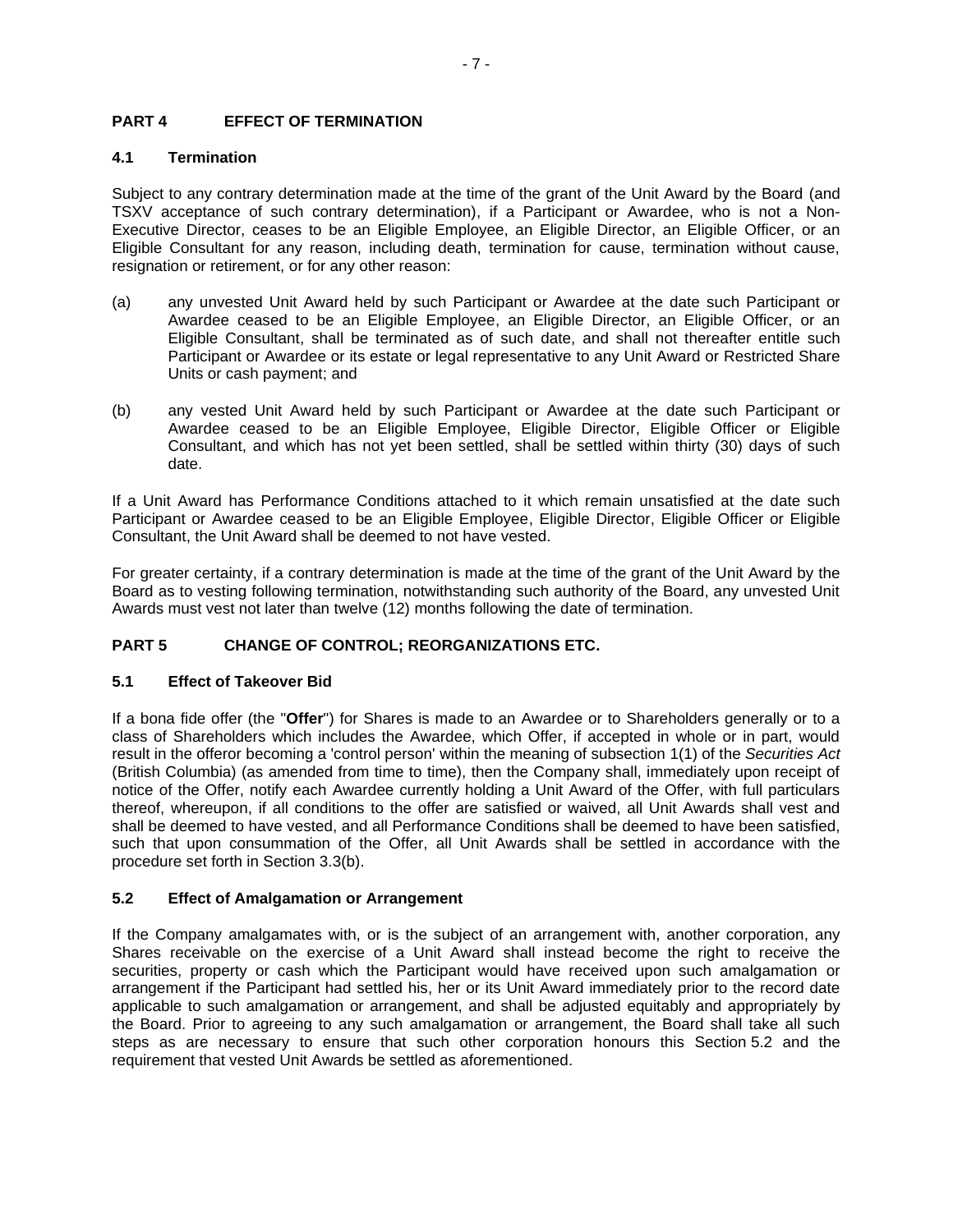## **5.3 Adjustment in Shares Subject to the RSU Plan**

If there is any change in the Shares through consolidations, subdivisions or reclassification of Shares, or otherwise, the number of Shares available under this RSU Plan, and the Shares subject to any Unit Award, be adjusted equitably and appropriately by the Board and such adjustment shall be effective and binding for all purposes of this RSU Plan.

## **5.4 Prior Acceptance by TSXV**

Any adjustment under this RSU Plan to Unit Awards granted or Shares issued under this RSU Plan, other than in connection with a consolidation or share split, including adjustments related to an amalgamation, merger, arrangement, reorganization, spin-off, dividend or recapitalization, shall be subject to the prior acceptance of the TSXV.

## **PART 6 GENERAL, INTERPRETATION AND ADMINISTRATION**

#### **6.1 Administration by the Board**

The Board shall have the power and authority, where consistent with the general purpose and intent of this RSU Plan, and subject to the specific provisions of this RSU Plan:

- (a) to adopt and amend rules and regulations relating to the administration of this RSU Plan and to make all other determinations necessary or desirable for the efficient administration of this RSU Plan;
- (b) to interpret and construct the provisions of this RSU Plan and related agreements, which interpretation or construction shall be final and conclusive;
- (c) to correct any defect or supply any omission or reconcile any inconsistency in this RSU Plan or in any related agreement in the manner and to the extent it shall deem expedient to carry this RSU Plan into effect and it shall be the sole and final judge of such expediency;
- (d) to grant Unit Award to Participants;
- (e) to determine the terms, including the Performance Conditions and Performance Period, and Vesting Period, if any, upon such grants; and
- (f) all such other matters and determinations set forth in this RSU Plan to be made by the Board.

No member of the Board shall be liable for any action or determination in connection with this RSU Plan made or taken in good faith, and each member of the Board and each such person shall be entitled to indemnification by the Company with respect to any such action or determination.

#### **6.2 Number of Shares**

Subject to Section [6.3,](#page-64-0) the aggregate maximum number of Shares that may be issued pursuant to this RSU Plan is 10,000,000 Shares.

## <span id="page-64-0"></span>**6.3 Limitations**

The following limits apply to the operation of this RSU Plan:

(a) the maximum aggregate number of Shares that are issuable pursuant to all Security Based Compensation of the Company granted or issued in any 12-month period to any one Eligible Consultant shall not exceed 2% of the total number of issued and outstanding Shares of the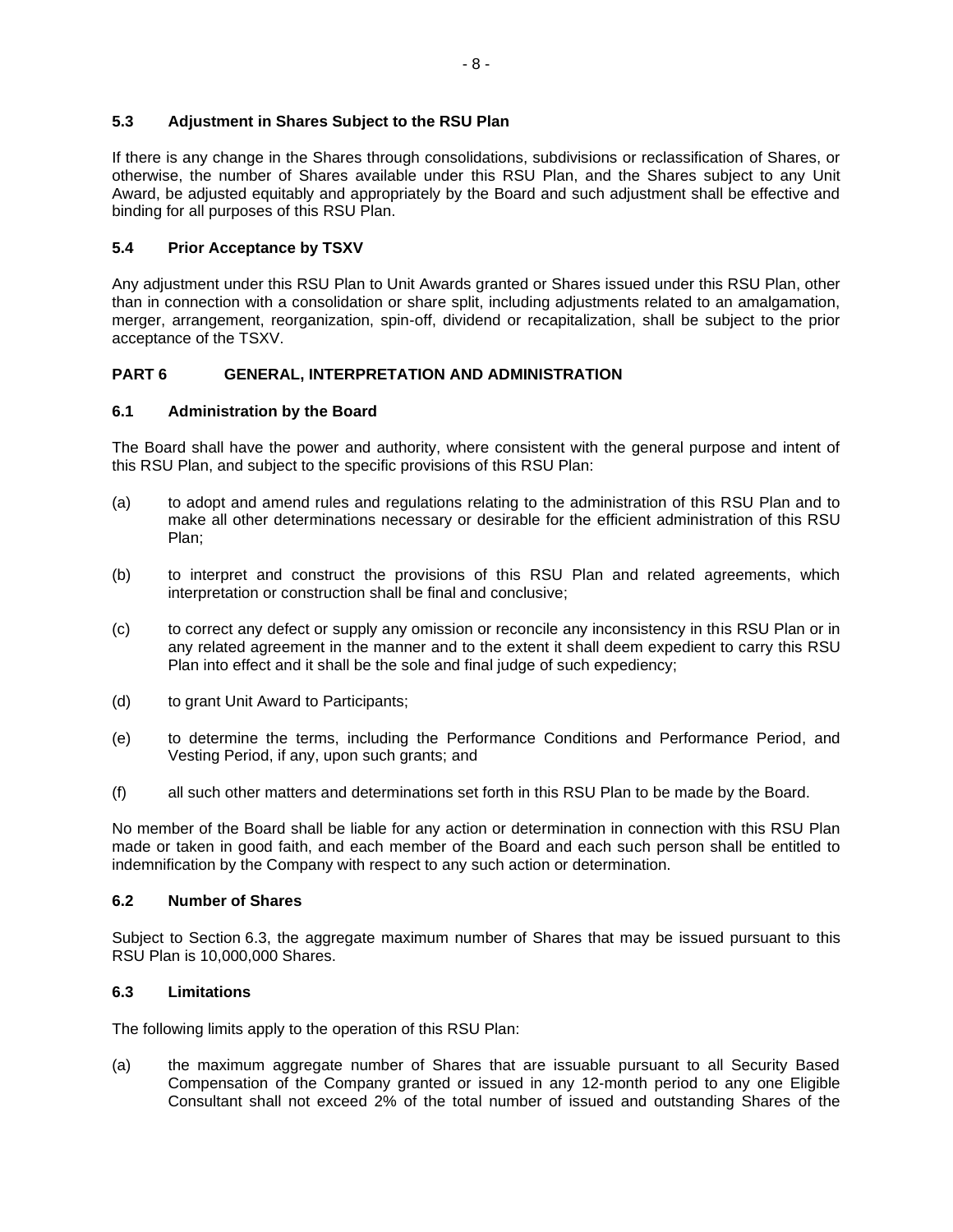Company on a non-diluted basis, calculated as at the date any Security Based Compensation is granted or issued to such Eligible Consultant;

- <span id="page-65-0"></span>(b) unless the Company has obtained the requisite Disinterested Shareholder Approval,
	- (i) the maximum aggregate number of Shares that are issuable pursuant to all Security Based Compensation granted or issued in any 12-month period to any one person shall not exceed 5% of the total number of issued and outstanding Shares of the Company on a non-diluted basis, calculated as at the date any Security Based Compensation is granted or issued to such person;
	- (ii) the maximum aggregate number of Shares that are issuable pursuant to all Security Based Compensation granted or issued to Insiders as a group shall not exceed 10% of the total number of issued and outstanding Shares of the Company on a non-diluted basis at any point in time; and
	- (iii) the maximum aggregate number of Shares that are issuable pursuant to all Security Based Compensation granted or issued in any 12-month period to Insiders as a group shall not exceed 10% of the total number of issued and outstanding Shares of the Company on a non-diluted basis, calculated as at the date any Security Based Compensation is granted or issued to any Insider; and
- (c) Unit Awards may not be granted under this RSU Plan to persons retained to provide Investor Relations Activities.

## **6.4 Effective Date**

This RSU Plan is established effective on the date that this RSU Plan has been adopted by the Board (the "**Effective Date**") provided, however, that while Unit Awards may be granted prior to the necessary regulatory, stock exchange and shareholder approvals, no cash and/or Shares underlying a vested Unit Award shall be issued by the Company or paid to a Participant in accordance with this RSU Plan prior to it having received the necessary regulatory, stock exchange and shareholder approvals ("**Necessary Approvals**"). If the Necessary Approvals in respect of a Unit Award are not received within one (1) year of the grant date, the Unit Award shall terminate unvested at such time.

## **6.5 Non-Transferability**

Any Unit Awards or Restricted Share Units accruing to any Participant in accordance with the terms and conditions of this RSU Plan shall not be transferable except by will or by the laws of descent and distribution. During the lifetime of a Participant all benefits and rights granted under this RSU Plan may only be exercised by the Participant.

#### **6.6 Employment**

Nothing contained in this RSU Plan shall confer upon any Participant any right with respect to employment or continuance of employment, consultancy agreement, or service of any nature with the Company or any, Affiliate, or interfere in any way with the right of the Company or any Affiliate to terminate the Participant's employment or consultancy agreement at any time. Participation in this RSU Plan by a Participant is entirely voluntary and Participant may decline a Unit Award at any time and/or voluntarily agree to the termination of a Unit Award previously granted at any time.

#### **6.7 Not a Shareholder**

Nothing contained in this RSU Plan nor in any Unit Award granted hereunder shall be deemed to give any Participant any interest or title in or to any Shares or any rights as a Shareholder or any other legal or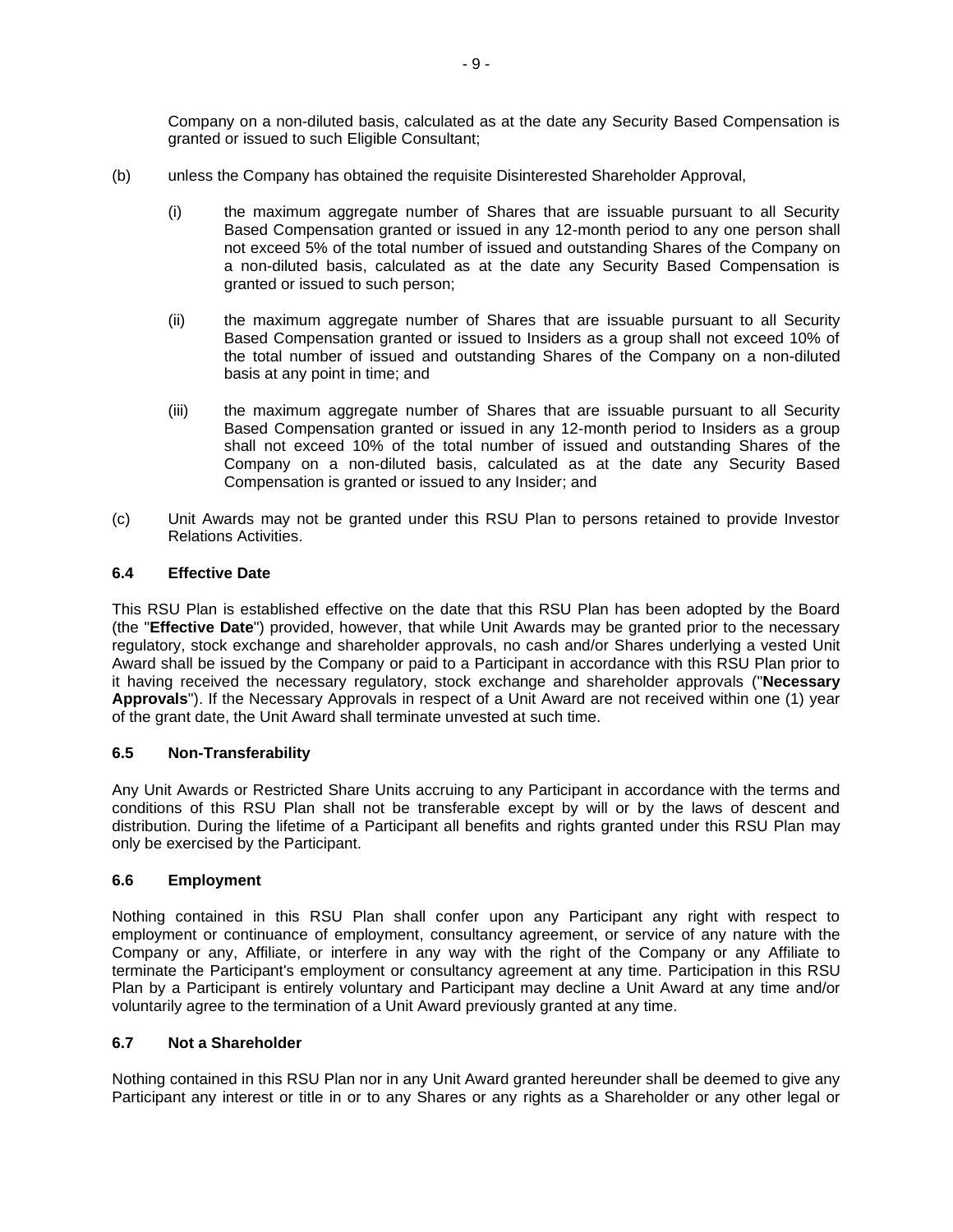equitable right against the Company, or any of its Affiliates whatsoever, including without limitation, the right to vote as a Shareholder or the right to participate in any new issue of Shares to existing holders of Shares, other than those rights relating to Shares that have been issued by the Company upon the settlement of a Restricted Share Unit.

## **6.8 Unfunded Plan**

This RSU Plan shall be unfunded.

## **6.9 Record Keeping**

The Company shall maintain a register in which shall be recorded:

- (a) the name and address of each Awardee;
- (b) the number of vested and unvested Unit Awards held by each Awardee;
- (c) the relevant Performance Period and Performance Conditions (if any) attached to each Unit Award; and
- (d) such other information as the Board may determine from time to time.

## **6.10 Necessary Approvals**

The obligation of the Company to issue Shares in accordance with this RSU Plan is subject to the approval of any governmental authority having jurisdiction in respect of the Shares or any exchanges on which the Shares are then listed which may be required in connection with the authorization, or issuance of such Shares by the Company. If any Shares cannot be issued to any Participant for any reason including, without limitation, the failure to obtain such approval, the obligation of the Company to issue such Shares shall terminate and if the Company is lawfully permitted to settle RSUs in cash, it will settle RSUs in cash.

#### <span id="page-66-0"></span>**6.11 Taxes**

The Company may withhold from any remuneration or consideration whatsoever payable to such Participant hereunder, any amounts required by any taxing authority to be withheld for taxes of any kind as a consequence of such participation in this RSU Plan (the "**Applicable Withholding Taxes**"). For greater certainty, unless not required under the Tax Act, no cash payment will be made nor will Shares be issued until an amount sufficient to cover the Applicable Withholding Taxes payable on the settlement of such Restricted Share Units has been received by the Company (or withheld by the Company pursuant to Section [3.3\(e\)\)](#page-62-1).

Notwithstanding the foregoing, the Company makes no representation or warranty as to the future market value of the Shares or with respect to any tax matters affecting the Participant resulting from the grant of a Unit Award or settlement of a Restricted Share Unit or transactions in the Shares. With respect to any fluctuations in the market price of Shares, neither the Company, nor any of its directors, officers, employees, shareholders or agents shall be liable for anything done or omitted to be done by such person or any other person with respect to the price, time, quantity or other conditions and circumstances of the issuance of Shares hereunder or their sale (as applicable) or in any other manner related to this RSU Plan. For greater certainty, no amount will be paid to, or in respect of, an Awardee under this RSU Plan or pursuant to any other arrangement, and no additional cash or Shares will be granted to such Participant to compensate for a downward fluctuation in the price of the Shares, nor will any other form of benefit be conferred upon, or in respect of, an Awardee for such purpose.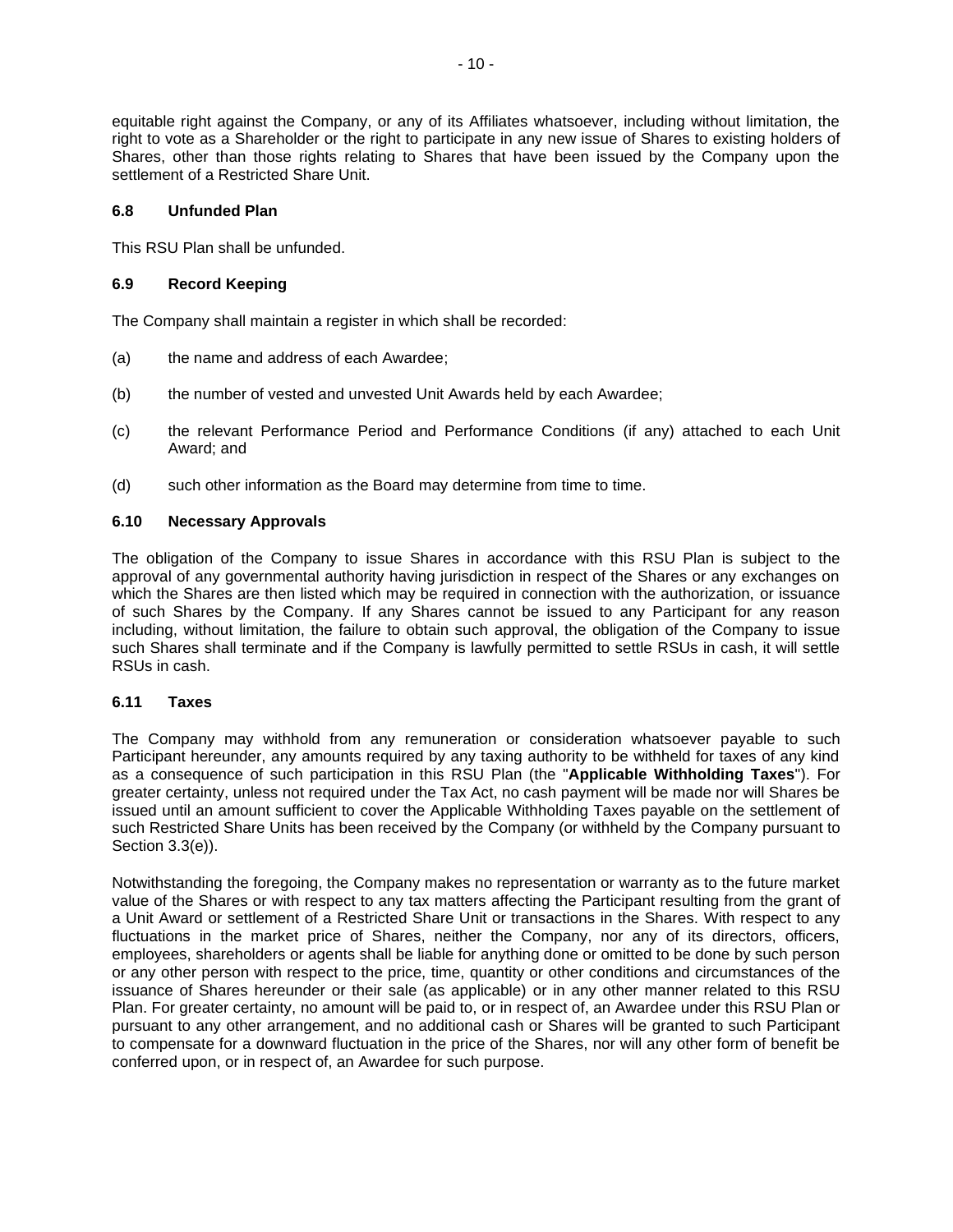#### **6.12 Amendments to RSU Plan**

The Board shall have the power to, at any time and from time to time, either prospectively or retrospectively, and without shareholder approval, amend this RSU Plan or any Unit Award or other award granted under this RSU Plan to fix typographical errors or to clarify existing provisions of this RSU Plan that do not have the effect of altering the scope, nature and intent of such provisions.

The Board shall have the power to, at any time and from time to time, either prospectively or retrospectively, amend, suspend or terminate this RSU Plan or any Unit Award or other award granted under this RSU Plan in any manner it may choose, provided that:

- (a) any amendment to this RSU Plan or any Unit Award requires prior acceptance of the TSXV, unless such amendment imposes additional Performance Conditions;
- (b) if any amendment in respect of a Unit Award or Restricted Share Unit will result in a benefit to an Insider, Disinterested Shareholder Approval is required;
- (c) if any amendment will result in the limits set out in Section [6.3\(b\)](#page-65-0) being exceeded, Disinterested Shareholder Approval is required; and
- (d) any amendment, suspension or termination is in accordance with applicable laws and the rules of any other stock exchange on which the Shares are listed.

If the RSU Plan is terminated, the provisions of this RSU Plan and any administrative guidelines and other rules and regulations adopted by the Board and in force on the date of termination will continue in effect as long as any Unit Award or any rights pursuant thereto remain outstanding and, notwithstanding the termination of this RSU Plan, the Board shall remain able to make such amendments to this RSU Plan or the Unit Awards as they would have been entitled to make if this RSU Plan were still in effect.

No such amendment to the RSU Plan shall cause the RSU Plan to cease to be a plan described in Section 7 of the Tax Act of any successor to such provision.

#### **6.13 Compliance with Applicable Law, etc**

If any provision of this RSU Plan or any agreement entered into pursuant to this RSU Plan contravenes any law or any order, policy, by-law or regulation of any regulatory body or stock exchange having authority over the Company or this RSU Plan, then such provision shall be deemed to be amended to the extent required to bring such provision into compliance therewith.

#### **6.14 Notice**

Any notice required to be given by this RSU Plan shall be in writing and shall be given by registered mail, postage prepaid, or delivered by courier or by electronic transmission such as email addressed, if to the Company, to the head office of the Company, Attention: Corporate Secretary; or if to a Participant or Awardee, to such Participant or Awardee at his or her address as it appears on the books of the Company or in the event of the address of any such Participant not so appearing, then to the last known address of such Participant or Awardee; or if to any other person, to the last known address of such person.

#### **6.15 Fractional Shares**

No fractional Shares shall be delivered upon the settlement of any Restricted Share Unit under this RSU Plan and, accordingly, if a Participant would become entitled to a fractional Share upon the settlement of a Restricted Share Unit, or from an adjustment permitted by the terms of this RSU Plan, such Participant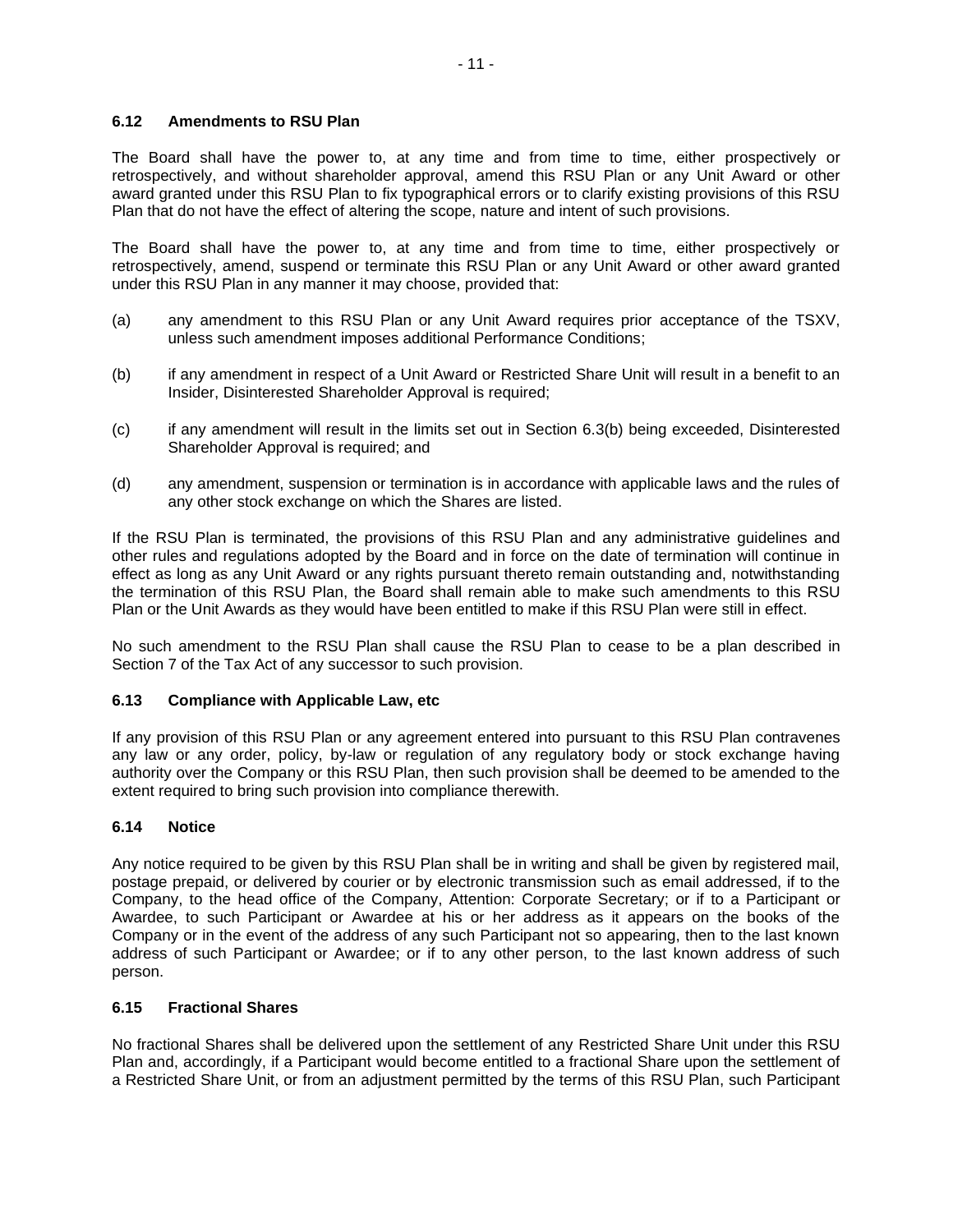shall only have the right to receive the next lowest whole number of Shares, and no payment or other adjustment will be made with respect to the fractional interest so disregarded.

## **6.16 Record of Approvals**

This RSU Plan, as amended and restated, was approved by the Board on May 16, 2022.

This RSU Plan was approved by the shareholders on June 16, 2022.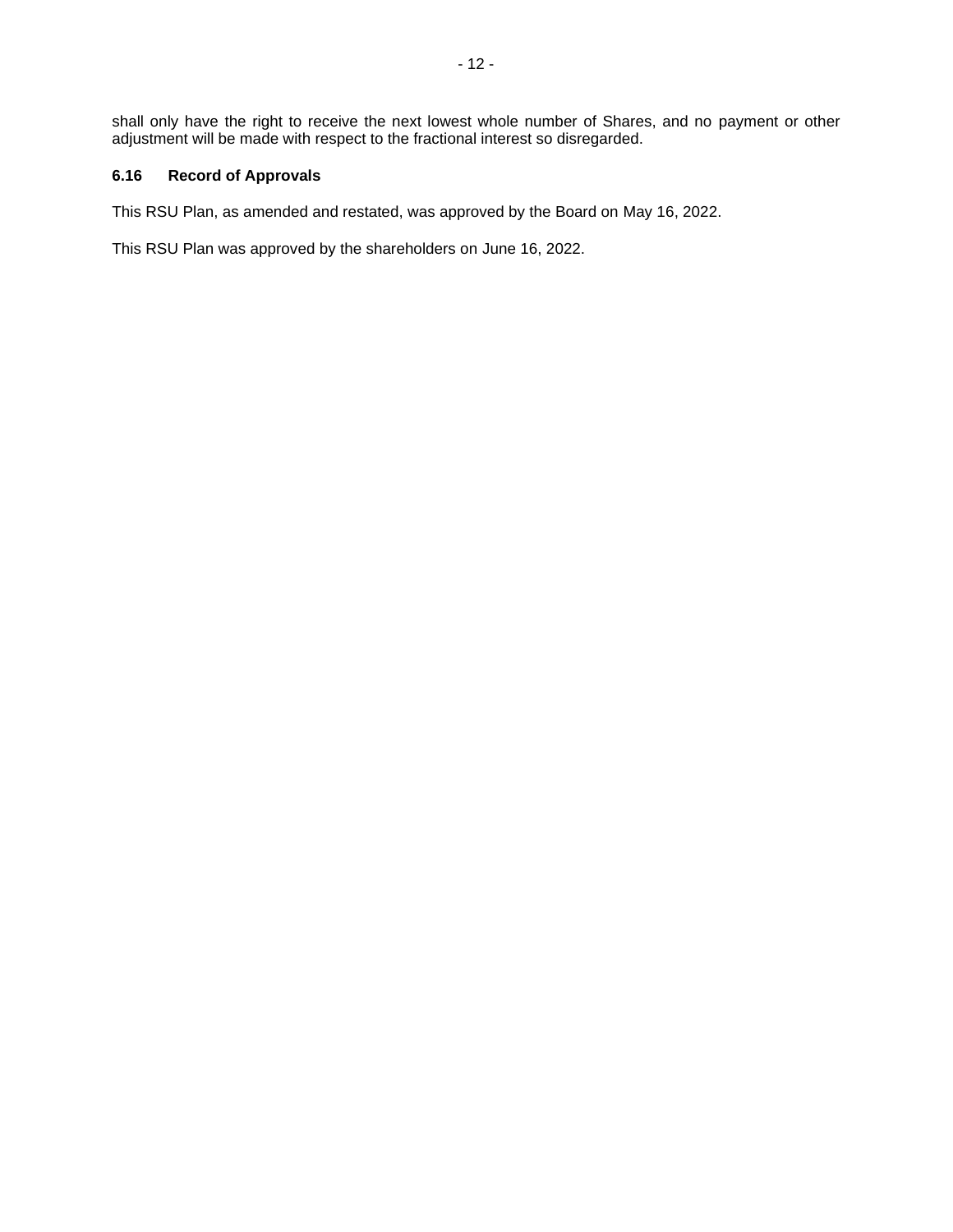#### <span id="page-69-0"></span>**Appendix A Restricted Share Unit – Award Grant Agreement**

**Name:** [name of Participant]

**Date of Grant:** [insert date]

Giyani Metals Corp. (the "**Company**") has adopted the Restricted Share Unit Plan (the "**RSU Plan**") as a part of its compensation program. This Unit Award grant entitling the holder to Restricted Share Units is governed in all respects by the terms of the RSU Plan, and the provisions of the RSU Plan are hereby incorporated by reference. Capitalized terms used and not otherwise defined in this Award Grant Agreement shall have the meanings set forth in the RSU Plan. In the event of any discrepancy or conflict between this Grant Agreement and the RSU Plan, the RSU Plan shall govern.

Your Grant: The Company hereby grants to you [ ] Unit Awards entitling you to [ ] Restricted Share Units, subject to the following conditions.

**Performance Conditions:** [to be inserted]

**Vesting**:  $[to be inserted]$ 

**Settlement Date:** [to be inserted]

By acceptance of this Unit Award and the underlying unvested Restricted Share Units, the undersigned acknowledges receipt of the RSU Plan and agrees hereby to become a party to and to be subject to the terms of the RSU Plan.

The undersigned further acknowledges and agrees that the Participant's abovementioned participation is voluntary.

Accepted and agreed to this \_\_\_\_ day of \_\_\_\_\_\_\_\_\_\_\_\_, \_\_\_\_\_\_\_.

**[●]**

By: \_\_\_\_\_\_\_\_\_\_\_\_\_\_\_\_\_\_\_\_\_\_\_\_\_\_\_\_\_\_

Name: Title:

\_\_\_\_\_\_\_\_\_\_\_\_\_\_\_\_\_\_\_\_\_\_\_\_\_\_\_\_\_\_\_\_\_ Signature of Participant

Name of Participant (Please Print)

\_\_\_\_\_\_\_\_\_\_\_\_\_\_\_\_\_\_\_\_\_\_\_\_\_\_\_\_\_\_\_\_\_\_